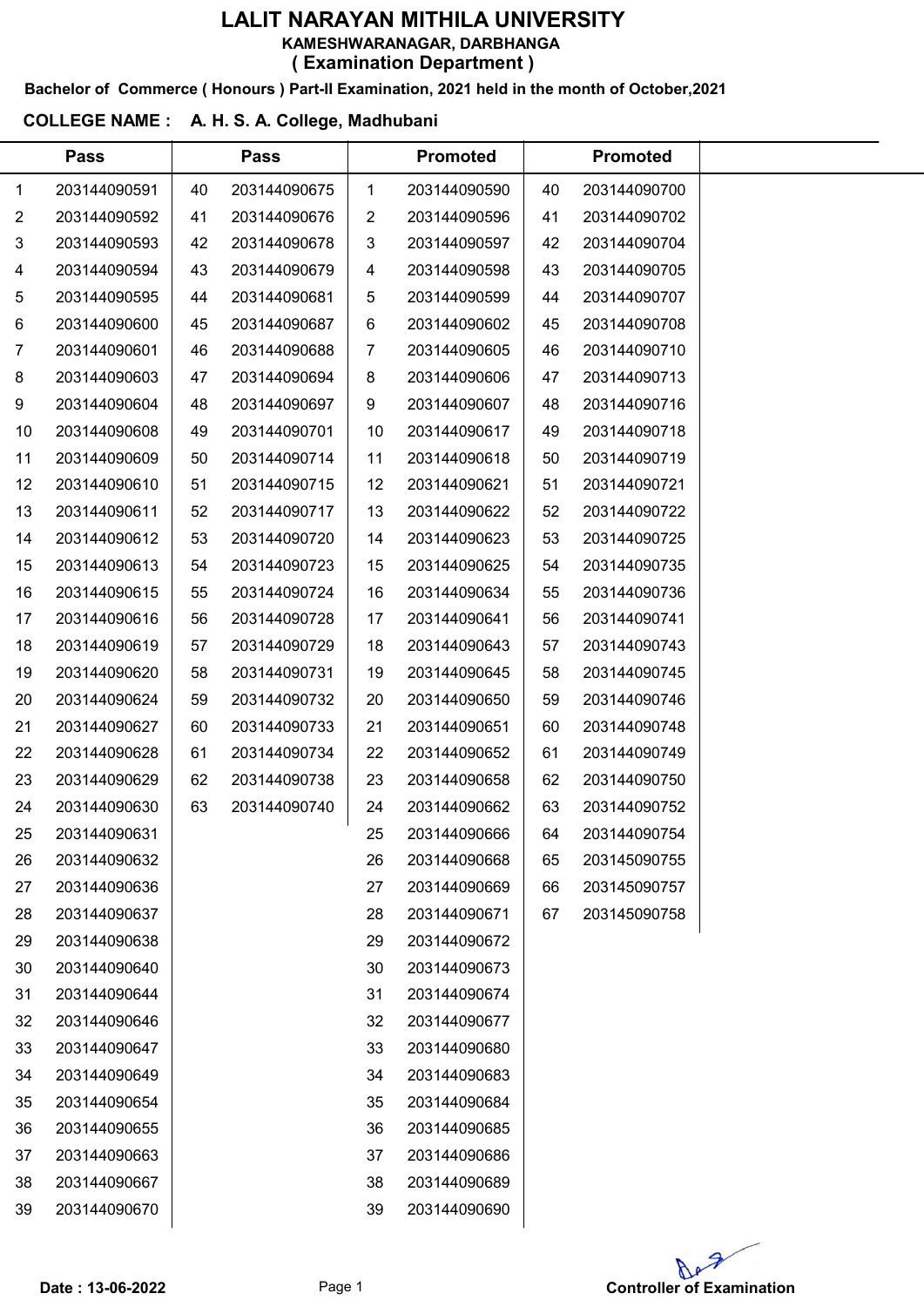KAMESHWARANAGAR, DARBHANGA

( Examination Department )

# Bachelor of Commerce ( Honours ) Part-II Examination, 2021 held in the month of October,2021

### COLLEGE NAME : A. N. D. College, Shahpurpatori

|                | <b>Pass</b>  |    | <b>Pass</b>  |    | <b>Promoted</b> |
|----------------|--------------|----|--------------|----|-----------------|
| 1              | 204014099922 | 40 | 204014099988 | 1  | 204014099921    |
| $\overline{2}$ | 204014099923 | 41 | 204014099989 | 2  | 204014099931    |
| 3              | 204014099926 | 42 | 204014099990 | 3  | 204014099941    |
| 4              | 204014099927 | 43 | 204014099991 | 4  | 204014099944    |
| 5              | 204014099928 | 44 | 204014099994 | 5  | 204014099951    |
| 6              | 204014099929 | 45 | 204014099995 | 6  | 204014099953    |
| $\overline{7}$ | 204014099930 | 46 | 204014099997 | 7  | 204014099957    |
| 8              | 204014099932 | 47 | 204014099999 | 8  | 204014099961    |
| 9              | 204014099933 | 48 | 204014100002 | 9  | 204014099964    |
| 10             | 204014099934 | 49 | 204014100006 | 10 | 204014099966    |
| 11             | 204014099935 | 50 | 204014100007 | 11 | 204014099969    |
| 12             | 204014099937 | 51 | 204014100008 | 12 | 204014099972    |
| 13             | 204014099939 | 52 | 204014100010 | 13 | 204014099975    |
| 14             | 204014099940 | 53 | 204014100014 | 14 | 204014099978    |
| 15             | 204014099945 | 54 | 204014100015 | 15 | 204014099979    |
| 16             | 204014099947 | 55 | 204014100016 | 16 | 204014099980    |
| 17             | 204014099948 | 56 | 204014100018 | 17 | 204014099987    |
| 18             | 204014099949 | 57 | 204014100020 | 18 | 204014099992    |
| 19             | 204014099950 | 58 | 204014100022 | 19 | 204014099993    |
| 20             | 204014099954 | 59 | 204014100023 | 20 | 204014099996    |
| 21             | 204014099955 | 60 | 204014100027 | 21 | 204014099998    |
| 22             | 204014099956 | 61 | 204014100029 | 22 | 204014100000    |
| 23             | 204014099958 | 62 | 204014100030 | 23 | 204014100003    |
| 24             | 204014099960 | 63 | 204014100032 | 24 | 204014100004    |
| 25             | 204014099962 | 64 | 204014100036 | 25 | 204014100009    |
| 26             | 204014099963 | 65 | 204014100037 | 26 | 204014100012    |
| 27             | 204014099965 | 66 | 204014100038 | 27 | 204014100021    |
| 28             | 204014099967 |    |              | 28 | 204014100024    |
| 29             | 204014099968 |    |              | 29 | 204014100025    |
| 30             | 204014099970 |    |              | 30 | 204014100026    |
| 31             | 204014099971 |    |              | 31 | 204014100028    |
| 32             | 204014099976 |    |              | 32 | 204014100031    |
| 33             | 204014099977 |    |              | 33 | 204014100034    |
| 34             | 204014099981 |    |              | 34 | 204014100039    |
| 35             | 204014099982 |    |              | 35 | 204014100040    |
| 36             | 204014099983 |    |              |    |                 |
| 37             | 204014099984 |    |              |    |                 |
| 38             | 204014099985 |    |              |    |                 |
| 39             | 204014099986 |    |              |    |                 |
|                |              |    |              |    |                 |

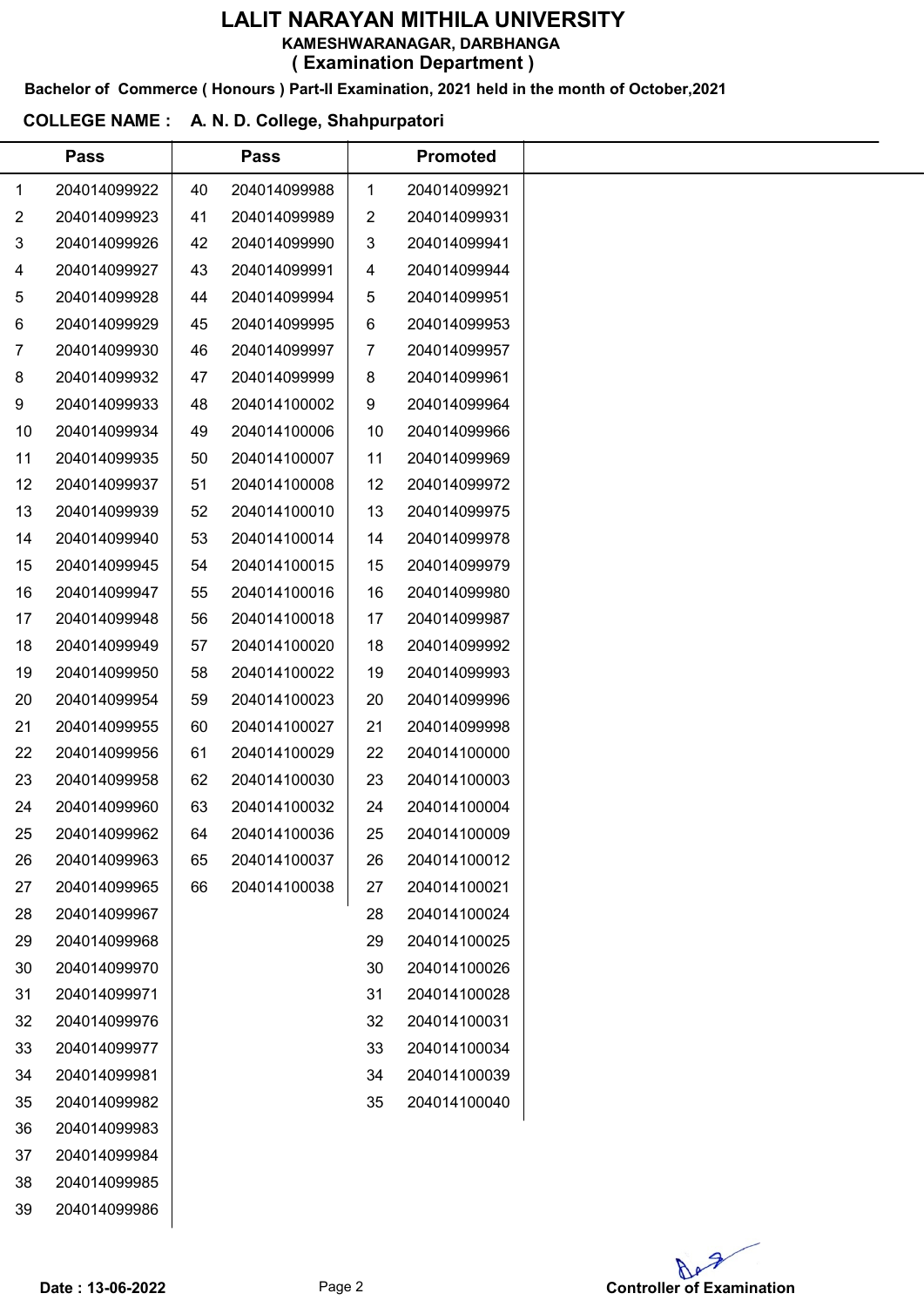KAMESHWARANAGAR, DARBHANGA

( Examination Department )

Bachelor of Commerce ( Honours ) Part-II Examination, 2021 held in the month of October,2021

### COLLEGE NAME : Ayachi Mithila Mahila College, Benipur

|                | <b>Promoted</b> |    | <b>Promoted</b> |
|----------------|-----------------|----|-----------------|
| 1              | 202144051903    | 40 | 202144051945    |
| $\overline{2}$ | 202144051904    | 41 | 202144051946    |
| 3              | 202144051905    | 42 | 202144051947    |
| 4              | 202144051906    | 43 | 202144051948    |
| 5              | 202144051907    | 44 | 202144051949    |
| 6              | 202144051908    | 45 | 202144051950    |
| $\overline{7}$ | 202144051909    | 46 | 202144051951    |
| 8              | 202144051910    | 47 | 202144051952    |
| 9              | 202144051911    | 48 | 202144051953    |
| 10             | 202144051912    | 49 | 202144051954    |
| 11             | 202144051913    | 50 | 202144051955    |
| 12             | 202144051914    | 51 | 202144051956    |
| 13             | 202144051916    | 52 | 202144051957    |
| 14             | 202144051917    | 53 | 202144051958    |
| 15             | 202144051918    | 54 | 202144051960    |
| 16             | 202144051919    | 55 | 202144051962    |
| 17             | 202144051920    | 56 | 202144051963    |
| 18             | 202144051921    | 57 | 202144051965    |
| 19             | 202144051922    | 58 | 202144051966    |
| 20             | 202144051923    | 59 | 202144051967    |
| 21             | 202144051924    | 60 | 202144051968    |
| 22             | 202144051925    | 61 | 202144051969    |
| 23             | 202144051926    | 62 | 202144051970    |
| 24             | 202144051927    | 63 | 202144051971    |
| 25             | 202144051928    | 64 | 202144051972    |
| 26             | 202144051929    | 65 | 202144051973    |
| 27             | 202144051930    | 66 | 202144051974    |
| 28             | 202144051931    | 67 | 202144051975    |
| 29             | 202144051932    | 68 | 202144051976    |
| 30             | 202144051933    | 69 | 202144051978    |
| 31             | 202144051934    | 70 | 202144051979    |
| 32             | 202144051935    | 71 | 202144051981    |
| 33             | 202144051936    | 72 | 202144051983    |
| 34             | 202144051937    | 73 | 202144051984    |
| 35             | 202144051938    | 74 | 202144051985    |
| 36             | 202144051939    | 75 | 202144051986    |
| 37             | 202144051941    | 76 | 202144051987    |
| 38             | 202144051942    | 77 | 202144051988    |
| 39             | 202144051943    |    |                 |

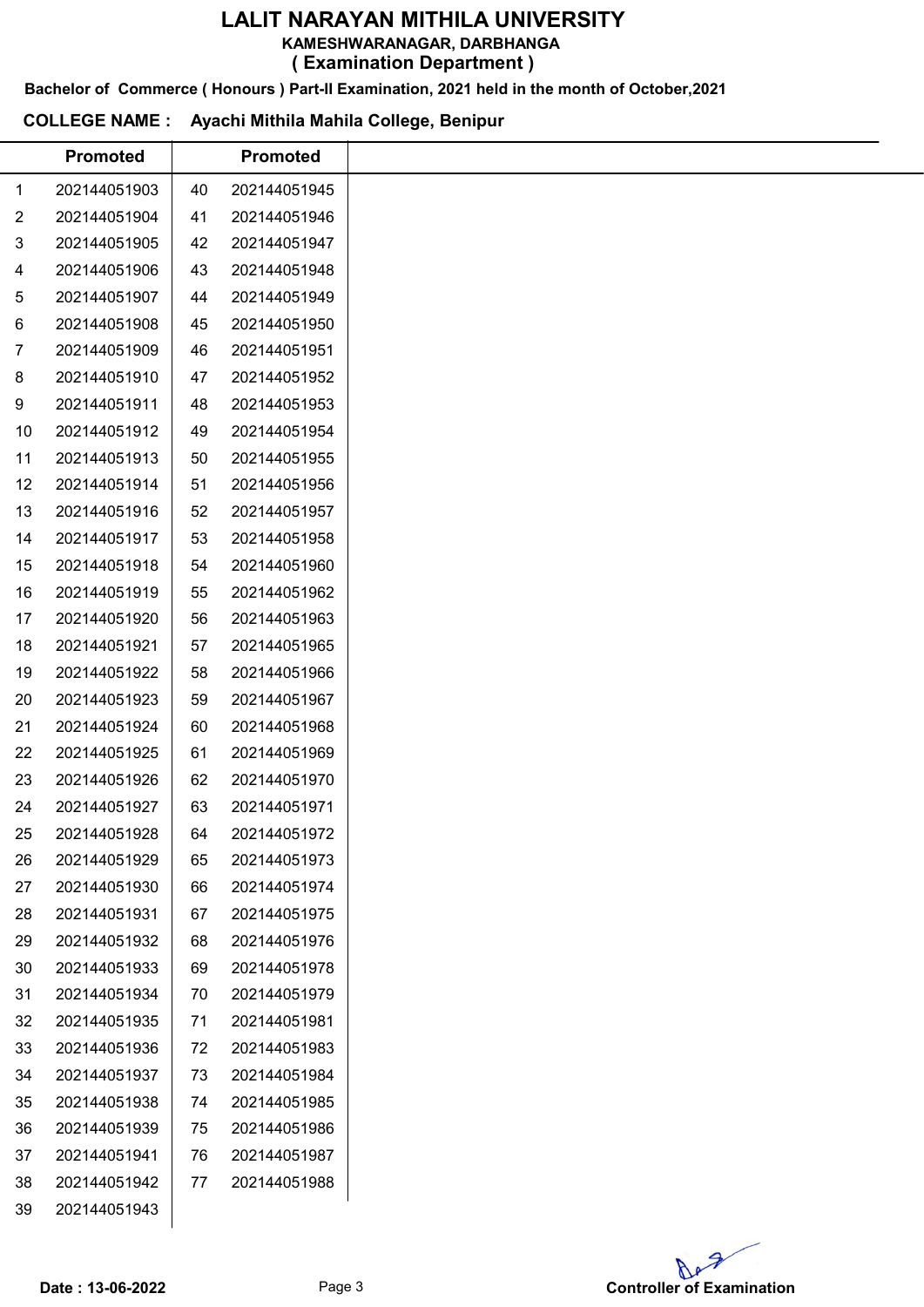### Bachelor of Commerce ( Honours ) Part-II Examination, 2021 held in the month of October,2021

### COLLEGE NAME : B. M. College, Rahika

|                | <b>Pass</b>  |    | <b>Pass</b>  |     | <b>Pass</b>  |     | <b>Pass</b>  |    | <b>Promoted</b> |  |
|----------------|--------------|----|--------------|-----|--------------|-----|--------------|----|-----------------|--|
| 1              | 203014066860 | 40 | 203014066923 | 79  | 203014066983 | 118 | 203014067046 | 1  | 203014066866    |  |
| $\overline{2}$ | 203014066862 | 41 | 203014066924 | 80  | 203014066985 | 119 | 203014067048 | 2  | 203014066881    |  |
| 3              | 203014066864 | 42 | 203014066925 | 81  | 203014066986 | 120 | 203014067049 | 3  | 203014066886    |  |
| 4              | 203014066865 | 43 | 203014066926 | 82  | 203014066987 | 121 | 203014067051 | 4  | 203014066891    |  |
| 5              | 203014066867 | 44 | 203014066927 | 83  | 203014066988 |     |              | 5  | 203014066903    |  |
| 6              | 203014066868 | 45 | 203014066928 | 84  | 203014066991 |     |              | 6  | 203014066915    |  |
| 7              | 203014066869 | 46 | 203014066931 | 85  | 203014066992 |     |              | 7  | 203014066916    |  |
| 8              | 203014066870 | 47 | 203014066932 | 86  | 203014066993 |     |              | 8  | 203014066917    |  |
| 9              | 203014066871 | 48 | 203014066934 | 87  | 203014066994 |     |              | 9  | 203014066930    |  |
| 10             | 203014066873 | 49 | 203014066935 | 88  | 203014066996 |     |              | 10 | 203014066933    |  |
| 11             | 203014066875 | 50 | 203014066937 | 89  | 203014067000 |     |              | 11 | 203014066942    |  |
| 12             | 203014066877 | 51 | 203014066939 | 90  | 203014067001 |     |              | 12 | 203014066949    |  |
| 13             | 203014066879 | 52 | 203014066941 | 91  | 203014067002 |     |              | 13 | 203014066952    |  |
| 14             | 203014066880 | 53 | 203014066943 | 92  | 203014067003 |     |              | 14 | 203014066955    |  |
| 15             | 203014066884 | 54 | 203014066944 | 93  | 203014067004 |     |              | 15 | 203014066963    |  |
| 16             | 203014066887 | 55 | 203014066947 | 94  | 203014067006 |     |              | 16 | 203014066966    |  |
| 17             | 203014066888 | 56 | 203014066948 | 95  | 203014067008 |     |              | 17 | 203014066969    |  |
| 18             | 203014066890 | 57 | 203014066950 | 96  | 203014067009 |     |              | 18 | 203014066973    |  |
| 19             | 203014066892 | 58 | 203014066951 | 97  | 203014067011 |     |              | 19 | 203014066975    |  |
| 20             | 203014066894 | 59 | 203014066953 | 98  | 203014067012 |     |              | 20 | 203014066980    |  |
| 21             | 203014066895 | 60 | 203014066954 | 99  | 203014067015 |     |              | 21 | 203014066989    |  |
| 22             | 203014066896 | 61 | 203014066956 | 100 | 203014067017 |     |              | 22 | 203014066997    |  |
| 23             | 203014066897 | 62 | 203014066957 | 101 | 203014067018 |     |              | 23 | 203014067005    |  |
| 24             | 203014066898 | 63 | 203014066958 | 102 | 203014067020 |     |              | 24 | 203014067007    |  |
| 25             | 203014066900 | 64 | 203014066959 | 103 | 203014067022 |     |              | 25 | 203014067010    |  |
| 26             | 203014066901 | 65 | 203014066960 | 104 | 203014067023 |     |              | 26 | 203014067016    |  |
| 27             | 203014066905 | 66 | 203014066961 | 105 | 203014067028 |     |              | 27 | 203014067025    |  |
| 28             | 203014066906 | 67 | 203014066964 | 106 | 203014067030 |     |              | 28 | 203014067026    |  |
| 29             | 203014066907 | 68 | 203014066965 | 107 | 203014067032 |     |              | 29 | 203014067027    |  |
| 30             | 203014066908 | 69 | 203014066968 | 108 | 203014067033 |     |              | 30 | 203014067029    |  |
| 31             | 203014066909 | 70 | 203014066970 | 109 | 203014067036 |     |              | 31 | 203014067031    |  |
| 32             | 203014066910 | 71 | 203014066972 | 110 | 203014067037 |     |              | 32 | 203014067034    |  |
| 33             | 203014066911 | 72 | 203014066974 | 111 | 203014067038 |     |              | 33 | 203014067035    |  |
| 34             | 203014066913 | 73 | 203014066976 | 112 | 203014067039 |     |              | 34 | 203015067052    |  |
| 35             | 203014066914 | 74 | 203014066977 | 113 | 203014067040 |     |              | 35 | 203015067054    |  |
| 36             | 203014066919 | 75 | 203014066978 | 114 | 203014067041 |     |              | 36 | 203015067057    |  |
| 37             | 203014066920 | 76 | 203014066979 | 115 | 203014067043 |     |              | 37 | 203015067058    |  |
| 38             | 203014066921 | 77 | 203014066981 | 116 | 203014067044 |     |              | 38 | 203015067060    |  |
| 39             | 203014066922 | 78 | 203014066982 | 117 | 203014067045 |     |              |    |                 |  |

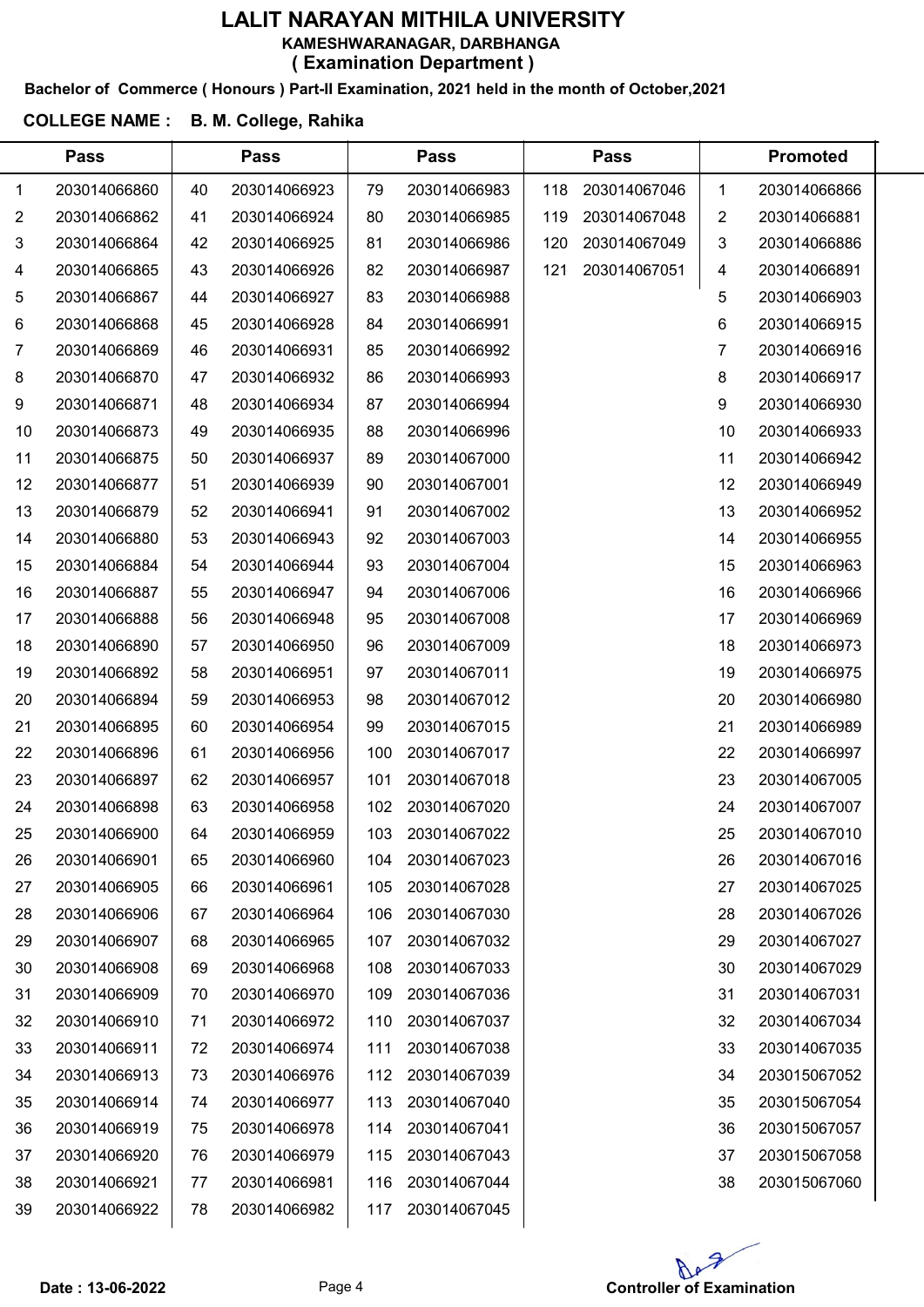#### Bachelor of Commerce ( Honours ) Part-II Examination, 2021 held in the month of October,2021

### COLLEGE NAME : B. R. B. College, Samastipur

|    | <b>Pass</b>  |    | <b>Pass</b>  |     | <b>Pass</b>  |     | <b>Pass</b>  |     | <b>Pass</b>  |  |
|----|--------------|----|--------------|-----|--------------|-----|--------------|-----|--------------|--|
| 1  | 204024103427 | 40 | 204024103486 | 79  | 204024103538 | 118 | 204024103588 | 157 | 204024103637 |  |
| 2  | 204024103428 | 41 | 204024103487 | 80  | 204024103539 | 119 | 204024103591 | 158 | 204024103639 |  |
| 3  | 204024103429 | 42 | 204024103488 | 81  | 204024103540 | 120 | 204024103592 | 159 | 204024103640 |  |
| 4  | 204024103430 | 43 | 204024103490 | 82  | 204024103541 | 121 | 204024103594 | 160 | 204024103642 |  |
| 5  | 204024103431 | 44 | 204024103491 | 83  | 204024103543 | 122 | 204024103596 | 161 | 204024103643 |  |
| 6  | 204024103432 | 45 | 204024103493 | 84  | 204024103544 | 123 | 204024103597 | 162 | 204024103645 |  |
| 7  | 204024103436 | 46 | 204024103494 | 85  | 204024103545 | 124 | 204024103598 | 163 | 204024103647 |  |
| 8  | 204024103438 | 47 | 204024103495 | 86  | 204024103546 | 125 | 204024103599 | 164 | 204024103648 |  |
| 9  | 204024103439 | 48 | 204024103496 | 87  | 204024103547 | 126 | 204024103600 | 165 | 204024103649 |  |
| 10 | 204024103440 | 49 | 204024103497 | 88  | 204024103549 | 127 | 204024103601 | 166 | 204024103651 |  |
| 11 | 204024103441 | 50 | 204024103498 | 89  | 204024103550 | 128 | 204024103602 | 167 | 204024103652 |  |
| 12 | 204024103442 | 51 | 204024103499 | 90  | 204024103551 | 129 | 204024103603 | 168 | 204024103653 |  |
| 13 | 204024103443 | 52 | 204024103501 | 91  | 204024103553 | 130 | 204024103604 | 169 | 204024103654 |  |
| 14 | 204024103444 | 53 | 204024103502 | 92  | 204024103554 | 131 | 204024103605 | 170 | 204024103655 |  |
| 15 | 204024103445 | 54 | 204024103503 | 93  | 204024103555 | 132 | 204024103606 | 171 | 204024103658 |  |
| 16 | 204024103447 | 55 | 204024103504 | 94  | 204024103556 | 133 | 204024103607 | 172 | 204024103659 |  |
| 17 | 204024103448 | 56 | 204024103505 | 95  | 204024103557 | 134 | 204024103608 | 173 | 204024103660 |  |
| 18 | 204024103449 | 57 | 204024103506 | 96  | 204024103558 | 135 | 204024103609 | 174 | 204024103661 |  |
| 19 | 204024103450 | 58 | 204024103507 | 97  | 204024103560 | 136 | 204024103611 | 175 | 204024103662 |  |
| 20 | 204024103452 | 59 | 204024103508 | 98  | 204024103561 | 137 | 204024103612 | 176 | 204024103664 |  |
| 21 | 204024103453 | 60 | 204024103509 | 99  | 204024103563 | 138 | 204024103614 | 177 | 204024103666 |  |
| 22 | 204024103454 | 61 | 204024103512 | 100 | 204024103565 | 139 | 204024103615 | 178 | 204024103667 |  |
| 23 | 204024103455 | 62 | 204024103514 | 101 | 204024103566 | 140 | 204024103616 | 179 | 204024103669 |  |
| 24 | 204024103458 | 63 | 204024103515 | 102 | 204024103567 | 141 | 204024103617 | 180 | 204024103670 |  |
| 25 | 204024103459 | 64 | 204024103516 | 103 | 204024103569 | 142 | 204024103618 | 181 | 204024103671 |  |
| 26 | 204024103463 | 65 | 204024103518 | 104 | 204024103570 | 143 | 204024103619 | 182 | 204024103672 |  |
| 27 | 204024103465 | 66 | 204024103520 | 105 | 204024103571 | 144 | 204024103620 | 183 | 204024103674 |  |
| 28 | 204024103470 | 67 | 204024103521 | 106 | 204024103572 | 145 | 204024103621 | 184 | 204024103676 |  |
| 29 | 204024103471 | 68 | 204024103524 | 107 | 204024103573 | 146 | 204024103623 | 185 | 204024103677 |  |
| 30 | 204024103473 | 69 | 204024103525 | 108 | 204024103574 | 147 | 204024103624 | 186 | 204024103679 |  |
| 31 | 204024103475 | 70 | 204024103526 | 109 | 204024103575 | 148 | 204024103626 | 187 | 204024103680 |  |
| 32 | 204024103476 | 71 | 204024103527 | 110 | 204024103576 | 149 | 204024103627 | 188 | 204024103681 |  |
| 33 | 204024103477 | 72 | 204024103529 | 111 | 204024103579 | 150 | 204024103629 | 189 | 204024103682 |  |
| 34 | 204024103479 | 73 | 204024103530 | 112 | 204024103580 | 151 | 204024103630 | 190 | 204024103683 |  |
| 35 | 204024103481 | 74 | 204024103531 | 113 | 204024103581 | 152 | 204024103631 | 191 | 204024103684 |  |
| 36 | 204024103482 | 75 | 204024103532 | 114 | 204024103583 | 153 | 204024103632 | 192 | 204024103685 |  |
| 37 | 204024103483 | 76 | 204024103535 | 115 | 204024103585 | 154 | 204024103633 | 193 | 204024103687 |  |
| 38 | 204024103484 | 77 | 204024103536 | 116 | 204024103586 | 155 | 204024103634 | 194 | 204024103688 |  |
| 39 | 204024103485 | 78 | 204024103537 | 117 | 204024103587 | 156 | 204024103636 | 195 | 204024103690 |  |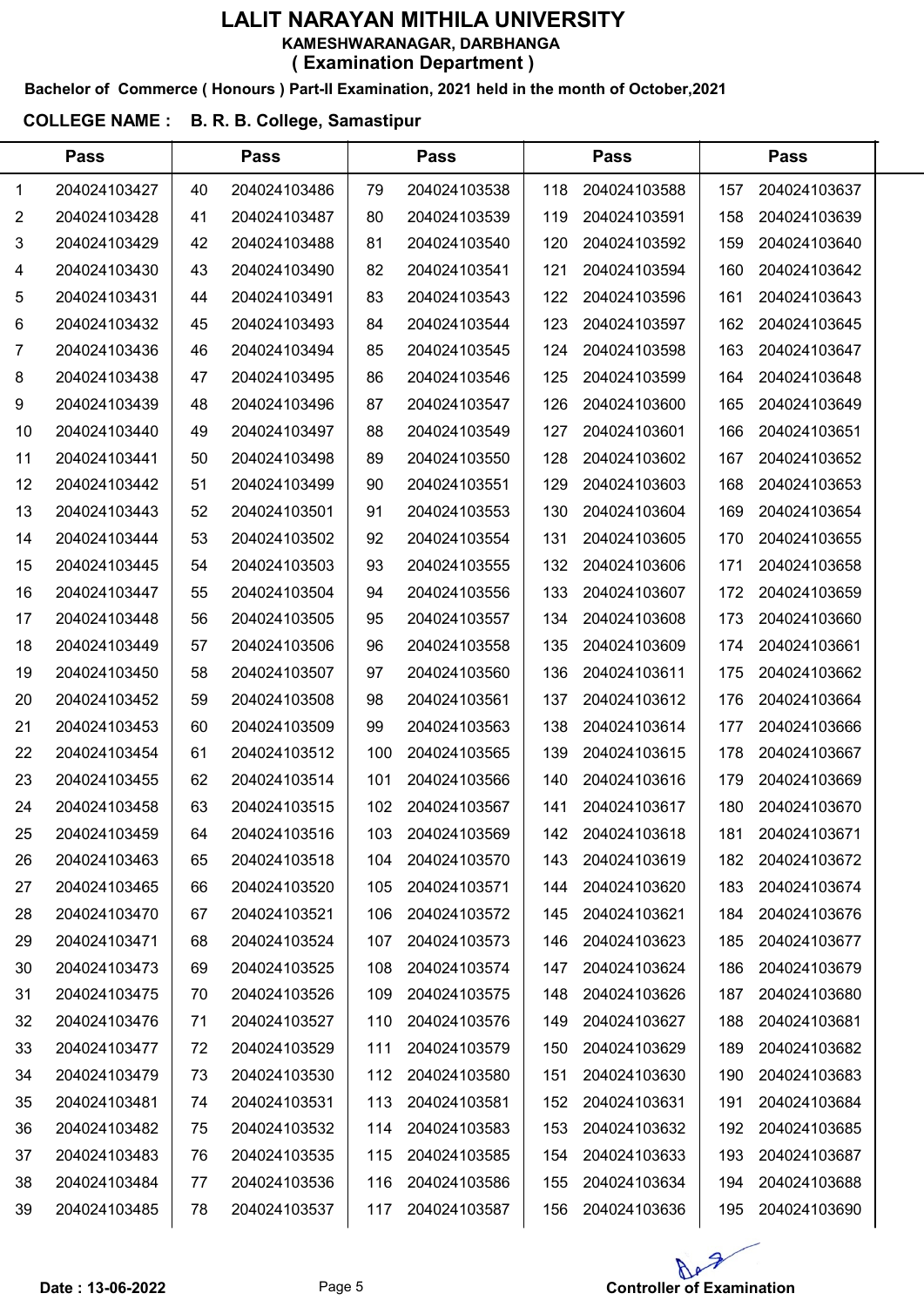#### Bachelor of Commerce ( Honours ) Part-II Examination, 2021 held in the month of October,2021

### COLLEGE NAME : B. R. B. College, Samastipur

|     | <b>Pass</b>  |     | <b>Pass</b>  |     | <b>Pass</b>  |     | <b>Pass</b>  |     | <b>Pass</b>  |  |
|-----|--------------|-----|--------------|-----|--------------|-----|--------------|-----|--------------|--|
| 196 | 204024103691 | 235 | 204024103745 | 274 | 204024103800 | 313 | 204024103863 | 352 | 204024103907 |  |
| 197 | 204024103692 | 236 | 204024103746 | 275 | 204024103801 | 314 | 204024103864 | 353 | 204024103908 |  |
| 198 | 204024103693 | 237 | 204024103751 | 276 | 204024103803 | 315 | 204024103865 | 354 | 204024103909 |  |
| 199 | 204024103694 | 238 | 204024103752 | 277 | 204024103807 | 316 | 204024103866 | 355 | 204024103910 |  |
| 200 | 204024103695 | 239 | 204024103754 | 278 | 204024103808 | 317 | 204024103867 | 356 | 204024103913 |  |
| 201 | 204024103697 | 240 | 204024103755 | 279 | 204024103810 | 318 | 204024103868 | 357 | 204024103914 |  |
| 202 | 204024103698 | 241 | 204024103757 | 280 | 204024103811 | 319 | 204024103869 | 358 | 204024103915 |  |
| 203 | 204024103699 | 242 | 204024103758 | 281 | 204024103812 | 320 | 204024103870 | 359 | 204024103916 |  |
| 204 | 204024103700 | 243 | 204024103759 | 282 | 204024103814 | 321 | 204024103871 | 360 | 204024103917 |  |
| 205 | 204024103701 | 244 | 204024103760 | 283 | 204024103817 | 322 | 204024103872 | 361 | 204024103919 |  |
| 206 | 204024103703 | 245 | 204024103761 | 284 | 204024103818 | 323 | 204024103874 | 362 | 204024103921 |  |
| 207 | 204024103704 | 246 | 204024103762 | 285 | 204024103819 | 324 | 204024103875 | 363 | 204024103922 |  |
| 208 | 204024103706 | 247 | 204024103764 | 286 | 204024103820 | 325 | 204024103876 | 364 | 204024103923 |  |
| 209 | 204024103709 | 248 | 204024103767 | 287 | 204024103821 | 326 | 204024103877 | 365 | 204024103925 |  |
| 210 | 204024103710 | 249 | 204024103768 | 288 | 204024103823 | 327 | 204024103878 | 366 | 204024103926 |  |
| 211 | 204024103711 | 250 | 204024103770 | 289 | 204024103828 | 328 | 204024103879 | 367 | 204024103927 |  |
| 212 | 204024103712 | 251 | 204024103771 | 290 | 204024103831 | 329 | 204024103880 | 368 | 204024103928 |  |
| 213 | 204024103714 | 252 | 204024103773 | 291 | 204024103834 | 330 | 204024103881 | 369 | 204024103929 |  |
| 214 | 204024103717 | 253 | 204024103775 | 292 | 204024103835 | 331 | 204024103883 | 370 | 204024103930 |  |
| 215 | 204024103718 | 254 | 204024103777 | 293 | 204024103836 | 332 | 204024103885 | 371 | 204024103932 |  |
| 216 | 204024103719 | 255 | 204024103779 | 294 | 204024103840 | 333 | 204024103886 | 372 | 204024103933 |  |
| 217 | 204024103720 | 256 | 204024103780 | 295 | 204024103841 | 334 | 204024103887 | 373 | 204024103934 |  |
| 218 | 204024103725 | 257 | 204024103781 | 296 | 204024103842 | 335 | 204024103888 | 374 | 204024103936 |  |
| 219 | 204024103726 | 258 | 204024103783 | 297 | 204024103843 | 336 | 204024103889 | 375 | 204024103937 |  |
| 220 | 204024103727 | 259 | 204024103784 | 298 | 204024103844 | 337 | 204024103890 | 376 | 204024103938 |  |
| 221 | 204024103728 | 260 | 204024103785 | 299 | 204024103845 | 338 | 204024103891 | 377 | 204024103939 |  |
| 222 | 204024103729 | 261 | 204024103786 | 300 | 204024103847 | 339 | 204024103892 | 378 | 204024103940 |  |
| 223 | 204024103730 | 262 | 204024103787 | 301 | 204024103848 | 340 | 204024103893 | 379 | 204024103941 |  |
| 224 | 204024103731 | 263 | 204024103788 | 302 | 204024103849 | 341 | 204024103894 | 380 | 204024103942 |  |
| 225 | 204024103733 | 264 | 204024103789 | 303 | 204024103850 | 342 | 204024103896 | 381 | 204024103943 |  |
| 226 | 204024103734 | 265 | 204024103790 | 304 | 204024103851 | 343 | 204024103897 | 382 | 204024103944 |  |
| 227 | 204024103735 | 266 | 204024103792 | 305 | 204024103852 | 344 | 204024103898 | 383 | 204024103945 |  |
| 228 | 204024103736 | 267 | 204024103793 | 306 | 204024103854 | 345 | 204024103899 | 384 | 204024103947 |  |
| 229 | 204024103737 | 268 | 204024103794 | 307 | 204024103855 | 346 | 204024103900 | 385 | 204024103948 |  |
| 230 | 204024103738 | 269 | 204024103795 | 308 | 204024103856 | 347 | 204024103902 | 386 | 204024103950 |  |
| 231 | 204024103739 | 270 | 204024103796 | 309 | 204024103857 | 348 | 204024103903 | 387 | 204024103951 |  |
| 232 | 204024103740 | 271 | 204024103797 | 310 | 204024103858 | 349 | 204024103904 | 388 | 204024103952 |  |
| 233 | 204024103743 | 272 | 204024103798 | 311 | 204024103861 | 350 | 204024103905 | 389 | 204024103953 |  |
| 234 | 204024103744 | 273 | 204024103799 | 312 | 204024103862 | 351 | 204024103906 | 390 | 204024103955 |  |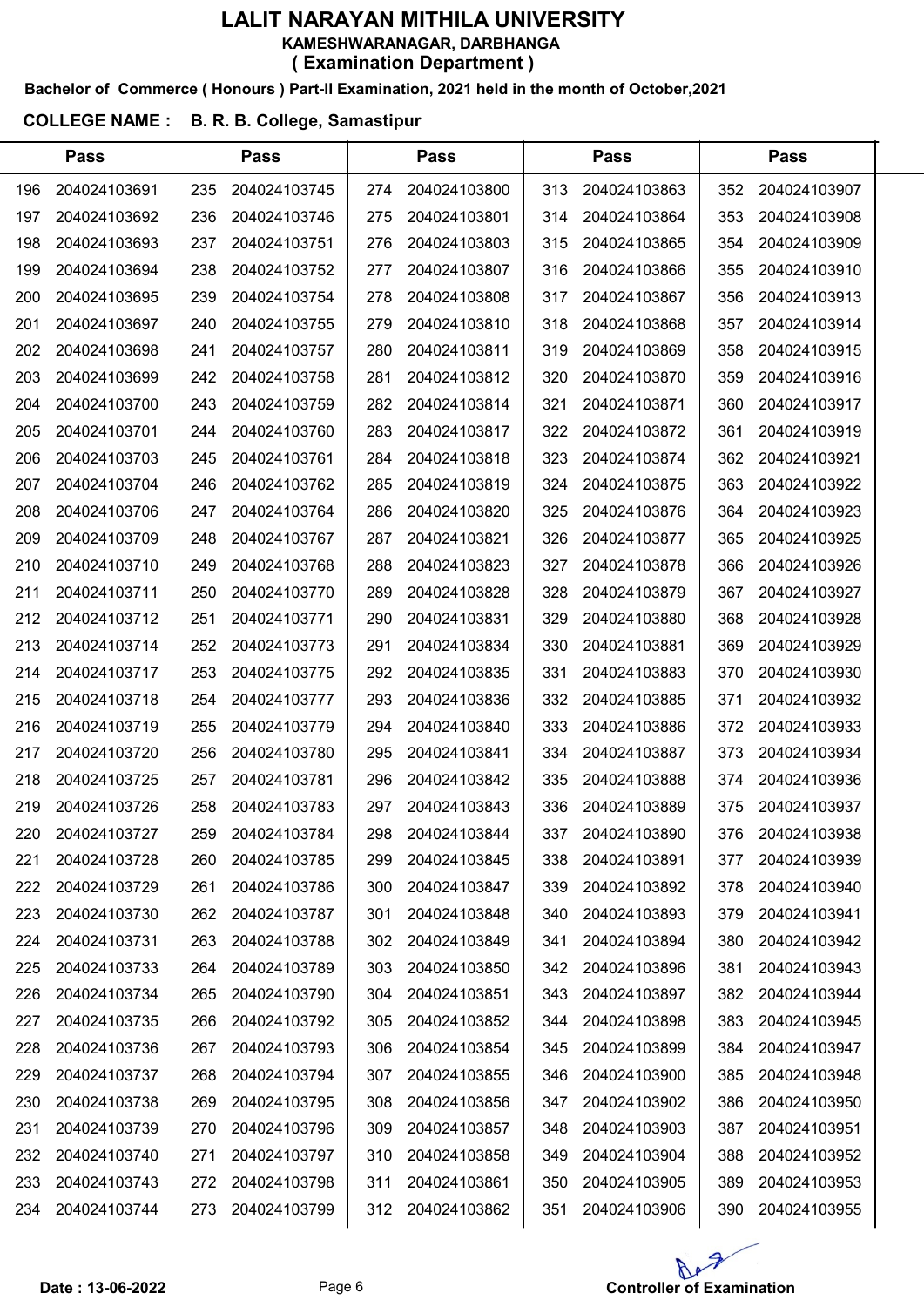#### Bachelor of Commerce ( Honours ) Part-II Examination, 2021 held in the month of October,2021

### COLLEGE NAME : B. R. B. College, Samastipur

|     | <b>Pass</b>  |    | <b>Promoted</b> |    | <b>Promoted</b> |     | <b>Promoted</b> |     | <b>Promoted</b> |  |
|-----|--------------|----|-----------------|----|-----------------|-----|-----------------|-----|-----------------|--|
| 391 | 204024103956 | 1  | 204024103423    | 40 | 204024103628    | 79  | 204024103816    | 118 | 204024104019    |  |
| 392 | 204024103957 | 2  | 204024103424    | 41 | 204024103638    | 80  | 204024103825    | 119 | 204024104020    |  |
| 393 | 204024103958 | 3  | 204024103425    | 42 | 204024103641    | 81  | 204024103826    | 120 | 204024104021    |  |
| 394 | 204024103959 | 4  | 204024103426    | 43 | 204024103650    | 82  | 204024103827    | 121 | 204024104023    |  |
| 395 | 204024103960 | 5  | 204024103434    | 44 | 204024103656    | 83  | 204024103830    | 122 | 204024104024    |  |
| 396 | 204024103963 | 6  | 204024103435    | 45 | 204024103657    | 84  | 204024103837    | 123 | 204024104026    |  |
| 397 | 204024103964 | 7  | 204024103446    | 46 | 204024103663    | 85  | 204024103838    | 124 | 204024104027    |  |
| 398 | 204024103965 | 8  | 204024103460    | 47 | 204024103665    | 86  | 204024103846    | 125 | 204024104028    |  |
| 399 | 204024103966 | 9  | 204024103464    | 48 | 204024103686    | 87  | 204024103859    | 126 | 204024104029    |  |
| 400 | 204024103968 | 10 | 204024103467    | 49 | 204024103696    | 88  | 204024103860    | 127 | 204024104030    |  |
| 401 | 204024103969 | 11 | 204024103468    | 50 | 204024103702    | 89  | 204024103873    | 128 | 204024104031    |  |
| 402 | 204024103970 | 12 | 204024103472    | 51 | 204024103705    | 90  | 204024103895    | 129 | 204024104032    |  |
| 403 | 204024103971 | 13 | 204024103474    | 52 | 204024103708    | 91  | 204024103911    | 130 | 204024104033    |  |
| 404 | 204024103973 | 14 | 204024103492    | 53 | 204024103713    | 92  | 204024103912    | 131 | 204024104034    |  |
| 405 | 204024103974 | 15 | 204024103510    | 54 | 204024103715    | 93  | 204024103920    | 132 | 204024104035    |  |
| 406 | 204024103975 | 16 | 204024103511    | 55 | 204024103716    | 94  | 204024103924    | 133 | 204024104036    |  |
| 407 | 204024103976 | 17 | 204024103513    | 56 | 204024103721    | 95  | 204024103935    | 134 | 204024104037    |  |
| 408 | 204024103977 | 18 | 204024103517    | 57 | 204024103722    | 96  | 204024103954    | 135 | 204024104038    |  |
| 409 | 204024103978 | 19 | 204024103519    | 58 | 204024103723    | 97  | 204024103961    | 136 | 204024104039    |  |
| 410 | 204024103980 | 20 | 204024103522    | 59 | 204024103724    | 98  | 204024103962    | 137 | 204024104042    |  |
| 411 | 204024103981 | 21 | 204024103523    | 60 | 204024103732    | 99  | 204024103979    | 138 | 204024104044    |  |
| 412 | 204024103982 | 22 | 204024103528    | 61 | 204024103741    | 100 | 204024103989    | 139 | 204024104046    |  |
| 413 | 204024103983 | 23 | 204024103534    | 62 | 204024103742    | 101 | 204024103990    | 140 | 204024104047    |  |
| 414 | 204024103985 | 24 | 204024103542    | 63 | 204024103747    | 102 | 204024103997    | 141 | 204024104048    |  |
| 415 | 204024103986 | 25 | 204024103548    | 64 | 204024103748    | 103 | 204024104000    | 142 | 204024104049    |  |
| 416 | 204024103987 | 26 | 204024103552    | 65 | 204024103749    | 104 | 204024104005    | 143 | 204024104050    |  |
| 417 | 204024103988 | 27 | 204024103559    | 66 | 204024103750    | 105 | 204024104006    | 144 | 204024104051    |  |
| 418 | 204024103991 | 28 | 204024103562    | 67 | 204024103766    | 106 | 204024104007    | 145 | 204024104052    |  |
| 419 | 204024103992 | 29 | 204024103577    | 68 | 204024103769    | 107 | 204024104008    | 146 | 204024104053    |  |
| 420 | 204024103993 | 30 | 204024103578    | 69 | 204024103772    | 108 | 204024104009    | 147 | 204024104054    |  |
| 421 | 204024103994 | 31 | 204024103582    | 70 | 204024103774    | 109 | 204024104010    | 148 | 204024104055    |  |
| 422 | 204024103995 | 32 | 204024103584    | 71 | 204024103778    | 110 | 204024104011    | 149 | 204024104056    |  |
| 423 | 204024103996 | 33 | 204024103590    | 72 | 204024103791    | 111 | 204024104012    | 150 | 204024104057    |  |
| 424 | 204024103999 | 34 | 204024103593    | 73 | 204024103802    | 112 | 204024104013    | 151 | 204024104059    |  |
| 425 | 204024104001 | 35 | 204024103595    | 74 | 204024103804    | 113 | 204024104014    | 152 | 204024104061    |  |
| 426 | 204024104002 | 36 | 204024103610    | 75 | 204024103805    | 114 | 204024104015    | 153 | 204024104062    |  |
| 427 | 204024104003 | 37 | 204024103613    | 76 | 204024103806    | 115 | 204024104016    | 154 | 204024104063    |  |
| 428 | 204024104004 | 38 | 204024103622    | 77 | 204024103809    | 116 | 204024104017    | 155 | 204024104064    |  |
|     |              | 39 | 204024103625    | 78 | 204024103815    | 117 | 204024104018    | 156 | 204024104065    |  |

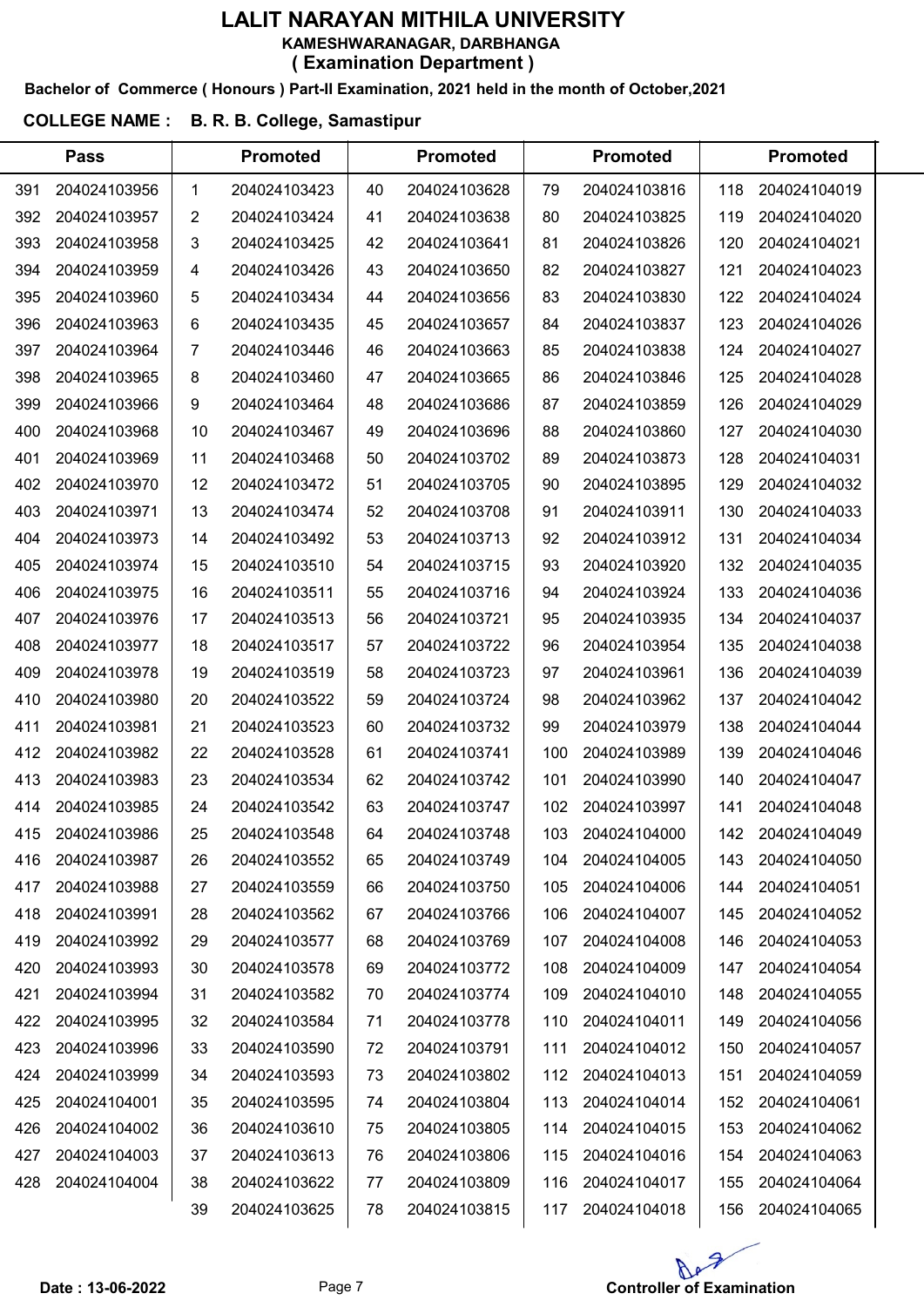KAMESHWARANAGAR, DARBHANGA

( Examination Department )

Bachelor of Commerce ( Honours ) Part-II Examination, 2021 held in the month of October,2021

#### COLLEGE NAME : B. R. B. College, Samastipur

i,

|     | <b>Promoted</b> |
|-----|-----------------|
| 157 | 204024104066    |
| 158 | 204024104067    |
| 159 | 204024104069    |
| 160 | 204024104071    |
| 161 | 204024104072    |
| 162 | 204024104074    |
| 163 | 204024104075    |
| 164 | 204024104076    |
| 165 | 204024104077    |
| 166 | 204024104078    |
| 167 | 204024104079    |
| 168 | 204024145497    |

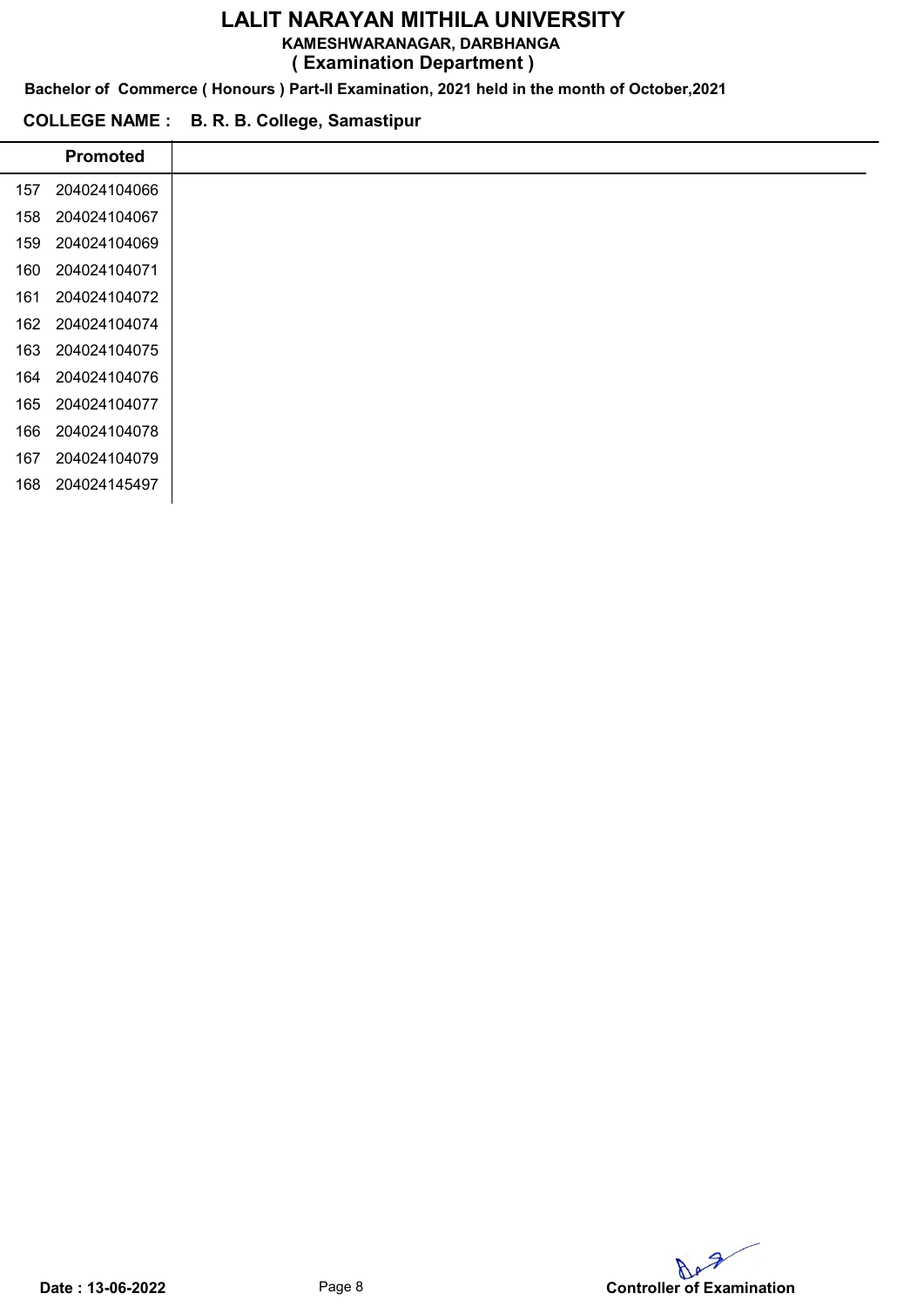#### Bachelor of Commerce ( Honours ) Part-II Examination, 2021 held in the month of October,2021

### COLLEGE NAME : Bahera College, Bahera

|    | <b>Pass</b>  |    | <b>Pass</b>  |     | <b>Pass</b>  |     | <b>Pass</b>  |    | <b>Promoted</b> |  |
|----|--------------|----|--------------|-----|--------------|-----|--------------|----|-----------------|--|
| 1  | 202154052792 | 40 | 202154052867 | 79  | 202154052944 | 118 | 202154053004 | 1  | 202154052794    |  |
| 2  | 202154052795 | 41 | 202154052869 | 80  | 202154052945 | 119 | 202154053005 | 2  | 202154052796    |  |
| 3  | 202154052800 | 42 | 202154052870 | 81  | 202154052947 | 120 | 202154053006 | 3  | 202154052797    |  |
| 4  | 202154052803 | 43 | 202154052872 | 82  | 202154052948 | 121 | 202154053007 | 4  | 202154052798    |  |
| 5  | 202154052804 | 44 | 202154052873 | 83  | 202154052950 | 122 | 202154053013 | 5  | 202154052799    |  |
| 6  | 202154052805 | 45 | 202154052879 | 84  | 202154052954 | 123 | 202154145457 | 6  | 202154052801    |  |
| 7  | 202154052806 | 46 | 202154052880 | 85  | 202154052956 | 124 | 202154145516 | 7  | 202154052802    |  |
| 8  | 202154052807 | 47 | 202154052884 | 86  | 202154052957 |     |              | 8  | 202154052810    |  |
| 9  | 202154052808 | 48 | 202154052885 | 87  | 202154052958 |     |              | 9  | 202154052812    |  |
| 10 | 202154052809 | 49 | 202154052888 | 88  | 202154052959 |     |              | 10 | 202154052813    |  |
| 11 | 202154052811 | 50 | 202154052889 | 89  | 202154052960 |     |              | 11 | 202154052816    |  |
| 12 | 202154052814 | 51 | 202154052890 | 90  | 202154052964 |     |              | 12 | 202154052817    |  |
| 13 | 202154052818 | 52 | 202154052893 | 91  | 202154052965 |     |              | 13 | 202154052820    |  |
| 14 | 202154052819 | 53 | 202154052900 | 92  | 202154052966 |     |              | 14 | 202154052821    |  |
| 15 | 202154052823 | 54 | 202154052902 | 93  | 202154052968 |     |              | 15 | 202154052822    |  |
| 16 | 202154052830 | 55 | 202154052904 | 94  | 202154052969 |     |              | 16 | 202154052826    |  |
| 17 | 202154052831 | 56 | 202154052909 | 95  | 202154052970 |     |              | 17 | 202154052827    |  |
| 18 | 202154052832 | 57 | 202154052910 | 96  | 202154052972 |     |              | 18 | 202154052828    |  |
| 19 | 202154052833 | 58 | 202154052912 | 97  | 202154052973 |     |              | 19 | 202154052829    |  |
| 20 | 202154052835 | 59 | 202154052916 | 98  | 202154052974 |     |              | 20 | 202154052834    |  |
| 21 | 202154052838 | 60 | 202154052917 | 99  | 202154052975 |     |              | 21 | 202154052837    |  |
| 22 | 202154052839 | 61 | 202154052918 | 100 | 202154052976 |     |              | 22 | 202154052841    |  |
| 23 | 202154052842 | 62 | 202154052919 | 101 | 202154052979 |     |              | 23 | 202154052844    |  |
| 24 | 202154052843 | 63 | 202154052920 | 102 | 202154052980 |     |              | 24 | 202154052854    |  |
| 25 | 202154052845 | 64 | 202154052921 | 103 | 202154052982 |     |              | 25 | 202154052859    |  |
| 26 | 202154052846 | 65 | 202154052922 | 104 | 202154052985 |     |              | 26 | 202154052861    |  |
| 27 | 202154052847 | 66 | 202154052924 | 105 | 202154052986 |     |              | 27 | 202154052862    |  |
| 28 | 202154052848 | 67 | 202154052925 | 106 | 202154052987 |     |              | 28 | 202154052863    |  |
| 29 | 202154052849 | 68 | 202154052926 | 107 | 202154052988 |     |              | 29 | 202154052871    |  |
| 30 | 202154052850 | 69 | 202154052927 | 108 | 202154052990 |     |              | 30 | 202154052875    |  |
| 31 | 202154052851 | 70 | 202154052928 | 109 | 202154052991 |     |              | 31 | 202154052876    |  |
| 32 | 202154052852 | 71 | 202154052929 | 110 | 202154052992 |     |              | 32 | 202154052877    |  |
| 33 | 202154052853 | 72 | 202154052930 | 111 | 202154052993 |     |              | 33 | 202154052882    |  |
| 34 | 202154052855 | 73 | 202154052931 | 112 | 202154052998 |     |              | 34 | 202154052883    |  |
| 35 | 202154052856 | 74 | 202154052932 | 113 | 202154052999 |     |              | 35 | 202154052891    |  |
| 36 | 202154052858 | 75 | 202154052934 | 114 | 202154053000 |     |              | 36 | 202154052894    |  |
| 37 | 202154052864 | 76 | 202154052937 | 115 | 202154053001 |     |              | 37 | 202154052895    |  |
| 38 | 202154052865 | 77 | 202154052940 | 116 | 202154053002 |     |              | 38 | 202154052896    |  |
| 39 | 202154052866 | 78 | 202154052942 | 117 | 202154053003 |     |              | 39 | 202154052901    |  |

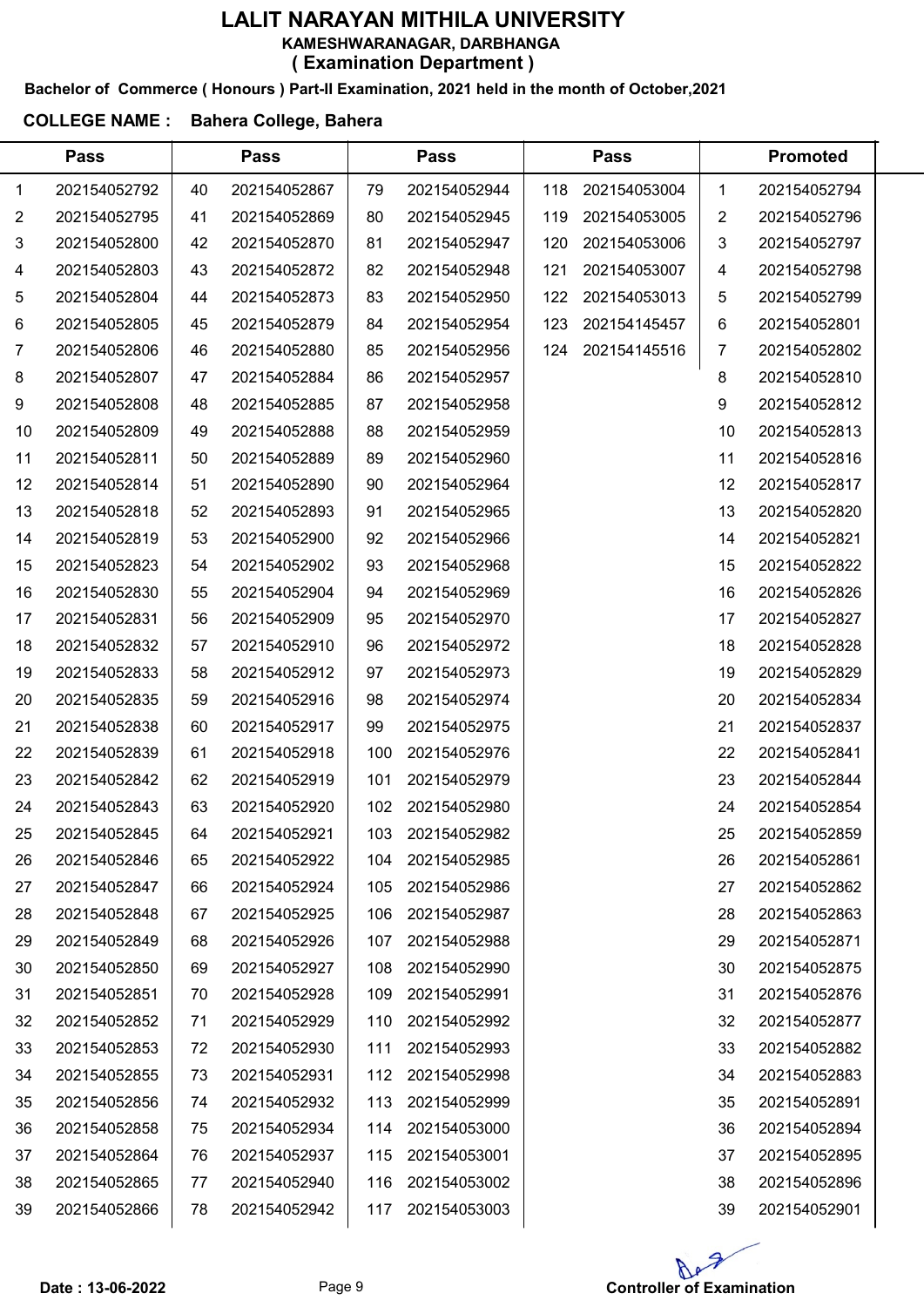#### KAMESHWARANAGAR, DARBHANGA

( Examination Department )

Bachelor of Commerce ( Honours ) Part-II Examination, 2021 held in the month of October,2021

#### COLLEGE NAME : Bahera College, Bahera

|        | <b>Promoted</b> |
|--------|-----------------|
| 40     | 202154052905    |
| 41     | 202154052906    |
| 42     | 202154052907    |
| 43     | 202154052908    |
| 44     | 202154052911    |
| 45     | 202154052913    |
| 46     | 202154052914    |
| 47     | 202154052915    |
| 48     | 202154052933    |
| 49     | 202154052935    |
| 50     | 202154052936    |
| 51     | 202154052939    |
| 52     | 202154052941    |
| 53     | 202154052943    |
| 54     | 202154052946    |
| 55     | 202154052951    |
| 56     | 202154052955    |
| 57     | 202154052963    |
| 58     | 202154052971    |
| 59     | 202154052978    |
| 60     | 202154052989    |
| 61     | 202154052995    |
| 62     | 202154052996    |
| 63     | 202154053008    |
| 64     | 202154053010    |
| 65     | 202154053012    |
| 66     | 202154053014    |
| 67     | 202154053017    |
| 68     | 202154145459    |
| 69     | 202155053019    |
| $70\,$ | 202155053020    |
| 71     | 202155053021    |
|        |                 |

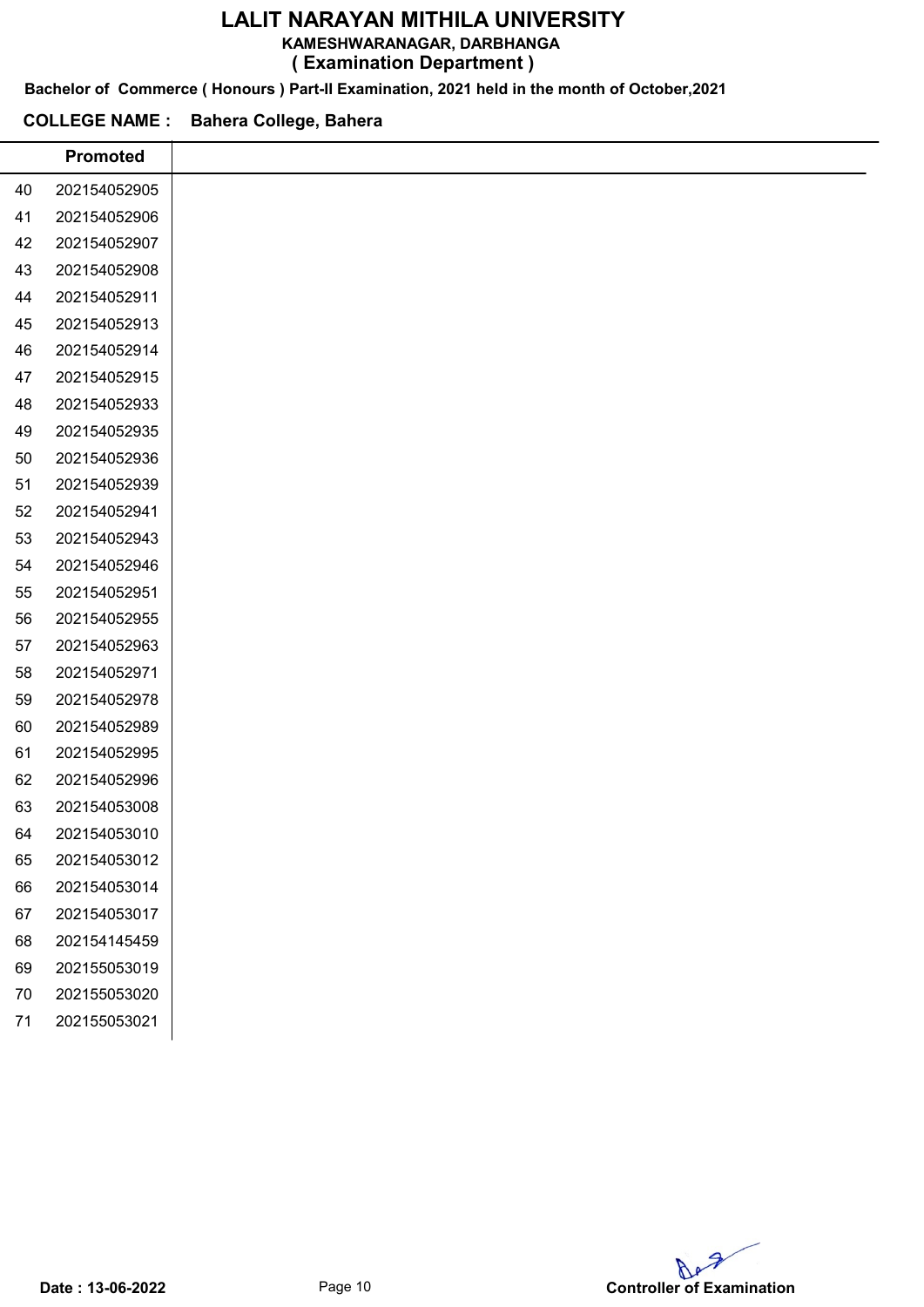# LALIT NARAYAN MITHILA UNIVERSITY KAMESHWARANAGAR, DARBHANGA

( Examination Department )

Bachelor of Commerce ( Honours ) Part-II Examination, 2021 held in the month of October,2021

#### COLLEGE NAME : C. M. B. College, Deorh-Ghoghardiha

 $\overline{a}$ 

|    | <b>Pass</b>  |    | <b>Pass</b>  |     | <b>Pass</b>  |     | <b>Pass</b>  |    | <b>Promoted</b> |  |
|----|--------------|----|--------------|-----|--------------|-----|--------------|----|-----------------|--|
| 1  | 203024068479 | 40 | 203024068539 | 79  | 203024068603 | 118 | 203024068663 | 1  | 203024068494    |  |
| 2  | 203024068480 | 41 | 203024068541 | 80  | 203024068604 | 119 | 203024068664 | 2  | 203024068496    |  |
| 3  | 203024068481 | 42 | 203024068542 | 81  | 203024068605 | 120 | 203024068665 | 3  | 203024068497    |  |
| 4  | 203024068482 | 43 | 203024068543 | 82  | 203024068606 | 121 | 203024068666 | 4  | 203024068503    |  |
| 5  | 203024068483 | 44 | 203024068549 | 83  | 203024068607 | 122 | 203024068668 | 5  | 203024068505    |  |
| 6  | 203024068484 | 45 | 203024068550 | 84  | 203024068608 | 123 | 203024068669 | 6  | 203024068506    |  |
| 7  | 203024068485 | 46 | 203024068552 | 85  | 203024068609 | 124 | 203024068670 | 7  | 203024068515    |  |
| 8  | 203024068486 | 47 | 203024068553 | 86  | 203024068612 | 125 | 203024068671 | 8  | 203024068516    |  |
| 9  | 203024068487 | 48 | 203024068554 | 87  | 203024068616 | 126 | 203024068674 | 9  | 203024068520    |  |
| 10 | 203024068489 | 49 | 203024068556 | 88  | 203024068618 | 127 | 203024068675 | 10 | 203024068527    |  |
| 11 | 203024068490 | 50 | 203024068560 | 89  | 203024068619 | 128 | 203024068676 | 11 | 203024068529    |  |
| 12 | 203024068492 | 51 | 203024068562 | 90  | 203024068620 | 129 | 203024068677 | 12 | 203024068540    |  |
| 13 | 203024068493 | 52 | 203024068563 | 91  | 203024068621 | 130 | 203024068678 | 13 | 203024068546    |  |
| 14 | 203024068498 | 53 | 203024068564 | 92  | 203024068624 | 131 | 203024068682 | 14 | 203024068547    |  |
| 15 | 203024068499 | 54 | 203024068565 | 93  | 203024068625 | 132 | 203024068684 | 15 | 203024068548    |  |
| 16 | 203024068500 | 55 | 203024068566 | 94  | 203024068626 | 133 | 203024068687 | 16 | 203024068551    |  |
| 17 | 203024068501 | 56 | 203024068568 | 95  | 203024068627 | 134 | 203024068691 | 17 | 203024068555    |  |
| 18 | 203024068502 | 57 | 203024068569 | 96  | 203024068630 | 135 | 203024068694 | 18 | 203024068557    |  |
| 19 | 203024068504 | 58 | 203024068570 | 97  | 203024068631 | 136 | 203024068695 | 19 | 203024068559    |  |
| 20 | 203024068507 | 59 | 203024068571 | 98  | 203024068632 | 137 | 203024068696 | 20 | 203024068561    |  |
| 21 | 203024068508 | 60 | 203024068572 | 99  | 203024068635 | 138 | 203024068697 | 21 | 203024068585    |  |
| 22 | 203024068509 | 61 | 203024068573 | 100 | 203024068636 | 139 | 203024068698 | 22 | 203024068588    |  |
| 23 | 203024068510 | 62 | 203024068574 | 101 | 203024068637 | 140 | 203024068699 | 23 | 203024068590    |  |
| 24 | 203024068511 | 63 | 203024068575 | 102 | 203024068638 | 141 | 203024068701 | 24 | 203024068591    |  |
| 25 | 203024068512 | 64 | 203024068576 | 103 | 203024068639 | 142 | 203024068704 | 25 | 203024068593    |  |
| 26 | 203024068517 | 65 | 203024068578 | 104 | 203024068643 | 143 | 203024068706 | 26 | 203024068595    |  |
| 27 | 203024068518 | 66 | 203024068579 | 105 | 203024068644 | 144 | 203024068707 | 27 | 203024068597    |  |
| 28 | 203024068519 | 67 | 203024068580 | 106 | 203024068646 | 145 | 203024068708 | 28 | 203024068611    |  |
| 29 | 203024068521 | 68 | 203024068581 | 107 | 203024068647 | 146 | 203024068709 | 29 | 203024068613    |  |
| 30 | 203024068522 | 69 | 203024068582 | 108 | 203024068649 |     |              | 30 | 203024068614    |  |
| 31 | 203024068523 | 70 | 203024068584 | 109 | 203024068650 |     |              | 31 | 203024068615    |  |
| 32 | 203024068524 | 71 | 203024068587 | 110 | 203024068652 |     |              | 32 | 203024068622    |  |
| 33 | 203024068526 | 72 | 203024068594 | 111 | 203024068653 |     |              | 33 | 203024068623    |  |
| 34 | 203024068528 | 73 | 203024068596 | 112 | 203024068655 |     |              | 34 | 203024068628    |  |
| 35 | 203024068531 | 74 | 203024068598 | 113 | 203024068656 |     |              | 35 | 203024068633    |  |
| 36 | 203024068533 | 75 | 203024068599 | 114 | 203024068659 |     |              | 36 | 203024068634    |  |
| 37 | 203024068535 | 76 | 203024068600 | 115 | 203024068660 |     |              | 37 | 203024068640    |  |
| 38 | 203024068536 | 77 | 203024068601 | 116 | 203024068661 |     |              | 38 | 203024068641    |  |
| 39 | 203024068537 | 78 | 203024068602 | 117 | 203024068662 |     |              | 39 | 203024068642    |  |
|    |              |    |              |     |              |     |              |    |                 |  |

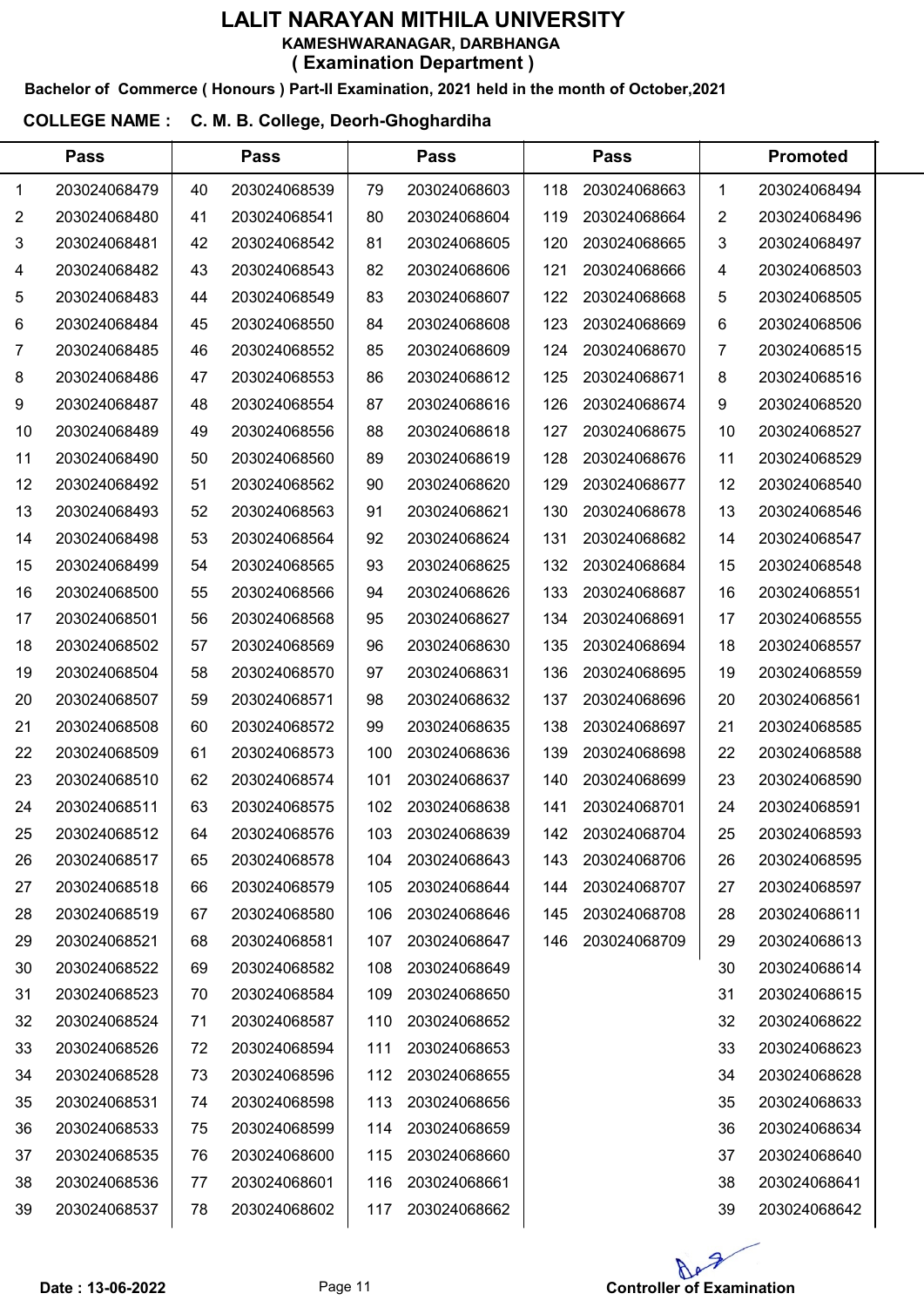KAMESHWARANAGAR, DARBHANGA

( Examination Department )

Bachelor of Commerce ( Honours ) Part-II Examination, 2021 held in the month of October,2021

#### COLLEGE NAME : C. M. B. College, Deorh-Ghoghardiha

|    | <b>Promoted</b> |
|----|-----------------|
| 40 | 203024068645    |
| 41 | 203024068648    |
| 42 | 203024068651    |
| 43 | 203024068654    |
| 44 | 203024068658    |
| 45 | 203024068667    |
| 46 | 203024068672    |
| 47 | 203024068673    |
| 48 | 203024068679    |
| 49 | 203024068681    |
| 50 | 203024068683    |
| 51 | 203024068688    |
| 52 | 203024068689    |
| 53 | 203024068690    |
| 54 | 203024068692    |
| 55 | 203024068700    |
| 56 | 203024068702    |
| 57 | 203024068705    |
| 58 | 203025068710    |
| 59 | 203025068711    |
|    |                 |

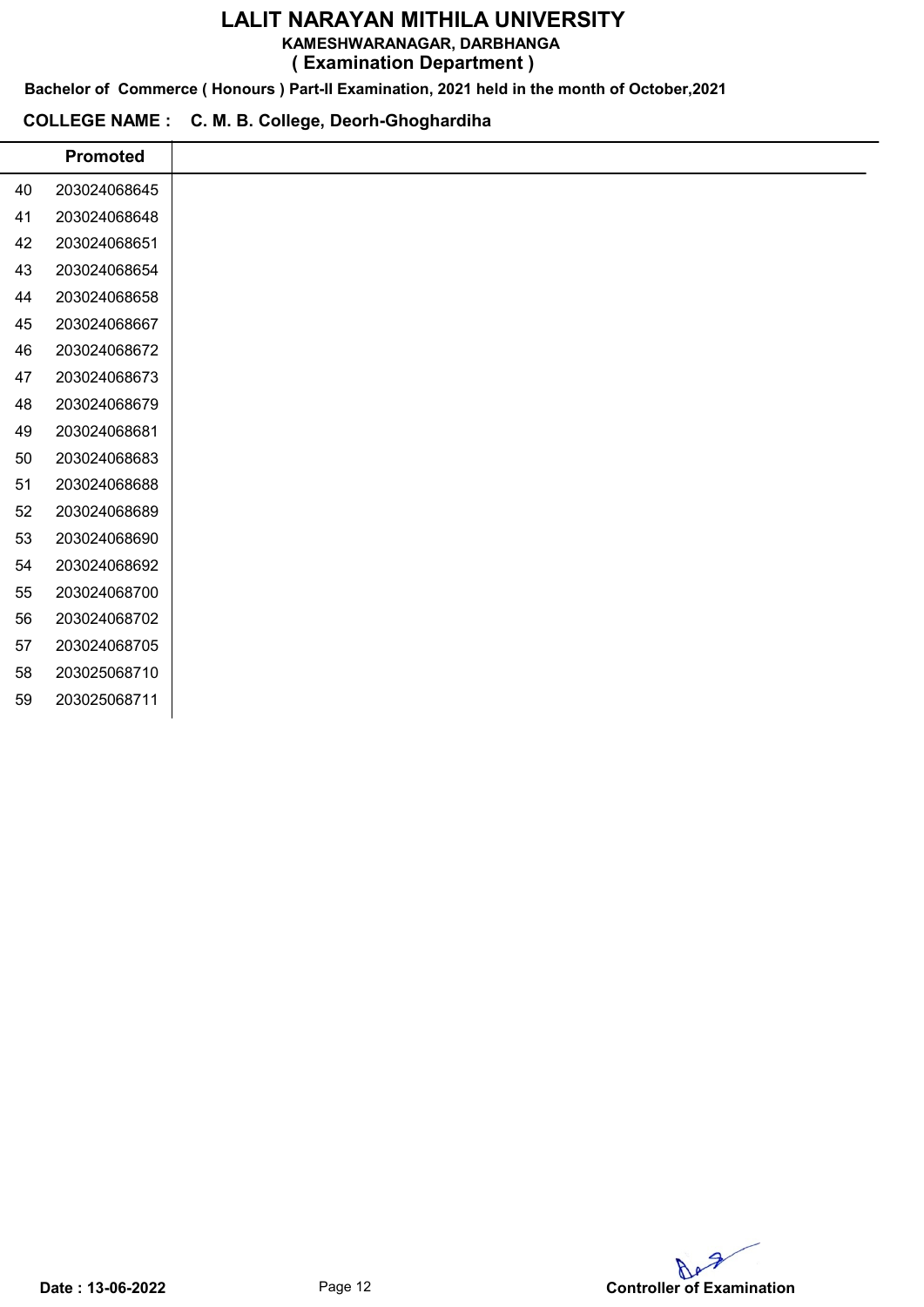#### Bachelor of Commerce ( Honours ) Part-II Examination, 2021 held in the month of October,2021

### COLLEGE NAME : C. M. College, Darbhanga

|    | <b>Pass</b>  |    | <b>Pass</b>  |     | <b>Pass</b>  |     | Pass         |     | <b>Pass</b>  |  |
|----|--------------|----|--------------|-----|--------------|-----|--------------|-----|--------------|--|
| 1  | 202024028773 | 40 | 202024028819 | 79  | 202024028878 | 118 | 202024028928 | 157 | 202024028983 |  |
| 2  | 202024028774 | 41 | 202024028820 | 80  | 202024028879 | 119 | 202024028929 | 158 | 202024028984 |  |
| 3  | 202024028775 | 42 | 202024028822 | 81  | 202024028880 | 120 | 202024028930 | 159 | 202024028985 |  |
| 4  | 202024028776 | 43 | 202024028823 | 82  | 202024028882 | 121 | 202024028931 | 160 | 202024028986 |  |
| 5  | 202024028777 | 44 | 202024028824 | 83  | 202024028884 | 122 | 202024028932 | 161 | 202024028988 |  |
| 6  | 202024028779 | 45 | 202024028825 | 84  | 202024028885 | 123 | 202024028933 | 162 | 202024028991 |  |
| 7  | 202024028780 | 46 | 202024028826 | 85  | 202024028886 | 124 | 202024028934 | 163 | 202024028992 |  |
| 8  | 202024028781 | 47 | 202024028828 | 86  | 202024028887 | 125 | 202024028935 | 164 | 202024028993 |  |
| 9  | 202024028782 | 48 | 202024028829 | 87  | 202024028888 | 126 | 202024028937 | 165 | 202024028994 |  |
| 10 | 202024028783 | 49 | 202024028830 | 88  | 202024028889 | 127 | 202024028939 | 166 | 202024028996 |  |
| 11 | 202024028784 | 50 | 202024028831 | 89  | 202024028890 | 128 | 202024028940 | 167 | 202024028997 |  |
| 12 | 202024028785 | 51 | 202024028832 | 90  | 202024028892 | 129 | 202024028941 | 168 | 202024028998 |  |
| 13 | 202024028786 | 52 | 202024028833 | 91  | 202024028893 | 130 | 202024028942 | 169 | 202024028999 |  |
| 14 | 202024028787 | 53 | 202024028834 | 92  | 202024028894 | 131 | 202024028945 | 170 | 202024029001 |  |
| 15 | 202024028788 | 54 | 202024028838 | 93  | 202024028897 | 132 | 202024028946 | 171 | 202024029002 |  |
| 16 | 202024028789 | 55 | 202024028839 | 94  | 202024028898 | 133 | 202024028947 | 172 | 202024029003 |  |
| 17 | 202024028790 | 56 | 202024028840 | 95  | 202024028899 | 134 | 202024028950 | 173 | 202024029004 |  |
| 18 | 202024028791 | 57 | 202024028842 | 96  | 202024028901 | 135 | 202024028952 | 174 | 202024029005 |  |
| 19 | 202024028792 | 58 | 202024028843 | 97  | 202024028902 | 136 | 202024028953 | 175 | 202024029006 |  |
| 20 | 202024028794 | 59 | 202024028845 | 98  | 202024028905 | 137 | 202024028955 | 176 | 202024029007 |  |
| 21 | 202024028795 | 60 | 202024028849 | 99  | 202024028906 | 138 | 202024028956 | 177 | 202024029008 |  |
| 22 | 202024028796 | 61 | 202024028850 | 100 | 202024028907 | 139 | 202024028957 | 178 | 202024029009 |  |
| 23 | 202024028797 | 62 | 202024028853 | 101 | 202024028909 | 140 | 202024028958 | 179 | 202024029010 |  |
| 24 | 202024028799 | 63 | 202024028854 | 102 | 202024028910 | 141 | 202024028959 | 180 | 202024029011 |  |
| 25 | 202024028802 | 64 | 202024028856 | 103 | 202024028911 | 142 | 202024028963 | 181 | 202024029012 |  |
| 26 | 202024028803 | 65 | 202024028858 | 104 | 202024028912 | 143 | 202024028964 | 182 | 202024029014 |  |
| 27 | 202024028804 | 66 | 202024028860 | 105 | 202024028913 | 144 | 202024028965 | 183 | 202024029015 |  |
| 28 | 202024028805 | 67 | 202024028861 | 106 | 202024028914 | 145 | 202024028966 | 184 | 202024029016 |  |
| 29 | 202024028806 | 68 | 202024028862 | 107 | 202024028915 | 146 | 202024028968 | 185 | 202024029018 |  |
| 30 | 202024028807 | 69 | 202024028863 | 108 | 202024028916 | 147 | 202024028969 | 186 | 202024029021 |  |
| 31 | 202024028808 | 70 | 202024028864 | 109 | 202024028917 | 148 | 202024028972 | 187 | 202024029022 |  |
| 32 | 202024028809 | 71 | 202024028865 | 110 | 202024028918 | 149 | 202024028973 | 188 | 202024029024 |  |
| 33 | 202024028810 | 72 | 202024028866 | 111 | 202024028919 | 150 | 202024028974 | 189 | 202024029025 |  |
| 34 | 202024028811 | 73 | 202024028867 | 112 | 202024028920 | 151 | 202024028975 | 190 | 202024029027 |  |
| 35 | 202024028812 | 74 | 202024028869 | 113 | 202024028921 | 152 | 202024028976 | 191 | 202024029028 |  |
| 36 | 202024028814 | 75 | 202024028870 | 114 | 202024028922 | 153 | 202024028977 | 192 | 202024029030 |  |
| 37 | 202024028815 | 76 | 202024028874 | 115 | 202024028924 | 154 | 202024028979 | 193 | 202024029031 |  |
| 38 | 202024028816 | 77 | 202024028876 | 116 | 202024028925 | 155 | 202024028981 | 194 | 202024029033 |  |
| 39 | 202024028818 | 78 | 202024028877 | 117 | 202024028926 | 156 | 202024028982 | 195 | 202024029034 |  |

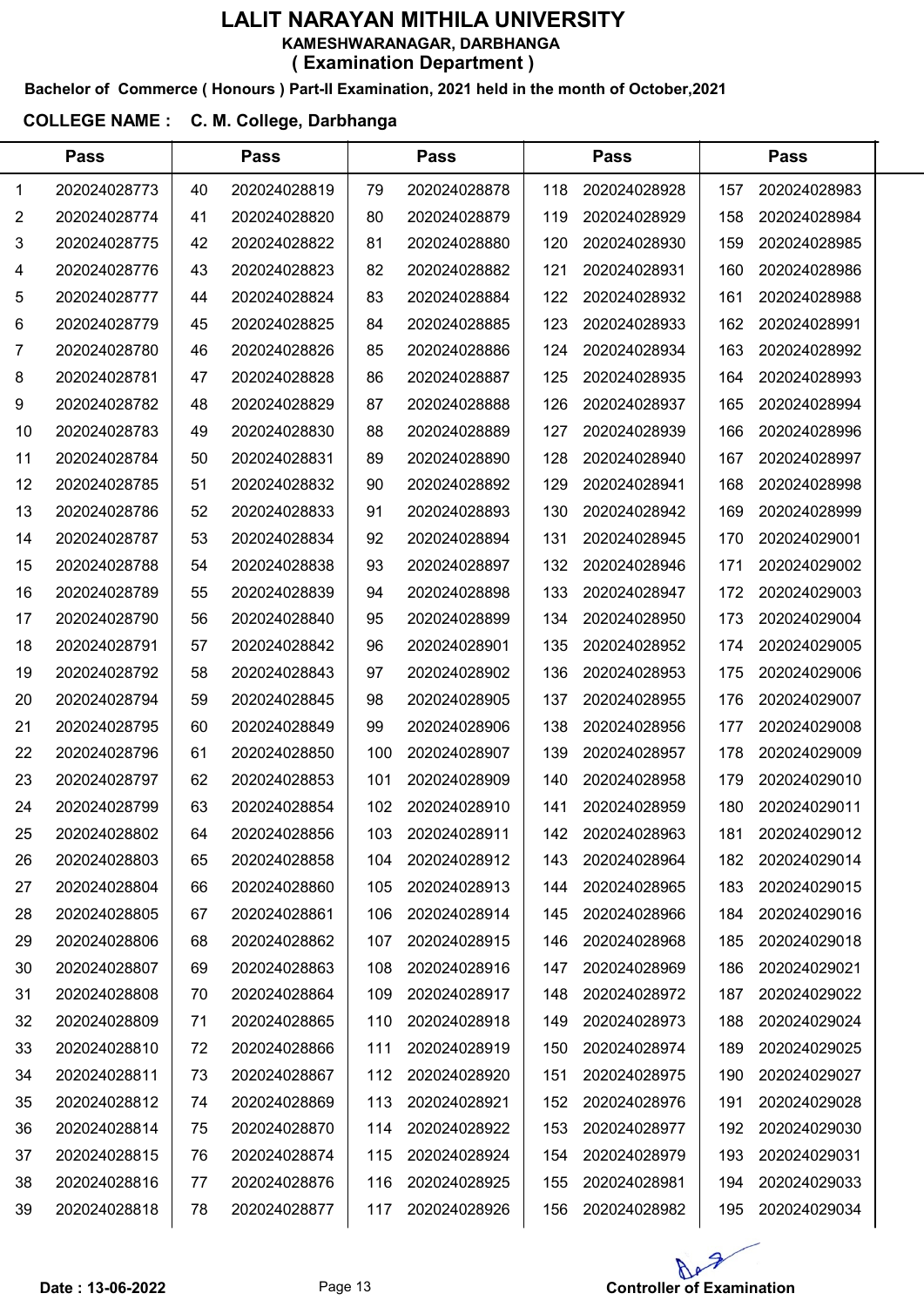#### Bachelor of Commerce ( Honours ) Part-II Examination, 2021 held in the month of October,2021

### COLLEGE NAME : C. M. College, Darbhanga

|     | <b>Pass</b>  |     | <b>Pass</b>  |     | <b>Pass</b>  |     | <b>Pass</b>  |     | <b>Pass</b>  |  |
|-----|--------------|-----|--------------|-----|--------------|-----|--------------|-----|--------------|--|
| 196 | 202024029035 | 235 | 202024029096 | 274 | 202024029152 | 313 | 202024029201 | 352 | 202024029249 |  |
| 197 | 202024029036 | 236 | 202024029097 | 275 | 202024029153 | 314 | 202024029202 | 353 | 202024029251 |  |
| 198 | 202024029037 | 237 | 202024029098 | 276 | 202024029155 | 315 | 202024029204 | 354 | 202024029253 |  |
| 199 | 202024029038 | 238 | 202024029099 | 277 | 202024029158 | 316 | 202024029206 | 355 | 202024029254 |  |
| 200 | 202024029041 | 239 | 202024029101 | 278 | 202024029159 | 317 | 202024029207 | 356 | 202024029255 |  |
| 201 | 202024029042 | 240 | 202024029102 | 279 | 202024029161 | 318 | 202024029209 | 357 | 202024029256 |  |
| 202 | 202024029044 | 241 | 202024029103 | 280 | 202024029162 | 319 | 202024029210 | 358 | 202024029257 |  |
| 203 | 202024029045 | 242 | 202024029105 | 281 | 202024029163 | 320 | 202024029211 | 359 | 202024029258 |  |
| 204 | 202024029047 | 243 | 202024029106 | 282 | 202024029164 | 321 | 202024029212 | 360 | 202024029259 |  |
| 205 | 202024029048 | 244 | 202024029107 | 283 | 202024029167 | 322 | 202024029213 | 361 | 202024029260 |  |
| 206 | 202024029049 | 245 | 202024029108 | 284 | 202024029168 | 323 | 202024029215 | 362 | 202024029261 |  |
| 207 | 202024029052 | 246 | 202024029110 | 285 | 202024029170 | 324 | 202024029216 | 363 | 202024029262 |  |
| 208 | 202024029054 | 247 | 202024029111 | 286 | 202024029171 | 325 | 202024029219 | 364 | 202024029263 |  |
| 209 | 202024029055 | 248 | 202024029112 | 287 | 202024029172 | 326 | 202024029220 | 365 | 202024029264 |  |
| 210 | 202024029057 | 249 | 202024029113 | 288 | 202024029173 | 327 | 202024029223 | 366 | 202024029266 |  |
| 211 | 202024029059 | 250 | 202024029114 | 289 | 202024029175 | 328 | 202024029224 | 367 | 202024029267 |  |
| 212 | 202024029061 | 251 | 202024029115 | 290 | 202024029176 | 329 | 202024029225 | 368 | 202024029268 |  |
| 213 | 202024029062 | 252 | 202024029117 | 291 | 202024029177 | 330 | 202024029226 | 369 | 202024029269 |  |
| 214 | 202024029064 | 253 | 202024029118 | 292 | 202024029178 | 331 | 202024029227 | 370 | 202024029270 |  |
| 215 | 202024029066 | 254 | 202024029120 | 293 | 202024029179 | 332 | 202024029228 | 371 | 202024029272 |  |
| 216 | 202024029067 | 255 | 202024029129 | 294 | 202024029180 | 333 | 202024029229 | 372 | 202024029273 |  |
| 217 | 202024029071 | 256 | 202024029132 | 295 | 202024029181 | 334 | 202024029230 | 373 | 202024029274 |  |
| 218 | 202024029072 | 257 | 202024029133 | 296 | 202024029183 | 335 | 202024029231 | 374 | 202024029275 |  |
| 219 | 202024029073 | 258 | 202024029134 | 297 | 202024029184 | 336 | 202024029232 | 375 | 202024029276 |  |
| 220 | 202024029074 | 259 | 202024029135 | 298 | 202024029185 | 337 | 202024029233 | 376 | 202024029277 |  |
| 221 | 202024029076 | 260 | 202024029136 | 299 | 202024029186 | 338 | 202024029234 | 377 | 202024029278 |  |
| 222 | 202024029077 | 261 | 202024029138 | 300 | 202024029187 | 339 | 202024029235 | 378 | 202024029279 |  |
| 223 | 202024029078 | 262 | 202024029139 | 301 | 202024029188 | 340 | 202024029236 | 379 | 202024029280 |  |
| 224 | 202024029079 | 263 | 202024029140 | 302 | 202024029190 | 341 | 202024029237 | 380 | 202024029281 |  |
| 225 | 202024029081 | 264 | 202024029141 | 303 | 202024029191 | 342 | 202024029239 | 381 | 202024029282 |  |
| 226 | 202024029084 | 265 | 202024029142 | 304 | 202024029192 | 343 | 202024029240 | 382 | 202024029283 |  |
| 227 | 202024029086 | 266 | 202024029143 | 305 | 202024029193 | 344 | 202024029241 | 383 | 202024029284 |  |
| 228 | 202024029087 | 267 | 202024029144 | 306 | 202024029194 | 345 | 202024029242 | 384 | 202024029285 |  |
| 229 | 202024029088 | 268 | 202024029145 | 307 | 202024029195 | 346 | 202024029243 | 385 | 202024029286 |  |
| 230 | 202024029090 | 269 | 202024029147 | 308 | 202024029196 | 347 | 202024029244 | 386 | 202024029287 |  |
| 231 | 202024029092 | 270 | 202024029148 | 309 | 202024029197 | 348 | 202024029245 | 387 | 202024029288 |  |
| 232 | 202024029093 | 271 | 202024029149 | 310 | 202024029198 | 349 | 202024029246 | 388 | 202024029289 |  |
| 233 | 202024029094 | 272 | 202024029150 | 311 | 202024029199 | 350 | 202024029247 | 389 | 202024029290 |  |
| 234 | 202024029095 | 273 | 202024029151 | 312 | 202024029200 | 351 | 202024029248 | 390 | 202024029291 |  |

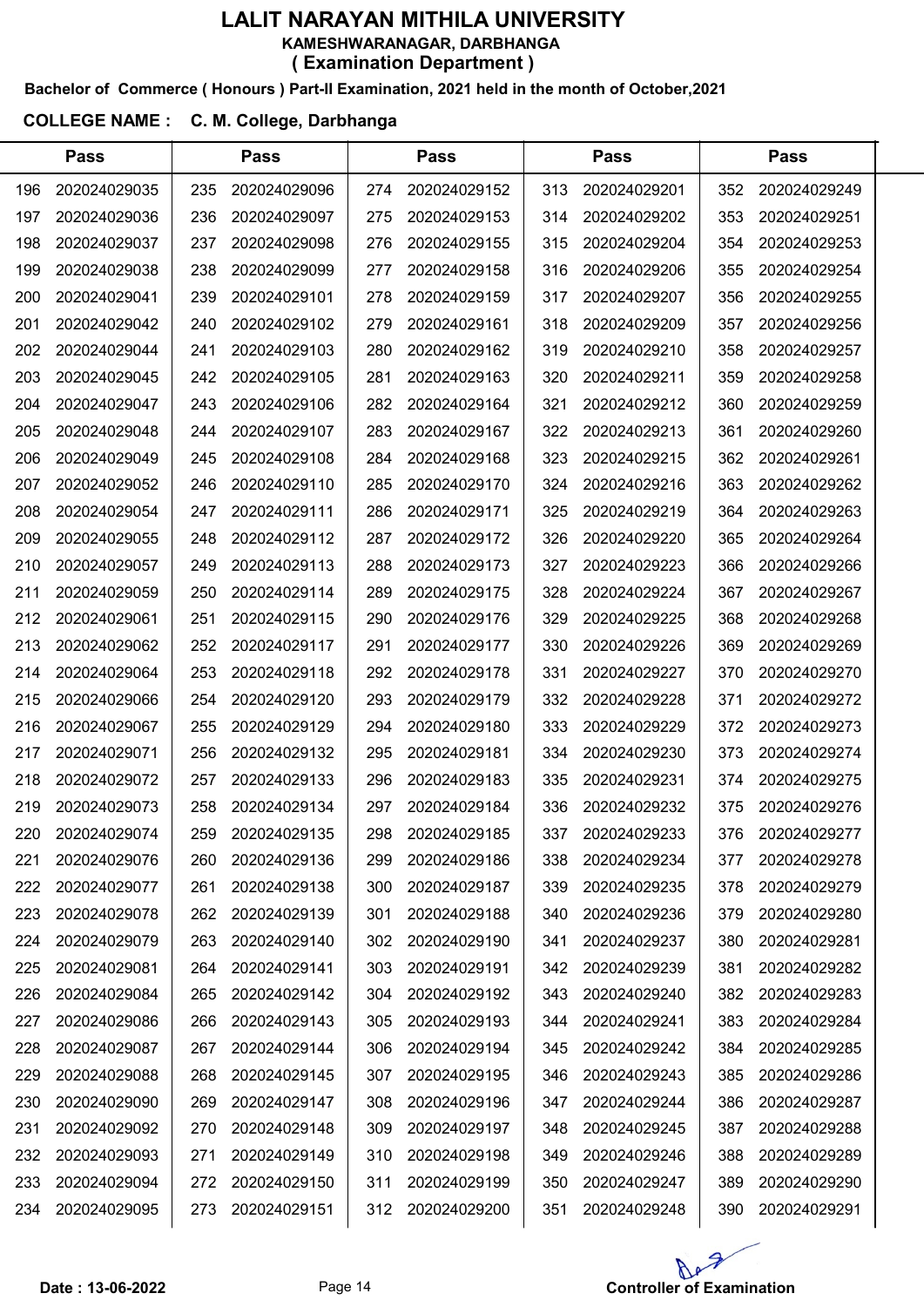#### Bachelor of Commerce ( Honours ) Part-II Examination, 2021 held in the month of October,2021

#### COLLEGE NAME : C. M. College, Darbhanga

|     | <b>Pass</b>  |    | <b>Promoted</b> |    | <b>Promoted</b> |     | <b>Promoted</b> |     | <b>Promoted</b> |  |
|-----|--------------|----|-----------------|----|-----------------|-----|-----------------|-----|-----------------|--|
| 391 | 202024029294 | 1  | 202024028778    | 40 | 202024029013    | 79  | 202024029166    | 118 | 202024029344    |  |
| 392 | 202024029296 | 2  | 202024028793    | 41 | 202024029017    | 80  | 202024029169    | 119 | 202024029345    |  |
| 393 | 202024029297 | 3  | 202024028801    | 42 | 202024029019    | 81  | 202024029182    | 120 | 202024029346    |  |
| 394 | 202024029298 | 4  | 202024028813    | 43 | 202024029020    | 82  | 202024029189    | 121 | 202024029349    |  |
| 395 | 202024029299 | 5  | 202024028817    | 44 | 202024029029    | 83  | 202024029205    | 122 | 202024029350    |  |
| 396 | 202024029302 | 6  | 202024028821    | 45 | 202024029032    | 84  | 202024029208    | 123 | 202024029351    |  |
| 397 | 202024029303 | 7  | 202024028827    | 46 | 202024029039    | 85  | 202024029218    | 124 | 202024029352    |  |
| 398 | 202024029304 | 8  | 202024028836    | 47 | 202024029040    | 86  | 202024029221    | 125 | 202024029353    |  |
| 399 | 202024029306 | 9  | 202024028844    | 48 | 202024029043    | 87  | 202024029238    | 126 | 202024029355    |  |
| 400 | 202024029307 | 10 | 202024028846    | 49 | 202024029046    | 88  | 202024029252    | 127 | 202024029356    |  |
| 401 | 202024029308 | 11 | 202024028851    | 50 | 202024029050    | 89  | 202024029271    | 128 | 202024029357    |  |
| 402 | 202024029309 | 12 | 202024028852    | 51 | 202024029051    | 90  | 202024029292    | 129 | 202024029359    |  |
| 403 | 202024029310 | 13 | 202024028855    | 52 | 202024029053    | 91  | 202024029293    | 130 | 202024029360    |  |
| 404 | 202024029312 | 14 | 202024028857    | 53 | 202024029056    | 92  | 202024029295    | 131 | 202024029361    |  |
| 405 | 202024029319 | 15 | 202024028859    | 54 | 202024029058    | 93  | 202024029311    | 132 | 202024029362    |  |
| 406 | 202024029333 | 16 | 202024028868    | 55 | 202024029060    | 94  | 202024029313    | 133 | 202024029366    |  |
|     |              | 17 | 202024028872    | 56 | 202024029065    | 95  | 202024029315    |     |                 |  |
|     |              | 18 | 202024028873    | 57 | 202024029068    | 96  | 202024029316    |     |                 |  |
|     |              | 19 | 202024028881    | 58 | 202024029069    | 97  | 202024029317    |     |                 |  |
|     |              | 20 | 202024028883    | 59 | 202024029070    | 98  | 202024029318    |     |                 |  |
|     |              | 21 | 202024028891    | 60 | 202024029075    | 99  | 202024029320    |     |                 |  |
|     |              | 22 | 202024028900    | 61 | 202024029082    | 100 | 202024029321    |     |                 |  |
|     |              | 23 | 202024028903    | 62 | 202024029083    | 101 | 202024029322    |     |                 |  |
|     |              | 24 | 202024028904    | 63 | 202024029100    | 102 | 202024029324    |     |                 |  |
|     |              | 25 | 202024028908    | 64 | 202024029109    | 103 | 202024029325    |     |                 |  |
|     |              | 26 | 202024028923    | 65 | 202024029119    | 104 | 202024029326    |     |                 |  |
|     |              | 27 | 202024028927    | 66 | 202024029121    | 105 | 202024029327    |     |                 |  |
|     |              | 28 | 202024028938    | 67 | 202024029123    | 106 | 202024029328    |     |                 |  |
|     |              | 29 | 202024028943    | 68 | 202024029124    | 107 | 202024029330    |     |                 |  |
|     |              | 30 | 202024028944    | 69 | 202024029125    | 108 | 202024029331    |     |                 |  |
|     |              | 31 | 202024028948    | 70 | 202024029126    | 109 | 202024029332    |     |                 |  |
|     |              | 32 | 202024028949    | 71 | 202024029128    | 110 | 202024029334    |     |                 |  |
|     |              | 33 | 202024028954    | 72 | 202024029130    | 111 | 202024029335    |     |                 |  |
|     |              | 34 | 202024028960    | 73 | 202024029131    | 112 | 202024029338    |     |                 |  |
|     |              | 35 | 202024028961    | 74 | 202024029137    | 113 | 202024029339    |     |                 |  |
|     |              | 36 | 202024028970    | 75 | 202024029146    | 114 | 202024029340    |     |                 |  |
|     |              | 37 | 202024028987    | 76 | 202024029154    | 115 | 202024029341    |     |                 |  |
|     |              | 38 | 202024028989    | 77 | 202024029156    | 116 | 202024029342    |     |                 |  |
|     |              | 39 | 202024028995    | 78 | 202024029157    | 117 | 202024029343    |     |                 |  |
|     |              |    |                 |    |                 |     |                 |     |                 |  |

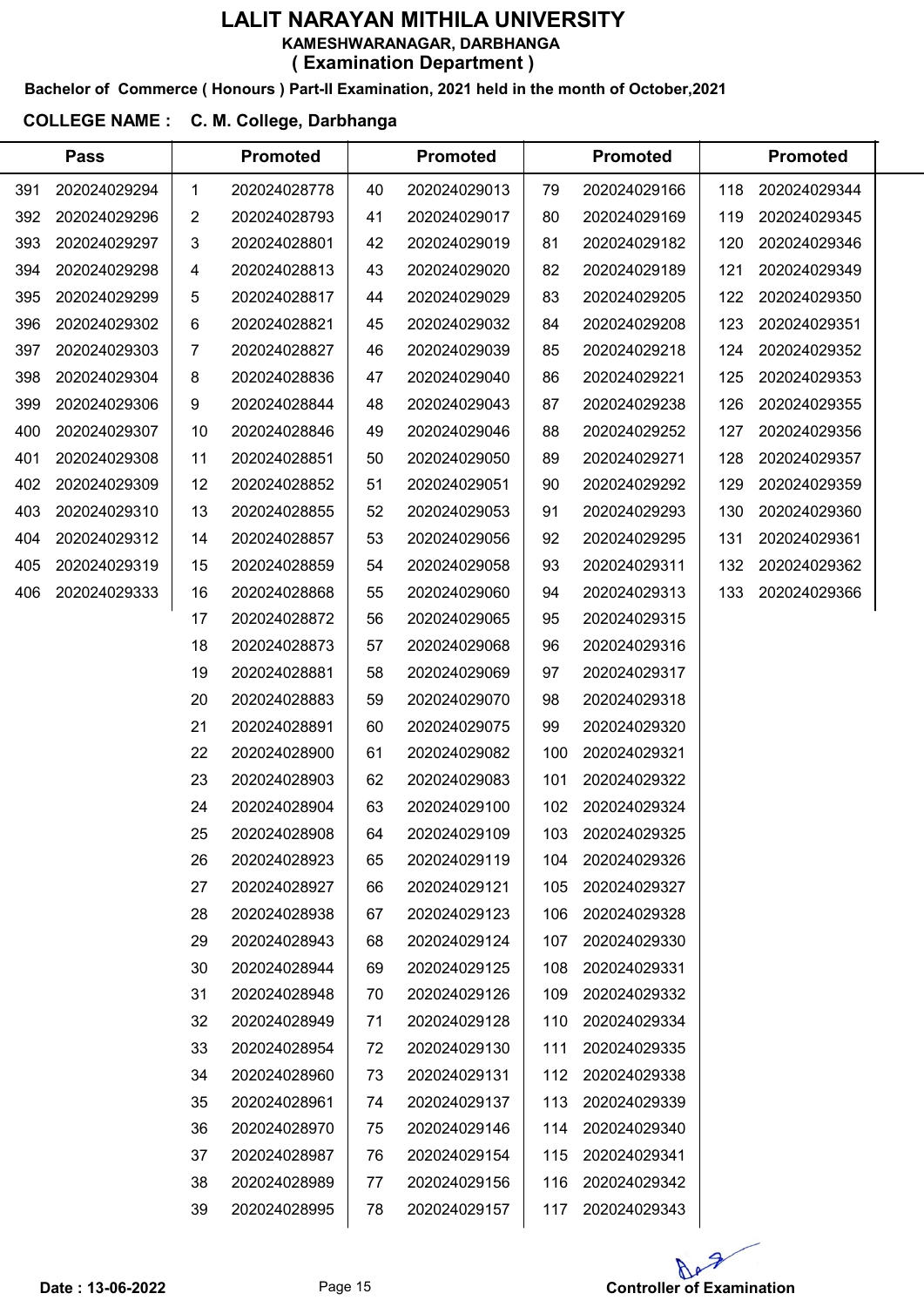KAMESHWARANAGAR, DARBHANGA

( Examination Department )

Bachelor of Commerce ( Honours ) Part-II Examination, 2021 held in the month of October,2021

### COLLEGE NAME : C. R. College, Kishanpur, Samastipur

| <b>Pass</b>  |                | <b>Promoted</b> |
|--------------|----------------|-----------------|
| 204224143770 |                | 204224143772    |
| 204224143771 | $\overline{2}$ | 204224143773    |
| 204224143775 | 3              | 204224143774    |
|              | 4              | 204224143777    |
|              | 5              | 204224143778    |
|              | 6              | 204224143779    |
|              |                |                 |

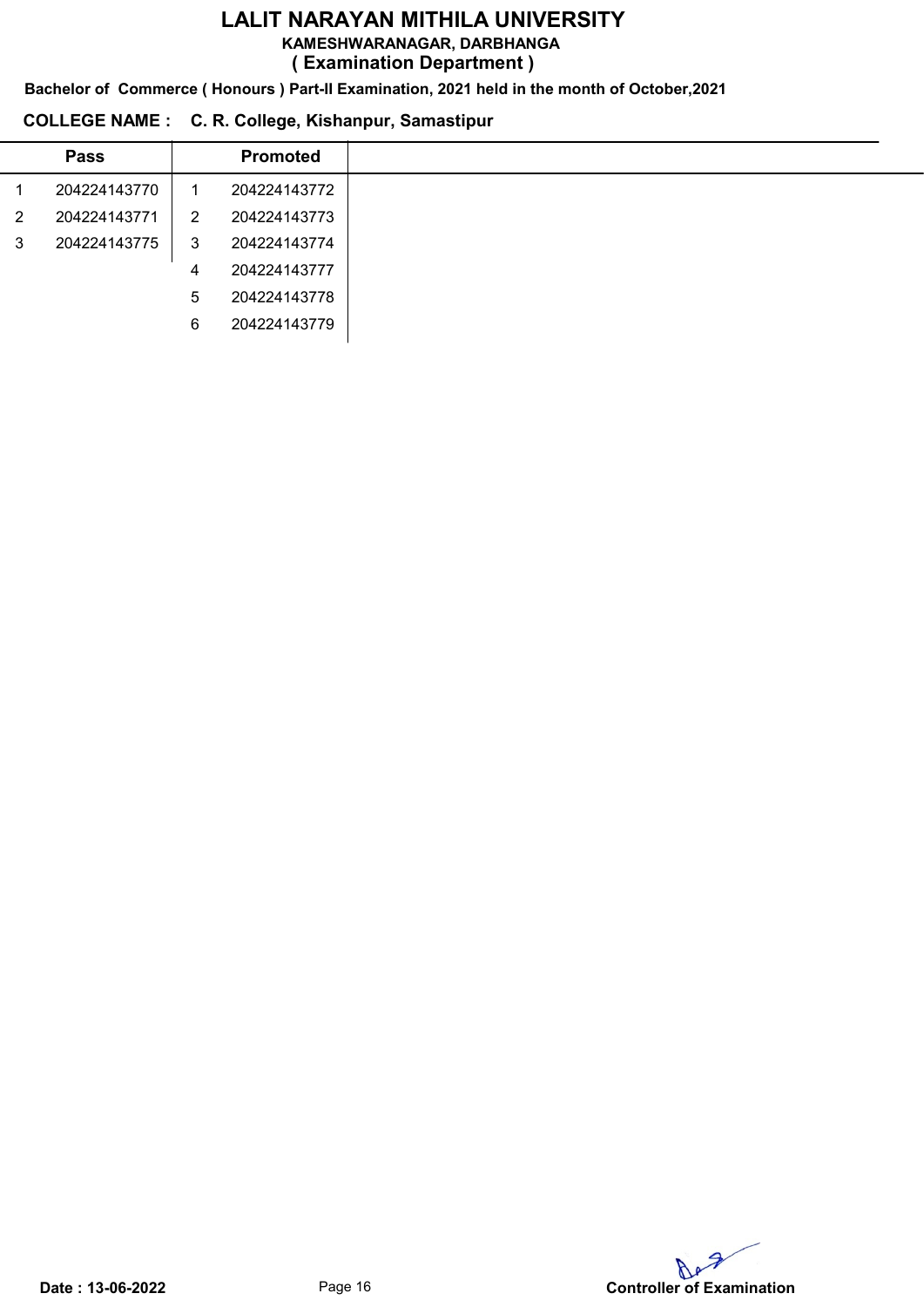#### Bachelor of Commerce ( Honours ) Part-II Examination, 2021 held in the month of October,2021

#### COLLEGE NAME : D. B. College, Jainagar

|                | <b>Pass</b>  |    | <b>Pass</b>  |    | <b>Pass</b>  |              | <b>Promoted</b> |    | <b>Promoted</b> |  |
|----------------|--------------|----|--------------|----|--------------|--------------|-----------------|----|-----------------|--|
| 1              | 203044071691 | 40 | 203044071829 | 79 | 203044071895 | 1            | 203044071690    | 40 | 203044071768    |  |
| $\overline{2}$ | 203044071692 | 41 | 203044071830 | 80 | 203044071896 | 2            | 203044071693    | 41 | 203044071771    |  |
| 3              | 203044071697 | 42 | 203044071832 | 81 | 203044071899 | $\mathbf{3}$ | 203044071694    | 42 | 203044071772    |  |
| 4              | 203044071699 | 43 | 203044071835 |    |              | 4            | 203044071695    | 43 | 203044071773    |  |
| 5              | 203044071701 | 44 | 203044071839 |    |              | 5            | 203044071696    | 44 | 203044071774    |  |
| 6              | 203044071705 | 45 | 203044071840 |    |              | 6            | 203044071700    | 45 | 203044071776    |  |
| 7              | 203044071706 | 46 | 203044071841 |    |              | 7            | 203044071702    | 46 | 203044071777    |  |
| 8              | 203044071708 | 47 | 203044071844 |    |              | 8            | 203044071703    | 47 | 203044071778    |  |
| 9              | 203044071711 | 48 | 203044071848 |    |              | 9            | 203044071704    | 48 | 203044071779    |  |
| 10             | 203044071712 | 49 | 203044071849 |    |              | 10           | 203044071707    | 49 | 203044071780    |  |
| 11             | 203044071713 | 50 | 203044071851 |    |              | 11           | 203044071709    | 50 | 203044071781    |  |
| 12             | 203044071714 | 51 | 203044071852 |    |              | 12           | 203044071710    | 51 | 203044071782    |  |
| 13             | 203044071717 | 52 | 203044071853 |    |              | 13           | 203044071715    | 52 | 203044071784    |  |
| 14             | 203044071719 | 53 | 203044071855 |    |              | 14           | 203044071716    | 53 | 203044071785    |  |
| 15             | 203044071720 | 54 | 203044071860 |    |              | 15           | 203044071718    | 54 | 203044071786    |  |
| 16             | 203044071727 | 55 | 203044071863 |    |              | 16           | 203044071722    | 55 | 203044071787    |  |
| 17             | 203044071728 | 56 | 203044071864 |    |              | 17           | 203044071723    | 56 | 203044071788    |  |
| 18             | 203044071729 | 57 | 203044071865 |    |              | 18           | 203044071724    | 57 | 203044071789    |  |
| 19             | 203044071730 | 58 | 203044071866 |    |              | 19           | 203044071725    | 58 | 203044071790    |  |
| 20             | 203044071731 | 59 | 203044071867 |    |              | 20           | 203044071732    | 59 | 203044071791    |  |
| 21             | 203044071733 | 60 | 203044071868 |    |              | 21           | 203044071734    | 60 | 203044071792    |  |
| 22             | 203044071735 | 61 | 203044071869 |    |              | 22           | 203044071737    | 61 | 203044071793    |  |
| 23             | 203044071736 | 62 | 203044071871 |    |              | 23           | 203044071743    | 62 | 203044071794    |  |
| 24             | 203044071738 | 63 | 203044071875 |    |              | 24           | 203044071746    | 63 | 203044071795    |  |
| 25             | 203044071739 | 64 | 203044071877 |    |              | 25           | 203044071748    | 64 | 203044071796    |  |
| 26             | 203044071741 | 65 | 203044071878 |    |              | 26           | 203044071752    | 65 | 203044071797    |  |
| 27             | 203044071744 | 66 | 203044071880 |    |              | 27           | 203044071753    | 66 | 203044071798    |  |
| 28             | 203044071745 | 67 | 203044071881 |    |              | 28           | 203044071754    | 67 | 203044071799    |  |
| 29             | 203044071747 | 68 | 203044071882 |    |              | 29           | 203044071755    | 68 | 203044071800    |  |
| 30             | 203044071749 | 69 | 203044071884 |    |              | 30           | 203044071757    | 69 | 203044071802    |  |
| 31             | 203044071750 | 70 | 203044071885 |    |              | 31           | 203044071758    | 70 | 203044071804    |  |
| 32             | 203044071751 | 71 | 203044071887 |    |              | 32           | 203044071759    | 71 | 203044071805    |  |
| 33             | 203044071766 | 72 | 203044071888 |    |              | 33           | 203044071760    | 72 | 203044071806    |  |
| 34             | 203044071810 | 73 | 203044071889 |    |              | 34           | 203044071761    | 73 | 203044071807    |  |
| 35             | 203044071817 | 74 | 203044071890 |    |              | 35           | 203044071762    | 74 | 203044071808    |  |
| 36             | 203044071820 | 75 | 203044071891 |    |              | 36           | 203044071763    | 75 | 203044071812    |  |
| 37             | 203044071821 | 76 | 203044071892 |    |              | 37           | 203044071764    | 76 | 203044071813    |  |
| 38             | 203044071822 | 77 | 203044071893 |    |              | 38           | 203044071765    | 77 | 203044071814    |  |
| 39             | 203044071824 | 78 | 203044071894 |    |              | 39           | 203044071767    | 78 | 203044071815    |  |

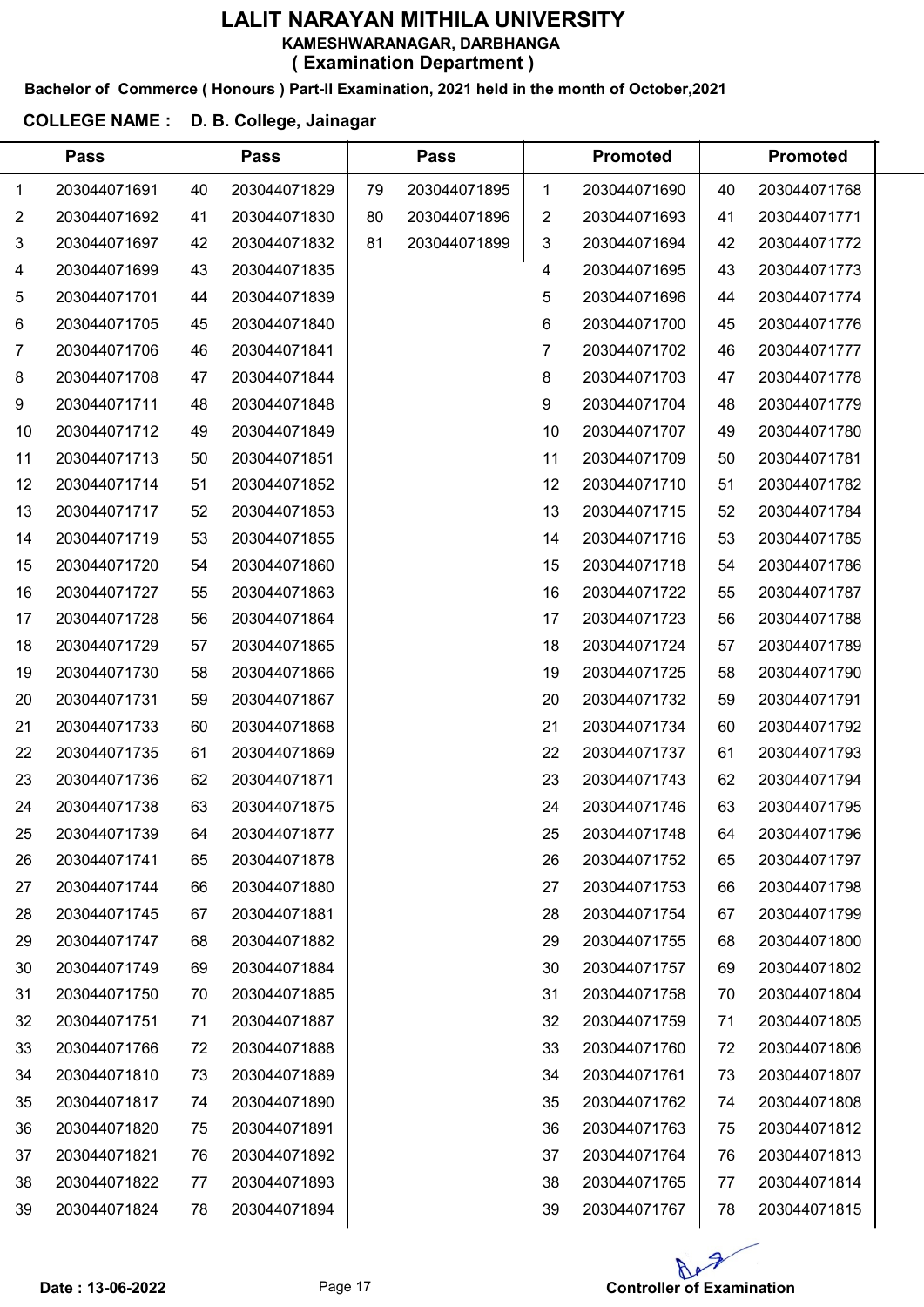#### KAMESHWARANAGAR, DARBHANGA

( Examination Department )

Bachelor of Commerce ( Honours ) Part-II Examination, 2021 held in the month of October,2021

#### COLLEGE NAME : D. B. College, Jainagar

i

|     | <b>Promoted</b> |
|-----|-----------------|
| 79  | 203044071816    |
| 80  | 203044071818    |
| 81  | 203044071819    |
| 82  | 203044071823    |
| 83  | 203044071826    |
| 84  | 203044071828    |
| 85  | 203044071831    |
| 86  | 203044071834    |
| 87  | 203044071837    |
| 88  | 203044071838    |
| 89  | 203044071843    |
| 90  | 203044071845    |
| 91  | 203044071846    |
| 92  | 203044071850    |
| 93  | 203044071854    |
| 94  | 203044071856    |
| 95  | 203044071858    |
| 96  | 203044071859    |
| 97  | 203044071861    |
| 98  | 203044071870    |
| 99  | 203044071874    |
| 100 | 203044071876    |
| 101 | 203044071879    |
| 102 | 203044071883    |
| 103 | 203044071886    |
| 104 | 203044071898    |
| 105 | 203045071901    |
| 106 | 203045071902    |
| 107 | 203045071903    |
| 108 | 203045071904    |
|     |                 |
|     |                 |

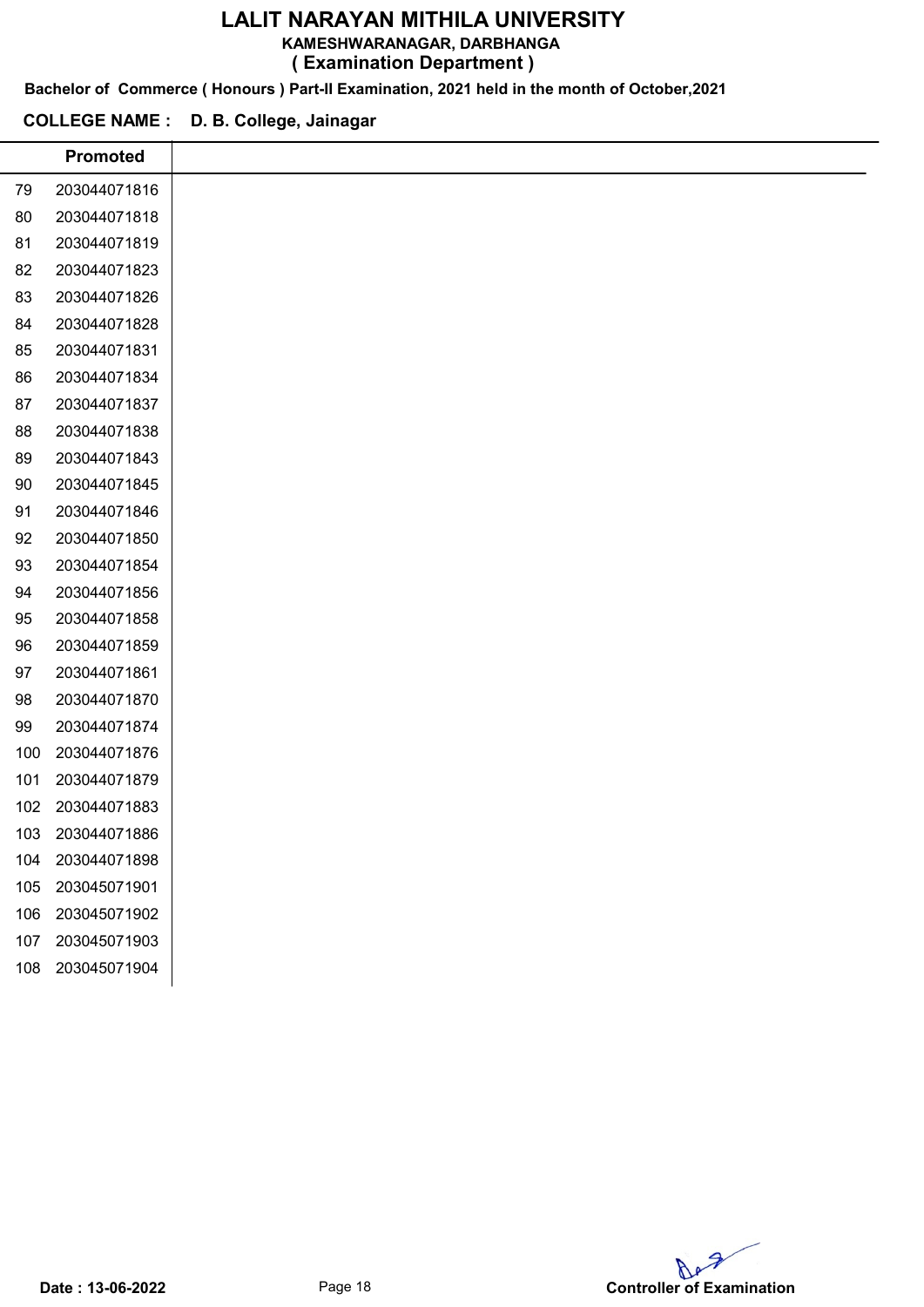KAMESHWARANAGAR, DARBHANGA

( Examination Department )

Bachelor of Commerce ( Honours ) Part-II Examination, 2021 held in the month of October,2021

#### COLLEGE NAME : D. B. K. N. College, Narhan, Samastipur

|                | <b>Pass</b>  |                | <b>Promoted</b> |
|----------------|--------------|----------------|-----------------|
| 1              | 204034107547 | 1              | 204034107548    |
| $\overline{2}$ | 204034107549 | $\overline{2}$ | 204034107551    |
| 3              | 204034107550 | 3              | 204034107554    |
| 4              | 204034107552 | 4              | 204034107555    |
| 5              | 204034107553 | 5              | 204034107556    |
| 6              | 204034107558 | 6              | 204034107561    |
| 7              | 204034107559 | 7              | 204034107563    |
| 8              | 204034107560 | 8              | 204034107567    |
| 9              | 204034107562 | 9              | 204034107568    |
| 10             | 204034107564 | 10             | 204034107569    |
| 11             | 204034107566 | 11             | 204034107574    |
| 12             | 204034107571 | 12             | 204034107580    |
| 13             | 204034107572 | 13             | 204034107581    |
| 14             | 204034107576 | 14             | 204034107589    |
| 15             | 204034107578 | 15             | 204034107590    |
| 16             | 204034107582 | 16             | 204034107592    |
| 17             | 204034107583 | 17             | 204034107593    |
| 18             | 204034107585 | 18             | 204034107599    |
| 19             | 204034107586 | 19             | 204034107600    |
| 20             | 204034107587 | 20             | 204034107608    |
| 21             | 204034107588 | 21             | 204034107610    |
| 22             | 204034107594 | 22             | 204034107612    |
| 23             | 204034107595 | 23             | 204034107613    |
| 24             | 204034107596 | 24             | 204034107616    |
| 25             | 204034107597 | 25             | 204034107617    |
| 26             | 204034107598 | 26             | 204034107620    |
| 27             | 204034107601 | 27             | 204034107621    |
| 28             | 204034107602 | 28             | 204034107622    |
| 29             | 204034107603 | 29             | 204034107625    |
| 30             | 204034107604 | 30             | 204034107626    |
| 31             | 204034107605 | 31             | 204034107629    |
| 32             | 204034107606 | 32             | 204034107630    |
| 33             | 204034107607 | 33             | 204034107632    |
| 34             | 204034107609 | 34             | 204034107633    |
| 35             | 204034107611 | 35             | 204034107634    |
| 36             | 204034107614 |                |                 |
| 37             | 204034107615 |                |                 |
| 38             | 204034107618 |                |                 |
| 39             | 204034107623 |                |                 |
|                |              |                |                 |

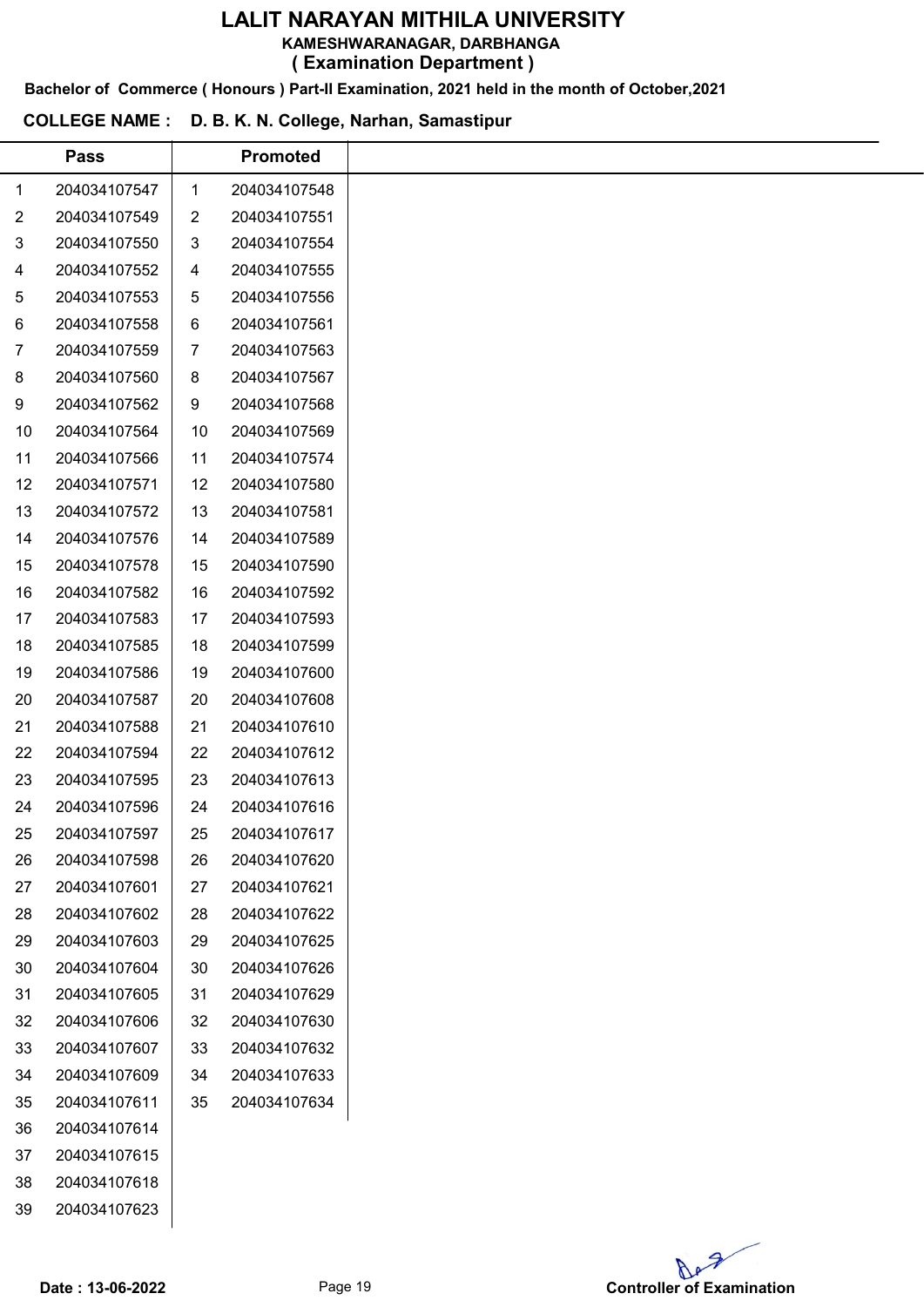Bachelor of Commerce ( Honours ) Part-II Examination, 2021 held in the month of October,2021

#### COLLEGE NAME : D. N. Y. College, Madhubani

|    | <b>Pass</b>  |    | <b>Pass</b>  |    | <b>Promoted</b> |    | <b>Promoted</b> |  |
|----|--------------|----|--------------|----|-----------------|----|-----------------|--|
| 1  | 203154091837 | 40 | 203154091921 | 1  | 203154091835    | 40 | 203155091964    |  |
| 2  | 203154091842 | 41 | 203154091923 | 2  | 203154091840    | 41 | 203155091965    |  |
| 3  | 203154091843 | 42 | 203154091926 | 3  | 203154091847    | 42 | 203155091968    |  |
| 4  | 203154091844 | 43 | 203154091928 | 4  | 203154091851    | 43 | 203155091969    |  |
| 5  | 203154091845 | 44 | 203154091929 | 5  | 203154091856    | 44 | 203155091972    |  |
| 6  | 203154091846 | 45 | 203154091930 | 6  | 203154091857    |    |                 |  |
| 7  | 203154091848 | 46 | 203154091932 | 7  | 203154091862    |    |                 |  |
| 8  | 203154091849 | 47 | 203154091933 | 8  | 203154091867    |    |                 |  |
| 9  | 203154091852 | 48 | 203154091936 | 9  | 203154091868    |    |                 |  |
| 10 | 203154091853 | 49 | 203154091939 | 10 | 203154091871    |    |                 |  |
| 11 | 203154091855 | 50 | 203154091940 | 11 | 203154091874    |    |                 |  |
| 12 | 203154091861 | 51 | 203154091944 | 12 | 203154091878    |    |                 |  |
| 13 | 203154091863 | 52 | 203154091945 | 13 | 203154091882    |    |                 |  |
| 14 | 203154091865 | 53 | 203154091946 | 14 | 203154091884    |    |                 |  |
| 15 | 203154091866 | 54 | 203154091950 | 15 | 203154091888    |    |                 |  |
| 16 | 203154091875 |    |              | 16 | 203154091891    |    |                 |  |
| 17 | 203154091876 |    |              | 17 | 203154091892    |    |                 |  |
| 18 | 203154091877 |    |              | 18 | 203154091893    |    |                 |  |
| 19 | 203154091881 |    |              | 19 | 203154091902    |    |                 |  |
| 20 | 203154091883 |    |              | 20 | 203154091903    |    |                 |  |
| 21 | 203154091885 |    |              | 21 | 203154091904    |    |                 |  |
| 22 | 203154091886 |    |              | 22 | 203154091909    |    |                 |  |
| 23 | 203154091887 |    |              | 23 | 203154091911    |    |                 |  |
| 24 | 203154091890 |    |              | 24 | 203154091912    |    |                 |  |
| 25 | 203154091894 |    |              | 25 | 203154091913    |    |                 |  |
| 26 | 203154091895 |    |              | 26 | 203154091917    |    |                 |  |
| 27 | 203154091896 |    |              | 27 | 203154091924    |    |                 |  |
| 28 | 203154091897 |    |              | 28 | 203154091935    |    |                 |  |
| 29 | 203154091899 |    |              | 29 | 203154091938    |    |                 |  |
| 30 | 203154091900 |    |              | 30 | 203154091942    |    |                 |  |
| 31 | 203154091901 |    |              | 31 | 203154091943    |    |                 |  |
| 32 | 203154091905 |    |              | 32 | 203154091947    |    |                 |  |
| 33 | 203154091906 |    |              | 33 | 203154091948    |    |                 |  |
| 34 | 203154091907 |    |              | 34 | 203154091949    |    |                 |  |
| 35 | 203154091908 |    |              | 35 | 203154091958    |    |                 |  |
| 36 | 203154091914 |    |              | 36 | 203154091959    |    |                 |  |
| 37 | 203154091915 |    |              | 37 | 203155091960    |    |                 |  |
| 38 | 203154091919 |    |              | 38 | 203155091961    |    |                 |  |
| 39 | 203154091920 |    |              | 39 | 203155091962    |    |                 |  |
|    |              |    |              |    |                 |    |                 |  |

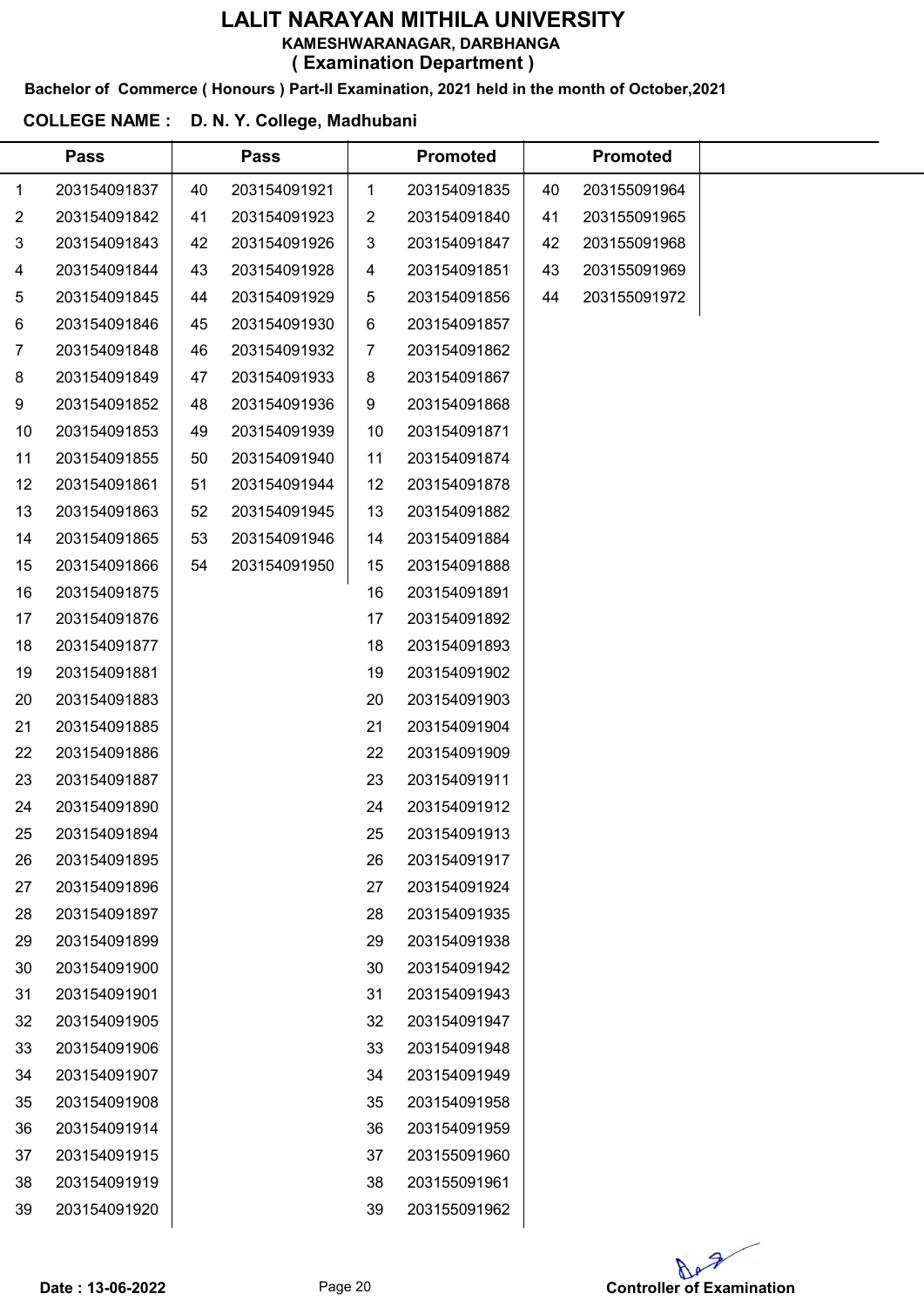#### Bachelor of Commerce ( Honours ) Part-II Examination, 2021 held in the month of October,2021

### COLLEGE NAME : Dr. L. K. V. D. College, Tajpur

 $\overline{a}$ 

|                | <b>Pass</b>  |    | <b>Pass</b>  |     | <b>Pass</b>  |                | <b>Promoted</b> |    | <b>Promoted</b> |  |
|----------------|--------------|----|--------------|-----|--------------|----------------|-----------------|----|-----------------|--|
| $\mathbf 1$    | 204044110650 | 40 | 204044110720 | 79  | 204044110792 | 1              | 204044110654    | 40 | 204044110809    |  |
| $\overline{2}$ | 204044110651 | 41 | 204044110721 | 80  | 204044110793 | 2              | 204044110656    | 41 | 204044110819    |  |
| 3              | 204044110653 | 42 | 204044110723 | 81  | 204044110794 | 3              | 204044110657    | 42 | 204044110820    |  |
| 4              | 204044110655 | 43 | 204044110724 | 82  | 204044110796 | 4              | 204044110666    |    |                 |  |
| 5              | 204044110658 | 44 | 204044110726 | 83  | 204044110798 | 5              | 204044110677    |    |                 |  |
| 6              | 204044110660 | 45 | 204044110727 | 84  | 204044110800 | 6              | 204044110679    |    |                 |  |
| $\overline{7}$ | 204044110661 | 46 | 204044110728 | 85  | 204044110801 | $\overline{7}$ | 204044110680    |    |                 |  |
| 8              | 204044110663 | 47 | 204044110730 | 86  | 204044110804 | 8              | 204044110683    |    |                 |  |
| 9              | 204044110665 | 48 | 204044110731 | 87  | 204044110805 | 9              | 204044110692    |    |                 |  |
| 10             | 204044110667 | 49 | 204044110733 | 88  | 204044110808 | 10             | 204044110698    |    |                 |  |
| 11             | 204044110669 | 50 | 204044110735 | 89  | 204044110810 | 11             | 204044110699    |    |                 |  |
| 12             | 204044110670 | 51 | 204044110738 | 90  | 204044110812 | 12             | 204044110700    |    |                 |  |
| 13             | 204044110671 | 52 | 204044110741 | 91  | 204044110813 | 13             | 204044110701    |    |                 |  |
| 14             | 204044110672 | 53 | 204044110743 | 92  | 204044110815 | 14             | 204044110712    |    |                 |  |
| 15             | 204044110674 | 54 | 204044110744 | 93  | 204044110816 | 15             | 204044110715    |    |                 |  |
| 16             | 204044110675 | 55 | 204044110747 | 94  | 204044110817 | 16             | 204044110722    |    |                 |  |
| 17             | 204044110676 | 56 | 204044110752 | 95  | 204044110818 | 17             | 204044110725    |    |                 |  |
| 18             | 204044110681 | 57 | 204044110753 | 96  | 204044110821 | 18             | 204044110732    |    |                 |  |
| 19             | 204044110682 | 58 | 204044110754 | 97  | 204044110822 | 19             | 204044110734    |    |                 |  |
| 20             | 204044110687 | 59 | 204044110756 | 98  | 204044110823 | 20             | 204044110736    |    |                 |  |
| 21             | 204044110688 | 60 | 204044110760 | 99  | 204044110824 | 21             | 204044110737    |    |                 |  |
| 22             | 204044110689 | 61 | 204044110764 | 100 | 204044110825 | 22             | 204044110739    |    |                 |  |
| 23             | 204044110690 | 62 | 204044110766 | 101 | 204044110826 | 23             | 204044110740    |    |                 |  |
| 24             | 204044110691 | 63 | 204044110767 | 102 | 204044110827 | 24             | 204044110742    |    |                 |  |
| 25             | 204044110693 | 64 | 204044110768 |     |              | 25             | 204044110745    |    |                 |  |
| 26             | 204044110694 | 65 | 204044110769 |     |              | 26             | 204044110748    |    |                 |  |
| 27             | 204044110697 | 66 | 204044110770 |     |              | 27             | 204044110749    |    |                 |  |
| 28             | 204044110702 | 67 | 204044110772 |     |              | 28             | 204044110750    |    |                 |  |
| 29             | 204044110703 | 68 | 204044110773 |     |              | 29             | 204044110758    |    |                 |  |
| 30             | 204044110704 | 69 | 204044110774 |     |              | 30             | 204044110759    |    |                 |  |
| 31             | 204044110705 | 70 | 204044110775 |     |              | 31             | 204044110761    |    |                 |  |
| 32             | 204044110708 | 71 | 204044110779 |     |              | 32             | 204044110762    |    |                 |  |
| 33             | 204044110709 | 72 | 204044110781 |     |              | 33             | 204044110763    |    |                 |  |
| 34             | 204044110711 | 73 | 204044110782 |     |              | 34             | 204044110765    |    |                 |  |
| 35             | 204044110713 | 74 | 204044110785 |     |              | 35             | 204044110777    |    |                 |  |
| 36             | 204044110716 | 75 | 204044110788 |     |              | 36             | 204044110783    |    |                 |  |
| 37             | 204044110717 | 76 | 204044110789 |     |              | 37             | 204044110784    |    |                 |  |
| 38             | 204044110718 | 77 | 204044110790 |     |              | 38             | 204044110787    |    |                 |  |
| 39             | 204044110719 | 78 | 204044110791 |     |              | 39             | 204044110797    |    |                 |  |
|                |              |    |              |     |              |                |                 |    |                 |  |

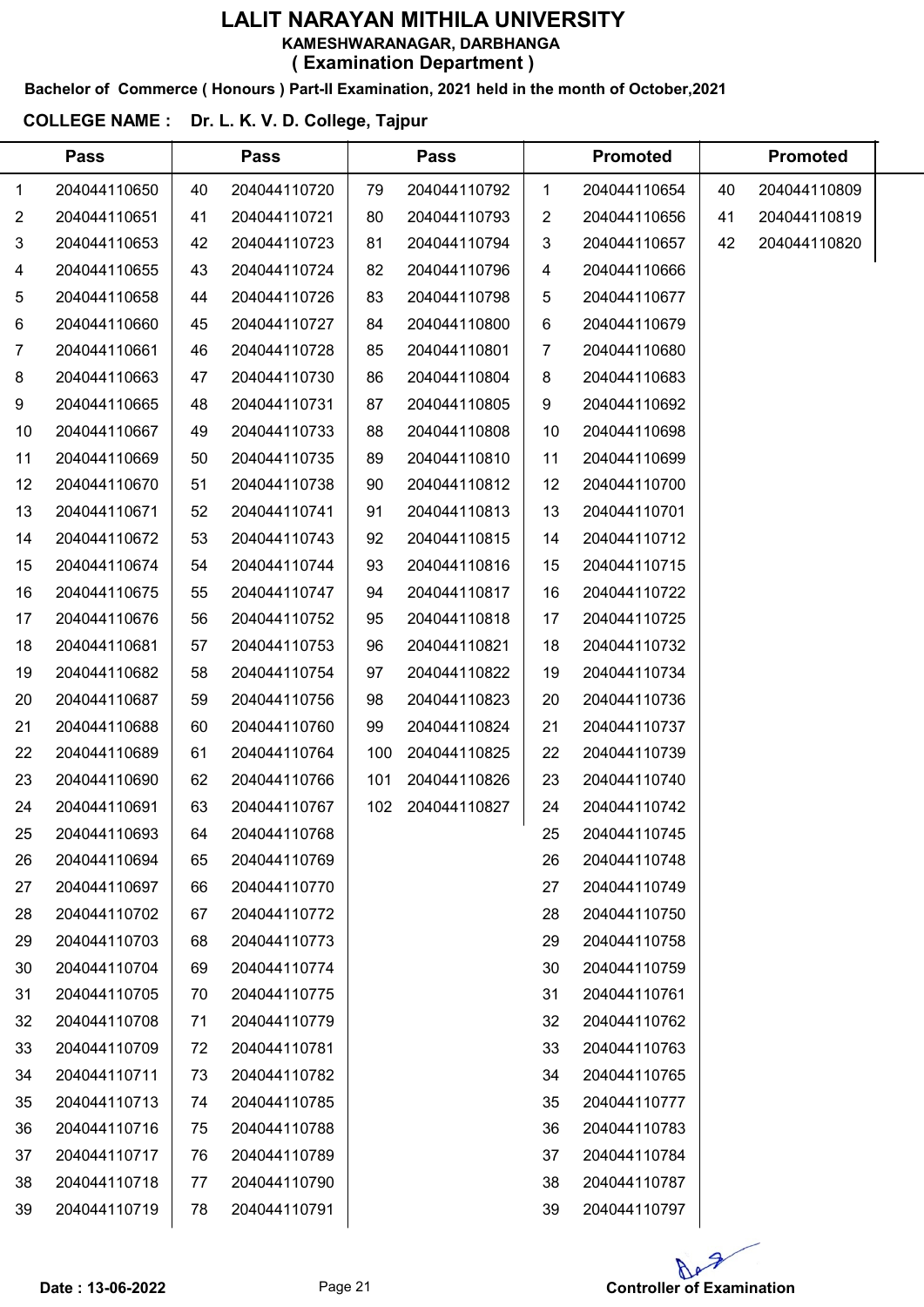#### Bachelor of Commerce ( Honours ) Part-II Examination, 2021 held in the month of October,2021

### COLLEGE NAME : G. D. College, Begusarai

|                | <b>Pass</b>  |    | <b>Pass</b>  |     | <b>Pass</b>  |     | <b>Pass</b>  |     | <b>Pass</b>  |  |
|----------------|--------------|----|--------------|-----|--------------|-----|--------------|-----|--------------|--|
| 1              | 201034011167 | 40 | 201034011218 | 79  | 201034011263 | 118 | 201034011312 | 157 | 201034011357 |  |
| $\overline{2}$ | 201034011168 | 41 | 201034011219 | 80  | 201034011264 | 119 | 201034011313 | 158 | 201034011358 |  |
| 3              | 201034011171 | 42 | 201034011220 | 81  | 201034011265 | 120 | 201034011314 | 159 | 201034011359 |  |
| 4              | 201034011172 | 43 | 201034011222 | 82  | 201034011266 | 121 | 201034011315 | 160 | 201034011360 |  |
| 5              | 201034011173 | 44 | 201034011223 | 83  | 201034011268 | 122 | 201034011317 | 161 | 201034011361 |  |
| 6              | 201034011174 | 45 | 201034011224 | 84  | 201034011269 | 123 | 201034011318 | 162 | 201034011362 |  |
| 7              | 201034011175 | 46 | 201034011225 | 85  | 201034011270 | 124 | 201034011320 | 163 | 201034011363 |  |
| 8              | 201034011177 | 47 | 201034011226 | 86  | 201034011271 | 125 | 201034011321 | 164 | 201034011364 |  |
| 9              | 201034011178 | 48 | 201034011227 | 87  | 201034011273 | 126 | 201034011323 | 165 | 201034011366 |  |
| 10             | 201034011179 | 49 | 201034011229 | 88  | 201034011274 | 127 | 201034011324 | 166 | 201034011367 |  |
| 11             | 201034011180 | 50 | 201034011230 | 89  | 201034011276 | 128 | 201034011325 | 167 | 201034011368 |  |
| 12             | 201034011181 | 51 | 201034011232 | 90  | 201034011277 | 129 | 201034011326 | 168 | 201034011369 |  |
| 13             | 201034011184 | 52 | 201034011233 | 91  | 201034011278 | 130 | 201034011327 | 169 | 201034011370 |  |
| 14             | 201034011185 | 53 | 201034011234 | 92  | 201034011279 | 131 | 201034011328 | 170 | 201034011371 |  |
| 15             | 201034011186 | 54 | 201034011235 | 93  | 201034011280 | 132 | 201034011329 | 171 | 201034011372 |  |
| 16             | 201034011188 | 55 | 201034011236 | 94  | 201034011281 | 133 | 201034011330 | 172 | 201034011373 |  |
| 17             | 201034011190 | 56 | 201034011237 | 95  | 201034011282 | 134 | 201034011331 | 173 | 201034011374 |  |
| 18             | 201034011192 | 57 | 201034011238 | 96  | 201034011283 | 135 | 201034011332 | 174 | 201034011375 |  |
| 19             | 201034011193 | 58 | 201034011239 | 97  | 201034011284 | 136 | 201034011333 | 175 | 201034011376 |  |
| 20             | 201034011194 | 59 | 201034011240 | 98  | 201034011285 | 137 | 201034011334 | 176 | 201034011377 |  |
| 21             | 201034011195 | 60 | 201034011241 | 99  | 201034011287 | 138 | 201034011335 | 177 | 201034011378 |  |
| 22             | 201034011196 | 61 | 201034011242 | 100 | 201034011288 | 139 | 201034011337 | 178 | 201034011379 |  |
| 23             | 201034011197 | 62 | 201034011243 | 101 | 201034011290 | 140 | 201034011338 | 179 | 201034011380 |  |
| 24             | 201034011198 | 63 | 201034011244 | 102 | 201034011291 | 141 | 201034011339 | 180 | 201034011382 |  |
| 25             | 201034011199 | 64 | 201034011245 | 103 | 201034011292 | 142 | 201034011341 | 181 | 201034011384 |  |
| 26             | 201034011201 | 65 | 201034011248 | 104 | 201034011293 | 143 | 201034011342 | 182 | 201034011386 |  |
| 27             | 201034011202 | 66 | 201034011249 | 105 | 201034011294 | 144 | 201034011343 | 183 | 201034011387 |  |
| 28             | 201034011203 | 67 | 201034011250 | 106 | 201034011296 | 145 | 201034011344 | 184 | 201034011388 |  |
| 29             | 201034011204 | 68 | 201034011251 | 107 | 201034011297 | 146 | 201034011346 | 185 | 201034011389 |  |
| 30             | 201034011206 | 69 | 201034011252 | 108 | 201034011300 | 147 | 201034011347 | 186 | 201034011390 |  |
| 31             | 201034011207 | 70 | 201034011253 | 109 | 201034011302 | 148 | 201034011348 | 187 | 201034011391 |  |
| 32             | 201034011209 | 71 | 201034011254 | 110 | 201034011303 | 149 | 201034011349 | 188 | 201034011392 |  |
| 33             | 201034011210 | 72 | 201034011255 | 111 | 201034011304 | 150 | 201034011350 | 189 | 201034011393 |  |
| 34             | 201034011211 | 73 | 201034011256 | 112 | 201034011305 | 151 | 201034011351 | 190 | 201034011394 |  |
| 35             | 201034011212 | 74 | 201034011257 | 113 | 201034011307 | 152 | 201034011352 | 191 | 201034011396 |  |
| 36             | 201034011213 | 75 | 201034011258 | 114 | 201034011308 | 153 | 201034011353 | 192 | 201034011397 |  |
| 37             | 201034011214 | 76 | 201034011259 | 115 | 201034011309 | 154 | 201034011354 | 193 | 201034011398 |  |
| 38             | 201034011215 | 77 | 201034011260 | 116 | 201034011310 | 155 | 201034011355 | 194 | 201034011400 |  |
| 39             | 201034011216 | 78 | 201034011262 | 117 | 201034011311 | 156 | 201034011356 | 195 | 201034011401 |  |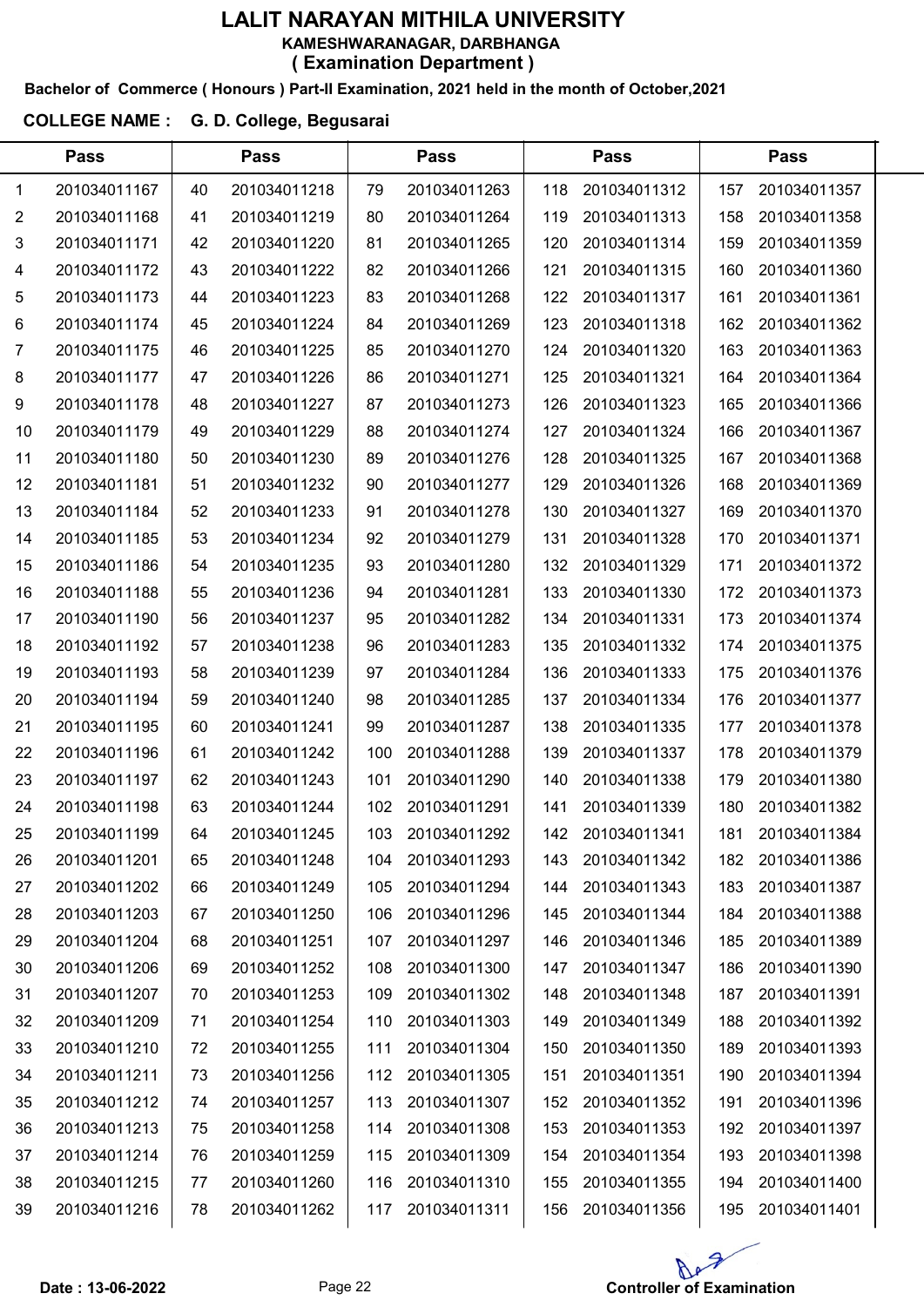#### Bachelor of Commerce ( Honours ) Part-II Examination, 2021 held in the month of October,2021

### COLLEGE NAME : G. D. College, Begusarai

|     | <b>Pass</b>  |     | <b>Pass</b>  |     | <b>Pass</b>  |     | <b>Pass</b>  |     | <b>Pass</b>  |  |
|-----|--------------|-----|--------------|-----|--------------|-----|--------------|-----|--------------|--|
| 196 | 201034011402 | 235 | 201034011455 | 274 | 201034011509 | 313 | 201034011564 | 352 | 201034011623 |  |
| 197 | 201034011403 | 236 | 201034011458 | 275 | 201034011510 | 314 | 201034011566 | 353 | 201034011624 |  |
| 198 | 201034011404 | 237 | 201034011459 | 276 | 201034011511 | 315 | 201034011569 | 354 | 201034011625 |  |
| 199 | 201034011406 | 238 | 201034011460 | 277 | 201034011512 | 316 | 201034011570 | 355 | 201034011627 |  |
| 200 | 201034011407 | 239 | 201034011461 | 278 | 201034011513 | 317 | 201034011571 | 356 | 201034011628 |  |
| 201 | 201034011408 | 240 | 201034011463 | 279 | 201034011515 | 318 | 201034011573 | 357 | 201034011630 |  |
| 202 | 201034011409 | 241 | 201034011464 | 280 | 201034011516 | 319 | 201034011578 | 358 | 201034011631 |  |
| 203 | 201034011410 | 242 | 201034011465 | 281 | 201034011518 | 320 | 201034011580 | 359 | 201034011632 |  |
| 204 | 201034011411 | 243 | 201034011466 | 282 | 201034011519 | 321 | 201034011581 | 360 | 201034011635 |  |
| 205 | 201034011413 | 244 | 201034011467 | 283 | 201034011521 | 322 | 201034011582 | 361 | 201034011636 |  |
| 206 | 201034011416 | 245 | 201034011468 | 284 | 201034011522 | 323 | 201034011583 | 362 | 201034011637 |  |
| 207 | 201034011417 | 246 | 201034011469 | 285 | 201034011524 | 324 | 201034011584 | 363 | 201034011639 |  |
| 208 | 201034011418 | 247 | 201034011470 | 286 | 201034011525 | 325 | 201034011585 | 364 | 201034011640 |  |
| 209 | 201034011420 | 248 | 201034011471 | 287 | 201034011526 | 326 | 201034011586 | 365 | 201034011641 |  |
| 210 | 201034011421 | 249 | 201034011472 | 288 | 201034011527 | 327 | 201034011589 | 366 | 201034011642 |  |
| 211 | 201034011422 | 250 | 201034011473 | 289 | 201034011528 | 328 | 201034011590 | 367 | 201034011643 |  |
| 212 | 201034011424 | 251 | 201034011476 | 290 | 201034011530 | 329 | 201034011592 | 368 | 201034011644 |  |
| 213 | 201034011427 | 252 | 201034011477 | 291 | 201034011532 | 330 | 201034011593 | 369 | 201034011645 |  |
| 214 | 201034011428 | 253 | 201034011478 | 292 | 201034011533 | 331 | 201034011594 | 370 | 201034011646 |  |
| 215 | 201034011429 | 254 | 201034011481 | 293 | 201034011534 | 332 | 201034011595 | 371 | 201034011648 |  |
| 216 | 201034011430 | 255 | 201034011482 | 294 | 201034011535 | 333 | 201034011596 | 372 | 201034011652 |  |
| 217 | 201034011431 | 256 | 201034011483 | 295 | 201034011539 | 334 | 201034011597 | 373 | 201034011653 |  |
| 218 | 201034011434 | 257 | 201034011485 | 296 | 201034011542 | 335 | 201034011598 | 374 | 201034011654 |  |
| 219 | 201034011435 | 258 | 201034011486 | 297 | 201034011543 | 336 | 201034011599 | 375 | 201034011655 |  |
| 220 | 201034011436 | 259 | 201034011487 | 298 | 201034011544 | 337 | 201034011601 | 376 | 201034011656 |  |
| 221 | 201034011437 | 260 | 201034011488 | 299 | 201034011545 | 338 | 201034011605 | 377 | 201034011657 |  |
| 222 | 201034011438 | 261 | 201034011489 | 300 | 201034011546 | 339 | 201034011606 | 378 | 201034011658 |  |
| 223 | 201034011439 | 262 | 201034011492 | 301 | 201034011547 | 340 | 201034011607 | 379 | 201034011659 |  |
| 224 | 201034011440 | 263 | 201034011493 | 302 | 201034011550 | 341 | 201034011608 | 380 | 201034011662 |  |
| 225 | 201034011441 | 264 | 201034011495 | 303 | 201034011551 | 342 | 201034011609 | 381 | 201034011663 |  |
| 226 | 201034011443 | 265 | 201034011496 | 304 | 201034011552 | 343 | 201034011611 | 382 | 201034011664 |  |
| 227 | 201034011444 | 266 | 201034011497 | 305 | 201034011555 | 344 | 201034011612 | 383 | 201034011665 |  |
| 228 | 201034011447 | 267 | 201034011498 | 306 | 201034011556 | 345 | 201034011613 | 384 | 201034011666 |  |
| 229 | 201034011449 | 268 | 201034011499 | 307 | 201034011557 | 346 | 201034011614 | 385 | 201034011667 |  |
| 230 | 201034011450 | 269 | 201034011501 | 308 | 201034011558 | 347 | 201034011615 | 386 | 201034011668 |  |
| 231 | 201034011451 | 270 | 201034011504 | 309 | 201034011559 | 348 | 201034011617 | 387 | 201034011669 |  |
| 232 | 201034011452 | 271 | 201034011505 | 310 | 201034011561 | 349 | 201034011620 | 388 | 201034011671 |  |
| 233 | 201034011453 | 272 | 201034011506 | 311 | 201034011562 | 350 | 201034011621 | 389 | 201034011672 |  |
| 234 | 201034011454 | 273 | 201034011508 | 312 | 201034011563 | 351 | 201034011622 | 390 | 201034011673 |  |

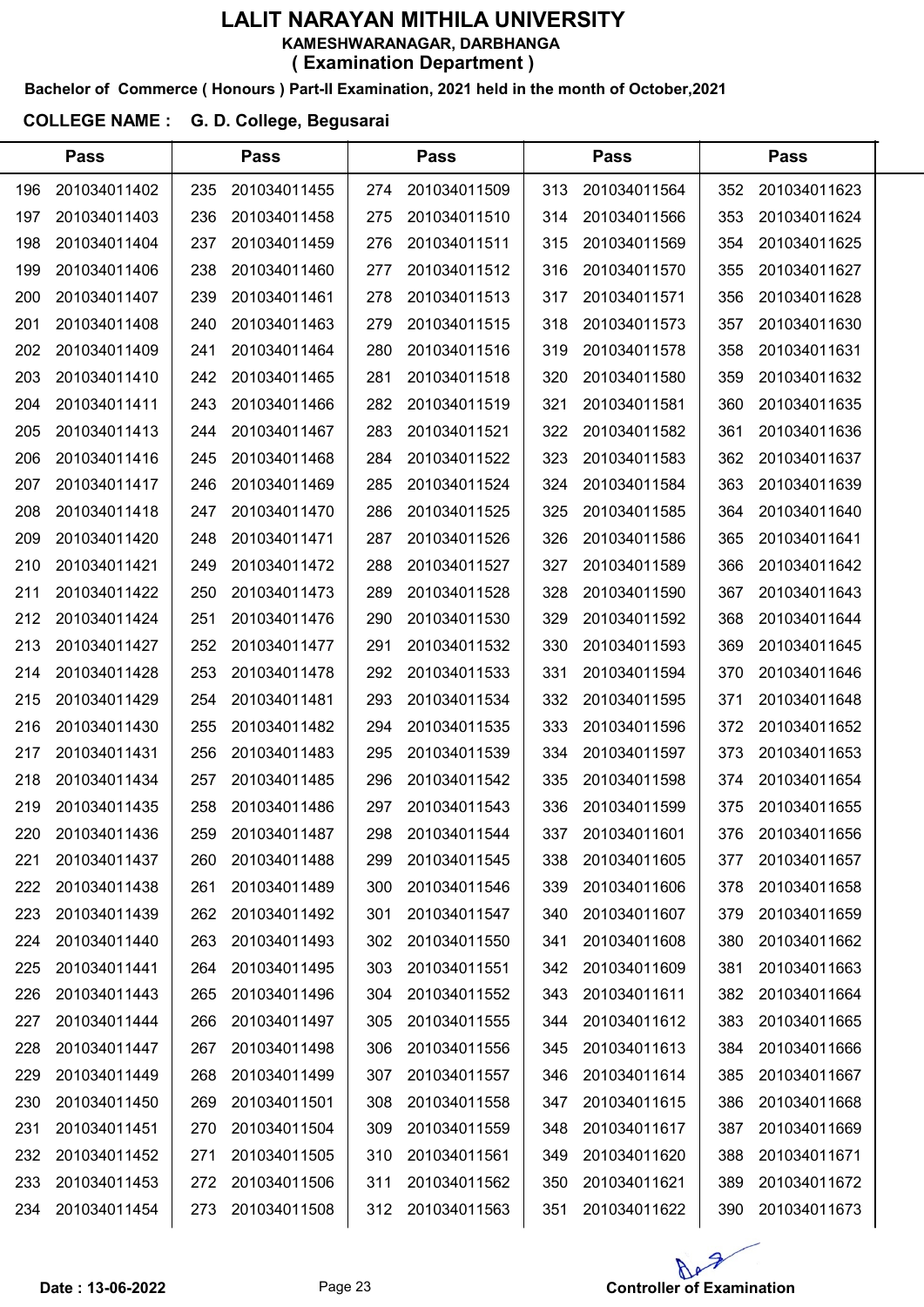#### Bachelor of Commerce ( Honours ) Part-II Examination, 2021 held in the month of October,2021

### COLLEGE NAME : G. D. College, Begusarai

|     | <b>Pass</b>  |     | <b>Pass</b>  |    | <b>Promoted</b> |    | <b>Promoted</b> |     | <b>Promoted</b> |  |
|-----|--------------|-----|--------------|----|-----------------|----|-----------------|-----|-----------------|--|
| 391 | 201034011674 | 430 | 201034011731 | 1  | 201034011166    | 40 | 201034011490    | 79  | 201034011721    |  |
| 392 | 201034011675 | 431 | 201034011733 | 2  | 201034011182    | 41 | 201034011500    | 80  | 201034011722    |  |
| 393 | 201034011676 | 432 | 201034011735 | 3  | 201034011183    | 42 | 201034011517    | 81  | 201034011727    |  |
| 394 | 201034011677 | 433 | 201034011736 | 4  | 201034011187    | 43 | 201034011520    | 82  | 201034011730    |  |
| 395 | 201034011678 | 434 | 201034011737 | 5  | 201034011189    | 44 | 201034011529    | 83  | 201034011734    |  |
| 396 | 201034011679 | 435 | 201034011738 | 6  | 201034011191    | 45 | 201034011531    | 84  | 201034011740    |  |
| 397 | 201034011680 | 436 | 201034011739 | 7  | 201034011228    | 46 | 201034011536    | 85  | 201034011751    |  |
| 398 | 201034011681 | 437 | 201034011741 | 8  | 201034011231    | 47 | 201034011537    | 86  | 201034011756    |  |
| 399 | 201034011683 | 438 | 201034011742 | 9  | 201034011261    | 48 | 201034011538    | 87  | 201034011757    |  |
| 400 | 201034011684 | 439 | 201034011743 | 10 | 201034011267    | 49 | 201034011540    | 88  | 201034011758    |  |
| 401 | 201034011685 | 440 | 201034011744 | 11 | 201034011272    | 50 | 201034011548    | 89  | 201034011759    |  |
| 402 | 201034011687 | 441 | 201034011745 | 12 | 201034011275    | 51 | 201034011554    | 90  | 201034011760    |  |
| 403 | 201034011688 | 442 | 201034011746 | 13 | 201034011295    | 52 | 201034011560    | 91  | 201034011762    |  |
| 404 | 201034011689 | 443 | 201034011748 | 14 | 201034011301    | 53 | 201034011565    | 92  | 201034011763    |  |
| 405 | 201034011691 | 444 | 201034011749 | 15 | 201034011316    | 54 | 201034011572    | 93  | 201034011764    |  |
| 406 | 201034011692 | 445 | 201034011750 | 16 | 201034011319    | 55 | 201034011574    | 94  | 201034011765    |  |
| 407 | 201034011694 | 446 | 201034011752 | 17 | 201034011322    | 56 | 201034011575    | 95  | 201034011766    |  |
| 408 | 201034011695 | 447 | 201034011753 | 18 | 201034011336    | 57 | 201034011588    | 96  | 201034011767    |  |
| 409 | 201034011698 | 448 | 201034011754 | 19 | 201034011340    | 58 | 201034011591    | 97  | 201034011768    |  |
| 410 | 201034011699 | 449 | 201034011755 | 20 | 201034011365    | 59 | 201034011600    | 98  | 201034011769    |  |
| 411 | 201034011700 | 450 | 201034145540 | 21 | 201034011385    | 60 | 201034011602    | 99  | 201034011770    |  |
| 412 | 201034011701 |     |              | 22 | 201034011395    | 61 | 201034011603    | 100 | 201034011771    |  |
| 413 | 201034011703 |     |              | 23 | 201034011399    | 62 | 201034011619    | 101 | 201034011772    |  |
| 414 | 201034011704 |     |              | 24 | 201034011412    | 63 | 201034011626    | 102 | 201034011773    |  |
| 415 | 201034011707 |     |              | 25 | 201034011415    | 64 | 201034011634    | 103 | 201034011774    |  |
| 416 | 201034011708 |     |              | 26 | 201034011425    | 65 | 201034011647    | 104 | 201034011775    |  |
| 417 | 201034011709 |     |              | 27 | 201034011426    | 66 | 201034011649    | 105 | 201034011776    |  |
| 418 | 201034011712 |     |              | 28 | 201034011432    | 67 | 201034011650    | 106 | 201034011778    |  |
| 419 | 201034011713 |     |              | 29 | 201034011433    | 68 | 201034011660    | 107 | 201034011779    |  |
| 420 | 201034011715 |     |              | 30 | 201034011442    | 69 | 201034011661    | 108 | 201034011780    |  |
| 421 | 201034011717 |     |              | 31 | 201034011446    | 70 | 201034011682    | 109 | 201034011781    |  |
| 422 | 201034011718 |     |              | 32 | 201034011456    | 71 | 201034011690    | 110 | 201034011782    |  |
| 423 | 201034011719 |     |              | 33 | 201034011457    | 72 | 201034011697    | 111 | 201034011784    |  |
| 424 | 201034011723 |     |              | 34 | 201034011462    | 73 | 201034011702    | 112 | 201034011785    |  |
| 425 | 201034011724 |     |              | 35 | 201034011474    | 74 | 201034011705    | 113 | 201034011786    |  |
| 426 | 201034011725 |     |              | 36 | 201034011475    | 75 | 201034011706    | 114 | 201034011788    |  |
| 427 | 201034011726 |     |              | 37 | 201034011479    | 76 | 201034011710    | 115 | 201034011789    |  |
| 428 | 201034011728 |     |              | 38 | 201034011480    | 77 | 201034011711    | 116 | 201034011790    |  |
| 429 | 201034011729 |     |              | 39 | 201034011484    | 78 | 201034011716    | 117 | 201034011792    |  |

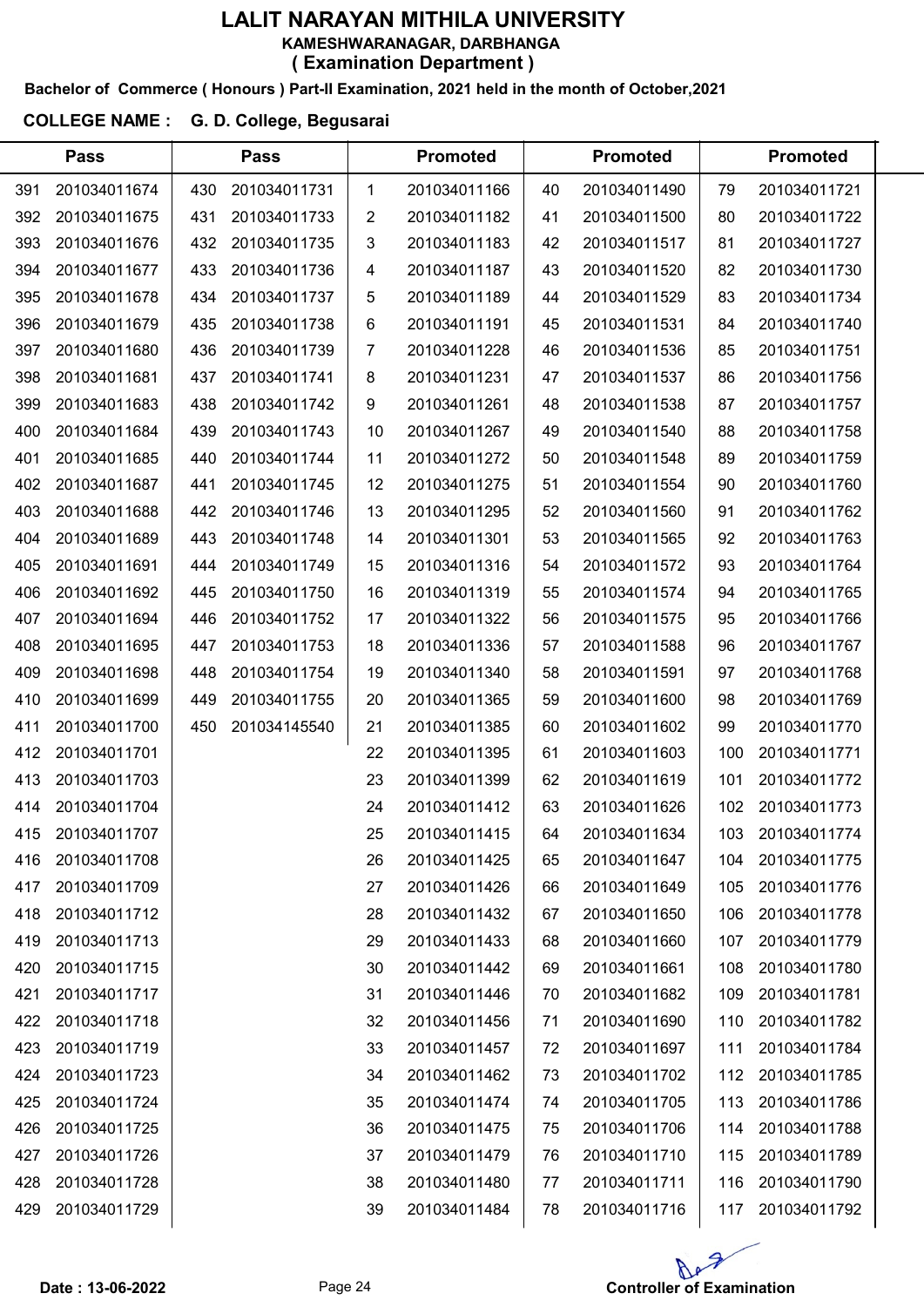KAMESHWARANAGAR, DARBHANGA

( Examination Department )

Bachelor of Commerce ( Honours ) Part-II Examination, 2021 held in the month of October,2021

#### COLLEGE NAME : G. D. College, Begusarai

|     | <b>Promoted</b> |     | <b>Promoted</b> |  |
|-----|-----------------|-----|-----------------|--|
| 118 | 201034011793    | 157 | 201034011836    |  |
| 119 | 201034011794    | 158 | 201034011837    |  |
| 120 | 201034011795    | 159 | 201034011838    |  |
| 121 | 201034011796    | 160 | 201034011839    |  |
| 122 | 201034011798    |     |                 |  |
| 123 | 201034011799    |     |                 |  |
| 124 | 201034011800    |     |                 |  |
| 125 | 201034011801    |     |                 |  |
| 126 | 201034011802    |     |                 |  |
| 127 | 201034011803    |     |                 |  |
| 128 | 201034011804    |     |                 |  |
| 129 | 201034011805    |     |                 |  |
| 130 | 201034011806    |     |                 |  |
| 131 | 201034011808    |     |                 |  |
| 132 | 201034011809    |     |                 |  |
| 133 | 201034011810    |     |                 |  |
| 134 | 201034011811    |     |                 |  |
| 135 | 201034011812    |     |                 |  |
| 136 | 201034011813    |     |                 |  |
| 137 | 201034011814    |     |                 |  |
| 138 | 201034011815    |     |                 |  |
| 139 | 201034011818    |     |                 |  |
| 140 | 201034011819    |     |                 |  |
| 141 | 201034011820    |     |                 |  |
| 142 | 201034011821    |     |                 |  |
| 143 | 201034011822    |     |                 |  |
| 144 | 201034011823    |     |                 |  |
| 145 | 201034011824    |     |                 |  |
| 146 | 201034011825    |     |                 |  |
| 147 | 201034011826    |     |                 |  |
| 148 | 201034011827    |     |                 |  |
| 149 | 201034011828    |     |                 |  |
| 150 | 201034011829    |     |                 |  |
| 151 | 201034011830    |     |                 |  |
| 152 | 201034011831    |     |                 |  |
| 153 | 201034011832    |     |                 |  |
| 154 | 201034011833    |     |                 |  |
| 155 | 201034011834    |     |                 |  |
| 156 | 201034011835    |     |                 |  |
|     |                 |     |                 |  |

Ap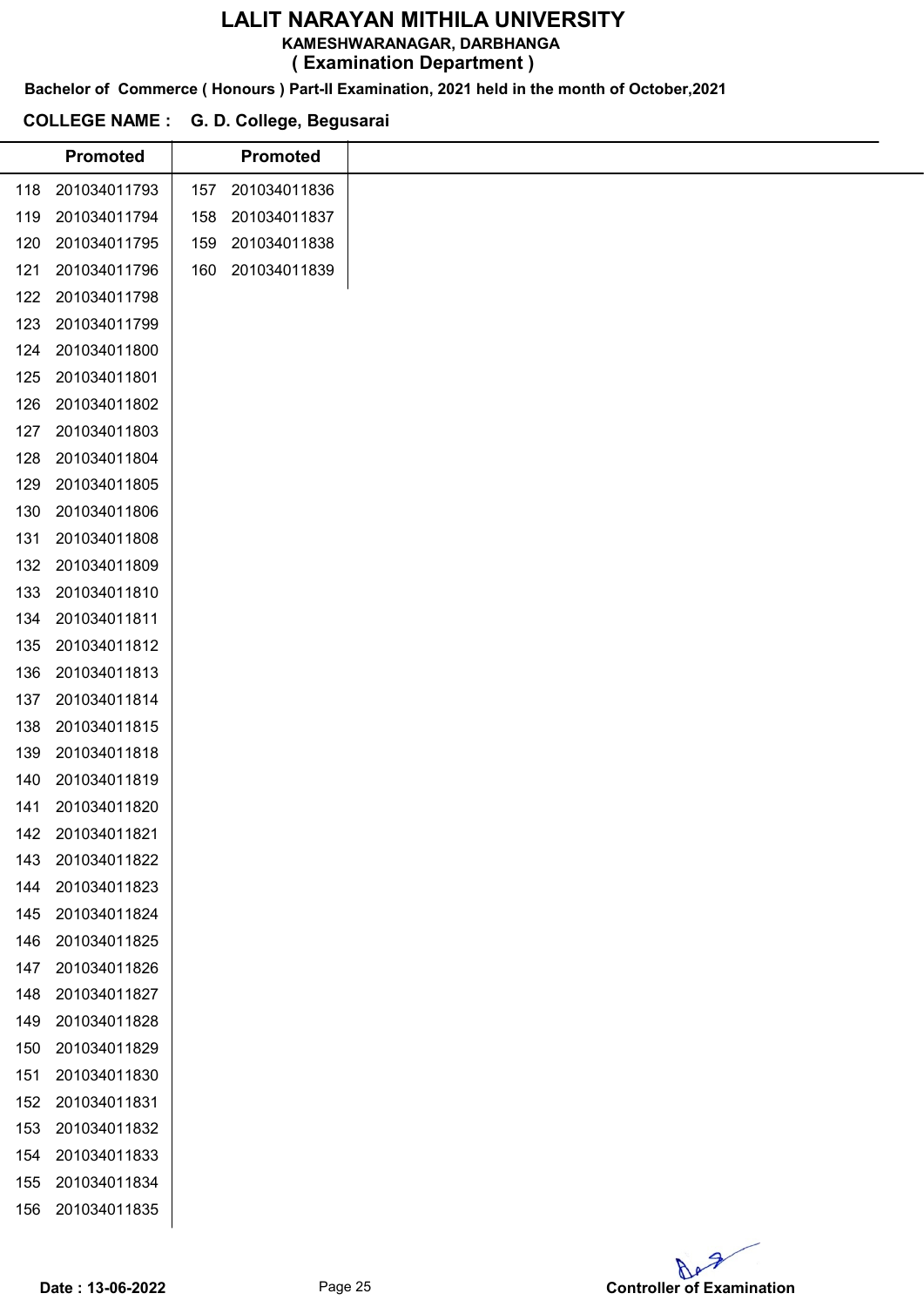# LALIT NARAYAN MITHILA UNIVERSITY KAMESHWARANAGAR, DARBHANGA

( Examination Department )

Bachelor of Commerce ( Honours ) Part-II Examination, 2021 held in the month of October,2021

#### COLLEGE NAME : G. K. P. D. College, Karpoorigram, Samastipur

|                | <b>Pass</b>  |    | <b>Pass</b>  |    | <b>Pass</b>  |             | <b>Promoted</b> |    | <b>Promoted</b> |  |
|----------------|--------------|----|--------------|----|--------------|-------------|-----------------|----|-----------------|--|
| 1              | 204134132644 | 40 | 204134132718 | 79 | 204134132779 | $\mathbf 1$ | 204134132643    | 40 | 204134132811    |  |
| $\overline{2}$ | 204134132647 | 41 | 204134132719 | 80 | 204134132780 | 2           | 204134132645    | 41 | 204134132812    |  |
| 3              | 204134132649 | 42 | 204134132721 | 81 | 204134132782 | 3           | 204134132646    | 42 | 204134132813    |  |
| 4              | 204134132652 | 43 | 204134132722 | 82 | 204134132783 | 4           | 204134132650    | 43 | 204134132815    |  |
| 5              | 204134132653 | 44 | 204134132723 | 83 | 204134132784 | 5           | 204134132651    | 44 | 204134132817    |  |
| 6              | 204134132655 | 45 | 204134132724 | 84 | 204134132785 | 6           | 204134132654    | 45 | 204134132819    |  |
| 7              | 204134132657 | 46 | 204134132725 | 85 | 204134132789 | 7           | 204134132656    | 46 | 204134132820    |  |
| 8              | 204134132661 | 47 | 204134132726 | 86 | 204134132790 | 8           | 204134132658    | 47 | 204134132821    |  |
| 9              | 204134132664 | 48 | 204134132727 | 87 | 204134132792 | 9           | 204134132659    | 48 | 204135132822    |  |
| 10             | 204134132667 | 49 | 204134132729 | 88 | 204134132793 | 10          | 204134132660    |    |                 |  |
| 11             | 204134132668 | 50 | 204134132734 | 89 | 204134132794 | 11          | 204134132662    |    |                 |  |
| 12             | 204134132670 | 51 | 204134132735 | 90 | 204134132795 | 12          | 204134132663    |    |                 |  |
| 13             | 204134132671 | 52 | 204134132736 | 91 | 204134132798 | 13          | 204134132669    |    |                 |  |
| 14             | 204134132675 | 53 | 204134132737 |    |              | 14          | 204134132672    |    |                 |  |
| 15             | 204134132676 | 54 | 204134132742 |    |              | 15          | 204134132673    |    |                 |  |
| 16             | 204134132679 | 55 | 204134132743 |    |              | 16          | 204134132678    |    |                 |  |
| 17             | 204134132680 | 56 | 204134132745 |    |              | 17          | 204134132682    |    |                 |  |
| 18             | 204134132681 | 57 | 204134132747 |    |              | 18          | 204134132688    |    |                 |  |
| 19             | 204134132684 | 58 | 204134132748 |    |              | 19          | 204134132691    |    |                 |  |
| 20             | 204134132685 | 59 | 204134132749 |    |              | 20          | 204134132693    |    |                 |  |
| 21             | 204134132686 | 60 | 204134132750 |    |              | 21          | 204134132695    |    |                 |  |
| 22             | 204134132689 | 61 | 204134132753 |    |              | 22          | 204134132704    |    |                 |  |
| 23             | 204134132690 | 62 | 204134132754 |    |              | 23          | 204134132709    |    |                 |  |
| 24             | 204134132692 | 63 | 204134132755 |    |              | 24          | 204134132713    |    |                 |  |
| 25             | 204134132694 | 64 | 204134132757 |    |              | 25          | 204134132728    |    |                 |  |
| 26             | 204134132696 | 65 | 204134132758 |    |              | 26          | 204134132730    |    |                 |  |
| 27             | 204134132697 | 66 | 204134132759 |    |              | 27          | 204134132733    |    |                 |  |
| 28             | 204134132698 | 67 | 204134132760 |    |              | 28          | 204134132738    |    |                 |  |
| 29             | 204134132702 | 68 | 204134132761 |    |              | 29          | 204134132740    |    |                 |  |
| 30             | 204134132703 | 69 | 204134132763 |    |              | 30          | 204134132746    |    |                 |  |
| 31             | 204134132705 | 70 | 204134132764 |    |              | 31          | 204134132752    |    |                 |  |
| 32             | 204134132707 | 71 | 204134132767 |    |              | 32          | 204134132765    |    |                 |  |
| 33             | 204134132708 | 72 | 204134132769 |    |              | 33          | 204134132766    |    |                 |  |
| 34             | 204134132710 | 73 | 204134132771 |    |              | 34          | 204134132774    |    |                 |  |
| 35             | 204134132711 | 74 | 204134132772 |    |              | 35          | 204134132781    |    |                 |  |
| 36             | 204134132714 | 75 | 204134132773 |    |              | 36          | 204134132787    |    |                 |  |
| 37             | 204134132715 | 76 | 204134132776 |    |              | 37          | 204134132791    |    |                 |  |
| 38             | 204134132716 | 77 | 204134132777 |    |              | 38          | 204134132796    |    |                 |  |
| 39             | 204134132717 | 78 | 204134132778 |    |              | 39          | 204134132803    |    |                 |  |

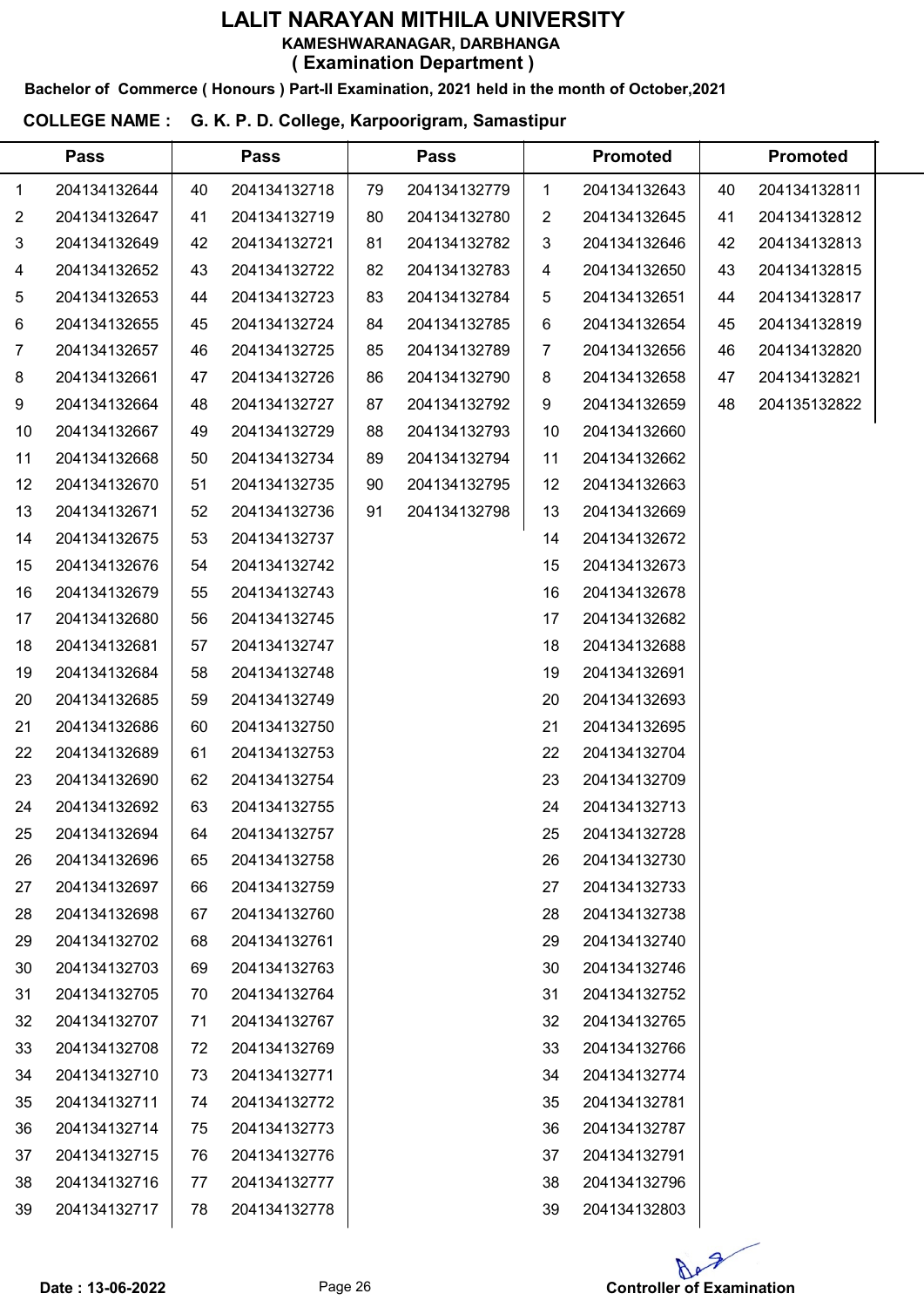#### Bachelor of Commerce ( Honours ) Part-II Examination, 2021 held in the month of October,2021

### COLLEGE NAME : J. K. College, Biraul

|    | <b>Promoted</b> |    | <b>Promoted</b> |     | <b>Promoted</b> |     | <b>Promoted</b> |     | <b>Promoted</b> |  |
|----|-----------------|----|-----------------|-----|-----------------|-----|-----------------|-----|-----------------|--|
| 1  | 202054032094    | 40 | 202054032143    | 79  | 202054032188    | 118 | 202054032240    | 157 | 202054032286    |  |
| 2  | 202054032096    | 41 | 202054032144    | 80  | 202054032189    | 119 | 202054032241    | 158 | 202054032287    |  |
| 3  | 202054032097    | 42 | 202054032145    | 81  | 202054032190    | 120 | 202054032242    | 159 | 202054032290    |  |
| 4  | 202054032098    | 43 | 202054032146    | 82  | 202054032192    | 121 | 202054032243    | 160 | 202054032291    |  |
| 5  | 202054032099    | 44 | 202054032147    | 83  | 202054032193    | 122 | 202054032244    | 161 | 202054032292    |  |
| 6  | 202054032100    | 45 | 202054032148    | 84  | 202054032194    | 123 | 202054032245    | 162 | 202054032293    |  |
| 7  | 202054032101    | 46 | 202054032149    | 85  | 202054032195    | 124 | 202054032246    | 163 | 202054032294    |  |
| 8  | 202054032103    | 47 | 202054032150    | 86  | 202054032196    | 125 | 202054032247    | 164 | 202054032295    |  |
| 9  | 202054032104    | 48 | 202054032151    | 87  | 202054032197    | 126 | 202054032248    | 165 | 202054032296    |  |
| 10 | 202054032106    | 49 | 202054032152    | 88  | 202054032199    | 127 | 202054032249    | 166 | 202054032297    |  |
| 11 | 202054032107    | 50 | 202054032153    | 89  | 202054032200    | 128 | 202054032250    | 167 | 202054032298    |  |
| 12 | 202054032108    | 51 | 202054032154    | 90  | 202054032201    | 129 | 202054032251    | 168 | 202054032299    |  |
| 13 | 202054032109    | 52 | 202054032155    | 91  | 202054032202    | 130 | 202054032252    | 169 | 202054032300    |  |
| 14 | 202054032110    | 53 | 202054032157    | 92  | 202054032204    | 131 | 202054032253    | 170 | 202054032302    |  |
| 15 | 202054032111    | 54 | 202054032158    | 93  | 202054032205    | 132 | 202054032254    | 171 | 202054032303    |  |
| 16 | 202054032112    | 55 | 202054032160    | 94  | 202054032206    | 133 | 202054032255    | 172 | 202054032304    |  |
| 17 | 202054032113    | 56 | 202054032161    | 95  | 202054032207    | 134 | 202054032256    | 173 | 202054032305    |  |
| 18 | 202054032114    | 57 | 202054032162    | 96  | 202054032208    | 135 | 202054032258    | 174 | 202054032306    |  |
| 19 | 202054032115    | 58 | 202054032163    | 97  | 202054032210    | 136 | 202054032260    | 175 | 202054032307    |  |
| 20 | 202054032116    | 59 | 202054032164    | 98  | 202054032211    | 137 | 202054032262    | 176 | 202054032308    |  |
| 21 | 202054032117    | 60 | 202054032166    | 99  | 202054032212    | 138 | 202054032263    | 177 | 202054032309    |  |
| 22 | 202054032118    | 61 | 202054032167    | 100 | 202054032214    | 139 | 202054032264    | 178 | 202054032310    |  |
| 23 | 202054032119    | 62 | 202054032169    | 101 | 202054032215    | 140 | 202054032266    | 179 | 202054032311    |  |
| 24 | 202054032120    | 63 | 202054032170    | 102 | 202054032217    | 141 | 202054032267    | 180 | 202054032312    |  |
| 25 | 202054032121    | 64 | 202054032171    | 103 | 202054032218    | 142 | 202054032268    | 181 | 202054032313    |  |
| 26 | 202054032123    | 65 | 202054032173    | 104 | 202054032219    | 143 | 202054032269    | 182 | 202054032314    |  |
| 27 | 202054032124    | 66 | 202054032175    | 105 | 202054032221    | 144 | 202054032271    | 183 | 202054032315    |  |
| 28 | 202054032125    | 67 | 202054032176    | 106 | 202054032222    | 145 | 202054032272    | 184 | 202054032316    |  |
| 29 | 202054032126    | 68 | 202054032177    | 107 | 202054032224    | 146 | 202054032274    | 185 | 202054032317    |  |
| 30 | 202054032129    | 69 | 202054032178    | 108 | 202054032225    | 147 | 202054032275    | 186 | 202054032318    |  |
| 31 | 202054032130    | 70 | 202054032179    | 109 | 202054032226    | 148 | 202054032276    | 187 | 202054032320    |  |
| 32 | 202054032131    | 71 | 202054032180    | 110 | 202054032228    | 149 | 202054032277    | 188 | 202054032324    |  |
| 33 | 202054032132    | 72 | 202054032181    | 111 | 202054032231    | 150 | 202054032278    | 189 | 202054032325    |  |
| 34 | 202054032134    | 73 | 202054032182    | 112 | 202054032232    | 151 | 202054032279    | 190 | 202054032326    |  |
| 35 | 202054032136    | 74 | 202054032183    | 113 | 202054032233    | 152 | 202054032280    | 191 | 202054032327    |  |
| 36 | 202054032137    | 75 | 202054032184    | 114 | 202054032235    | 153 | 202054032281    | 192 | 202054032328    |  |
| 37 | 202054032139    | 76 | 202054032185    | 115 | 202054032236    | 154 | 202054032283    | 193 | 202054032329    |  |
| 38 | 202054032140    | 77 | 202054032186    | 116 | 202054032237    | 155 | 202054032284    | 194 | 202054032330    |  |
| 39 | 202054032141    | 78 | 202054032187    | 117 | 202054032239    | 156 | 202054032285    | 195 | 202054032331    |  |

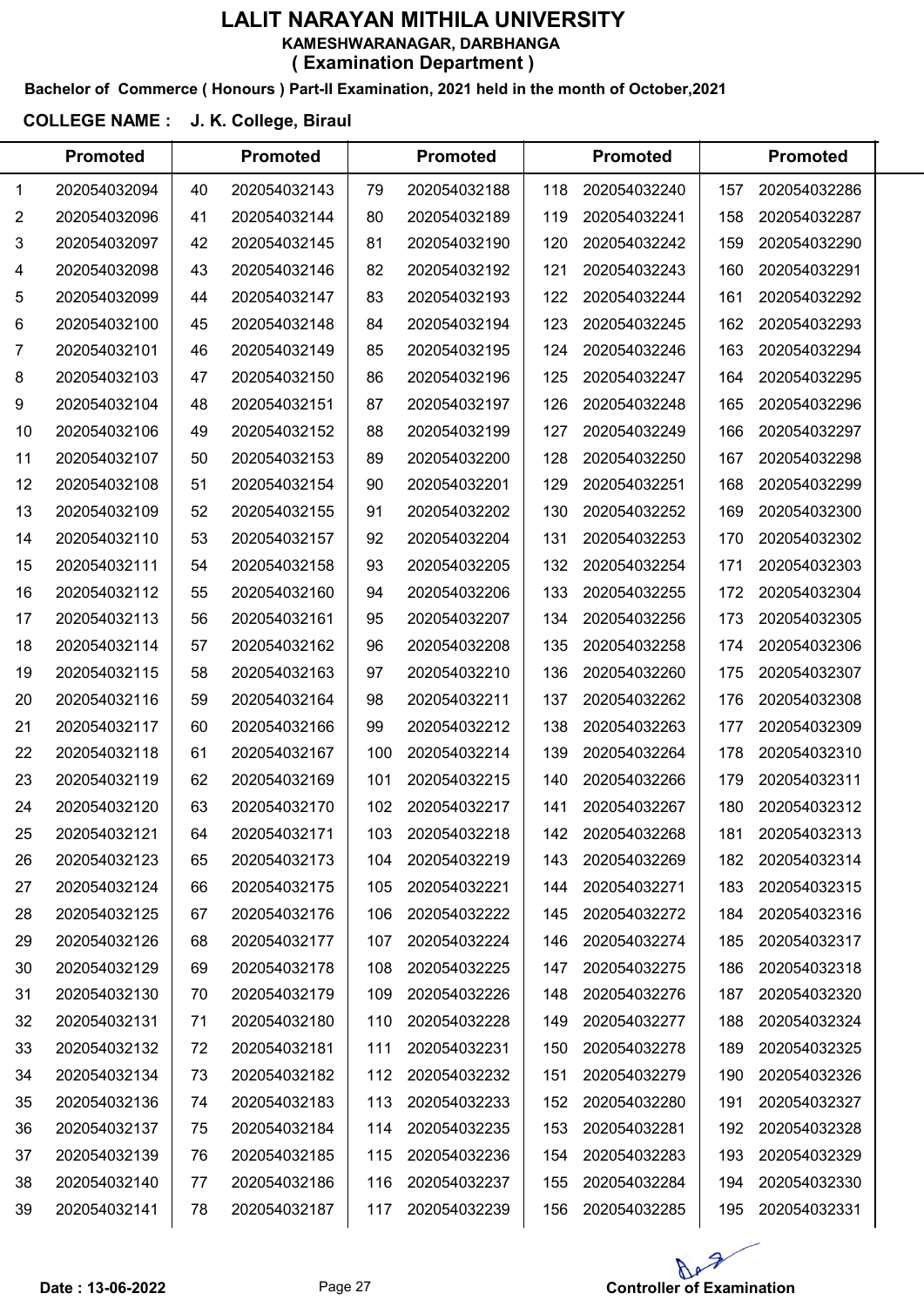KAMESHWARANAGAR, DARBHANGA

( Examination Department )

Bachelor of Commerce ( Honours ) Part-II Examination, 2021 held in the month of October,2021

### COLLEGE NAME : J. K. College, Biraul

|     | <b>Promoted</b> |     | <b>Promoted</b> |
|-----|-----------------|-----|-----------------|
| 196 | 202054032332    | 235 | 202054032379    |
| 197 | 202054032333    | 236 | 202054032381    |
| 198 | 202054032334    | 237 | 202054032382    |
| 199 | 202054032337    | 238 | 202054032383    |
| 200 | 202054032338    | 239 | 202054032384    |
| 201 | 202054032339    | 240 | 202054032385    |
| 202 | 202054032340    | 241 | 202054032386    |
| 203 | 202054032343    | 242 | 202054032387    |
| 204 | 202054032344    | 243 | 202054032388    |
| 205 | 202054032345    | 244 | 202054032389    |
| 206 | 202054032346    | 245 | 202054032390    |
| 207 | 202054032347    | 246 | 202054032391    |
| 208 | 202054032348    | 247 | 202054032392    |
| 209 | 202054032349    | 248 | 202054032394    |
| 210 | 202054032350    | 249 | 202054032395    |
| 211 | 202054032351    | 250 | 202054032397    |
| 212 | 202054032352    | 251 | 202054032401    |
| 213 | 202054032354    | 252 | 202054032402    |
| 214 | 202054032355    | 253 | 202054032403    |
| 215 | 202054032356    | 254 | 202054032404    |
| 216 | 202054032357    | 255 | 202054032405    |
| 217 | 202054032358    | 256 | 202054032406    |
| 218 | 202054032359    | 257 | 202054032408    |
| 219 | 202054032361    | 258 | 202054032409    |
| 220 | 202054032362    | 259 | 202054032410    |
| 221 | 202054032363    | 260 | 202054032412    |
| 222 | 202054032364    | 261 | 202054032413    |
| 223 | 202054032365    | 262 | 202054032414    |
| 224 | 202054032366    | 263 | 202054032415    |
| 225 | 202054032367    | 264 | 202054032416    |
| 226 | 202054032368    | 265 | 202054032419    |
| 227 | 202054032369    | 266 | 202055032422    |
| 228 | 202054032370    | 267 | 202055032425    |
| 229 | 202054032371    |     |                 |
| 230 | 202054032372    |     |                 |
| 231 | 202054032373    |     |                 |
| 232 | 202054032374    |     |                 |
| 233 | 202054032376    |     |                 |
| 234 | 202054032377    |     |                 |

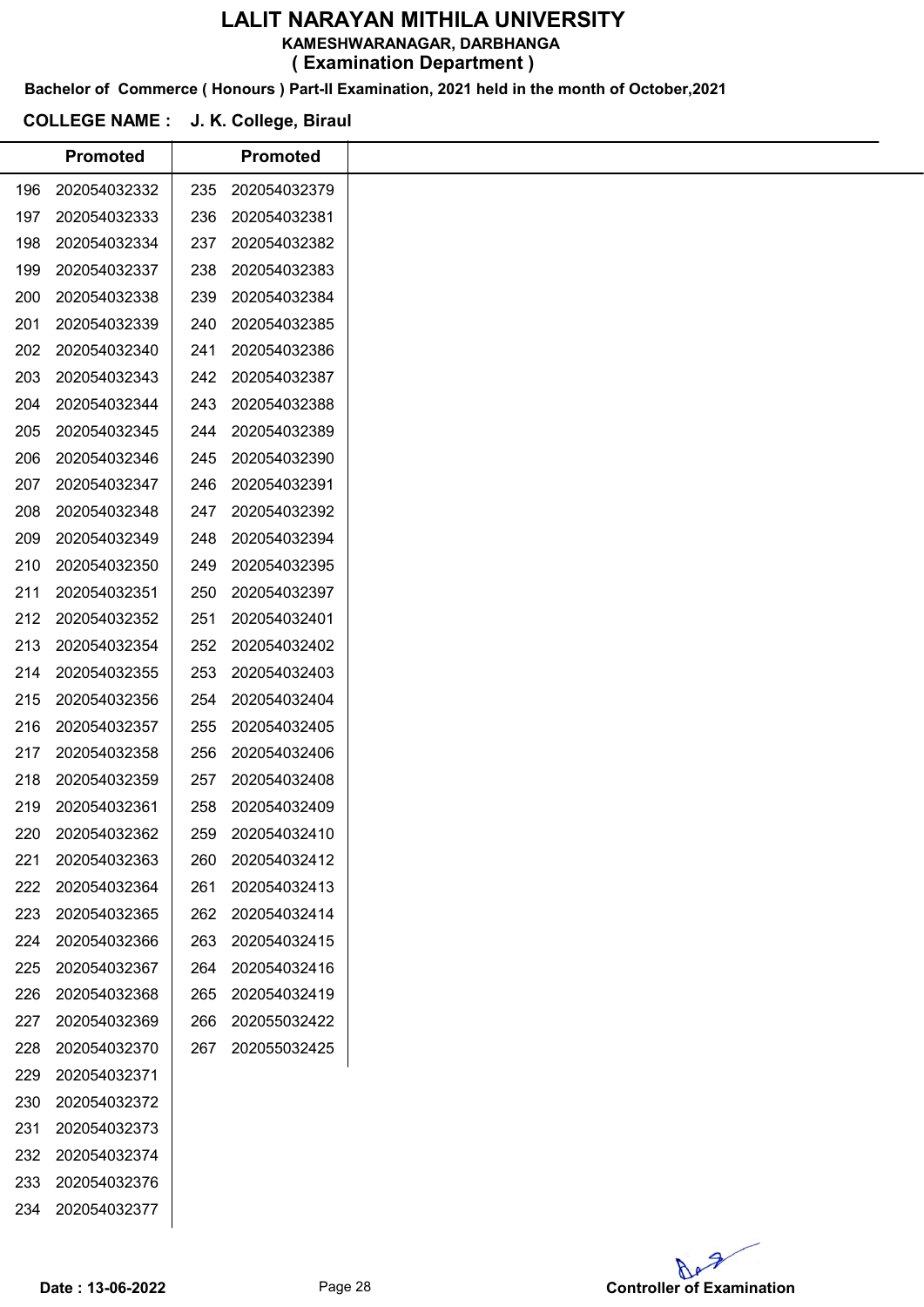### LALIT NARAYAN MITHILA UNIVERSITY KAMESHWARANAGAR, DARBHANGA

( Examination Department )

Bachelor of Commerce ( Honours ) Part-II Examination, 2021 held in the month of October,2021

### COLLEGE NAME : J. M. D. P. L. Mahila College, Madhubani

 $\overline{a}$ 

|                | <b>Pass</b>  |    | <b>Pass</b>  |     | <b>Pass</b>  |                | <b>Promoted</b> |    | <b>Promoted</b> |  |
|----------------|--------------|----|--------------|-----|--------------|----------------|-----------------|----|-----------------|--|
| 1              | 203064076263 | 40 | 203064076341 | 79  | 203064076417 | $\mathbf 1$    | 203064076262    | 40 | 203064076348    |  |
| $\overline{2}$ | 203064076266 | 41 | 203064076342 | 80  | 203064076419 | $\overline{2}$ | 203064076264    | 41 | 203064076349    |  |
| 3              | 203064076269 | 42 | 203064076343 | 81  | 203064076421 | $\mathbf{3}$   | 203064076265    | 42 | 203064076351    |  |
| 4              | 203064076272 | 43 | 203064076345 | 82  | 203064076424 | 4              | 203064076267    | 43 | 203064076353    |  |
| 5              | 203064076274 | 44 | 203064076350 | 83  | 203064076427 | 5              | 203064076268    | 44 | 203064076359    |  |
| 6              | 203064076275 | 45 | 203064076352 | 84  | 203064076431 | 6              | 203064076270    | 45 | 203064076360    |  |
| 7              | 203064076279 | 46 | 203064076354 | 85  | 203064076436 | 7              | 203064076271    | 46 | 203064076362    |  |
| 8              | 203064076281 | 47 | 203064076355 | 86  | 203064076443 | 8              | 203064076273    | 47 | 203064076364    |  |
| 9              | 203064076284 | 48 | 203064076356 | 87  | 203064076444 | 9              | 203064076276    | 48 | 203064076365    |  |
| 10             | 203064076286 | 49 | 203064076357 | 88  | 203064076445 | 10             | 203064076277    | 49 | 203064076366    |  |
| 11             | 203064076288 | 50 | 203064076358 | 89  | 203064076447 | 11             | 203064076278    | 50 | 203064076368    |  |
| 12             | 203064076290 | 51 | 203064076361 | 90  | 203064076449 | 12             | 203064076282    | 51 | 203064076370    |  |
| 13             | 203064076291 | 52 | 203064076363 | 91  | 203064076450 | 13             | 203064076283    | 52 | 203064076377    |  |
| 14             | 203064076292 | 53 | 203064076367 | 92  | 203064076452 | 14             | 203064076285    | 53 | 203064076381    |  |
| 15             | 203064076293 | 54 | 203064076369 | 93  | 203064076453 | 15             | 203064076289    | 54 | 203064076383    |  |
| 16             | 203064076298 | 55 | 203064076371 | 94  | 203064076454 | 16             | 203064076294    | 55 | 203064076385    |  |
| 17             | 203064076299 | 56 | 203064076372 | 95  | 203064076456 | 17             | 203064076295    | 56 | 203064076389    |  |
| 18             | 203064076302 | 57 | 203064076373 | 96  | 203064076457 | 18             | 203064076297    | 57 | 203064076390    |  |
| 19             | 203064076303 | 58 | 203064076374 | 97  | 203064076459 | 19             | 203064076300    | 58 | 203064076393    |  |
| 20             | 203064076304 | 59 | 203064076375 | 98  | 203064076460 | 20             | 203064076301    | 59 | 203064076396    |  |
| 21             | 203064076306 | 60 | 203064076378 | 99  | 203064076463 | 21             | 203064076305    | 60 | 203064076397    |  |
| 22             | 203064076307 | 61 | 203064076379 | 100 | 203064076464 | 22             | 203064076308    | 61 | 203064076402    |  |
| 23             | 203064076310 | 62 | 203064076380 | 101 | 203064076471 | 23             | 203064076309    | 62 | 203064076403    |  |
| 24             | 203064076313 | 63 | 203064076382 | 102 | 203064076472 | 24             | 203064076311    | 63 | 203064076407    |  |
| 25             | 203064076314 | 64 | 203064076387 | 103 | 203064076474 | 25             | 203064076312    | 64 | 203064076408    |  |
| 26             | 203064076316 | 65 | 203064076388 | 104 | 203064076475 | 26             | 203064076315    | 65 | 203064076411    |  |
| 27             | 203064076317 | 66 | 203064076391 | 105 | 203064076476 | 27             | 203064076320    | 66 | 203064076413    |  |
| 28             | 203064076318 | 67 | 203064076392 | 106 | 203064076479 | 28             | 203064076323    | 67 | 203064076414    |  |
| 29             | 203064076319 | 68 | 203064076394 | 107 | 203064076485 | 29             | 203064076327    | 68 | 203064076415    |  |
| 30             | 203064076321 | 69 | 203064076395 | 108 | 203064076489 | 30             | 203064076330    | 69 | 203064076418    |  |
| 31             | 203064076322 | 70 | 203064076398 | 109 | 203064076490 | 31             | 203064076333    | 70 | 203064076420    |  |
| 32             | 203064076324 | 71 | 203064076399 | 110 | 203064076491 | 32             | 203064076334    | 71 | 203064076422    |  |
| 33             | 203064076326 | 72 | 203064076400 | 111 | 203064076492 | 33             | 203064076335    | 72 | 203064076423    |  |
| 34             | 203064076328 | 73 | 203064076401 | 112 | 203064076493 | 34             | 203064076337    | 73 | 203064076425    |  |
| 35             | 203064076329 | 74 | 203064076406 |     |              | 35             | 203064076338    | 74 | 203064076426    |  |
| 36             | 203064076331 | 75 | 203064076409 |     |              | 36             | 203064076339    | 75 | 203064076428    |  |
| 37             | 203064076332 | 76 | 203064076410 |     |              | 37             | 203064076344    | 76 | 203064076429    |  |
| 38             | 203064076336 | 77 | 203064076412 |     |              | 38             | 203064076346    | 77 | 203064076432    |  |
| 39             | 203064076340 | 78 | 203064076416 |     |              | 39             | 203064076347    | 78 | 203064076433    |  |
|                |              |    |              |     |              |                |                 |    |                 |  |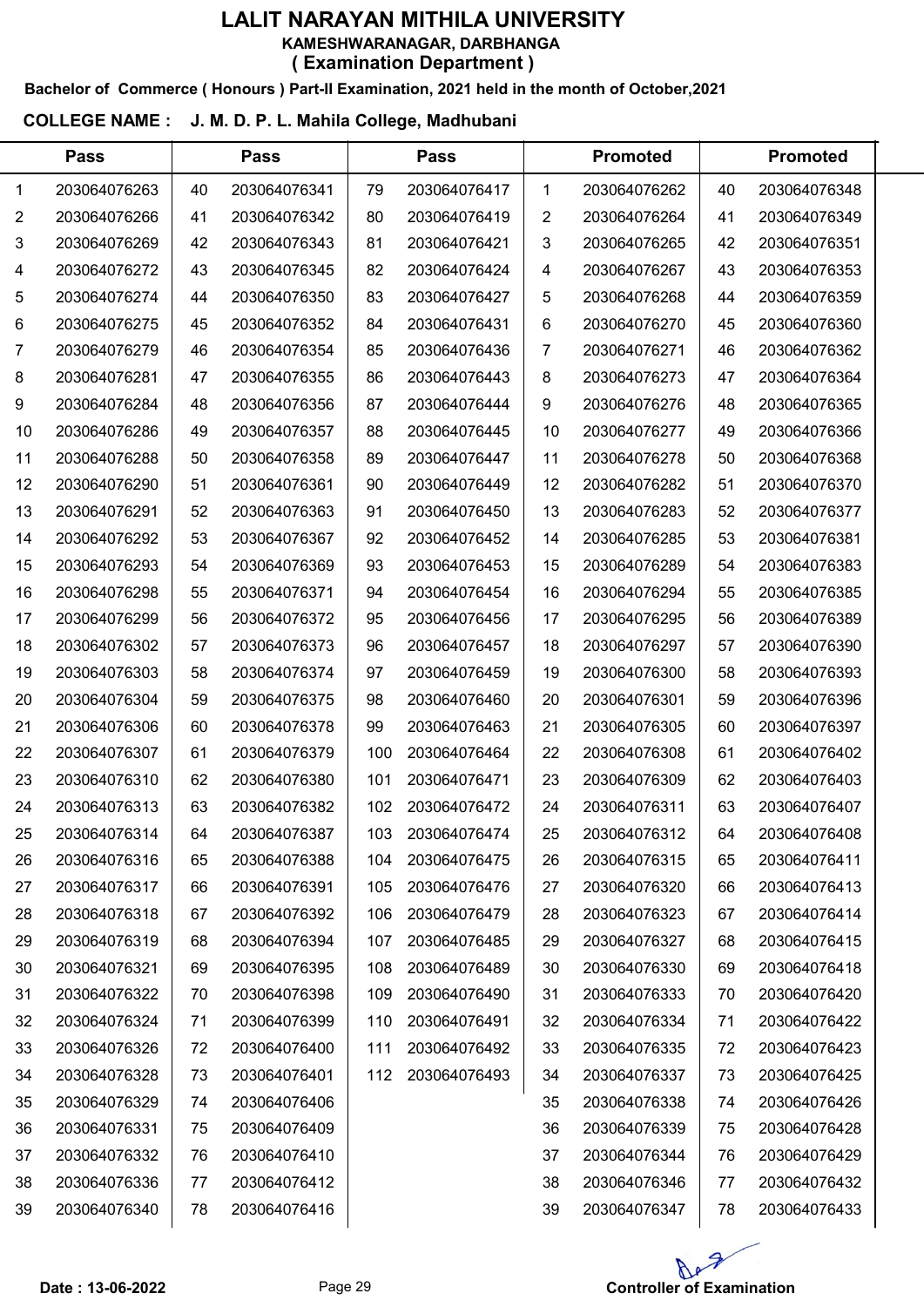KAMESHWARANAGAR, DARBHANGA

( Examination Department )

Bachelor of Commerce ( Honours ) Part-II Examination, 2021 held in the month of October,2021

#### COLLEGE NAME : J. M. D. P. L. Mahila College, Madhubani

|     | <b>Promoted</b> |
|-----|-----------------|
| 79  | 203064076434    |
| 80  | 203064076435    |
| 81  | 203064076437    |
| 82  | 203064076438    |
| 83  | 203064076439    |
| 84  | 203064076440    |
| 85  | 203064076442    |
| 86  | 203064076446    |
| 87  | 203064076448    |
| 88  | 203064076451    |
| 89  | 203064076458    |
| 90  | 203064076461    |
| 91  | 203064076465    |
| 92  | 203064076466    |
| 93  | 203064076469    |
| 94  | 203064076470    |
| 95  | 203064076477    |
| 96  | 203064076478    |
| 97  | 203064076480    |
| 98  | 203064076481    |
| 99  | 203064076482    |
| 100 | 203064076483    |
| 101 | 203064076484    |
| 102 | 203064076486    |
| 103 | 203064076487    |
| 104 | 203064076488    |
| 105 | 203064076494    |
| 106 | 203064076495    |
| 107 | 203064076496    |
| 108 | 203064076497    |
| 109 | 203064076498    |
| 110 | 203064076499    |
|     |                 |

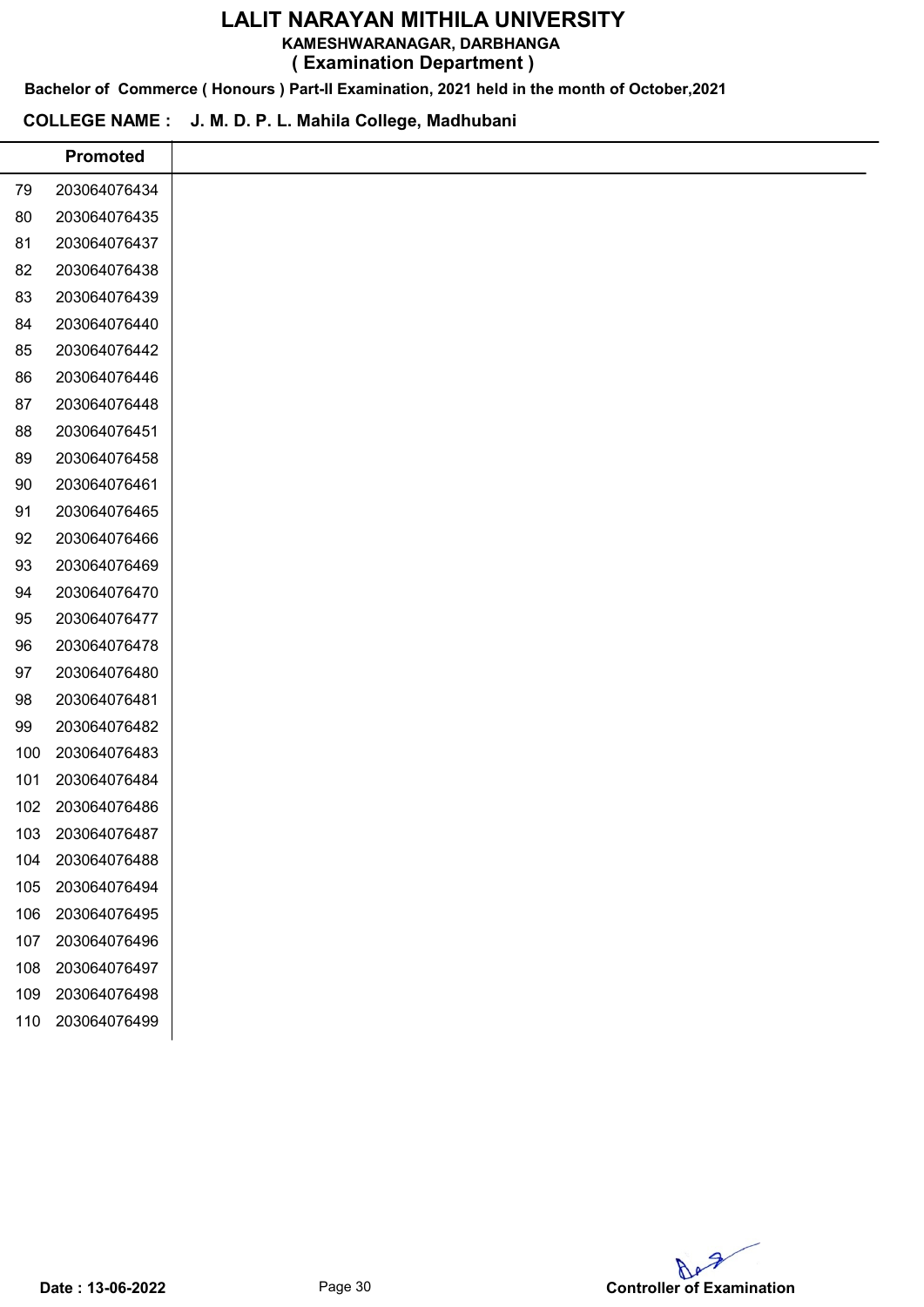#### Bachelor of Commerce ( Honours ) Part-II Examination, 2021 held in the month of October,2021

### COLLEGE NAME : J. N. College, Madhubani

|    | <b>Pass</b>  |    | <b>Pass</b>  |     | <b>Pass</b>  |     | <b>Pass</b>  |     | <b>Pass</b>  |  |
|----|--------------|----|--------------|-----|--------------|-----|--------------|-----|--------------|--|
| 1  | 203074078115 | 40 | 203074078161 | 79  | 203074078218 | 118 | 203074078277 | 157 | 203074078344 |  |
| 2  | 203074078116 | 41 | 203074078162 | 80  | 203074078219 | 119 | 203074078278 | 158 | 203074078345 |  |
| 3  | 203074078117 | 42 | 203074078164 | 81  | 203074078220 | 120 | 203074078279 | 159 | 203074078346 |  |
| 4  | 203074078118 | 43 | 203074078165 | 82  | 203074078221 | 121 | 203074078280 | 160 | 203074078347 |  |
| 5  | 203074078119 | 44 | 203074078166 | 83  | 203074078222 | 122 | 203074078285 | 161 | 203074078348 |  |
| 6  | 203074078121 | 45 | 203074078167 | 84  | 203074078223 | 123 | 203074078286 | 162 | 203074078349 |  |
| 7  | 203074078122 | 46 | 203074078168 | 85  | 203074078224 | 124 | 203074078288 | 163 | 203074078350 |  |
| 8  | 203074078123 | 47 | 203074078169 | 86  | 203074078227 | 125 | 203074078290 | 164 | 203074078351 |  |
| 9  | 203074078124 | 48 | 203074078170 | 87  | 203074078228 | 126 | 203074078291 | 165 | 203074078352 |  |
| 10 | 203074078126 | 49 | 203074078171 | 88  | 203074078229 | 127 | 203074078296 | 166 | 203074078354 |  |
| 11 | 203074078127 | 50 | 203074078172 | 89  | 203074078231 | 128 | 203074078297 | 167 | 203074078355 |  |
| 12 | 203074078129 | 51 | 203074078173 | 90  | 203074078233 | 129 | 203074078298 | 168 | 203074078359 |  |
| 13 | 203074078130 | 52 | 203074078174 | 91  | 203074078236 | 130 | 203074078299 | 169 | 203074078362 |  |
| 14 | 203074078131 | 53 | 203074078176 | 92  | 203074078237 | 131 | 203074078300 | 170 | 203074078363 |  |
| 15 | 203074078133 | 54 | 203074078177 | 93  | 203074078238 | 132 | 203074078301 | 171 | 203074078364 |  |
| 16 | 203074078134 | 55 | 203074078178 | 94  | 203074078239 | 133 | 203074078307 | 172 | 203074078365 |  |
| 17 | 203074078135 | 56 | 203074078179 | 95  | 203074078240 | 134 | 203074078309 | 173 | 203074078366 |  |
| 18 | 203074078137 | 57 | 203074078181 | 96  | 203074078242 | 135 | 203074078310 | 174 | 203074078367 |  |
| 19 | 203074078138 | 58 | 203074078182 | 97  | 203074078244 | 136 | 203074078311 | 175 | 203074078368 |  |
| 20 | 203074078139 | 59 | 203074078183 | 98  | 203074078245 | 137 | 203074078314 | 176 | 203074078369 |  |
| 21 | 203074078140 | 60 | 203074078184 | 99  | 203074078246 | 138 | 203074078315 | 177 | 203074078370 |  |
| 22 | 203074078141 | 61 | 203074078185 | 100 | 203074078249 | 139 | 203074078316 | 178 | 203074078371 |  |
| 23 | 203074078142 | 62 | 203074078186 | 101 | 203074078251 | 140 | 203074078317 | 179 | 203074078372 |  |
| 24 | 203074078143 | 63 | 203074078187 | 102 | 203074078252 | 141 | 203074078318 | 180 | 203074078373 |  |
| 25 | 203074078145 | 64 | 203074078188 | 103 | 203074078254 | 142 | 203074078320 | 181 | 203074078374 |  |
| 26 | 203074078146 | 65 | 203074078189 | 104 | 203074078256 | 143 | 203074078321 | 182 | 203074078375 |  |
| 27 | 203074078147 | 66 | 203074078190 | 105 | 203074078257 | 144 | 203074078322 | 183 | 203074078376 |  |
| 28 | 203074078148 | 67 | 203074078192 | 106 | 203074078259 | 145 | 203074078326 | 184 | 203074078377 |  |
| 29 | 203074078150 | 68 | 203074078194 | 107 | 203074078261 | 146 | 203074078328 | 185 | 203074078378 |  |
| 30 | 203074078151 | 69 | 203074078195 | 108 | 203074078262 | 147 | 203074078329 | 186 | 203074078379 |  |
| 31 | 203074078152 | 70 | 203074078196 | 109 | 203074078263 | 148 | 203074078331 | 187 | 203074078380 |  |
| 32 | 203074078153 | 71 | 203074078197 | 110 | 203074078264 | 149 | 203074078332 | 188 | 203074078382 |  |
| 33 | 203074078154 | 72 | 203074078200 | 111 | 203074078265 | 150 | 203074078335 | 189 | 203074078386 |  |
| 34 | 203074078155 | 73 | 203074078204 | 112 | 203074078266 | 151 | 203074078336 | 190 | 203074078387 |  |
| 35 | 203074078156 | 74 | 203074078206 | 113 | 203074078267 | 152 | 203074078337 | 191 | 203074078388 |  |
| 36 | 203074078157 | 75 | 203074078207 | 114 | 203074078270 | 153 | 203074078338 | 192 | 203074078394 |  |
| 37 | 203074078158 | 76 | 203074078214 | 115 | 203074078274 | 154 | 203074078339 | 193 | 203074078395 |  |
| 38 | 203074078159 | 77 | 203074078216 | 116 | 203074078275 | 155 | 203074078340 | 194 | 203074078398 |  |
| 39 | 203074078160 | 78 | 203074078217 | 117 | 203074078276 | 156 | 203074078341 | 195 | 203074078403 |  |

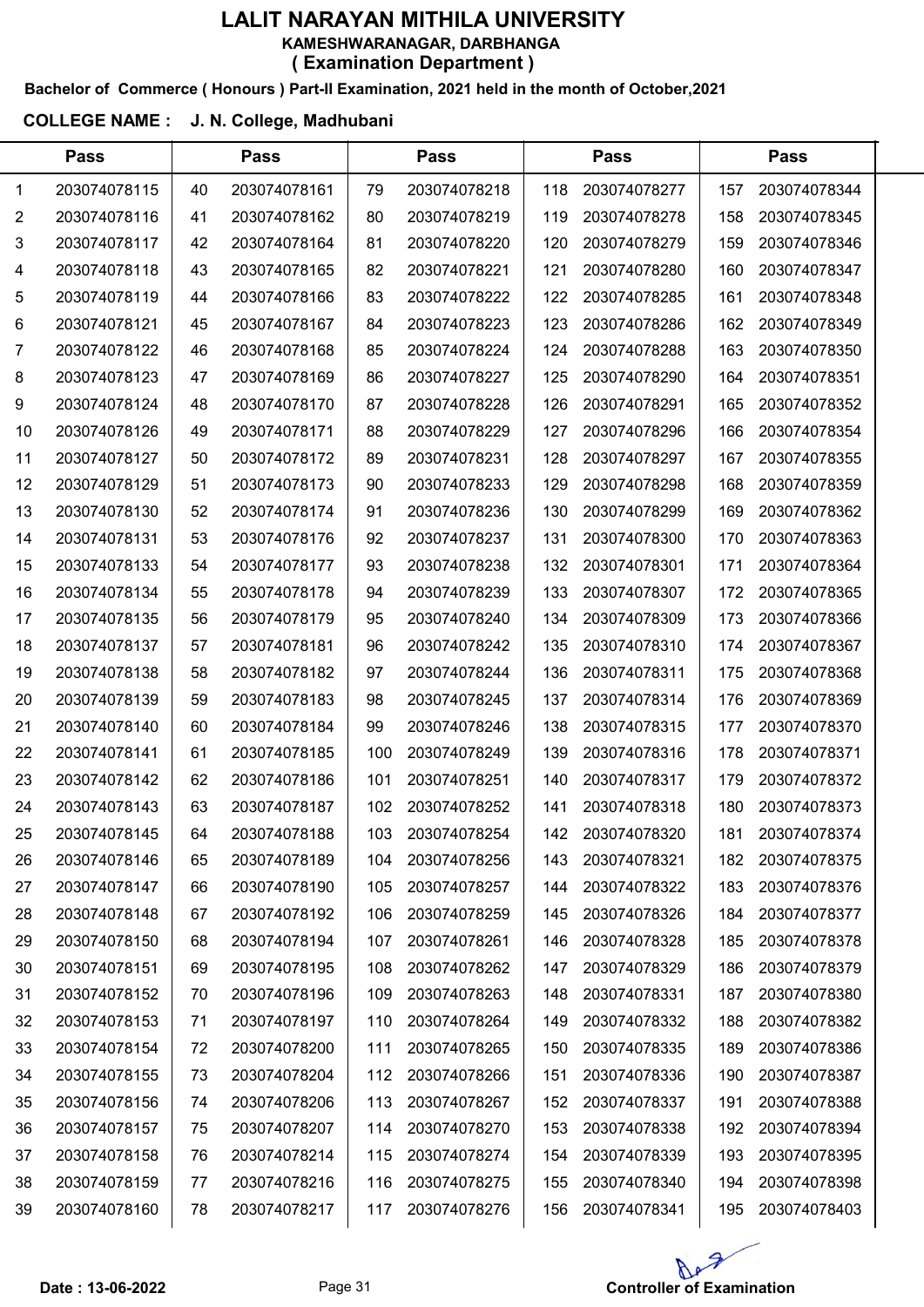### Bachelor of Commerce ( Honours ) Part-II Examination, 2021 held in the month of October,2021

#### COLLEGE NAME : J. N. College, Madhubani

|     | <b>Pass</b>  |     | <b>Pass</b>  |     | <b>Pass</b>  |     | <b>Pass</b>  |     | <b>Pass</b>  |  |
|-----|--------------|-----|--------------|-----|--------------|-----|--------------|-----|--------------|--|
| 196 | 203074078405 | 235 | 203074078485 | 274 | 203074078538 | 313 | 203074078600 | 352 | 203074078653 |  |
| 197 | 203074078406 | 236 | 203074078486 | 275 | 203074078539 | 314 | 203074078601 | 353 | 203074078654 |  |
| 198 | 203074078408 | 237 | 203074078487 | 276 | 203074078540 | 315 | 203074078602 | 354 | 203074078656 |  |
| 199 | 203074078410 | 238 | 203074078488 | 277 | 203074078542 | 316 | 203074078603 | 355 | 203074078657 |  |
| 200 | 203074078411 | 239 | 203074078489 | 278 | 203074078544 | 317 | 203074078604 | 356 | 203074078658 |  |
| 201 | 203074078412 | 240 | 203074078490 | 279 | 203074078545 | 318 | 203074078605 | 357 | 203074078659 |  |
| 202 | 203074078417 | 241 | 203074078491 | 280 | 203074078547 | 319 | 203074078606 | 358 | 203074078660 |  |
| 203 | 203074078420 | 242 | 203074078493 | 281 | 203074078548 | 320 | 203074078608 | 359 | 203074078662 |  |
| 204 | 203074078422 | 243 | 203074078494 | 282 | 203074078552 | 321 | 203074078609 | 360 | 203074078664 |  |
| 205 | 203074078423 | 244 | 203074078495 | 283 | 203074078553 | 322 | 203074078610 | 361 | 203074078665 |  |
| 206 | 203074078424 | 245 | 203074078499 | 284 | 203074078555 | 323 | 203074078611 | 362 | 203074078666 |  |
| 207 | 203074078426 | 246 | 203074078502 | 285 | 203074078558 | 324 | 203074078612 | 363 | 203074078667 |  |
| 208 | 203074078428 | 247 | 203074078504 | 286 | 203074078559 | 325 | 203074078614 | 364 | 203074078670 |  |
| 209 | 203074078429 | 248 | 203074078506 | 287 | 203074078560 | 326 | 203074078615 | 365 | 203074078671 |  |
| 210 | 203074078431 | 249 | 203074078507 | 288 | 203074078561 | 327 | 203074078616 | 366 | 203074078673 |  |
| 211 | 203074078434 | 250 | 203074078508 | 289 | 203074078562 | 328 | 203074078619 | 367 | 203074078674 |  |
| 212 | 203074078438 | 251 | 203074078511 | 290 | 203074078564 | 329 | 203074078620 | 368 | 203074078675 |  |
| 213 | 203074078439 | 252 | 203074078514 | 291 | 203074078565 | 330 | 203074078623 | 369 | 203074078676 |  |
| 214 | 203074078440 | 253 | 203074078515 | 292 | 203074078566 | 331 | 203074078625 | 370 | 203074078677 |  |
| 215 | 203074078442 | 254 | 203074078516 | 293 | 203074078568 | 332 | 203074078626 | 371 | 203074078678 |  |
| 216 | 203074078449 | 255 | 203074078517 | 294 | 203074078569 | 333 | 203074078627 | 372 | 203074078682 |  |
| 217 | 203074078451 | 256 | 203074078518 | 295 | 203074078570 | 334 | 203074078628 | 373 | 203074078688 |  |
| 218 | 203074078452 | 257 | 203074078519 | 296 | 203074078573 | 335 | 203074078632 | 374 | 203074078689 |  |
| 219 | 203074078454 | 258 | 203074078520 | 297 | 203074078574 | 336 | 203074078634 | 375 | 203074078690 |  |
| 220 | 203074078455 | 259 | 203074078521 | 298 | 203074078575 | 337 | 203074078636 | 376 | 203074078721 |  |
| 221 | 203074078459 | 260 | 203074078522 | 299 | 203074078577 | 338 | 203074078637 |     |              |  |
| 222 | 203074078460 | 261 | 203074078524 | 300 | 203074078579 | 339 | 203074078638 |     |              |  |
| 223 | 203074078461 | 262 | 203074078525 | 301 | 203074078580 | 340 | 203074078640 |     |              |  |
| 224 | 203074078464 | 263 | 203074078527 | 302 | 203074078582 | 341 | 203074078641 |     |              |  |
| 225 | 203074078465 | 264 | 203074078528 | 303 | 203074078583 | 342 | 203074078642 |     |              |  |
| 226 | 203074078466 | 265 | 203074078529 | 304 | 203074078584 | 343 | 203074078643 |     |              |  |
| 227 | 203074078467 | 266 | 203074078530 | 305 | 203074078585 | 344 | 203074078644 |     |              |  |
| 228 | 203074078468 | 267 | 203074078531 | 306 | 203074078586 | 345 | 203074078645 |     |              |  |
| 229 | 203074078471 | 268 | 203074078532 | 307 | 203074078588 | 346 | 203074078646 |     |              |  |
| 230 | 203074078475 | 269 | 203074078533 | 308 | 203074078594 | 347 | 203074078647 |     |              |  |
| 231 | 203074078476 | 270 | 203074078534 | 309 | 203074078595 | 348 | 203074078648 |     |              |  |
| 232 | 203074078481 | 271 | 203074078535 | 310 | 203074078596 | 349 | 203074078650 |     |              |  |
| 233 | 203074078482 | 272 | 203074078536 | 311 | 203074078597 | 350 | 203074078651 |     |              |  |
| 234 | 203074078483 | 273 | 203074078537 | 312 | 203074078599 | 351 | 203074078652 |     |              |  |
|     |              |     |              |     |              |     |              |     |              |  |

Ap

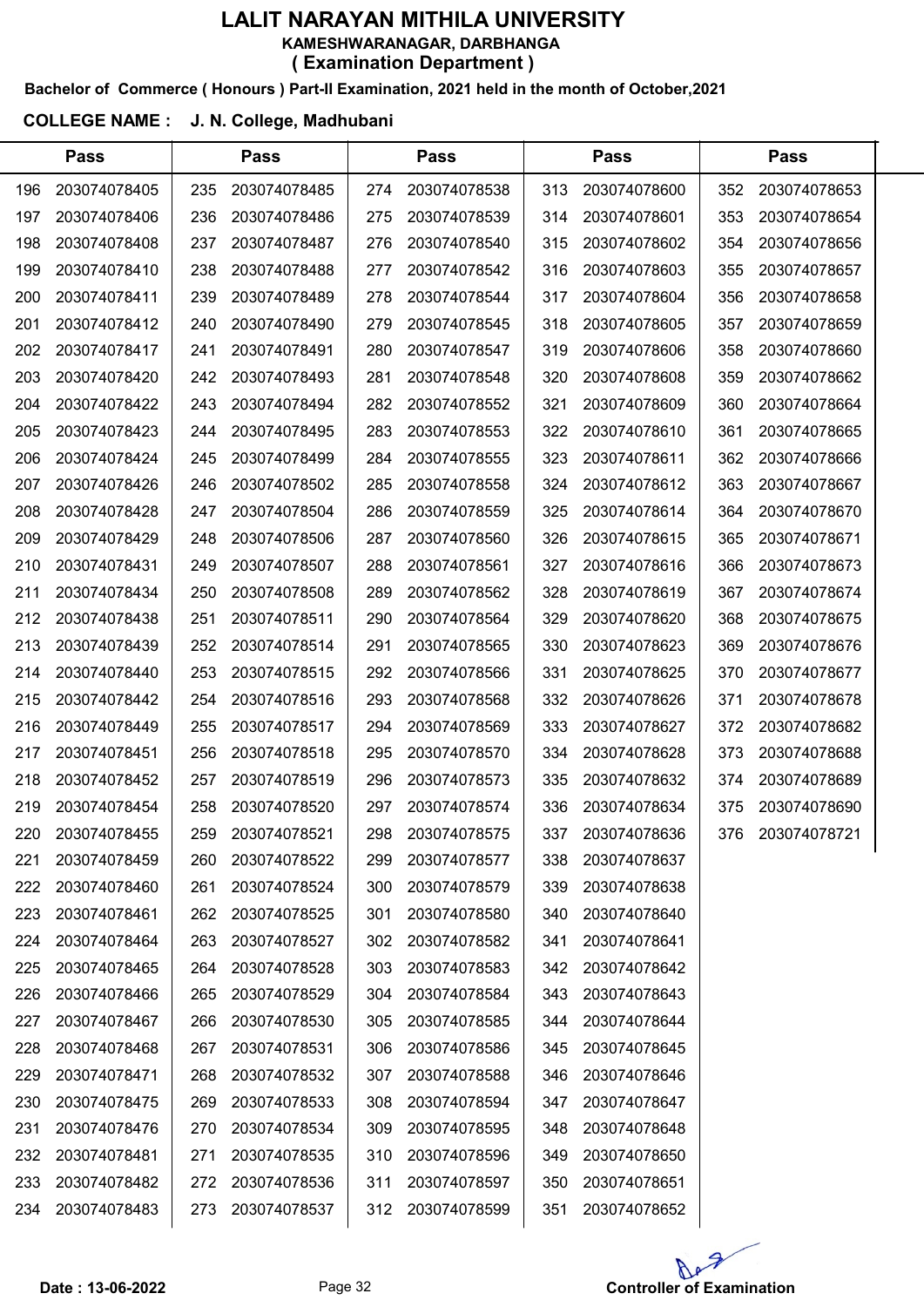### Bachelor of Commerce ( Honours ) Part-II Examination, 2021 held in the month of October,2021

#### COLLEGE NAME : J. N. College, Madhubani

|              | <b>Promoted</b> |    | <b>Promoted</b> |     | <b>Promoted</b> |     | <b>Promoted</b> |     | <b>Promoted</b> |  |
|--------------|-----------------|----|-----------------|-----|-----------------|-----|-----------------|-----|-----------------|--|
| $\mathbf{1}$ | 203074078128    | 40 | 203074078319    | 79  | 203074078447    | 118 | 203074078631    | 157 | 203074078731    |  |
| 2            | 203074078132    | 41 | 203074078323    | 80  | 203074078448    | 119 | 203074078635    | 158 | 203074078732    |  |
| 3            | 203074078136    | 42 | 203074078324    | 81  | 203074078453    | 120 | 203074078639    | 159 | 203074078735    |  |
| 4            | 203074078175    | 43 | 203074078327    | 82  | 203074078457    | 121 | 203074078655    | 160 | 203074078737    |  |
| 5            | 203074078191    | 44 | 203074078333    | 83  | 203074078458    | 122 | 203074078661    | 161 | 203074078739    |  |
| 6            | 203074078193    | 45 | 203074078343    | 84  | 203074078463    | 123 | 203074078663    |     |                 |  |
| 7            | 203074078198    | 46 | 203074078356    | 85  | 203074078469    | 124 | 203074078669    |     |                 |  |
| 8            | 203074078199    | 47 | 203074078358    | 86  | 203074078470    | 125 | 203074078672    |     |                 |  |
| 9            | 203074078201    | 48 | 203074078360    | 87  | 203074078472    | 126 | 203074078680    |     |                 |  |
| 10           | 203074078205    | 49 | 203074078381    | 88  | 203074078473    | 127 | 203074078681    |     |                 |  |
| 11           | 203074078208    | 50 | 203074078383    | 89  | 203074078474    | 128 | 203074078683    |     |                 |  |
| 12           | 203074078209    | 51 | 203074078391    | 90  | 203074078477    | 129 | 203074078684    |     |                 |  |
| 13           | 203074078211    | 52 | 203074078392    | 91  | 203074078478    | 130 | 203074078694    |     |                 |  |
| 14           | 203074078212    | 53 | 203074078393    | 92  | 203074078479    | 131 | 203074078695    |     |                 |  |
| 15           | 203074078213    | 54 | 203074078396    | 93  | 203074078484    | 132 | 203074078696    |     |                 |  |
| 16           | 203074078225    | 55 | 203074078399    | 94  | 203074078492    | 133 | 203074078698    |     |                 |  |
| 17           | 203074078226    | 56 | 203074078400    | 95  | 203074078497    | 134 | 203074078700    |     |                 |  |
| 18           | 203074078230    | 57 | 203074078401    | 96  | 203074078498    | 135 | 203074078702    |     |                 |  |
| 19           | 203074078235    | 58 | 203074078402    | 97  | 203074078513    | 136 | 203074078704    |     |                 |  |
| 20           | 203074078241    | 59 | 203074078404    | 98  | 203074078526    | 137 | 203074078705    |     |                 |  |
| 21           | 203074078247    | 60 | 203074078407    | 99  | 203074078541    | 138 | 203074078706    |     |                 |  |
| 22           | 203074078248    | 61 | 203074078409    | 100 | 203074078543    | 139 | 203074078707    |     |                 |  |
| 23           | 203074078250    | 62 | 203074078413    | 101 | 203074078546    | 140 | 203074078708    |     |                 |  |
| 24           | 203074078253    | 63 | 203074078414    | 102 | 203074078549    | 141 | 203074078709    |     |                 |  |
| 25           | 203074078255    | 64 | 203074078415    | 103 | 203074078550    | 142 | 203074078710    |     |                 |  |
| 26           | 203074078260    | 65 | 203074078416    | 104 | 203074078563    | 143 | 203074078711    |     |                 |  |
| 27           | 203074078269    | 66 | 203074078418    | 105 | 203074078567    | 144 | 203074078713    |     |                 |  |
| 28           | 203074078271    | 67 | 203074078419    | 106 | 203074078571    | 145 | 203074078714    |     |                 |  |
| 29           | 203074078272    | 68 | 203074078421    | 107 | 203074078576    | 146 | 203074078715    |     |                 |  |
| 30           | 203074078273    | 69 | 203074078425    | 108 | 203074078578    | 147 | 203074078716    |     |                 |  |
| 31           | 203074078281    | 70 | 203074078427    | 109 | 203074078589    | 148 | 203074078717    |     |                 |  |
| 32           | 203074078282    | 71 | 203074078430    | 110 | 203074078590    | 149 | 203074078719    |     |                 |  |
| 33           | 203074078284    | 72 | 203074078432    | 111 | 203074078593    | 150 | 203074078722    |     |                 |  |
| 34           | 203074078289    | 73 | 203074078433    | 112 | 203074078598    | 151 | 203074078723    |     |                 |  |
| 35           | 203074078293    | 74 | 203074078435    | 113 | 203074078607    | 152 | 203074078725    |     |                 |  |
| 36           | 203074078294    | 75 | 203074078441    | 114 | 203074078613    | 153 | 203074078726    |     |                 |  |
| 37           | 203074078304    | 76 | 203074078443    | 115 | 203074078618    | 154 | 203074078727    |     |                 |  |
| 38           | 203074078308    | 77 | 203074078444    | 116 | 203074078621    | 155 | 203074078729    |     |                 |  |
| 39           | 203074078313    | 78 | 203074078446    | 117 | 203074078630    | 156 | 203074078730    |     |                 |  |
|              |                 |    |                 |     |                 |     |                 |     |                 |  |

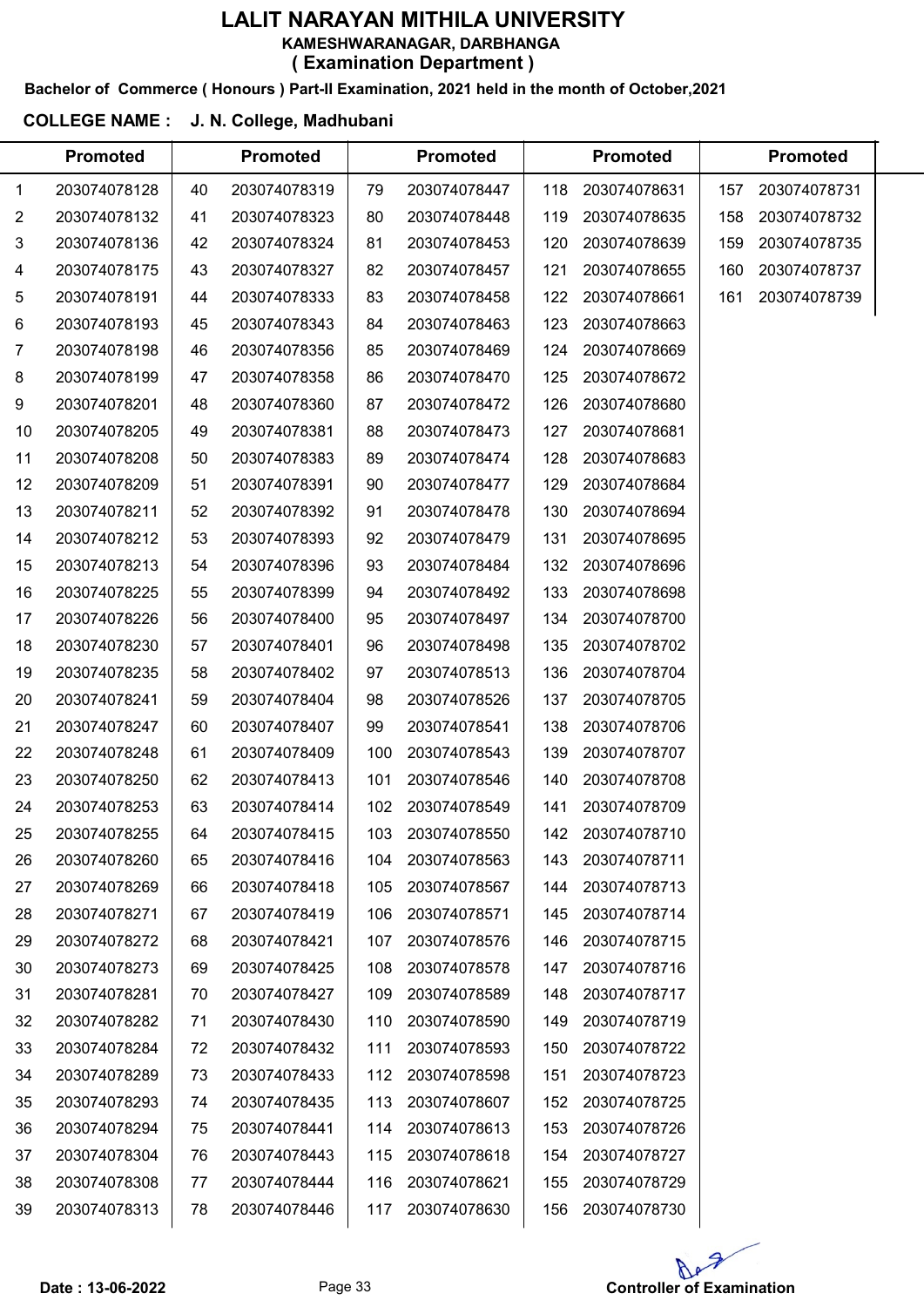### Bachelor of Commerce ( Honours ) Part-II Examination, 2021 held in the month of October,2021

#### COLLEGE NAME : J. N. College, Nehra

 $\overline{a}$ 

|    | <b>Pass</b>  |    | <b>Pass</b>  |     | <b>Pass</b>  |     | Pass         |     | <b>Pass</b>  |  |
|----|--------------|----|--------------|-----|--------------|-----|--------------|-----|--------------|--|
| 1  | 202064033618 | 40 | 202064033685 | 79  | 202064033760 | 118 | 202064033819 | 157 | 202064033894 |  |
| 2  | 202064033620 | 41 | 202064033688 | 80  | 202064033761 | 119 | 202064033820 | 158 | 202064145545 |  |
| 3  | 202064033622 | 42 | 202064033693 | 81  | 202064033763 | 120 | 202064033822 |     |              |  |
| 4  | 202064033623 | 43 | 202064033695 | 82  | 202064033764 | 121 | 202064033823 |     |              |  |
| 5  | 202064033624 | 44 | 202064033696 | 83  | 202064033765 | 122 | 202064033826 |     |              |  |
| 6  | 202064033625 | 45 | 202064033698 | 84  | 202064033766 | 123 | 202064033827 |     |              |  |
| 7  | 202064033626 | 46 | 202064033699 | 85  | 202064033767 | 124 | 202064033828 |     |              |  |
| 8  | 202064033627 | 47 | 202064033700 | 86  | 202064033769 | 125 | 202064033830 |     |              |  |
| 9  | 202064033628 | 48 | 202064033701 | 87  | 202064033770 | 126 | 202064033833 |     |              |  |
| 10 | 202064033630 | 49 | 202064033706 | 88  | 202064033771 | 127 | 202064033834 |     |              |  |
| 11 | 202064033634 | 50 | 202064033707 | 89  | 202064033773 | 128 | 202064033837 |     |              |  |
| 12 | 202064033635 | 51 | 202064033708 | 90  | 202064033774 | 129 | 202064033839 |     |              |  |
| 13 | 202064033637 | 52 | 202064033709 | 91  | 202064033776 | 130 | 202064033840 |     |              |  |
| 14 | 202064033639 | 53 | 202064033710 | 92  | 202064033781 | 131 | 202064033842 |     |              |  |
| 15 | 202064033642 | 54 | 202064033711 | 93  | 202064033782 | 132 | 202064033845 |     |              |  |
| 16 | 202064033643 | 55 | 202064033715 | 94  | 202064033783 | 133 | 202064033846 |     |              |  |
| 17 | 202064033647 | 56 | 202064033720 | 95  | 202064033784 | 134 | 202064033848 |     |              |  |
| 18 | 202064033649 | 57 | 202064033725 | 96  | 202064033785 | 135 | 202064033849 |     |              |  |
| 19 | 202064033650 | 58 | 202064033726 | 97  | 202064033787 | 136 | 202064033850 |     |              |  |
| 20 | 202064033653 | 59 | 202064033727 | 98  | 202064033788 | 137 | 202064033851 |     |              |  |
| 21 | 202064033655 | 60 | 202064033730 | 99  | 202064033790 | 138 | 202064033852 |     |              |  |
| 22 | 202064033656 | 61 | 202064033733 | 100 | 202064033791 | 139 | 202064033854 |     |              |  |
| 23 | 202064033657 | 62 | 202064033734 | 101 | 202064033792 | 140 | 202064033855 |     |              |  |
| 24 | 202064033658 | 63 | 202064033735 | 102 | 202064033793 | 141 | 202064033856 |     |              |  |
| 25 | 202064033659 | 64 | 202064033737 | 103 | 202064033795 | 142 | 202064033860 |     |              |  |
| 26 | 202064033660 | 65 | 202064033739 | 104 | 202064033797 | 143 | 202064033862 |     |              |  |
| 27 | 202064033662 | 66 | 202064033741 | 105 | 202064033798 | 144 | 202064033864 |     |              |  |
| 28 | 202064033665 | 67 | 202064033744 | 106 | 202064033800 | 145 | 202064033869 |     |              |  |
| 29 | 202064033667 | 68 | 202064033745 | 107 | 202064033801 | 146 | 202064033870 |     |              |  |
| 30 | 202064033668 | 69 | 202064033747 | 108 | 202064033802 | 147 | 202064033874 |     |              |  |
| 31 | 202064033670 | 70 | 202064033748 | 109 | 202064033803 | 148 | 202064033876 |     |              |  |
| 32 | 202064033671 | 71 | 202064033749 | 110 | 202064033804 | 149 | 202064033877 |     |              |  |
| 33 | 202064033673 | 72 | 202064033751 | 111 | 202064033805 | 150 | 202064033879 |     |              |  |
| 34 | 202064033674 | 73 | 202064033752 | 112 | 202064033807 | 151 | 202064033882 |     |              |  |
| 35 | 202064033675 | 74 | 202064033754 | 113 | 202064033810 | 152 | 202064033883 |     |              |  |
| 36 | 202064033677 | 75 | 202064033755 | 114 | 202064033811 | 153 | 202064033886 |     |              |  |
| 37 | 202064033680 | 76 | 202064033757 | 115 | 202064033812 | 154 | 202064033887 |     |              |  |
| 38 | 202064033682 | 77 | 202064033758 | 116 | 202064033813 | 155 | 202064033890 |     |              |  |
| 39 | 202064033684 | 78 | 202064033759 | 117 | 202064033816 | 156 | 202064033893 |     |              |  |
|    |              |    |              |     |              |     |              |     |              |  |

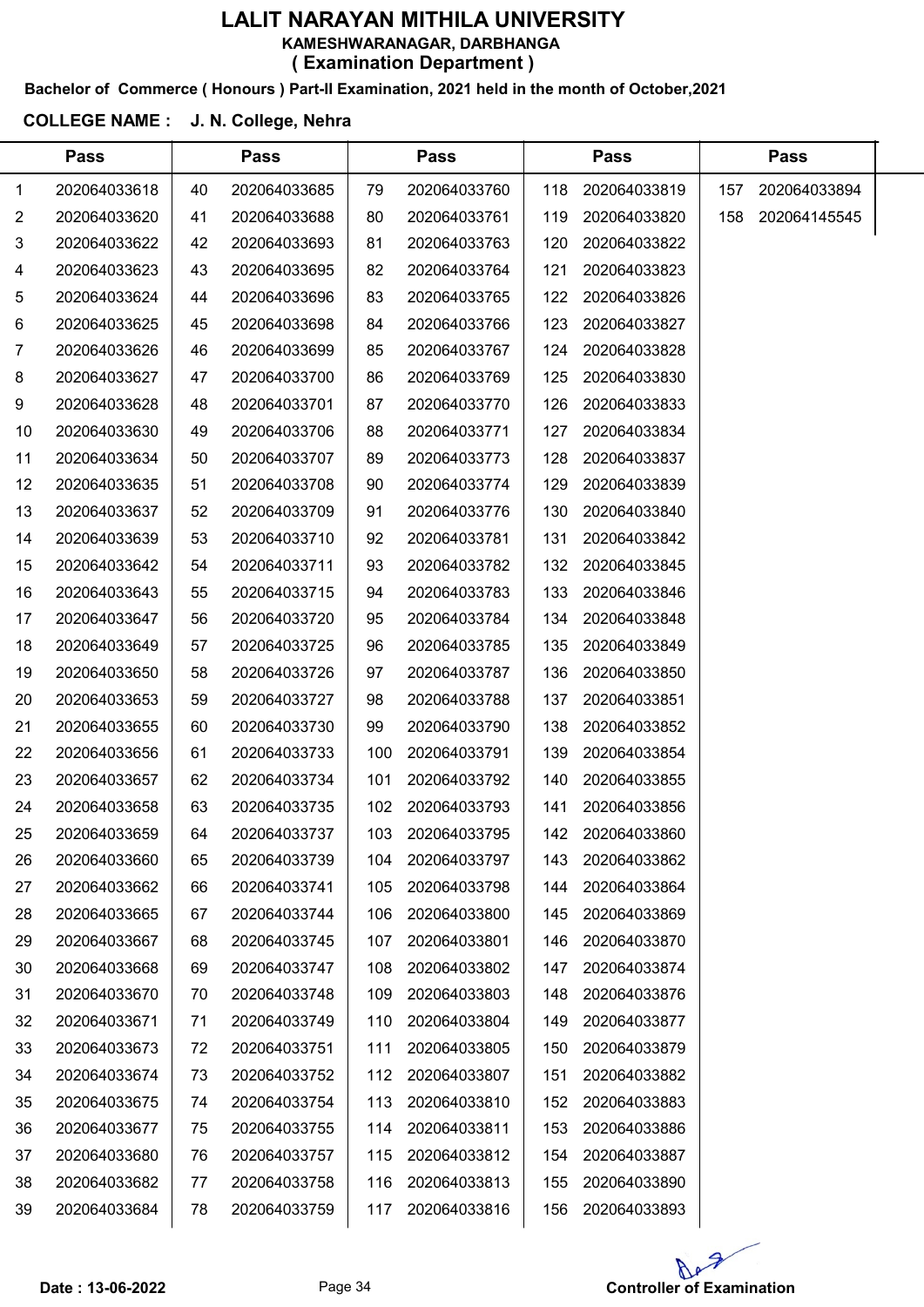KAMESHWARANAGAR, DARBHANGA

( Examination Department )

Bachelor of Commerce ( Honours ) Part-II Examination, 2021 held in the month of October,2021

### COLLEGE NAME : J. N. College, Nehra

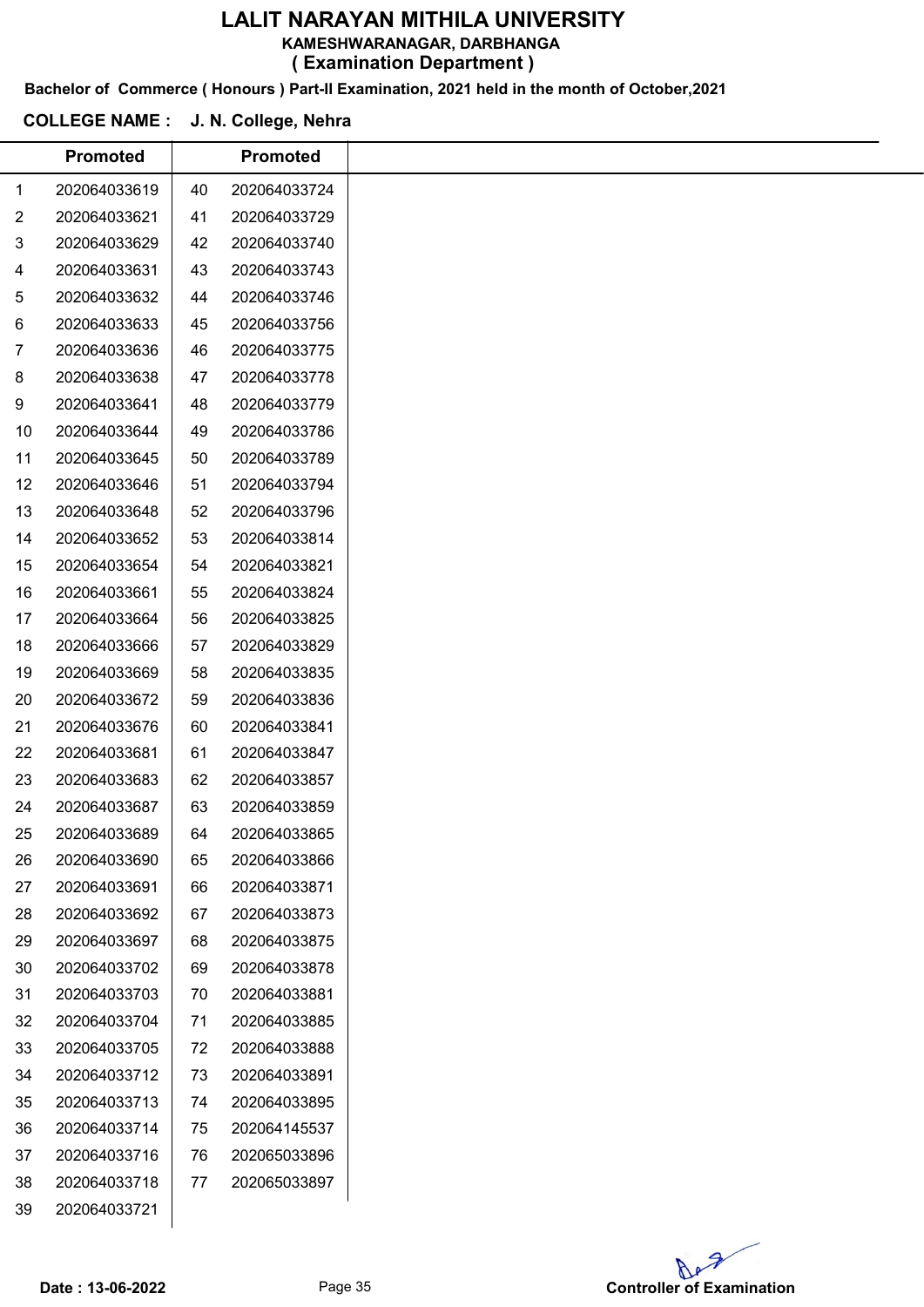KAMESHWARANAGAR, DARBHANGA

( Examination Department )

Bachelor of Commerce ( Honours ) Part-II Examination, 2021 held in the month of October,2021

### COLLEGE NAME : Janta Degree College, Korthu, Darbhanga

|    | <b>Pass</b>  |                | <b>Promoted</b> |
|----|--------------|----------------|-----------------|
| 1  | 202424065845 | $\mathbf{1}$   | 202424065841    |
| 2  | 202424065851 | 2              | 202424065842    |
| 3  | 202424065852 | 3              | 202424065846    |
| 4  | 202424065854 | 4              | 202424065848    |
| 5  | 202424065856 | 5              | 202424065849    |
| 6  | 202424065857 | 6              | 202424065850    |
| 7  | 202424065861 | $\overline{7}$ | 202424065858    |
| 8  | 202424065862 | 8              | 202424065864    |
| 9  | 202424065863 | 9              | 202424065875    |
| 10 | 202424065869 | 10             | 202424065879    |
| 11 | 202424065870 | 11             | 202424065883    |
| 12 | 202424065874 | 12             | 202424065886    |
| 13 | 202424065877 | 13             | 202424065888    |
| 14 | 202424065878 | 14             | 202425065893    |
| 15 | 202424065880 |                |                 |
| 16 | 202424065881 |                |                 |
| 17 | 202424065882 |                |                 |
| 18 | 202424065884 |                |                 |
| 19 | 202424065885 |                |                 |
| 20 | 202424065890 |                |                 |
| 21 | 202424065891 |                |                 |

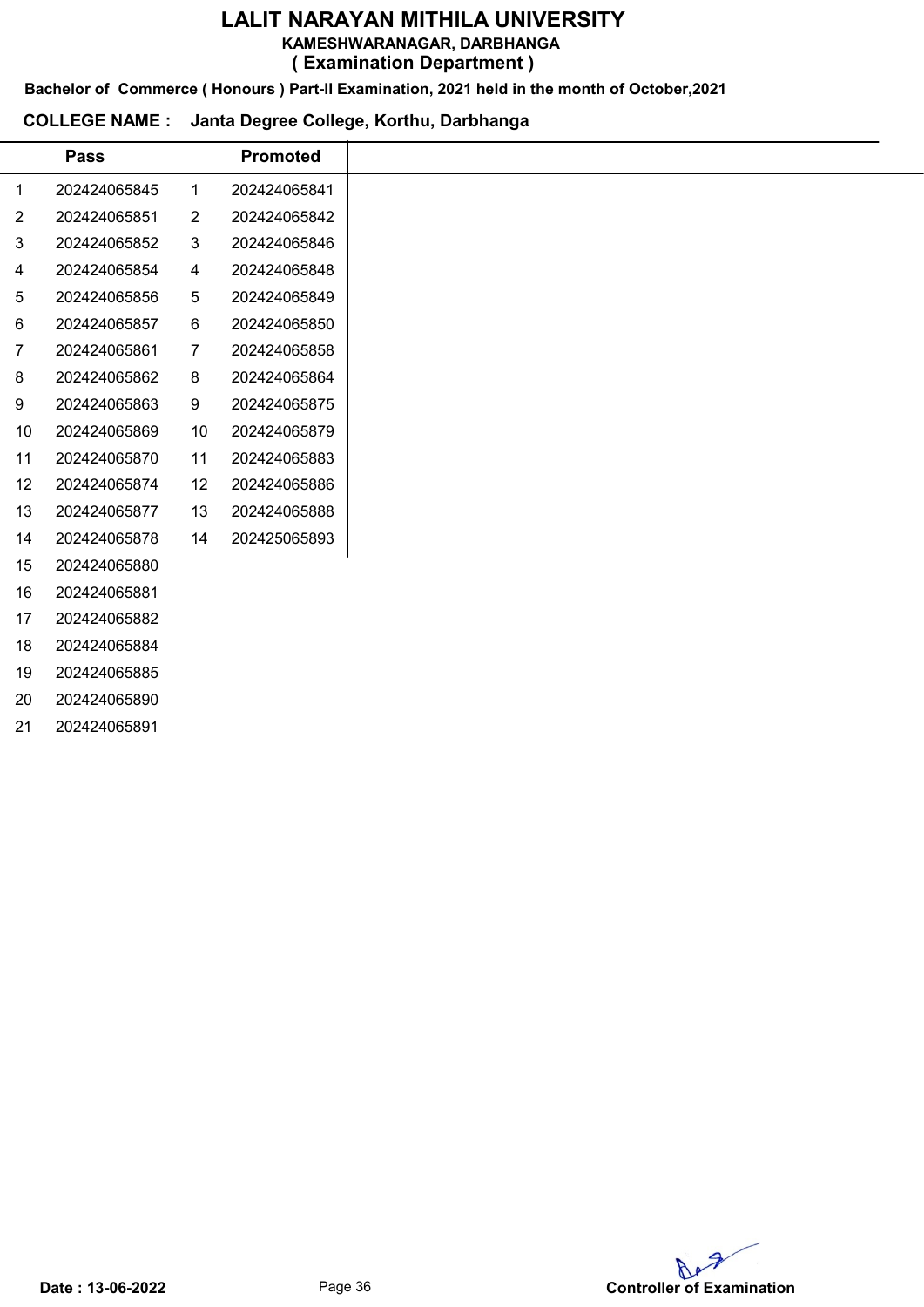#### Bachelor of Commerce ( Honours ) Part-II Examination, 2021 held in the month of October,2021

#### COLLEGE NAME : K. S. College, Laheriasarai, Darbhanga

|    | <b>Pass</b>  |    | <b>Pass</b>  |     | <b>Pass</b>  |     | <b>Pass</b>  |    | <b>Promoted</b> |  |
|----|--------------|----|--------------|-----|--------------|-----|--------------|----|-----------------|--|
| 1  | 202074035456 | 40 | 202074035528 | 79  | 202074035599 | 118 | 202074035670 | 1  | 202074035471    |  |
| 2  | 202074035457 | 41 | 202074035529 | 80  | 202074035600 | 119 | 202074035671 | 2  | 202074035475    |  |
| 3  | 202074035458 | 42 | 202074035530 | 81  | 202074035602 | 120 | 202074035672 | 3  | 202074035476    |  |
| 4  | 202074035460 | 43 | 202074035531 | 82  | 202074035604 | 121 | 202074035673 | 4  | 202074035483    |  |
| 5  | 202074035461 | 44 | 202074035535 | 83  | 202074035605 | 122 | 202074035675 | 5  | 202074035485    |  |
| 6  | 202074035462 | 45 | 202074035536 | 84  | 202074035606 | 123 | 202074035676 | 6  | 202074035490    |  |
| 7  | 202074035464 | 46 | 202074035537 | 85  | 202074035607 | 124 | 202074035677 | 7  | 202074035491    |  |
| 8  | 202074035466 | 47 | 202074035538 | 86  | 202074035610 | 125 | 202074035681 | 8  | 202074035492    |  |
| 9  | 202074035467 | 48 | 202074035542 | 87  | 202074035611 | 126 | 202074035682 | 9  | 202074035494    |  |
| 10 | 202074035468 | 49 | 202074035546 | 88  | 202074035612 | 127 | 202074035684 | 10 | 202074035499    |  |
| 11 | 202074035470 | 50 | 202074035548 | 89  | 202074035614 | 128 | 202074035687 | 11 | 202074035506    |  |
| 12 | 202074035472 | 51 | 202074035549 | 90  | 202074035615 | 129 | 202074035693 | 12 | 202074035508    |  |
| 13 | 202074035474 | 52 | 202074035550 | 91  | 202074035617 | 130 | 202074035694 | 13 | 202074035509    |  |
| 14 | 202074035478 | 53 | 202074035553 | 92  | 202074035624 | 131 | 202074035695 | 14 | 202074035510    |  |
| 15 | 202074035479 | 54 | 202074035554 | 93  | 202074035626 | 132 | 202074035699 | 15 | 202074035511    |  |
| 16 | 202074035480 | 55 | 202074035555 | 94  | 202074035627 | 133 | 202074035700 | 16 | 202074035512    |  |
| 17 | 202074035482 | 56 | 202074035556 | 95  | 202074035628 | 134 | 202074035701 | 17 | 202074035513    |  |
| 18 | 202074035484 | 57 | 202074035559 | 96  | 202074035630 | 135 | 202074035702 | 18 | 202074035517    |  |
| 19 | 202074035486 | 58 | 202074035560 | 97  | 202074035631 | 136 | 202074035704 | 19 | 202074035518    |  |
| 20 | 202074035487 | 59 | 202074035564 | 98  | 202074035632 | 137 | 202074035705 | 20 | 202074035521    |  |
| 21 | 202074035488 | 60 | 202074035565 | 99  | 202074035634 | 138 | 202074035707 | 21 | 202074035522    |  |
| 22 | 202074035489 | 61 | 202074035569 | 100 | 202074035636 | 139 | 202074035709 | 22 | 202074035524    |  |
| 23 | 202074035493 | 62 | 202074035571 | 101 | 202074035637 | 140 | 202074035711 | 23 | 202074035532    |  |
| 24 | 202074035495 | 63 | 202074035572 | 102 | 202074035641 |     |              | 24 | 202074035533    |  |
| 25 | 202074035496 | 64 | 202074035573 | 103 | 202074035646 |     |              | 25 | 202074035534    |  |
| 26 | 202074035497 | 65 | 202074035574 | 104 | 202074035648 |     |              | 26 | 202074035539    |  |
| 27 | 202074035498 | 66 | 202074035576 | 105 | 202074035649 |     |              | 27 | 202074035540    |  |
| 28 | 202074035502 | 67 | 202074035577 | 106 | 202074035651 |     |              | 28 | 202074035544    |  |
| 29 | 202074035503 | 68 | 202074035578 | 107 | 202074035652 |     |              | 29 | 202074035545    |  |
| 30 | 202074035505 | 69 | 202074035579 | 108 | 202074035654 |     |              | 30 | 202074035547    |  |
| 31 | 202074035514 | 70 | 202074035581 | 109 | 202074035655 |     |              | 31 | 202074035551    |  |
| 32 | 202074035515 | 71 | 202074035584 | 110 | 202074035657 |     |              | 32 | 202074035552    |  |
| 33 | 202074035516 | 72 | 202074035585 | 111 | 202074035661 |     |              | 33 | 202074035557    |  |
| 34 | 202074035519 | 73 | 202074035586 | 112 | 202074035662 |     |              | 34 | 202074035558    |  |
| 35 | 202074035520 | 74 | 202074035589 | 113 | 202074035663 |     |              | 35 | 202074035561    |  |
| 36 | 202074035523 | 75 | 202074035591 | 114 | 202074035664 |     |              | 36 | 202074035563    |  |
| 37 | 202074035525 | 76 | 202074035592 | 115 | 202074035666 |     |              | 37 | 202074035566    |  |
| 38 | 202074035526 | 77 | 202074035593 | 116 | 202074035667 |     |              | 38 | 202074035568    |  |
| 39 | 202074035527 | 78 | 202074035595 | 117 | 202074035669 |     |              | 39 | 202074035570    |  |

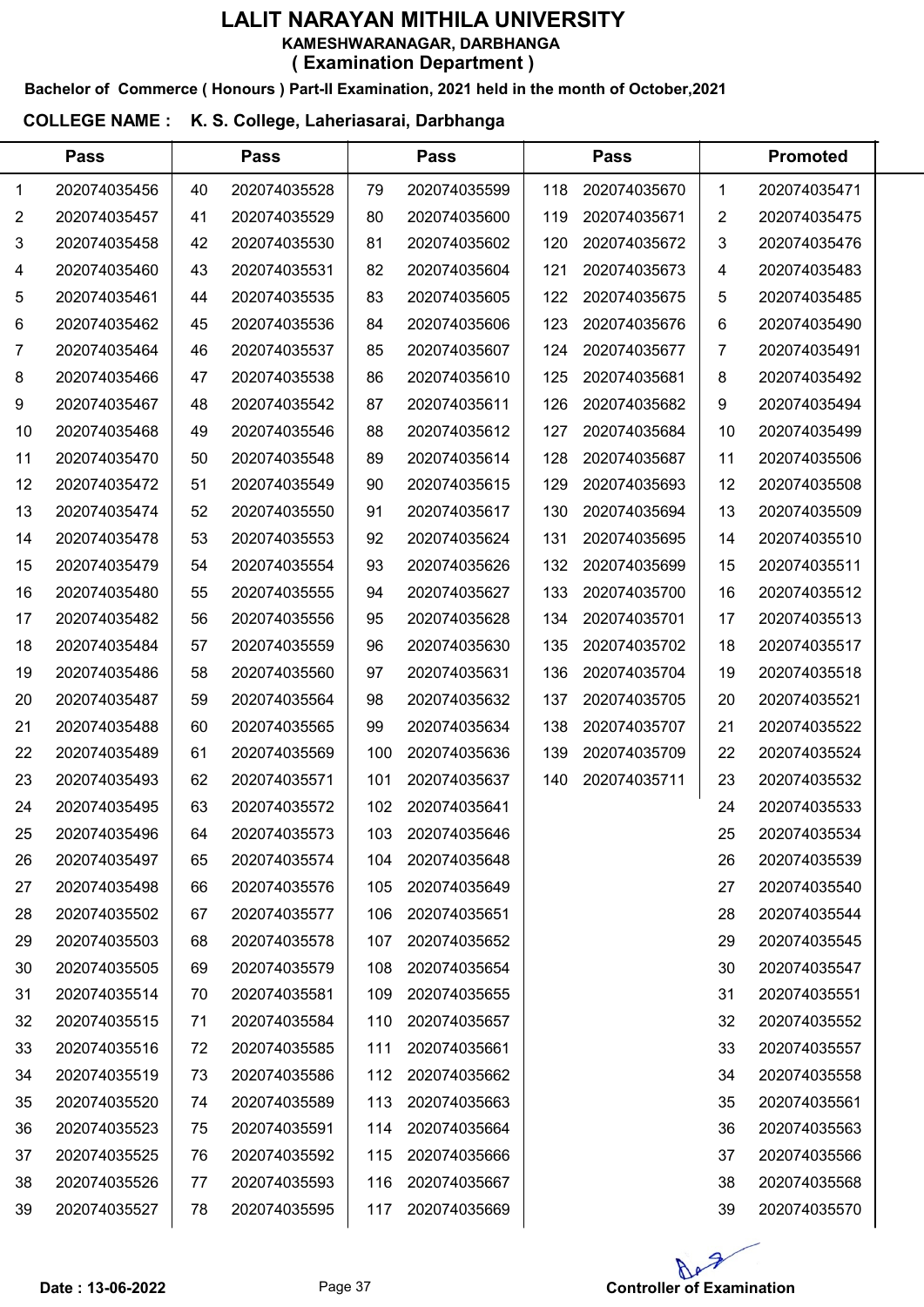KAMESHWARANAGAR, DARBHANGA

( Examination Department )

Bachelor of Commerce ( Honours ) Part-II Examination, 2021 held in the month of October,2021

# COLLEGE NAME : K. S. College, Laheriasarai, Darbhanga

|    | <b>Promoted</b> |     | <b>Promoted</b> |
|----|-----------------|-----|-----------------|
| 40 | 202074035575    | 79  | 202074035698    |
| 41 | 202074035580    | 80  | 202074035703    |
| 42 | 202074035583    | 81  | 202074035706    |
| 43 | 202074035588    | 82  | 202074035710    |
| 44 | 202074035590    | 83  | 202074035713    |
| 45 | 202074035594    | 84  | 202074035714    |
| 46 | 202074035597    | 85  | 202074035715    |
| 47 | 202074035598    | 86  | 202074035716    |
| 48 | 202074035601    | 87  | 202074035717    |
| 49 | 202074035603    | 88  | 202074035720    |
| 50 | 202074035608    | 89  | 202074035722    |
| 51 | 202074035609    | 90  | 202074035723    |
| 52 | 202074035613    | 91  | 202074035725    |
| 53 | 202074035616    | 92  | 202074035726    |
| 54 | 202074035618    | 93  | 202074035727    |
| 55 | 202074035621    | 94  | 202074035728    |
| 56 | 202074035629    | 95  | 202074035729    |
| 57 | 202074035633    | 96  | 202074035730    |
| 58 | 202074035638    | 97  | 202074035731    |
| 59 | 202074035639    | 98  | 202074035732    |
| 60 | 202074035640    | 99  | 202074035733    |
| 61 | 202074035642    | 100 | 202074035734    |
| 62 | 202074035647    | 101 | 202074035736    |
| 63 | 202074035653    | 102 | 202074035738    |
| 64 | 202074035656    |     |                 |
| 65 | 202074035660    |     |                 |
| 66 | 202074035665    |     |                 |
| 67 | 202074035668    |     |                 |
| 68 | 202074035674    |     |                 |
| 69 | 202074035678    |     |                 |
| 70 | 202074035680    |     |                 |
| 71 | 202074035685    |     |                 |
| 72 | 202074035686    |     |                 |
| 73 | 202074035688    |     |                 |
| 74 | 202074035689    |     |                 |
| 75 | 202074035690    |     |                 |
| 76 | 202074035691    |     |                 |
| 77 | 202074035696    |     |                 |
| 78 | 202074035697    |     |                 |

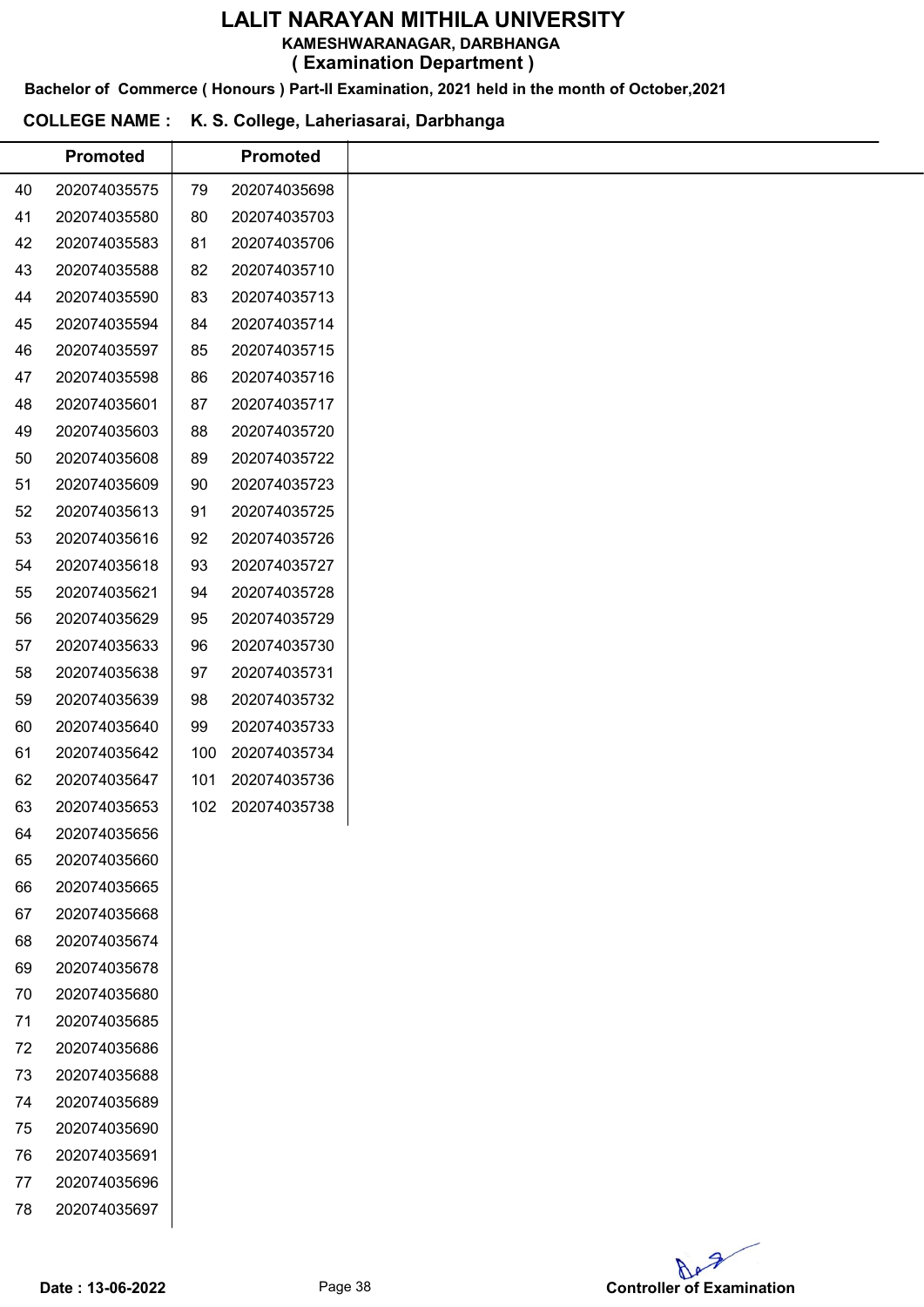Bachelor of Commerce ( Honours ) Part-II Examination, 2021 held in the month of October,2021

#### COLLEGE NAME : K. S. R. College, Sarairanjan

|                | <b>Pass</b>  |    | <b>Pass</b>  |                | <b>Promoted</b> |    | <b>Promoted</b> |  |
|----------------|--------------|----|--------------|----------------|-----------------|----|-----------------|--|
| 1              | 204154135001 | 40 | 204154135089 | $\mathbf{1}$   | 204154135003    | 40 | 204154135108    |  |
| $\overline{2}$ | 204154135002 | 41 | 204154135090 | $\overline{2}$ | 204154135004    | 41 | 204154135112    |  |
| 3              | 204154135005 | 42 | 204154135091 | 3              | 204154135008    | 42 | 204154135113    |  |
| 4              | 204154135006 | 43 | 204154135093 | 4              | 204154135009    | 43 | 204154135115    |  |
| 5              | 204154135007 | 44 | 204154135095 | 5              | 204154135010    | 44 | 204154135116    |  |
| 6              | 204154135012 | 45 | 204154135096 | 6              | 204154135018    | 45 | 204154135119    |  |
| 7              | 204154135013 | 46 | 204154135097 | $\overline{7}$ | 204154135019    | 46 | 204154135120    |  |
| 8              | 204154135014 | 47 | 204154135100 | 8              | 204154135021    | 47 | 204154135121    |  |
| 9              | 204154135015 | 48 | 204154135102 | 9              | 204154135026    | 48 | 204154135124    |  |
| 10             | 204154135016 | 49 | 204154135105 | 10             | 204154135027    | 49 | 204154135126    |  |
| 11             | 204154135017 | 50 | 204154135107 | 11             | 204154135029    | 50 | 204154135128    |  |
| 12             | 204154135020 | 51 | 204154135109 | 12             | 204154135034    | 51 | 204154135130    |  |
| 13             | 204154135022 | 52 | 204154135110 | 13             | 204154135039    | 52 | 204154135131    |  |
| 14             | 204154135024 | 53 | 204154135111 | 14             | 204154135044    | 53 | 204154135133    |  |
| 15             | 204154135025 | 54 | 204154135117 | 15             | 204154135050    | 54 | 204154135134    |  |
| 16             | 204154135030 | 55 | 204154135118 | 16             | 204154135051    | 55 | 204154135135    |  |
| 17             | 204154135033 | 56 | 204154135122 | 17             | 204154135056    | 56 | 204154135136    |  |
| 18             | 204154135035 | 57 | 204154135125 | 18             | 204154135057    | 57 | 204155135138    |  |
| 19             | 204154135036 | 58 | 204154135127 | 19             | 204154135058    | 58 | 204155135139    |  |
| 20             | 204154135042 |    |              | 20             | 204154135061    |    |                 |  |
| 21             | 204154135043 |    |              | 21             | 204154135062    |    |                 |  |
| 22             | 204154135045 |    |              | 22             | 204154135063    |    |                 |  |
| 23             | 204154135047 |    |              | 23             | 204154135064    |    |                 |  |
| 24             | 204154135049 |    |              | 24             | 204154135065    |    |                 |  |
| 25             | 204154135052 |    |              | 25             | 204154135066    |    |                 |  |
| 26             | 204154135054 |    |              | 26             | 204154135072    |    |                 |  |
| 27             | 204154135055 |    |              | 27             | 204154135075    |    |                 |  |
| 28             | 204154135059 |    |              | 28             | 204154135076    |    |                 |  |
| 29             | 204154135060 |    |              | 29             | 204154135077    |    |                 |  |
| 30             | 204154135067 |    |              | 30             | 204154135086    |    |                 |  |
| 31             | 204154135068 |    |              | 31             | 204154135087    |    |                 |  |
| 32             | 204154135069 |    |              | 32             | 204154135088    |    |                 |  |
| 33             | 204154135070 |    |              | 33             | 204154135092    |    |                 |  |
| 34             | 204154135071 |    |              | 34             | 204154135094    |    |                 |  |
| 35             | 204154135073 |    |              | 35             | 204154135098    |    |                 |  |
| 36             | 204154135078 |    |              | 36             | 204154135099    |    |                 |  |
| 37             | 204154135080 |    |              | 37             | 204154135101    |    |                 |  |
| 38             | 204154135082 |    |              | 38             | 204154135104    |    |                 |  |
| 39             | 204154135083 |    |              | 39             | 204154135106    |    |                 |  |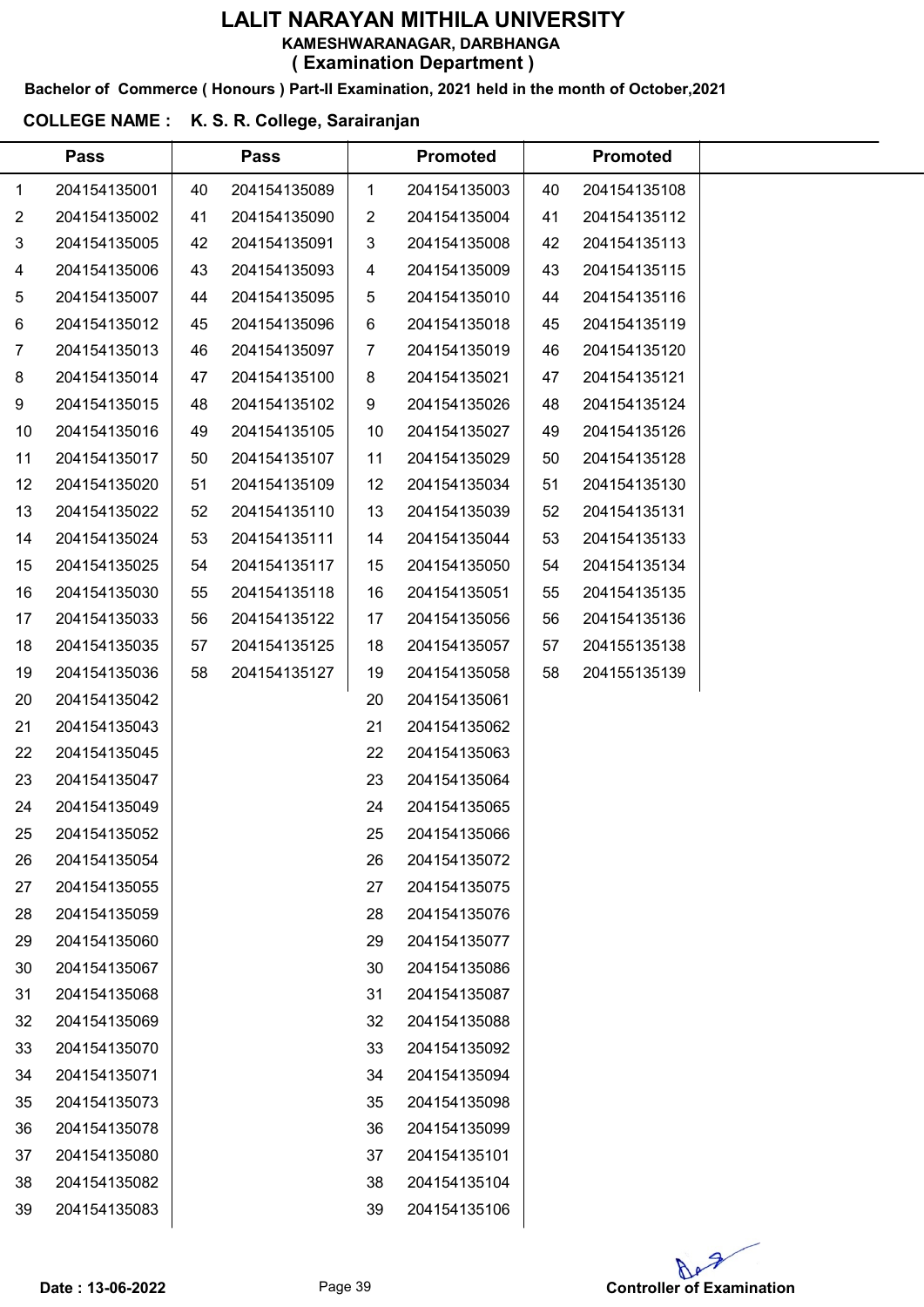#### Bachelor of Commerce ( Honours ) Part-II Examination, 2021 held in the month of October,2021

#### COLLEGE NAME : L. C. S. College, Darbhanga

|                | <b>Pass</b>  |    | <b>Pass</b>  |    | <b>Pass</b>  |    | <b>Promoted</b> |    | <b>Promoted</b> |  |
|----------------|--------------|----|--------------|----|--------------|----|-----------------|----|-----------------|--|
| 1              | 202224054201 | 40 | 202224054288 | 79 | 202224054350 | 1  | 202224054199    | 40 | 202224054342    |  |
| $\overline{2}$ | 202224054203 | 41 | 202224054289 | 80 | 202224054357 | 2  | 202224054200    | 41 | 202224054343    |  |
| 3              | 202224054204 | 42 | 202224054291 | 81 | 202224054360 | 3  | 202224054202    | 42 | 202224054345    |  |
| 4              | 202224054207 | 43 | 202224054292 | 82 | 202224054362 | 4  | 202224054205    | 43 | 202224054347    |  |
| 5              | 202224054209 | 44 | 202224054293 | 83 | 202224054363 | 5  | 202224054208    | 44 | 202224054351    |  |
| 6              | 202224054214 | 45 | 202224054295 | 84 | 202224054365 | 6  | 202224054210    | 45 | 202224054352    |  |
| 7              | 202224054215 | 46 | 202224054296 | 85 | 202224054366 | 7  | 202224054211    | 46 | 202224054355    |  |
| 8              | 202224054217 | 47 | 202224054297 | 86 | 202224054372 | 8  | 202224054230    | 47 | 202224054356    |  |
| 9              | 202224054218 | 48 | 202224054298 | 87 | 202224054377 | 9  | 202224054231    | 48 | 202224054358    |  |
| 10             | 202224054220 | 49 | 202224054299 | 88 | 202224054378 | 10 | 202224054232    | 49 | 202224054361    |  |
| 11             | 202224054221 | 50 | 202224054301 | 89 | 202224054380 | 11 | 202224054233    | 50 | 202224054364    |  |
| 12             | 202224054222 | 51 | 202224054302 | 90 | 202224054381 | 12 | 202224054235    | 51 | 202224054367    |  |
| 13             | 202224054223 | 52 | 202224054303 | 91 | 202224054384 | 13 | 202224054236    | 52 | 202224054368    |  |
| 14             | 202224054224 | 53 | 202224054305 | 92 | 202224054386 | 14 | 202224054237    | 53 | 202224054369    |  |
| 15             | 202224054225 | 54 | 202224054306 | 93 | 202224054387 | 15 | 202224054246    | 54 | 202224054370    |  |
| 16             | 202224054226 | 55 | 202224054308 | 94 | 202224054388 | 16 | 202224054247    | 55 | 202224054371    |  |
| 17             | 202224054234 | 56 | 202224054309 |    |              | 17 | 202224054248    | 56 | 202224054376    |  |
| 18             | 202224054238 | 57 | 202224054311 |    |              | 18 | 202224054251    | 57 | 202224054382    |  |
| 19             | 202224054240 | 58 | 202224054312 |    |              | 19 | 202224054252    | 58 | 202224054383    |  |
| 20             | 202224054243 | 59 | 202224054313 |    |              | 20 | 202224054253    | 59 | 202224054385    |  |
| 21             | 202224054249 | 60 | 202224054314 |    |              | 21 | 202224054259    | 60 | 202224054390    |  |
| 22             | 202224054250 | 61 | 202224054317 |    |              | 22 | 202224054263    | 61 | 202224054391    |  |
| 23             | 202224054254 | 62 | 202224054320 |    |              | 23 | 202224054265    | 62 | 202224054392    |  |
| 24             | 202224054256 | 63 | 202224054322 |    |              | 24 | 202224054267    |    |                 |  |
| 25             | 202224054257 | 64 | 202224054323 |    |              | 25 | 202224054269    |    |                 |  |
| 26             | 202224054258 | 65 | 202224054324 |    |              | 26 | 202224054270    |    |                 |  |
| 27             | 202224054261 | 66 | 202224054325 |    |              | 27 | 202224054276    |    |                 |  |
| 28             | 202224054262 | 67 | 202224054327 |    |              | 28 | 202224054277    |    |                 |  |
| 29             | 202224054264 | 68 | 202224054328 |    |              | 29 | 202224054279    |    |                 |  |
| 30             | 202224054271 | 69 | 202224054329 |    |              | 30 | 202224054280    |    |                 |  |
| 31             | 202224054272 | 70 | 202224054332 |    |              | 31 | 202224054281    |    |                 |  |
| 32             | 202224054273 | 71 | 202224054333 |    |              | 32 | 202224054282    |    |                 |  |
| 33             | 202224054274 | 72 | 202224054334 |    |              | 33 | 202224054290    |    |                 |  |
| 34             | 202224054275 | 73 | 202224054337 |    |              | 34 | 202224054294    |    |                 |  |
| 35             | 202224054278 | 74 | 202224054338 |    |              | 35 | 202224054307    |    |                 |  |
| 36             | 202224054283 | 75 | 202224054340 |    |              | 36 | 202224054310    |    |                 |  |
| 37             | 202224054284 | 76 | 202224054341 |    |              | 37 | 202224054330    |    |                 |  |
| 38             | 202224054286 | 77 | 202224054348 |    |              | 38 | 202224054331    |    |                 |  |
| 39             | 202224054287 | 78 | 202224054349 |    |              | 39 | 202224054335    |    |                 |  |
|                |              |    |              |    |              |    |                 |    |                 |  |

Ap

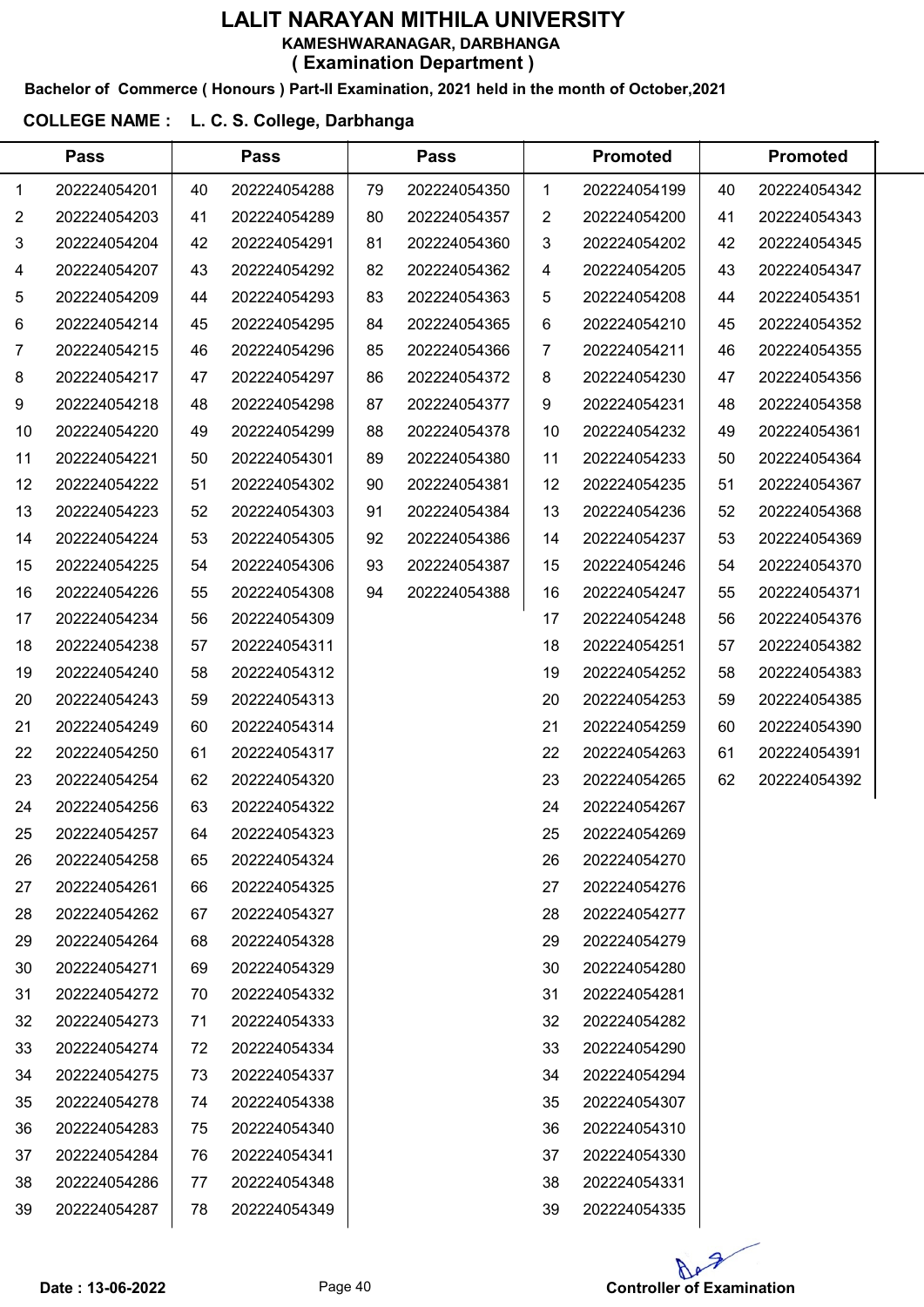#### Bachelor of Commerce ( Honours ) Part-II Examination, 2021 held in the month of October,2021

# COLLEGE NAME : L. N. J. College, Jhanjharpur

|                | <b>Pass</b>  |    | <b>Pass</b>  |     | <b>Pass</b>  |     | <b>Pass</b>  |     | <b>Pass</b>  |  |
|----------------|--------------|----|--------------|-----|--------------|-----|--------------|-----|--------------|--|
| 1              | 203094081693 | 40 | 203094081746 | 79  | 203094081805 | 118 | 203094081852 | 157 | 203094081915 |  |
| $\overline{2}$ | 203094081695 | 41 | 203094081747 | 80  | 203094081806 | 119 | 203094081853 | 158 | 203094081916 |  |
| 3              | 203094081696 | 42 | 203094081748 | 81  | 203094081807 | 120 | 203094081854 | 159 | 203094081920 |  |
| 4              | 203094081697 | 43 | 203094081750 | 82  | 203094081808 | 121 | 203094081855 | 160 | 203094081922 |  |
| 5              | 203094081698 | 44 | 203094081752 | 83  | 203094081809 | 122 | 203094081856 | 161 | 203094081928 |  |
| 6              | 203094081700 | 45 | 203094081753 | 84  | 203094081810 | 123 | 203094081858 | 162 | 203094081929 |  |
| 7              | 203094081701 | 46 | 203094081755 | 85  | 203094081811 | 124 | 203094081859 | 163 | 203094081930 |  |
| 8              | 203094081702 | 47 | 203094081756 | 86  | 203094081812 | 125 | 203094081861 | 164 | 203094081931 |  |
| 9              | 203094081703 | 48 | 203094081757 | 87  | 203094081813 | 126 | 203094081862 | 165 | 203094081932 |  |
| 10             | 203094081704 | 49 | 203094081759 | 88  | 203094081814 | 127 | 203094081864 | 166 | 203094081933 |  |
| 11             | 203094081705 | 50 | 203094081760 | 89  | 203094081816 | 128 | 203094081865 | 167 | 203094081934 |  |
| 12             | 203094081706 | 51 | 203094081761 | 90  | 203094081817 | 129 | 203094081866 | 168 | 203094081936 |  |
| 13             | 203094081707 | 52 | 203094081762 | 91  | 203094081818 | 130 | 203094081871 | 169 | 203094081938 |  |
| 14             | 203094081711 | 53 | 203094081764 | 92  | 203094081819 | 131 | 203094081873 | 170 | 203094081939 |  |
| 15             | 203094081712 | 54 | 203094081766 | 93  | 203094081820 | 132 | 203094081876 | 171 | 203094081940 |  |
| 16             | 203094081714 | 55 | 203094081769 | 94  | 203094081821 | 133 | 203094081879 | 172 | 203094081941 |  |
| 17             | 203094081715 | 56 | 203094081771 | 95  | 203094081823 | 134 | 203094081881 | 173 | 203094081942 |  |
| 18             | 203094081716 | 57 | 203094081772 | 96  | 203094081824 | 135 | 203094081882 | 174 | 203094081943 |  |
| 19             | 203094081718 | 58 | 203094081773 | 97  | 203094081825 | 136 | 203094081883 | 175 | 203094081944 |  |
| 20             | 203094081719 | 59 | 203094081774 | 98  | 203094081826 | 137 | 203094081885 | 176 | 203094081945 |  |
| 21             | 203094081720 | 60 | 203094081776 | 99  | 203094081827 | 138 | 203094081887 | 177 | 203094081946 |  |
| 22             | 203094081723 | 61 | 203094081778 | 100 | 203094081828 | 139 | 203094081889 | 178 | 203094081948 |  |
| 23             | 203094081725 | 62 | 203094081779 | 101 | 203094081829 | 140 | 203094081890 | 179 | 203094081949 |  |
| 24             | 203094081726 | 63 | 203094081780 | 102 | 203094081830 | 141 | 203094081891 | 180 | 203094081951 |  |
| 25             | 203094081727 | 64 | 203094081782 | 103 | 203094081831 | 142 | 203094081892 | 181 | 203094081952 |  |
| 26             | 203094081728 | 65 | 203094081786 | 104 | 203094081832 | 143 | 203094081893 | 182 | 203094081953 |  |
| 27             | 203094081730 | 66 | 203094081787 | 105 | 203094081833 | 144 | 203094081895 | 183 | 203094081954 |  |
| 28             | 203094081731 | 67 | 203094081789 | 106 | 203094081834 | 145 | 203094081896 | 184 | 203094081956 |  |
| 29             | 203094081732 | 68 | 203094081791 | 107 | 203094081835 | 146 | 203094081897 | 185 | 203094081957 |  |
| 30             | 203094081734 | 69 | 203094081792 | 108 | 203094081837 | 147 | 203094081899 | 186 | 203094081960 |  |
| 31             | 203094081735 | 70 | 203094081793 | 109 | 203094081838 | 148 | 203094081900 | 187 | 203094081961 |  |
| 32             | 203094081736 | 71 | 203094081794 | 110 | 203094081840 | 149 | 203094081903 | 188 | 203094081962 |  |
| 33             | 203094081737 | 72 | 203094081795 | 111 | 203094081841 | 150 | 203094081908 | 189 | 203094081964 |  |
| 34             | 203094081738 | 73 | 203094081796 | 112 | 203094081846 | 151 | 203094081909 | 190 | 203094081973 |  |
| 35             | 203094081740 | 74 | 203094081799 | 113 | 203094081847 | 152 | 203094081910 | 191 | 203094081974 |  |
| 36             | 203094081741 | 75 | 203094081801 | 114 | 203094081848 | 153 | 203094081911 | 192 | 203094081975 |  |
| 37             | 203094081742 | 76 | 203094081802 | 115 | 203094081849 | 154 | 203094081912 | 193 | 203094081976 |  |
| 38             | 203094081743 | 77 | 203094081803 | 116 | 203094081850 | 155 | 203094081913 | 194 | 203094081977 |  |
| 39             | 203094081744 | 78 | 203094081804 | 117 | 203094081851 | 156 | 203094081914 | 195 | 203094081979 |  |

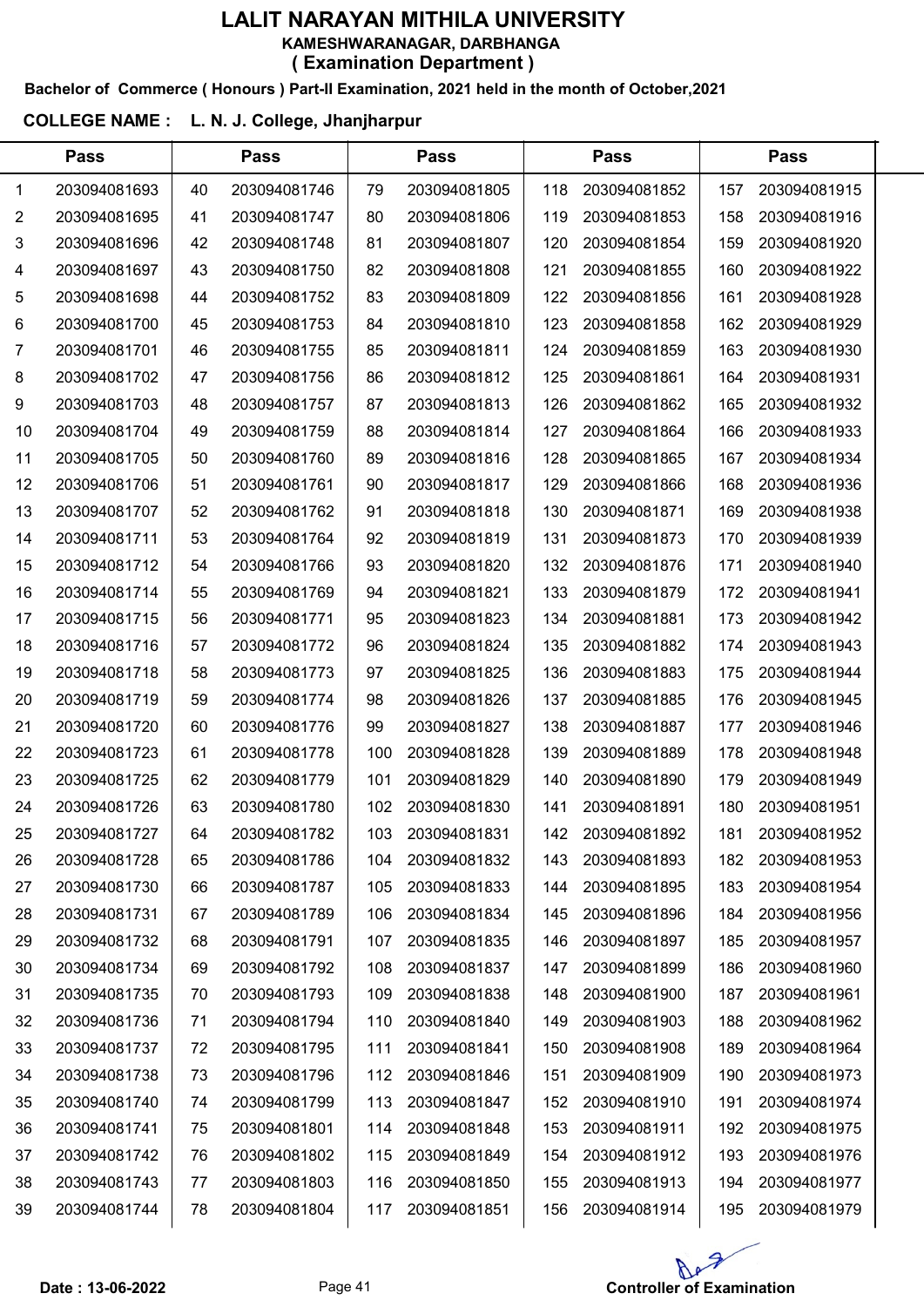#### Bachelor of Commerce ( Honours ) Part-II Examination, 2021 held in the month of October,2021

# COLLEGE NAME : L. N. J. College, Jhanjharpur

|     | <b>Pass</b>  |     | <b>Pass</b>  |     | <b>Pass</b>  |    | <b>Promoted</b> |    | <b>Promoted</b> |  |
|-----|--------------|-----|--------------|-----|--------------|----|-----------------|----|-----------------|--|
| 196 | 203094081980 | 235 | 203094082056 | 274 | 203094082123 | 1  | 203094081699    | 40 | 203094081875    |  |
| 197 | 203094081982 | 236 | 203094082058 | 275 | 203094082127 | 2  | 203094081708    | 41 | 203094081878    |  |
| 198 | 203094081983 | 237 | 203094082059 | 276 | 203094082132 | 3  | 203094081709    | 42 | 203094081880    |  |
| 199 | 203094081985 | 238 | 203094082060 | 277 | 203094082133 | 4  | 203094081710    | 43 | 203094081886    |  |
| 200 | 203094081986 | 239 | 203094082061 | 278 | 203094082134 | 5  | 203094081713    | 44 | 203094081888    |  |
| 201 | 203094081987 | 240 | 203094082062 | 279 | 203094082135 | 6  | 203094081717    | 45 | 203094081894    |  |
| 202 | 203094081988 | 241 | 203094082063 | 280 | 203094082136 | 7  | 203094081721    | 46 | 203094081898    |  |
| 203 | 203094081989 | 242 | 203094082064 | 281 | 203094082139 | 8  | 203094081724    | 47 | 203094081901    |  |
| 204 | 203094081992 | 243 | 203094082065 | 282 | 203094082140 | 9  | 203094081729    | 48 | 203094081902    |  |
| 205 | 203094081993 | 244 | 203094082066 | 283 | 203094082143 | 10 | 203094081733    | 49 | 203094081904    |  |
| 206 | 203094081994 | 245 | 203094082068 | 284 | 203094082144 | 11 | 203094081739    | 50 | 203094081905    |  |
| 207 | 203094081999 | 246 | 203094082069 | 285 | 203094082147 | 12 | 203094081745    | 51 | 203094081906    |  |
| 208 | 203094082002 | 247 | 203094082070 | 286 | 203094082151 | 13 | 203094081749    | 52 | 203094081907    |  |
| 209 | 203094082003 | 248 | 203094082071 | 287 | 203094082152 | 14 | 203094081751    | 53 | 203094081917    |  |
| 210 | 203094082006 | 249 | 203094082072 |     |              | 15 | 203094081754    | 54 | 203094081918    |  |
| 211 | 203094082007 | 250 | 203094082073 |     |              | 16 | 203094081763    | 55 | 203094081919    |  |
| 212 | 203094082008 | 251 | 203094082075 |     |              | 17 | 203094081765    | 56 | 203094081923    |  |
| 213 | 203094082012 | 252 | 203094082077 |     |              | 18 | 203094081768    | 57 | 203094081924    |  |
| 214 | 203094082014 | 253 | 203094082079 |     |              | 19 | 203094081777    | 58 | 203094081925    |  |
| 215 | 203094082015 | 254 | 203094082081 |     |              | 20 | 203094081781    | 59 | 203094081926    |  |
| 216 | 203094082016 | 255 | 203094082082 |     |              | 21 | 203094081783    | 60 | 203094081927    |  |
| 217 | 203094082017 | 256 | 203094082083 |     |              | 22 | 203094081784    | 61 | 203094081947    |  |
| 218 | 203094082019 | 257 | 203094082088 |     |              | 23 | 203094081785    | 62 | 203094081950    |  |
| 219 | 203094082023 | 258 | 203094082090 |     |              | 24 | 203094081790    | 63 | 203094081955    |  |
| 220 | 203094082024 | 259 | 203094082091 |     |              | 25 | 203094081798    | 64 | 203094081958    |  |
| 221 | 203094082026 | 260 | 203094082092 |     |              | 26 | 203094081800    | 65 | 203094081959    |  |
| 222 | 203094082027 | 261 | 203094082094 |     |              | 27 | 203094081822    | 66 | 203094081963    |  |
| 223 | 203094082028 | 262 | 203094082096 |     |              | 28 | 203094081836    | 67 | 203094081965    |  |
| 224 | 203094082029 | 263 | 203094082097 |     |              | 29 | 203094081839    | 68 | 203094081966    |  |
| 225 | 203094082030 | 264 | 203094082099 |     |              | 30 | 203094081842    | 69 | 203094081967    |  |
| 226 | 203094082031 | 265 | 203094082101 |     |              | 31 | 203094081843    | 70 | 203094081968    |  |
| 227 | 203094082033 | 266 | 203094082102 |     |              | 32 | 203094081845    | 71 | 203094081969    |  |
| 228 | 203094082039 | 267 | 203094082110 |     |              | 33 | 203094081857    | 72 | 203094081970    |  |
| 229 | 203094082040 | 268 | 203094082113 |     |              | 34 | 203094081860    | 73 | 203094081971    |  |
| 230 | 203094082046 | 269 | 203094082116 |     |              | 35 | 203094081867    | 74 | 203094081972    |  |
| 231 | 203094082047 | 270 | 203094082117 |     |              | 36 | 203094081868    | 75 | 203094081984    |  |
| 232 | 203094082052 | 271 | 203094082119 |     |              | 37 | 203094081869    | 76 | 203094081990    |  |
| 233 | 203094082054 | 272 | 203094082121 |     |              | 38 | 203094081872    | 77 | 203094081991    |  |
| 234 | 203094082055 | 273 | 203094082122 |     |              | 39 | 203094081874    | 78 | 203094081996    |  |
|     |              |     |              |     |              |    |                 |    |                 |  |

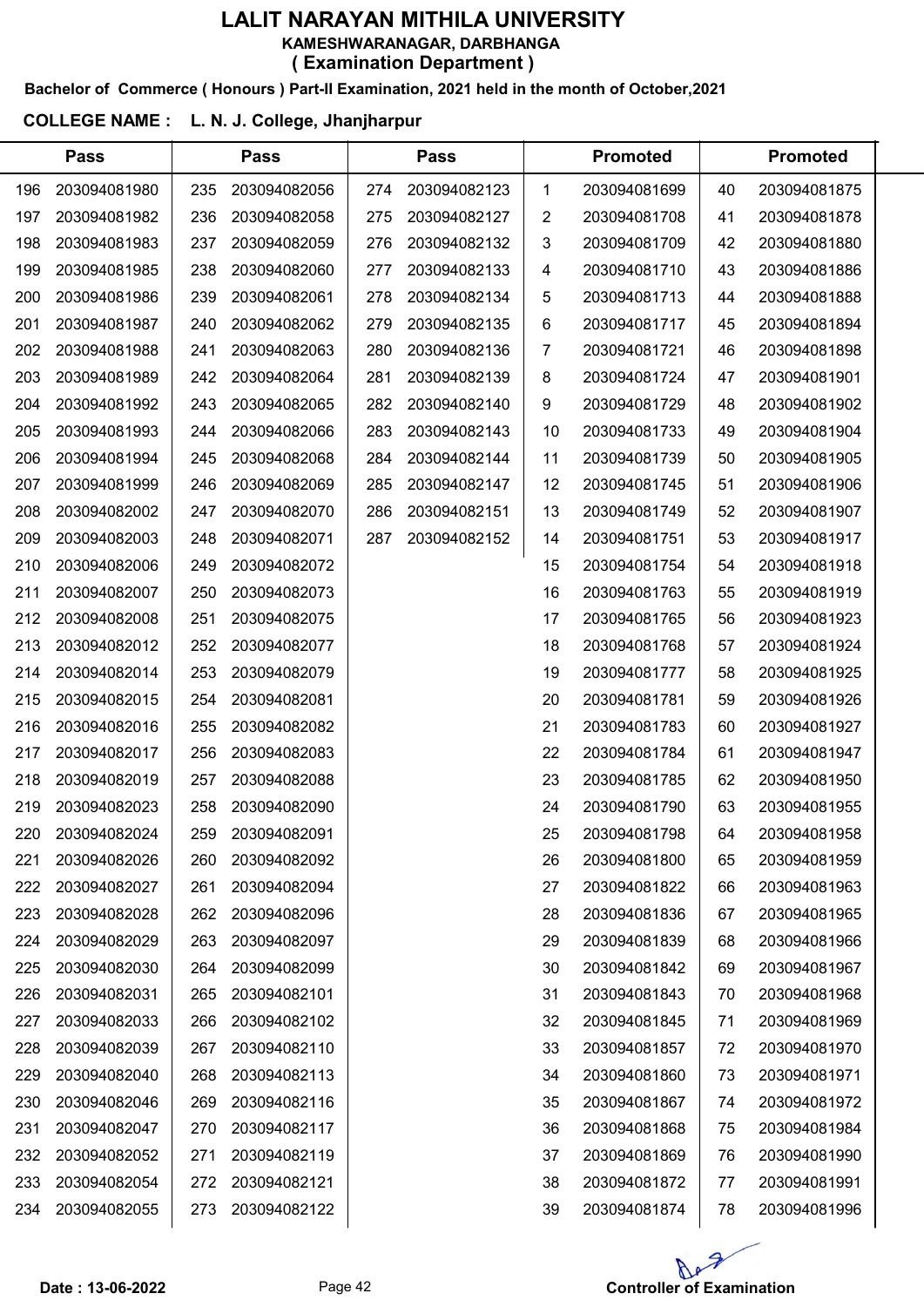KAMESHWARANAGAR, DARBHANGA

( Examination Department )

Bachelor of Commerce ( Honours ) Part-II Examination, 2021 held in the month of October,2021

## COLLEGE NAME : L. N. J. College, Jhanjharpur

|     | <b>Promoted</b> |     | <b>Promoted</b> |
|-----|-----------------|-----|-----------------|
|     |                 |     |                 |
| 79  | 203094081998    | 118 | 203094082115    |
| 80  | 203094082000    | 119 | 203094082118    |
| 81  | 203094082001    | 120 | 203094082120    |
| 82  | 203094082004    | 121 | 203094082124    |
| 83  | 203094082005    | 122 | 203094082125    |
| 84  | 203094082009    | 123 | 203094082126    |
| 85  | 203094082010    | 124 | 203094082128    |
| 86  | 203094082013    | 125 | 203094082129    |
| 87  | 203094082018    | 126 | 203094082130    |
| 88  | 203094082020    | 127 | 203094082131    |
| 89  | 203094082022    | 128 | 203094082137    |
| 90  | 203094082025    | 129 | 203094082141    |
| 91  | 203094082032    | 130 | 203094082142    |
| 92  | 203094082034    | 131 | 203094082145    |
| 93  | 203094082035    | 132 | 203094082146    |
| 94  | 203094082037    | 133 | 203094082149    |
| 95  | 203094082041    | 134 | 203094082150    |
| 96  | 203094082042    | 135 | 203094082154    |
| 97  | 203094082044    |     |                 |
| 98  | 203094082045    |     |                 |
| 99  | 203094082049    |     |                 |
| 100 | 203094082050    |     |                 |
| 101 | 203094082051    |     |                 |
| 102 | 203094082057    |     |                 |
| 103 | 203094082078    |     |                 |
| 104 | 203094082084    |     |                 |
| 105 | 203094082089    |     |                 |
| 106 | 203094082093    |     |                 |
| 107 | 203094082095    |     |                 |
| 108 | 203094082098    |     |                 |
| 109 | 203094082100    |     |                 |
| 110 | 203094082104    |     |                 |
| 111 | 203094082105    |     |                 |
| 112 | 203094082106    |     |                 |
| 113 | 203094082107    |     |                 |
| 114 | 203094082108    |     |                 |
| 115 | 203094082109    |     |                 |
| 116 | 203094082111    |     |                 |
| 117 | 203094082112    |     |                 |
|     |                 |     |                 |

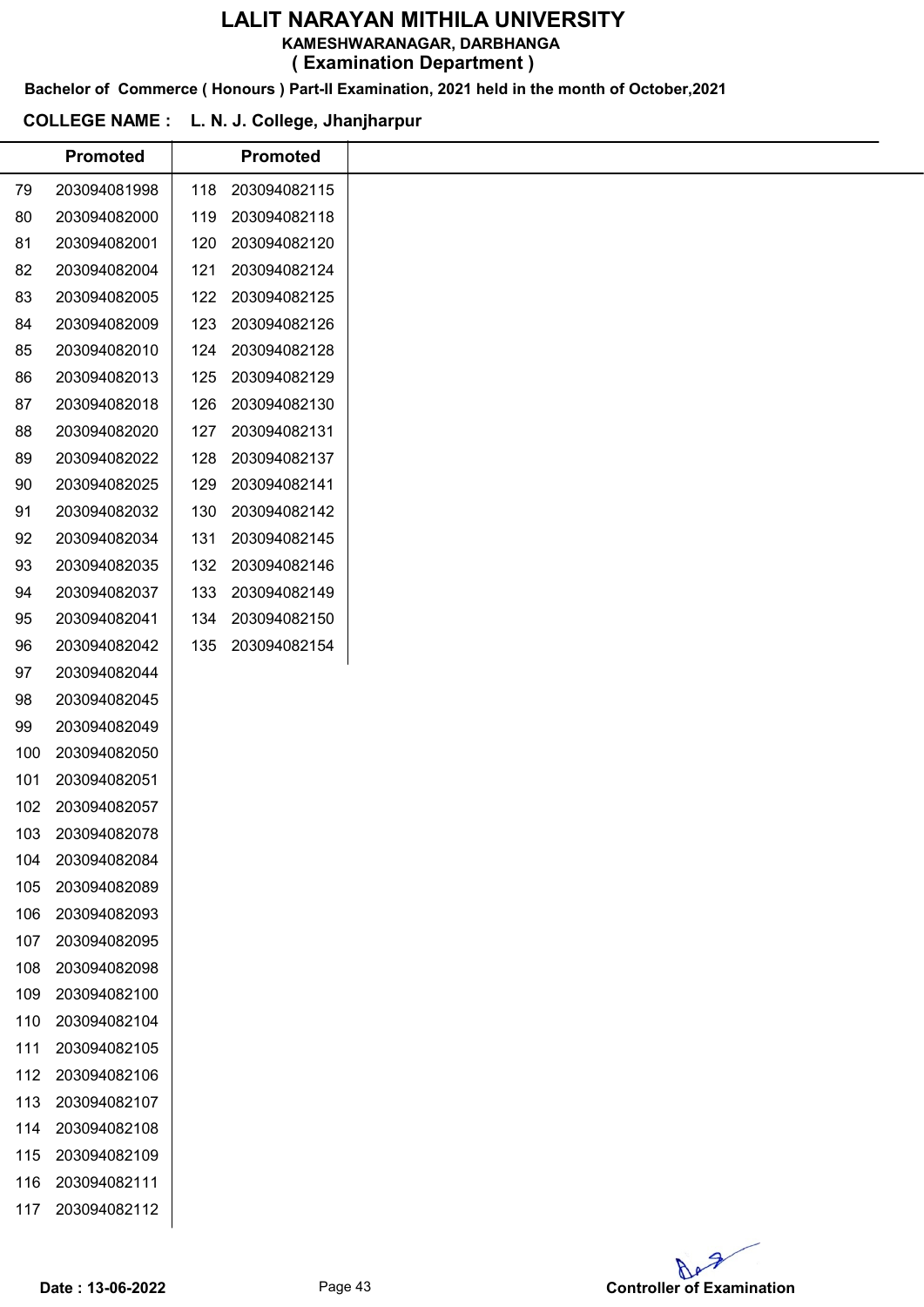KAMESHWARANAGAR, DARBHANGA

( Examination Department )

Bachelor of Commerce ( Honours ) Part-II Examination, 2021 held in the month of October,2021

#### COLLEGE NAME : Lutan Jha College, Nanaur,Madhubani

|             | <b>Pass</b>  |    | <b>Pass</b>  |    | <b>Promoted</b> |  |
|-------------|--------------|----|--------------|----|-----------------|--|
| $\mathbf 1$ | 203224097722 | 40 | 203224097792 | 1  | 203224097723    |  |
| 2           | 203224097724 | 41 | 203224097797 | 2  | 203224097725    |  |
| 3           | 203224097728 | 42 | 203224097798 | 3  | 203224097726    |  |
| 4           | 203224097729 | 43 | 203224097799 | 4  | 203224097737    |  |
| 5           | 203224097730 | 44 | 203224097804 | 5  | 203224097741    |  |
| 6           | 203224097731 | 45 | 203224097806 | 6  | 203224097743    |  |
| 7           | 203224097732 | 46 | 203224097812 | 7  | 203224097749    |  |
| 8           | 203224097734 | 47 | 203224097814 | 8  | 203224097750    |  |
| 9           | 203224097735 | 48 | 203224097815 | 9  | 203224097757    |  |
| 10          | 203224097736 | 49 | 203224097819 | 10 | 203224097761    |  |
| 11          | 203224097738 | 50 | 203224097820 | 11 | 203224097764    |  |
| 12          | 203224097739 | 51 | 203224097821 | 12 | 203224097772    |  |
| 13          | 203224097742 | 52 | 203224097822 | 13 | 203224097774    |  |
| 14          | 203224097744 | 53 | 203224097823 | 14 | 203224097778    |  |
| 15          | 203224097745 |    |              | 15 | 203224097780    |  |
| 16          | 203224097746 |    |              | 16 | 203224097785    |  |
| 17          | 203224097747 |    |              | 17 | 203224097786    |  |
| 18          | 203224097748 |    |              | 18 | 203224097788    |  |
| 19          | 203224097751 |    |              | 19 | 203224097789    |  |
| 20          | 203224097753 |    |              | 20 | 203224097793    |  |
| 21          | 203224097754 |    |              | 21 | 203224097800    |  |
| 22          | 203224097755 |    |              | 22 | 203224097801    |  |
| 23          | 203224097756 |    |              | 23 | 203224097802    |  |
| 24          | 203224097758 |    |              | 24 | 203224097803    |  |
| 25          | 203224097759 |    |              | 25 | 203224097805    |  |
| 26          | 203224097765 |    |              | 26 | 203224097809    |  |
| 27          | 203224097766 |    |              | 27 | 203224097810    |  |
| 28          | 203224097767 |    |              | 28 | 203224097817    |  |
| 29          | 203224097769 |    |              | 29 | 203224097825    |  |
| 30          | 203224097770 |    |              | 30 | 203224097827    |  |
| 31          | 203224097771 |    |              | 31 | 203224097828    |  |
| 32          | 203224097773 |    |              | 32 | 203224097829    |  |
| 33          | 203224097775 |    |              | 33 | 203224097830    |  |
| 34          | 203224097776 |    |              | 34 | 203224097831    |  |
| 35          | 203224097782 |    |              | 35 | 203224097833    |  |
| 36          | 203224097783 |    |              | 36 | 203225097834    |  |
| 37          | 203224097784 |    |              | 37 | 203225097835    |  |
| 38          | 203224097790 |    |              |    |                 |  |
| 39          | 203224097791 |    |              |    |                 |  |
|             |              |    |              |    |                 |  |

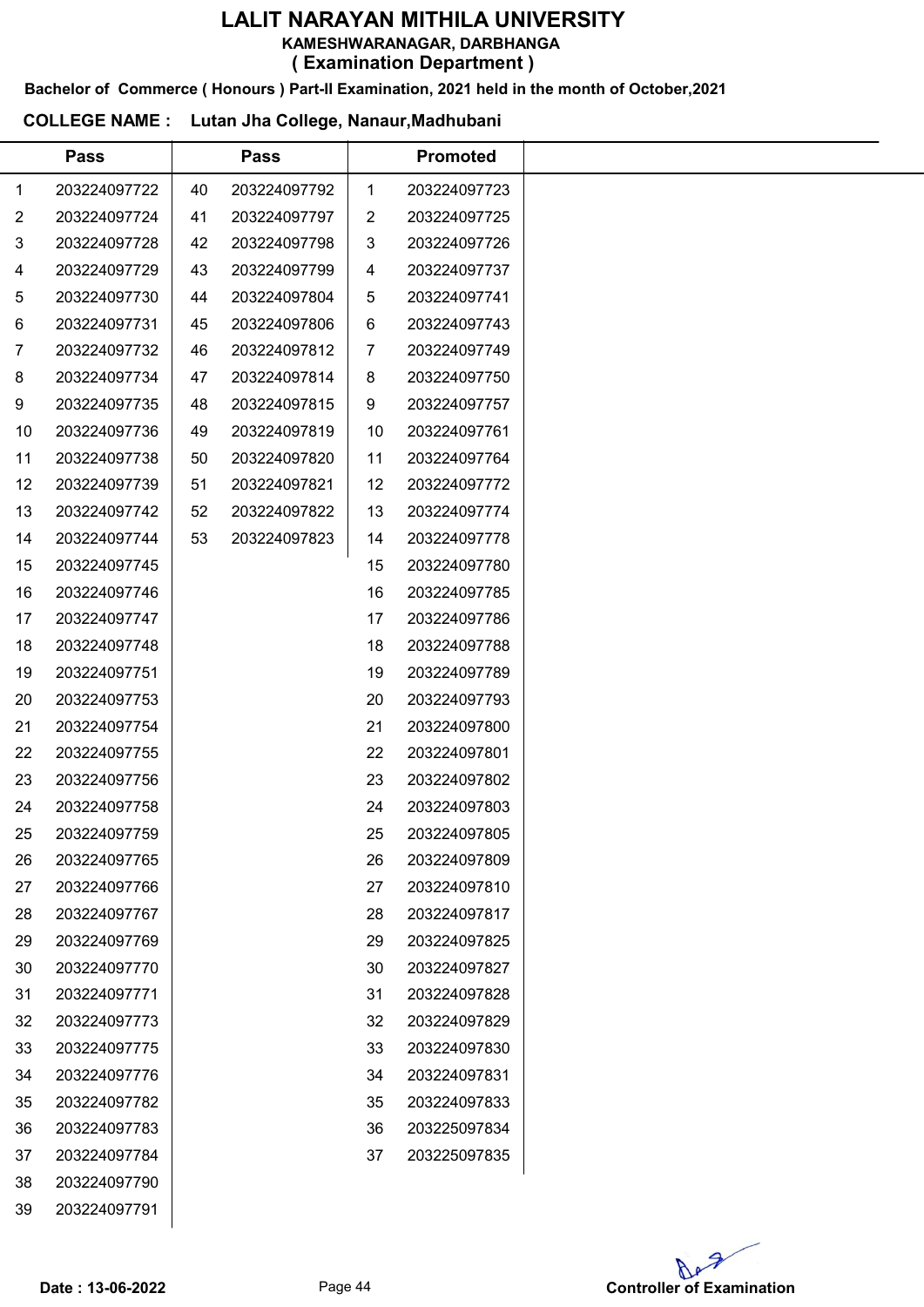#### Bachelor of Commerce ( Honours ) Part-II Examination, 2021 held in the month of October,2021

|                | <b>Pass</b>  |    | <b>Pass</b>  |     | <b>Pass</b>  |                | <b>Promoted</b> |    | <b>Promoted</b> |  |
|----------------|--------------|----|--------------|-----|--------------|----------------|-----------------|----|-----------------|--|
| 1              | 202234055876 | 40 | 202234055963 | 79  | 202234056022 | 1              | 202234055872    | 40 | 202234056021    |  |
| $\overline{2}$ | 202234055877 | 41 | 202234055966 | 80  | 202234056025 | $\overline{2}$ | 202234055875    | 41 | 202234056023    |  |
| 3              | 202234055878 | 42 | 202234055968 | 81  | 202234056027 | 3              | 202234055884    | 42 | 202234056026    |  |
| 4              | 202234055880 | 43 | 202234055969 | 82  | 202234056031 | 4              | 202234055886    | 43 | 202234056028    |  |
| 5              | 202234055881 | 44 | 202234055970 | 83  | 202234056033 | 5              | 202234055889    | 44 | 202234056030    |  |
| 6              | 202234055883 | 45 | 202234055972 | 84  | 202234056034 | 6              | 202234055893    | 45 | 202234056040    |  |
| 7              | 202234055887 | 46 | 202234055973 | 85  | 202234056035 | 7              | 202234055897    | 46 | 202234056042    |  |
| 8              | 202234055888 | 47 | 202234055975 | 86  | 202234056037 | 8              | 202234055902    | 47 | 202234056044    |  |
| 9              | 202234055891 | 48 | 202234055976 | 87  | 202234056038 | 9              | 202234055903    | 48 | 202234056048    |  |
| 10             | 202234055892 | 49 | 202234055977 | 88  | 202234056039 | 10             | 202234055906    | 49 | 202234056049    |  |
| 11             | 202234055894 | 50 | 202234055980 | 89  | 202234056041 | 11             | 202234055907    | 50 | 202234056050    |  |
| 12             | 202234055895 | 51 | 202234055981 | 90  | 202234056045 | 12             | 202234055910    | 51 | 202234056052    |  |
| 13             | 202234055898 | 52 | 202234055984 | 91  | 202234056047 | 13             | 202234055913    | 52 | 202234056054    |  |
| 14             | 202234055908 | 53 | 202234055986 | 92  | 202234056051 | 14             | 202234055918    | 53 | 202234056055    |  |
| 15             | 202234055909 | 54 | 202234055987 | 93  | 202234056056 | 15             | 202234055927    | 54 | 202234056057    |  |
| 16             | 202234055914 | 55 | 202234055989 | 94  | 202234056058 | 16             | 202234055929    | 55 | 202234056059    |  |
| 17             | 202234055915 | 56 | 202234055990 | 95  | 202234056061 | 17             | 202234055931    | 56 | 202234056062    |  |
| 18             | 202234055916 | 57 | 202234055991 | 96  | 202234056066 | 18             | 202234055936    | 57 | 202234056063    |  |
| 19             | 202234055920 | 58 | 202234055993 | 97  | 202234056069 | 19             | 202234055937    | 58 | 202234056064    |  |
| 20             | 202234055921 | 59 | 202234055995 | 98  | 202234056070 | 20             | 202234055938    | 59 | 202234056065    |  |
| 21             | 202234055922 | 60 | 202234055996 | 99  | 202234056072 | 21             | 202234055941    | 60 | 202234056067    |  |
| 22             | 202234055923 | 61 | 202234055997 | 100 | 202234056075 | 22             | 202234055943    | 61 | 202234056071    |  |
| 23             | 202234055924 | 62 | 202234055998 | 101 | 202234056077 | 23             | 202234055945    | 62 | 202234056073    |  |
| 24             | 202234055925 | 63 | 202234055999 | 102 | 202234056079 | 24             | 202234055947    | 63 | 202234056074    |  |
| 25             | 202234055926 | 64 | 202234056000 | 103 | 202234056092 | 25             | 202234055950    | 64 | 202234056076    |  |
| 26             | 202234055928 | 65 | 202234056002 | 104 | 202234056095 | 26             | 202234055954    | 65 | 202234056078    |  |
| 27             | 202234055930 | 66 | 202234056005 | 105 | 202234056096 | 27             | 202234055958    | 66 | 202234056080    |  |
| 28             | 202234055934 | 67 | 202234056006 | 106 | 202234056099 | 28             | 202234055960    | 67 | 202234056081    |  |
| 29             | 202234055935 | 68 | 202234056008 | 107 | 202234056101 | 29             | 202234055962    | 68 | 202234056082    |  |
| 30             | 202234055939 | 69 | 202234056009 | 108 | 202234056102 | 30             | 202234055967    | 69 | 202234056083    |  |
| 31             | 202234055940 | 70 | 202234056010 | 109 | 202234056103 | 31             | 202234055971    | 70 | 202234056084    |  |
| 32             | 202234055942 | 71 | 202234056011 | 110 | 202234056104 | 32             | 202234055979    | 71 | 202234056085    |  |
| 33             | 202234055948 | 72 | 202234056012 | 111 | 202234056105 | 33             | 202234055982    | 72 | 202234056086    |  |
| 34             | 202234055949 | 73 | 202234056013 |     |              | 34             | 202234055983    | 73 | 202234056087    |  |
| 35             | 202234055952 | 74 | 202234056015 |     |              | 35             | 202234055992    | 74 | 202234056088    |  |
| 36             | 202234055953 | 75 | 202234056016 |     |              | 36             | 202234055994    | 75 | 202234056089    |  |
| 37             | 202234055955 | 76 | 202234056017 |     |              | 37             | 202234056003    | 76 | 202234056091    |  |
| 38             | 202234055956 | 77 | 202234056019 |     |              | 38             | 202234056007    | 77 | 202234056093    |  |
| 39             | 202234055957 | 78 | 202234056020 |     |              | 39             | 202234056014    | 78 | 202234056094    |  |

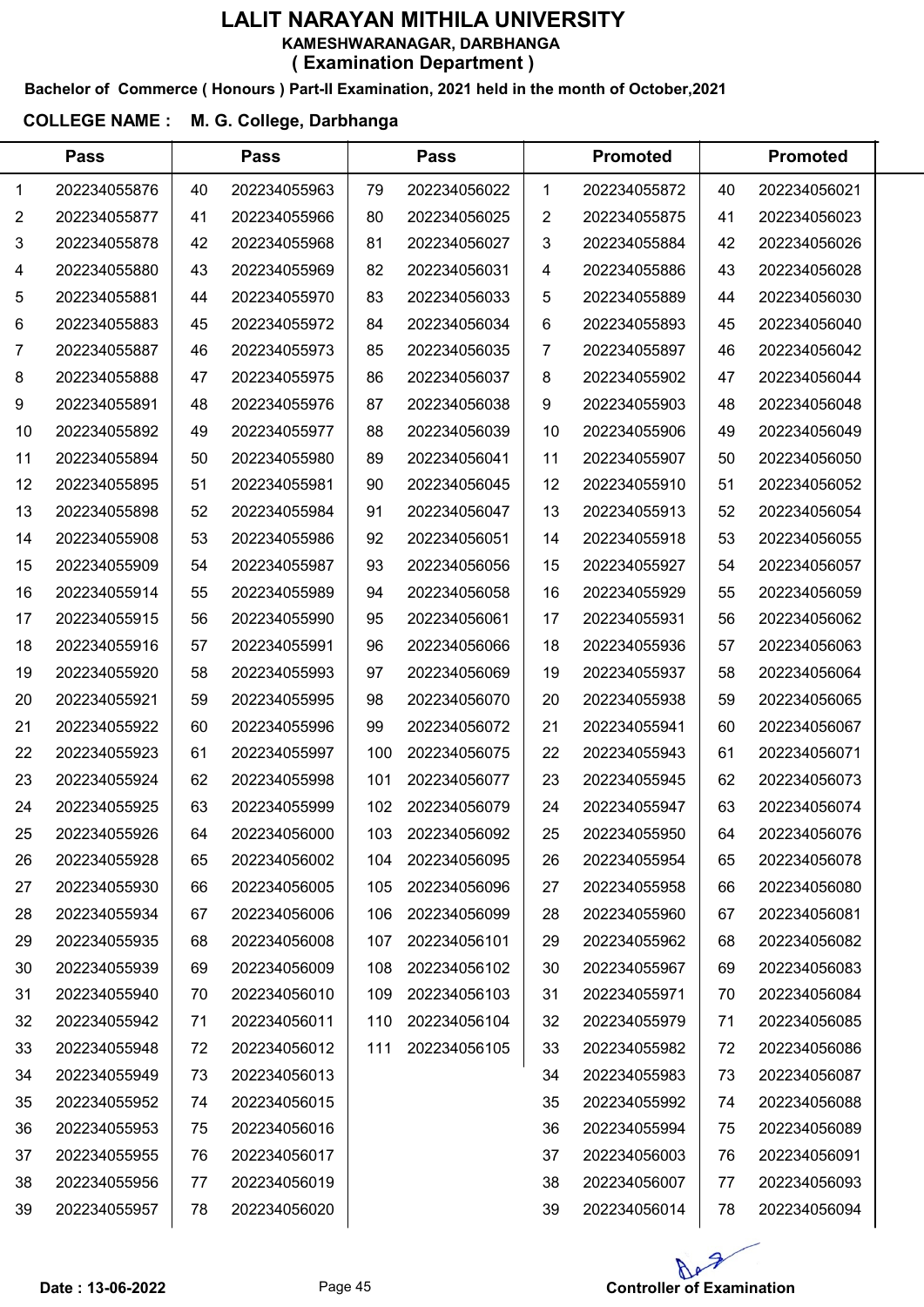KAMESHWARANAGAR, DARBHANGA

( Examination Department )

Bachelor of Commerce ( Honours ) Part-II Examination, 2021 held in the month of October,2021

# COLLEGE NAME : M. G. College, Darbhanga

 $\overline{a}$ 

| <b>Promoted</b> |
|-----------------|
| 202234056098    |
| 202234056100    |
| 202234056107    |
| 202234056108    |
| 202234056109    |
| 202235056111    |
| 202235056113    |
| 202235056114    |
| 202235056116    |
|                 |

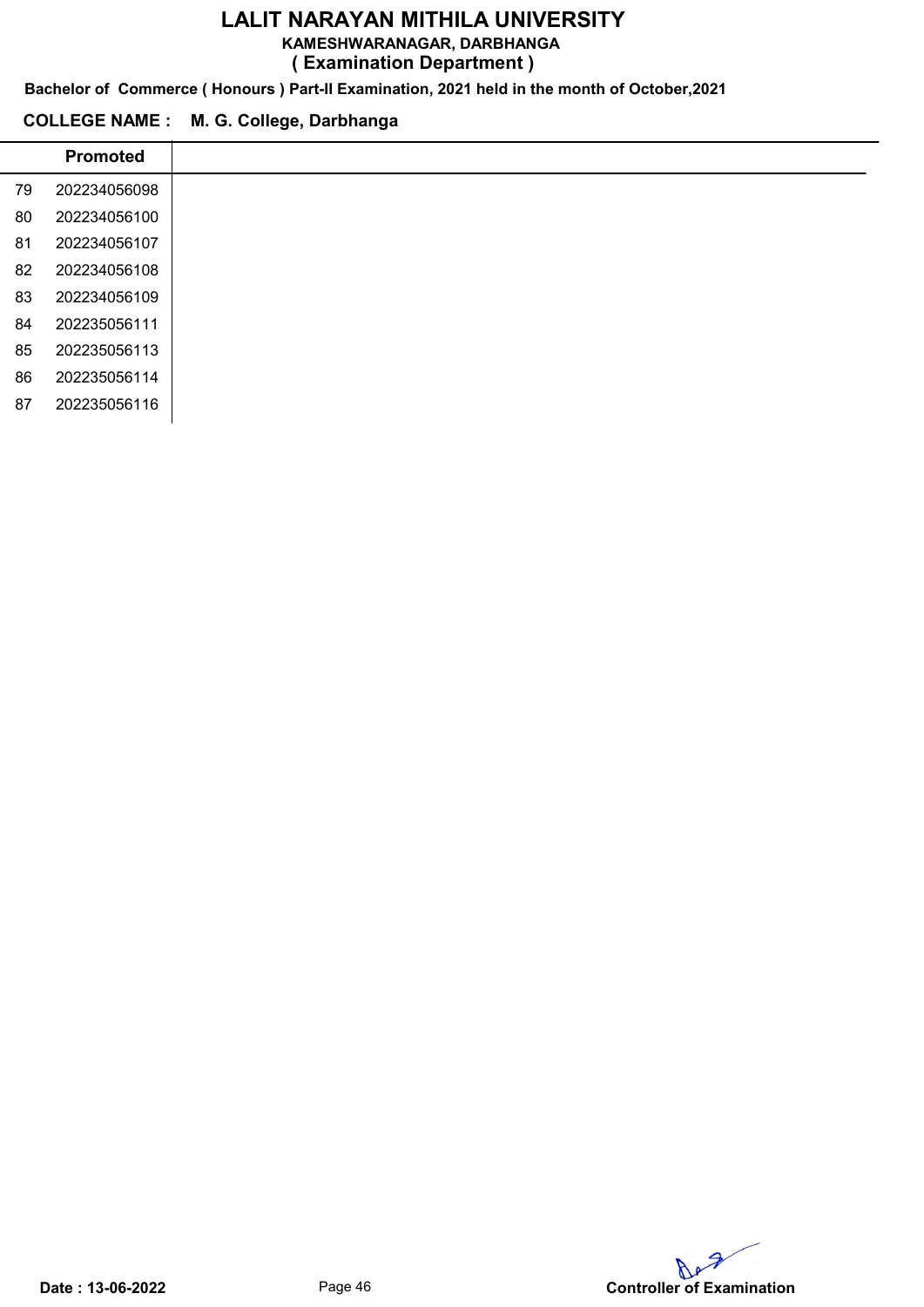# Bachelor of Commerce ( Honours ) Part-II Examination, 2021 held in the month of October,2021

## COLLEGE NAME : M. K. College, Laheriasarai, Darbhanga

 $\overline{a}$ 

|    | <b>Pass</b>  |    | <b>Pass</b>  |     | <b>Pass</b>  |      | <b>Pass</b>  |     | <b>Pass</b>  |  |
|----|--------------|----|--------------|-----|--------------|------|--------------|-----|--------------|--|
| 1. | 202084037476 | 40 | 202084037525 | 79  | 202084037583 | 118  | 202084037637 | 157 | 202084037704 |  |
| 2  | 202084037478 | 41 | 202084037526 | 80  | 202084037584 | 119  | 202084037638 | 158 | 202084037705 |  |
| 3  | 202084037479 | 42 | 202084037529 | 81  | 202084037585 | 120  | 202084037640 | 159 | 202084037709 |  |
| 4  | 202084037480 | 43 | 202084037531 | 82  | 202084037586 | 121  | 202084037642 | 160 | 202084037710 |  |
| 5  | 202084037482 | 44 | 202084037534 | 83  | 202084037587 | 122  | 202084037643 | 161 | 202084037712 |  |
| 6  | 202084037483 | 45 | 202084037535 | 84  | 202084037588 | 123  | 202084037644 | 162 | 202084037713 |  |
| 7  | 202084037484 | 46 | 202084037537 | 85  | 202084037589 | 124  | 202084037647 | 163 | 202084037714 |  |
| 8  | 202084037485 | 47 | 202084037539 | 86  | 202084037590 | 125  | 202084037649 | 164 | 202084037715 |  |
| 9  | 202084037488 | 48 | 202084037543 | 87  | 202084037594 | 126  | 202084037653 | 165 | 202084037716 |  |
| 10 | 202084037489 | 49 | 202084037545 | 88  | 202084037596 | 127  | 202084037655 | 166 | 202084037718 |  |
| 11 | 202084037490 | 50 | 202084037547 | 89  | 202084037601 | 128  | 202084037656 | 167 | 202084037719 |  |
| 12 | 202084037491 | 51 | 202084037548 | 90  | 202084037602 | 129  | 202084037661 | 168 | 202084037720 |  |
| 13 | 202084037492 | 52 | 202084037549 | 91  | 202084037603 | 130  | 202084037662 | 169 | 202084037721 |  |
| 14 | 202084037493 | 53 | 202084037550 | 92  | 202084037604 | 131  | 202084037663 | 170 | 202084037724 |  |
| 15 | 202084037494 | 54 | 202084037553 | 93  | 202084037605 | 132  | 202084037664 | 171 | 202084037729 |  |
| 16 | 202084037495 | 55 | 202084037556 | 94  | 202084037606 | 133  | 202084037666 | 172 | 202084037730 |  |
| 17 | 202084037498 | 56 | 202084037557 | 95  | 202084037608 | 134  | 202084037667 | 173 | 202084037731 |  |
| 18 | 202084037499 | 57 | 202084037558 | 96  | 202084037609 | 135  | 202084037668 | 174 | 202084037732 |  |
| 19 | 202084037500 | 58 | 202084037559 | 97  | 202084037610 | 136  | 202084037670 | 175 | 202084037733 |  |
| 20 | 202084037501 | 59 | 202084037560 | 98  | 202084037611 | 137  | 202084037671 | 176 | 202084037735 |  |
| 21 | 202084037502 | 60 | 202084037561 | 99  | 202084037612 | 138  | 202084037674 | 177 | 202084037736 |  |
| 22 | 202084037503 | 61 | 202084037562 | 100 | 202084037613 | 139  | 202084037676 | 178 | 202084037737 |  |
| 23 | 202084037504 | 62 | 202084037563 | 101 | 202084037614 | 140  | 202084037677 | 179 | 202084037738 |  |
| 24 | 202084037505 | 63 | 202084037564 | 102 | 202084037615 | 141  | 202084037681 | 180 | 202084037739 |  |
| 25 | 202084037506 | 64 | 202084037565 | 103 | 202084037616 | 142  | 202084037682 | 181 | 202084037740 |  |
| 26 | 202084037507 | 65 | 202084037566 | 104 | 202084037617 | 143. | 202084037683 | 182 | 202084037741 |  |
| 27 | 202084037508 | 66 | 202084037569 | 105 | 202084037618 | 144  | 202084037684 | 183 | 202084037743 |  |
| 28 | 202084037509 | 67 | 202084037570 | 106 | 202084037619 | 145  | 202084037685 | 184 | 202084037744 |  |
| 29 | 202084037510 | 68 | 202084037571 | 107 | 202084037620 | 146  | 202084037687 | 185 | 202084037745 |  |
| 30 | 202084037511 | 69 | 202084037572 | 108 | 202084037622 | 147  | 202084037688 | 186 | 202084037746 |  |
| 31 | 202084037512 | 70 | 202084037573 | 109 | 202084037623 | 148  | 202084037689 | 187 | 202084037747 |  |
| 32 | 202084037515 | 71 | 202084037574 | 110 | 202084037624 | 149  | 202084037692 | 188 | 202084037748 |  |
| 33 | 202084037517 | 72 | 202084037575 | 111 | 202084037626 | 150  | 202084037694 | 189 | 202084037749 |  |
| 34 | 202084037518 | 73 | 202084037576 | 112 | 202084037627 | 151  | 202084037695 |     |              |  |
| 35 | 202084037519 | 74 | 202084037577 | 113 | 202084037629 | 152  | 202084037698 |     |              |  |
| 36 | 202084037521 | 75 | 202084037578 | 114 | 202084037631 | 153  | 202084037699 |     |              |  |
| 37 | 202084037522 | 76 | 202084037579 | 115 | 202084037632 | 154  | 202084037700 |     |              |  |
| 38 | 202084037523 | 77 | 202084037580 | 116 | 202084037634 | 155  | 202084037701 |     |              |  |
| 39 | 202084037524 | 78 | 202084037581 | 117 | 202084037636 | 156  | 202084037702 |     |              |  |

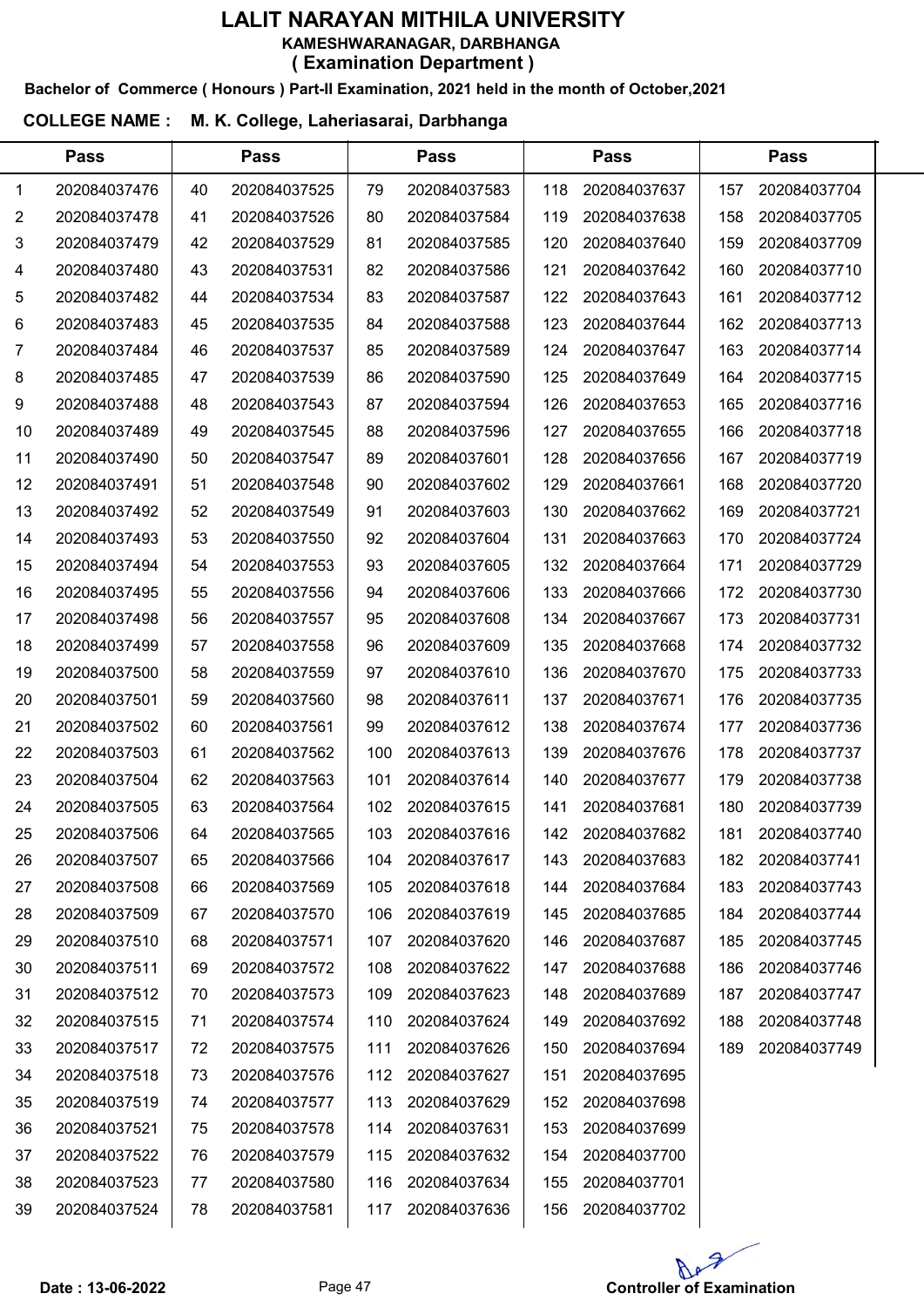KAMESHWARANAGAR, DARBHANGA

( Examination Department )

Bachelor of Commerce ( Honours ) Part-II Examination, 2021 held in the month of October,2021

# COLLEGE NAME : M. K. College, Laheriasarai, Darbhanga

|                | <b>Promoted</b> |    | <b>Promoted</b> |
|----------------|-----------------|----|-----------------|
| $\mathbf{1}$   | 202084037481    | 40 | 202084037660    |
| $\overline{c}$ | 202084037486    | 41 | 202084037669    |
| 3              | 202084037487    | 42 | 202084037673    |
| $\overline{4}$ | 202084037497    | 43 | 202084037678    |
| 5              | 202084037514    | 44 | 202084037679    |
| 6              | 202084037516    | 45 | 202084037680    |
| 7              | 202084037528    | 46 | 202084037690    |
| 8              | 202084037530    | 47 | 202084037691    |
| 9              | 202084037536    | 48 | 202084037693    |
| 10             | 202084037538    | 49 | 202084037696    |
| 11             | 202084037540    | 50 | 202084037697    |
| 12             | 202084037541    | 51 | 202084037703    |
| 13             | 202084037542    | 52 | 202084037706    |
| 14             | 202084037544    | 53 | 202084037725    |
| 15             | 202084037546    | 54 | 202084037727    |
| 16             | 202084037552    | 55 | 202084037734    |
| 17             | 202084037554    | 56 | 202084037750    |
| 18             | 202084037567    | 57 | 202084037751    |
| 19             | 202084037568    | 58 | 202084037752    |
| 20             | 202084037582    | 59 | 202084037753    |
| 21             | 202084037591    | 60 | 202084037756    |
| 22             | 202084037593    |    |                 |
| 23             | 202084037599    |    |                 |
| 24             | 202084037600    |    |                 |
| 25             | 202084037621    |    |                 |
| 26             | 202084037628    |    |                 |
| 27             | 202084037630    |    |                 |
| 28             | 202084037633    |    |                 |
| 29             | 202084037635    |    |                 |
| 30             | 202084037639    |    |                 |
| 31             | 202084037641    |    |                 |
| 32             | 202084037645    |    |                 |
| 33             | 202084037646    |    |                 |
| 34             | 202084037648    |    |                 |
| 35             | 202084037650    |    |                 |
| 36             | 202084037651    |    |                 |
| 37             | 202084037654    |    |                 |
| 38             | 202084037658    |    |                 |
| 39             | 202084037659    |    |                 |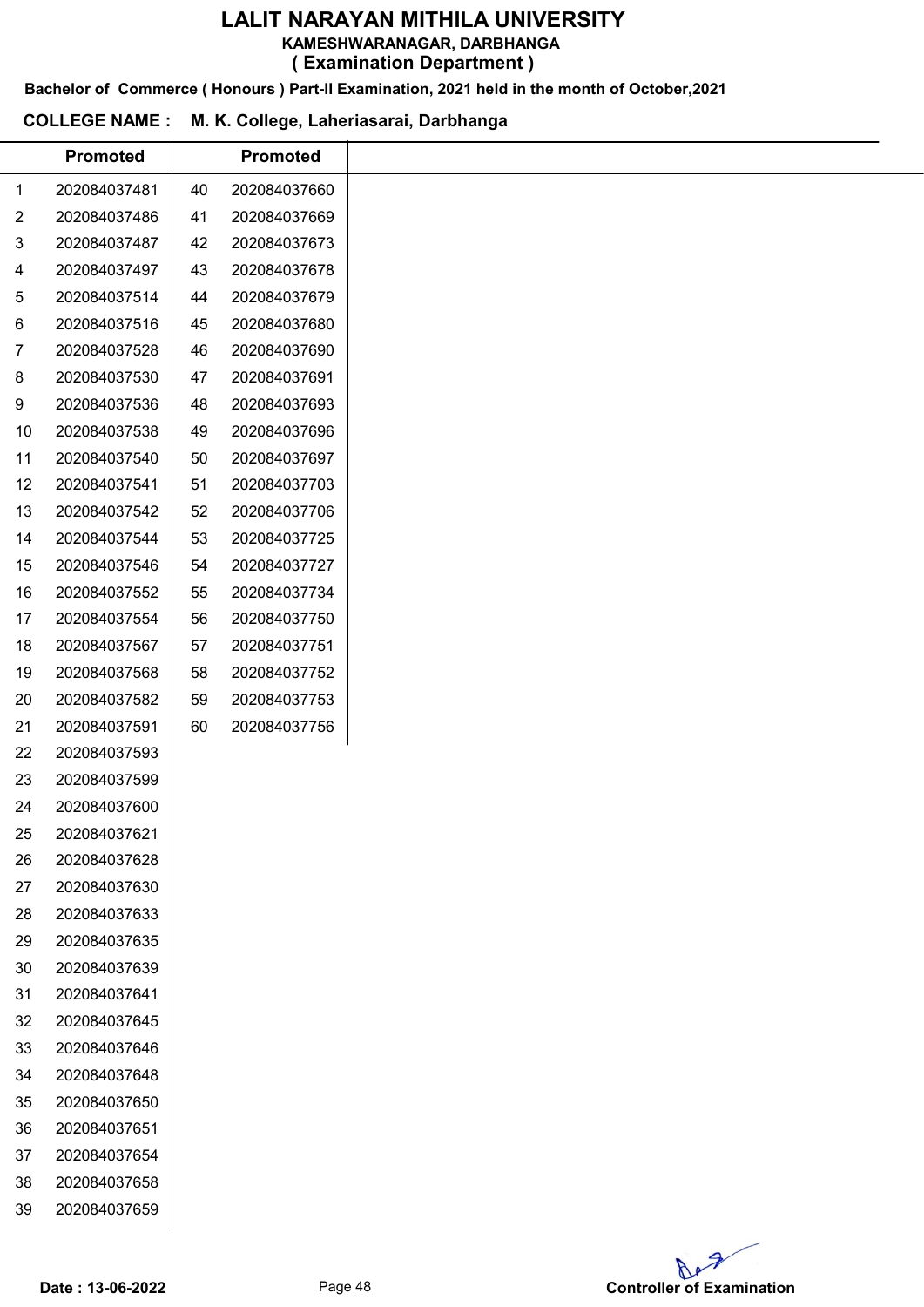Bachelor of Commerce ( Honours ) Part-II Examination, 2021 held in the month of October,2021

## COLLEGE NAME : M. K. S. College, Trimuhan-Chandauna

|                | <b>Pass</b>  |    | <b>Pass</b>  | <b>Pass</b> |              |     | <b>Pass</b>  |     |              |  |
|----------------|--------------|----|--------------|-------------|--------------|-----|--------------|-----|--------------|--|
| 1              | 202094040212 | 40 | 202094040287 | 79          | 202094040365 | 118 | 202094040450 | 157 | 202094040531 |  |
| $\overline{2}$ | 202094040214 | 41 | 202094040288 | 80          | 202094040367 | 119 | 202094040451 | 158 | 202094040532 |  |
| 3              | 202094040218 | 42 | 202094040290 | 81          | 202094040368 | 120 | 202094040452 | 159 | 202094040536 |  |
| 4              | 202094040221 | 43 | 202094040291 | 82          | 202094040370 | 121 | 202094040457 | 160 | 202094040537 |  |
| 5              | 202094040222 | 44 | 202094040293 | 83          | 202094040373 | 122 | 202094040458 | 161 | 202094040538 |  |
| 6              | 202094040223 | 45 | 202094040294 | 84          | 202094040374 | 123 | 202094040459 | 162 | 202094040539 |  |
| 7              | 202094040224 | 46 | 202094040296 | 85          | 202094040375 | 124 | 202094040461 | 163 | 202094040540 |  |
| 8              | 202094040225 | 47 | 202094040297 | 86          | 202094040378 | 125 | 202094040462 | 164 | 202094040541 |  |
| 9              | 202094040226 | 48 | 202094040299 | 87          | 202094040379 | 126 | 202094040463 | 165 | 202094040543 |  |
| 10             | 202094040228 | 49 | 202094040301 | 88          | 202094040380 | 127 | 202094040466 | 166 | 202094040545 |  |
| 11             | 202094040229 | 50 | 202094040302 | 89          | 202094040383 | 128 | 202094040467 | 167 | 202094040555 |  |
| 12             | 202094040230 | 51 | 202094040306 | 90          | 202094040384 | 129 | 202094040468 | 168 | 202094040567 |  |
| 13             | 202094040231 | 52 | 202094040307 | 91          | 202094040385 | 130 | 202094040470 | 169 | 202094040568 |  |
| 14             | 202094040232 | 53 | 202094040308 | 92          | 202094040386 | 131 | 202094040471 | 170 | 202094040570 |  |
| 15             | 202094040233 | 54 | 202094040309 | 93          | 202094040387 | 132 | 202094040480 | 171 | 202094040571 |  |
| 16             | 202094040234 | 55 | 202094040310 | 94          | 202094040389 | 133 | 202094040482 | 172 | 202094040573 |  |
| 17             | 202094040235 | 56 | 202094040311 | 95          | 202094040390 | 134 | 202094040484 | 173 | 202094040578 |  |
| 18             | 202094040237 | 57 | 202094040317 | 96          | 202094040397 | 135 | 202094040486 | 174 | 202094040581 |  |
| 19             | 202094040238 | 58 | 202094040318 | 97          | 202094040398 | 136 | 202094040488 | 175 | 202094040583 |  |
| 20             | 202094040239 | 59 | 202094040319 | 98          | 202094040401 | 137 | 202094040493 | 176 | 202094040584 |  |
| 21             | 202094040243 | 60 | 202094040320 | 99          | 202094040403 | 138 | 202094040496 | 177 | 202094040585 |  |
| 22             | 202094040244 | 61 | 202094040322 | 100         | 202094040404 | 139 | 202094040498 | 178 | 202094040586 |  |
| 23             | 202094040245 | 62 | 202094040323 | 101         | 202094040405 | 140 | 202094040499 | 179 | 202094040595 |  |
| 24             | 202094040246 | 63 | 202094040324 | 102         | 202094040406 | 141 | 202094040501 | 180 | 202094040596 |  |
| 25             | 202094040249 | 64 | 202094040325 | 103         | 202094040410 | 142 | 202094040502 | 181 | 202094040601 |  |
| 26             | 202094040250 | 65 | 202094040326 | 104         | 202094040412 | 143 | 202094040505 | 182 | 202094040602 |  |
| 27             | 202094040251 | 66 | 202094040327 | 105         | 202094040415 | 144 | 202094040506 | 183 | 202094040604 |  |
| 28             | 202094040255 | 67 | 202094040330 | 106         | 202094040419 | 145 | 202094040507 | 184 | 202094040605 |  |
| 29             | 202094040261 | 68 | 202094040332 | 107         | 202094040421 | 146 | 202094040508 | 185 | 202094040606 |  |
| 30             | 202094040266 | 69 | 202094040334 | 108         | 202094040425 | 147 | 202094040509 | 186 | 202094040607 |  |
| 31             | 202094040268 | 70 | 202094040335 | 109         | 202094040429 | 148 | 202094040514 | 187 | 202094040608 |  |
| 32             | 202094040269 | 71 | 202094040336 | 110         | 202094040433 | 149 | 202094040515 | 188 | 202094040609 |  |
| 33             | 202094040271 | 72 | 202094040337 | 111         | 202094040436 | 150 | 202094040516 | 189 | 202094040610 |  |
| 34             | 202094040278 | 73 | 202094040343 | 112         | 202094040437 | 151 | 202094040518 | 190 | 202094040611 |  |
| 35             | 202094040279 | 74 | 202094040347 | 113         | 202094040438 | 152 | 202094040519 | 191 | 202094040612 |  |
| 36             | 202094040280 | 75 | 202094040348 | 114         | 202094040441 | 153 | 202094040524 | 192 | 202094040613 |  |
| 37             | 202094040281 | 76 | 202094040355 | 115         | 202094040443 | 154 | 202094040527 | 193 | 202094040614 |  |
| 38             | 202094040285 | 77 | 202094040357 | 116         | 202094040444 | 155 | 202094040528 | 194 | 202094040615 |  |
| 39             | 202094040286 | 78 | 202094040361 | 117         | 202094040449 | 156 | 202094040530 | 195 | 202094040616 |  |

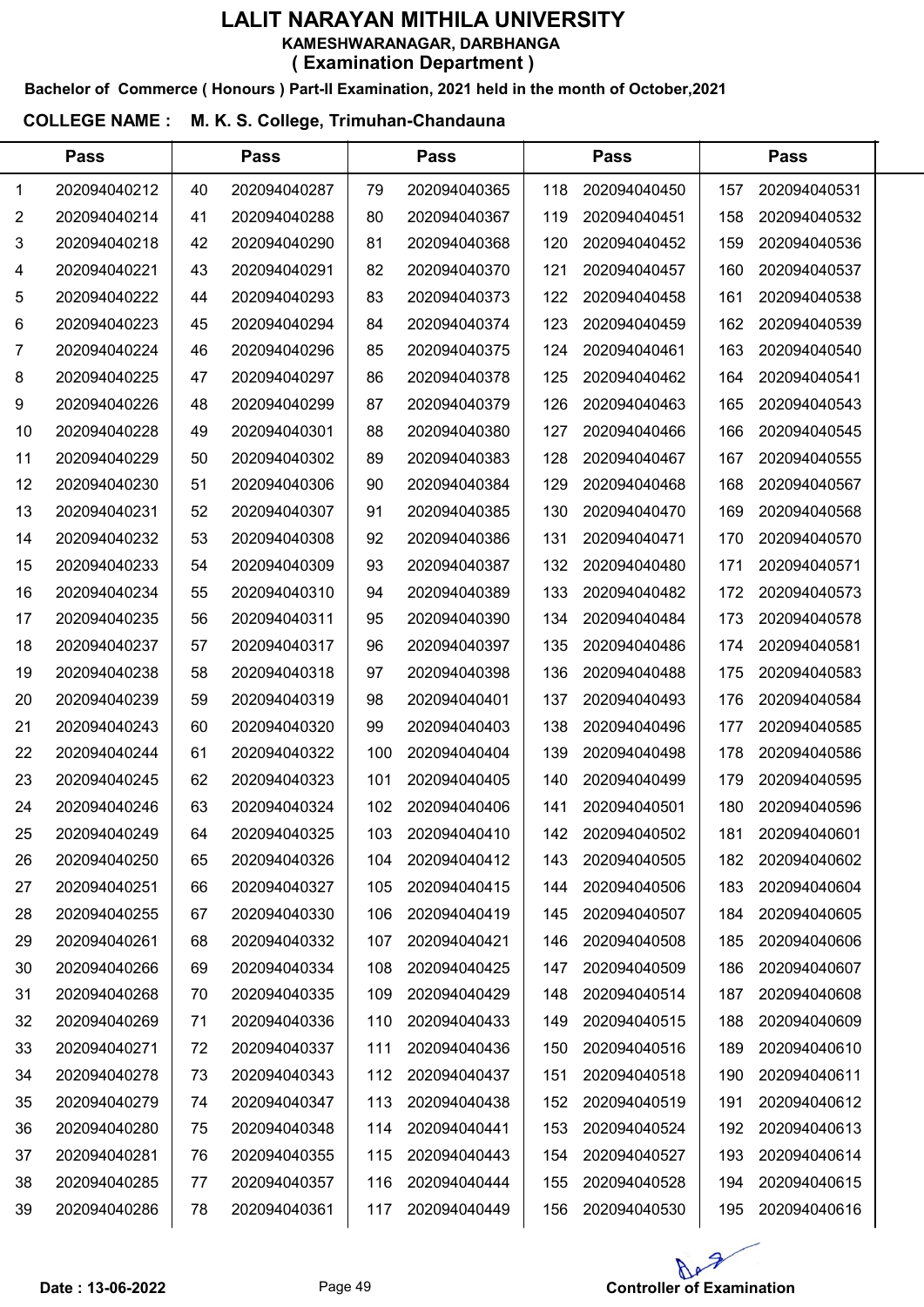#### Bachelor of Commerce ( Honours ) Part-II Examination, 2021 held in the month of October,2021

#### COLLEGE NAME : M. K. S. College, Trimuhan-Chandauna

|     | <b>Pass</b>  |     | <b>Pass</b>  |     | <b>Pass</b>  |     | <b>Promoted</b> |    | <b>Promoted</b> |  |
|-----|--------------|-----|--------------|-----|--------------|-----|-----------------|----|-----------------|--|
| 196 | 202094040618 | 235 | 202094040667 | 274 | 202094040720 | 1   | 202094040213    | 40 | 202094040331    |  |
| 197 | 202094040619 | 236 | 202094040668 | 275 | 202094040723 | 2   | 202094040215    | 41 | 202094040338    |  |
| 198 | 202094040620 | 237 | 202094040669 | 276 | 202094040724 | 3   | 202094040217    | 42 | 202094040339    |  |
| 199 | 202094040623 | 238 | 202094040670 | 277 | 202094040726 | 4   | 202094040219    | 43 | 202094040340    |  |
| 200 | 202094040624 | 239 | 202094040672 | 278 | 202094040728 | 5   | 202094040220    | 44 | 202094040341    |  |
| 201 | 202094040626 | 240 | 202094040674 | 279 | 202094040729 | 6   | 202094040227    | 45 | 202094040342    |  |
| 202 | 202094040627 | 241 | 202094040675 | 280 | 202094040731 | 7   | 202094040236    | 46 | 202094040344    |  |
| 203 | 202094040628 | 242 | 202094040676 | 281 | 202094040733 | 8   | 202094040242    | 47 | 202094040345    |  |
| 204 | 202094040629 | 243 | 202094040677 | 282 | 202094040735 | 9   | 202094040247    | 48 | 202094040346    |  |
| 205 | 202094040630 | 244 | 202094040678 | 283 | 202094040737 | 10  | 202094040252    | 49 | 202094040349    |  |
| 206 | 202094040631 | 245 | 202094040681 |     |              | 11  | 202094040256    | 50 | 202094040350    |  |
| 207 | 202094040632 | 246 | 202094040682 |     |              | 12  | 202094040257    | 51 | 202094040351    |  |
| 208 | 202094040633 | 247 | 202094040684 |     |              | 13  | 202094040258    | 52 | 202094040354    |  |
| 209 | 202094040634 | 248 | 202094040685 |     |              | 14  | 202094040259    | 53 | 202094040356    |  |
| 210 | 202094040635 | 249 | 202094040687 |     |              | 15  | 202094040260    | 54 | 202094040358    |  |
| 211 | 202094040636 | 250 | 202094040688 |     |              | 16  | 202094040262    | 55 | 202094040359    |  |
| 212 | 202094040637 | 251 | 202094040689 |     |              | 17  | 202094040263    | 56 | 202094040360    |  |
| 213 | 202094040639 | 252 | 202094040690 |     |              | 18  | 202094040264    | 57 | 202094040363    |  |
| 214 | 202094040640 | 253 | 202094040691 |     |              | 19  | 202094040265    | 58 | 202094040364    |  |
| 215 | 202094040641 | 254 | 202094040692 |     |              | 20  | 202094040270    | 59 | 202094040366    |  |
| 216 | 202094040642 | 255 | 202094040693 |     |              | 21  | 202094040272    | 60 | 202094040369    |  |
| 217 | 202094040643 | 256 | 202094040695 |     |              | 22  | 202094040273    | 61 | 202094040371    |  |
| 218 | 202094040645 | 257 | 202094040696 |     |              | 23  | 202094040275    | 62 | 202094040372    |  |
| 219 | 202094040646 | 258 | 202094040699 |     |              | 24  | 202094040277    | 63 | 202094040376    |  |
| 220 | 202094040647 | 259 | 202094040700 |     |              | 25. | 202094040282    | 64 | 202094040377    |  |
| 221 | 202094040648 | 260 | 202094040701 |     |              | 26  | 202094040283    | 65 | 202094040381    |  |
| 222 | 202094040649 | 261 | 202094040702 |     |              | 27  | 202094040289    | 66 | 202094040382    |  |
| 223 | 202094040650 | 262 | 202094040703 |     |              | 28  | 202094040292    | 67 | 202094040388    |  |
| 224 | 202094040651 | 263 | 202094040704 |     |              | 29  | 202094040295    | 68 | 202094040391    |  |
| 225 | 202094040652 | 264 | 202094040706 |     |              | 30  | 202094040298    | 69 | 202094040393    |  |
| 226 | 202094040653 | 265 | 202094040707 |     |              | 31  | 202094040300    | 70 | 202094040396    |  |
| 227 | 202094040655 | 266 | 202094040708 |     |              | 32  | 202094040304    | 71 | 202094040399    |  |
| 228 | 202094040656 | 267 | 202094040711 |     |              | 33  | 202094040305    | 72 | 202094040400    |  |
| 229 | 202094040657 | 268 | 202094040712 |     |              | 34  | 202094040312    | 73 | 202094040402    |  |
| 230 | 202094040658 | 269 | 202094040713 |     |              | 35  | 202094040313    | 74 | 202094040407    |  |
| 231 | 202094040660 | 270 | 202094040714 |     |              | 36  | 202094040314    | 75 | 202094040408    |  |
| 232 | 202094040662 | 271 | 202094040716 |     |              | 37  | 202094040315    | 76 | 202094040409    |  |
| 233 | 202094040663 | 272 | 202094040717 |     |              | 38  | 202094040316    | 77 | 202094040411    |  |
| 234 | 202094040664 | 273 | 202094040719 |     |              | 39  | 202094040321    | 78 | 202094040413    |  |
|     |              |     |              |     |              |     |                 |    |                 |  |

Ap Date : 13-06-2022 Page 50 Page 50 Controller of Examination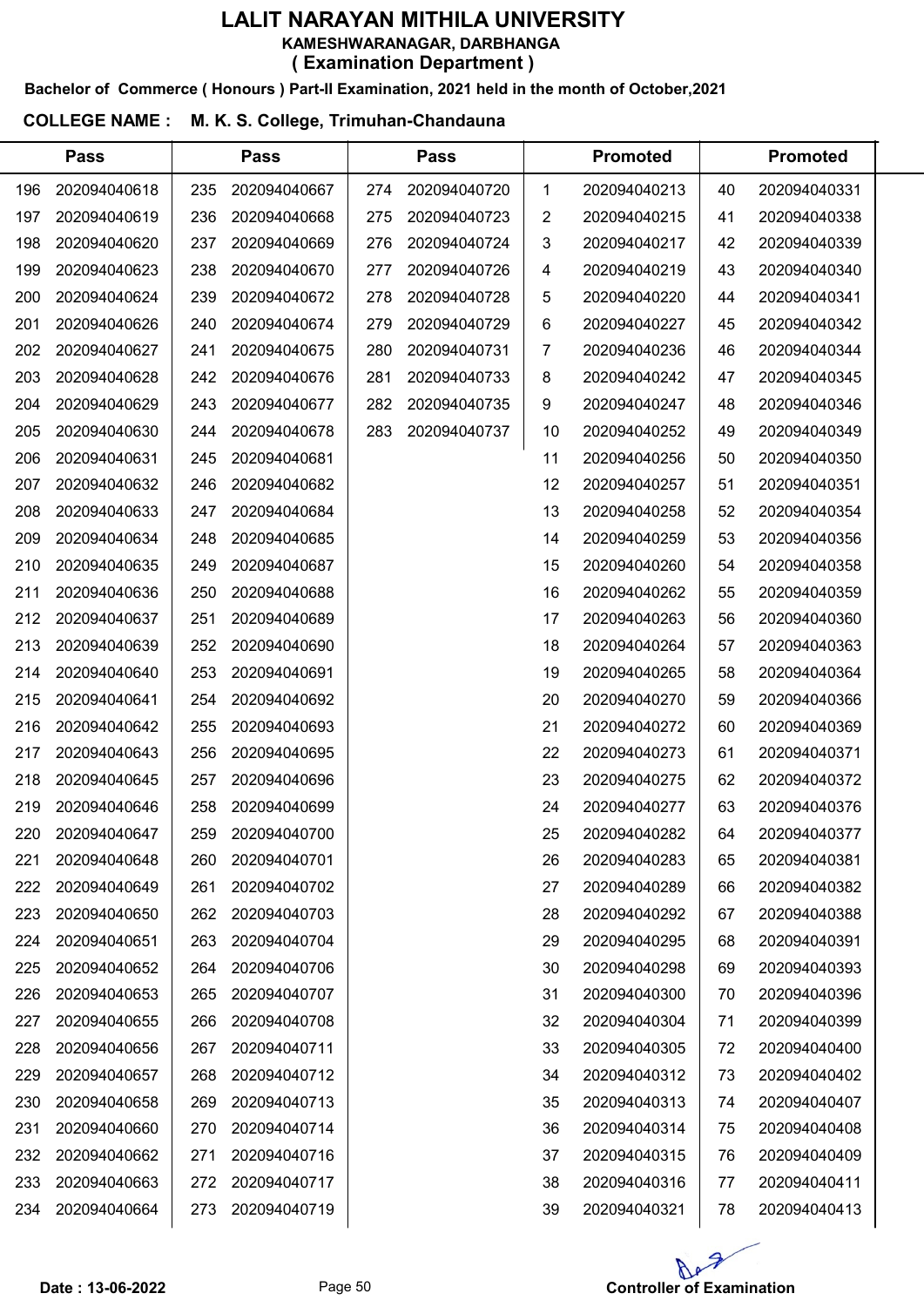KAMESHWARANAGAR, DARBHANGA

( Examination Department )

Bachelor of Commerce ( Honours ) Part-II Examination, 2021 held in the month of October,2021

# COLLEGE NAME : M. K. S. College, Trimuhan-Chandauna

| 202094040414<br>202094040417<br>202094040418<br>202094040420<br>202094040422<br>202094040423<br>202094040424<br>202094040426<br>202094040427<br>202094040428<br>202094040431<br>202094040434<br>202094040440<br>202094040442<br>202094040445<br>202094040447<br>202094040453 | 118<br>119<br>120<br>121<br>122<br>123<br>124<br>125<br>126<br>127<br>128<br>129<br>130<br>131<br>132<br>133<br>134 | 202094040504<br>202094040510<br>202094040511<br>202094040517<br>202094040521<br>202094040522<br>202094040523<br>202094040525<br>202094040526<br>202094040534<br>202094040535<br>202094040542<br>202094040544<br>202094040546<br>202094040547<br>202094040548 | 157<br>158<br>159<br>160<br>161<br>162<br>163<br>164<br>165<br>166<br>167<br>168<br>169<br>170<br>171 | 202094040590<br>202094040591<br>202094040592<br>202094040593<br>202094040594<br>202094040597<br>202094040598<br>202094040599<br>202094040600<br>202094040621<br>202094040622<br>202094040659<br>202094040671<br>202094040673<br>202094040683 |
|------------------------------------------------------------------------------------------------------------------------------------------------------------------------------------------------------------------------------------------------------------------------------|---------------------------------------------------------------------------------------------------------------------|--------------------------------------------------------------------------------------------------------------------------------------------------------------------------------------------------------------------------------------------------------------|-------------------------------------------------------------------------------------------------------|----------------------------------------------------------------------------------------------------------------------------------------------------------------------------------------------------------------------------------------------|
|                                                                                                                                                                                                                                                                              |                                                                                                                     |                                                                                                                                                                                                                                                              |                                                                                                       |                                                                                                                                                                                                                                              |
|                                                                                                                                                                                                                                                                              |                                                                                                                     |                                                                                                                                                                                                                                                              |                                                                                                       |                                                                                                                                                                                                                                              |
|                                                                                                                                                                                                                                                                              |                                                                                                                     |                                                                                                                                                                                                                                                              |                                                                                                       |                                                                                                                                                                                                                                              |
|                                                                                                                                                                                                                                                                              |                                                                                                                     |                                                                                                                                                                                                                                                              |                                                                                                       |                                                                                                                                                                                                                                              |
|                                                                                                                                                                                                                                                                              |                                                                                                                     |                                                                                                                                                                                                                                                              |                                                                                                       |                                                                                                                                                                                                                                              |
|                                                                                                                                                                                                                                                                              |                                                                                                                     |                                                                                                                                                                                                                                                              |                                                                                                       |                                                                                                                                                                                                                                              |
|                                                                                                                                                                                                                                                                              |                                                                                                                     |                                                                                                                                                                                                                                                              |                                                                                                       |                                                                                                                                                                                                                                              |
|                                                                                                                                                                                                                                                                              |                                                                                                                     |                                                                                                                                                                                                                                                              |                                                                                                       |                                                                                                                                                                                                                                              |
|                                                                                                                                                                                                                                                                              |                                                                                                                     |                                                                                                                                                                                                                                                              |                                                                                                       |                                                                                                                                                                                                                                              |
|                                                                                                                                                                                                                                                                              |                                                                                                                     |                                                                                                                                                                                                                                                              |                                                                                                       |                                                                                                                                                                                                                                              |
|                                                                                                                                                                                                                                                                              |                                                                                                                     |                                                                                                                                                                                                                                                              |                                                                                                       |                                                                                                                                                                                                                                              |
|                                                                                                                                                                                                                                                                              |                                                                                                                     |                                                                                                                                                                                                                                                              |                                                                                                       |                                                                                                                                                                                                                                              |
|                                                                                                                                                                                                                                                                              |                                                                                                                     |                                                                                                                                                                                                                                                              |                                                                                                       |                                                                                                                                                                                                                                              |
|                                                                                                                                                                                                                                                                              |                                                                                                                     |                                                                                                                                                                                                                                                              |                                                                                                       |                                                                                                                                                                                                                                              |
|                                                                                                                                                                                                                                                                              |                                                                                                                     |                                                                                                                                                                                                                                                              |                                                                                                       |                                                                                                                                                                                                                                              |
|                                                                                                                                                                                                                                                                              |                                                                                                                     |                                                                                                                                                                                                                                                              | 172                                                                                                   | 202094040686                                                                                                                                                                                                                                 |
|                                                                                                                                                                                                                                                                              |                                                                                                                     | 202094040550                                                                                                                                                                                                                                                 | 173                                                                                                   | 202094040698                                                                                                                                                                                                                                 |
| 202094040454                                                                                                                                                                                                                                                                 | 135                                                                                                                 | 202094040551                                                                                                                                                                                                                                                 | 174                                                                                                   | 202094040709                                                                                                                                                                                                                                 |
| 202094040455                                                                                                                                                                                                                                                                 | 136                                                                                                                 | 202094040552                                                                                                                                                                                                                                                 | 175                                                                                                   | 202094040715                                                                                                                                                                                                                                 |
| 202094040456                                                                                                                                                                                                                                                                 | 137                                                                                                                 | 202094040553                                                                                                                                                                                                                                                 | 176                                                                                                   | 202094040722                                                                                                                                                                                                                                 |
| 202094040464                                                                                                                                                                                                                                                                 | 138                                                                                                                 | 202094040554                                                                                                                                                                                                                                                 | 177                                                                                                   | 202094040725                                                                                                                                                                                                                                 |
| 202094040465                                                                                                                                                                                                                                                                 | 139                                                                                                                 | 202094040557                                                                                                                                                                                                                                                 | 178                                                                                                   | 202094040727                                                                                                                                                                                                                                 |
| 202094040472                                                                                                                                                                                                                                                                 | 140                                                                                                                 | 202094040558                                                                                                                                                                                                                                                 | 179                                                                                                   | 202094040730                                                                                                                                                                                                                                 |
| 202094040473                                                                                                                                                                                                                                                                 | 141                                                                                                                 | 202094040560                                                                                                                                                                                                                                                 | 180                                                                                                   | 202094040734                                                                                                                                                                                                                                 |
|                                                                                                                                                                                                                                                                              |                                                                                                                     |                                                                                                                                                                                                                                                              | 181                                                                                                   | 202094040736                                                                                                                                                                                                                                 |
| 202094040475                                                                                                                                                                                                                                                                 | 143                                                                                                                 | 202094040562                                                                                                                                                                                                                                                 | 182                                                                                                   | 202094040740                                                                                                                                                                                                                                 |
| 202094040476                                                                                                                                                                                                                                                                 | 144                                                                                                                 | 202094040563                                                                                                                                                                                                                                                 | 183                                                                                                   | 202094040742                                                                                                                                                                                                                                 |
| 202094040477                                                                                                                                                                                                                                                                 | 145                                                                                                                 | 202094040564                                                                                                                                                                                                                                                 | 184                                                                                                   | 202094040743                                                                                                                                                                                                                                 |
| 202094040478                                                                                                                                                                                                                                                                 | 146                                                                                                                 | 202094040565                                                                                                                                                                                                                                                 | 185                                                                                                   | 202094040744                                                                                                                                                                                                                                 |
| 202094040481                                                                                                                                                                                                                                                                 | 147                                                                                                                 | 202094040566                                                                                                                                                                                                                                                 |                                                                                                       |                                                                                                                                                                                                                                              |
| 202094040485                                                                                                                                                                                                                                                                 | 148                                                                                                                 | 202094040569                                                                                                                                                                                                                                                 |                                                                                                       |                                                                                                                                                                                                                                              |
| 202094040487                                                                                                                                                                                                                                                                 | 149                                                                                                                 | 202094040572                                                                                                                                                                                                                                                 |                                                                                                       |                                                                                                                                                                                                                                              |
| 202094040489                                                                                                                                                                                                                                                                 | 150                                                                                                                 | 202094040574                                                                                                                                                                                                                                                 |                                                                                                       |                                                                                                                                                                                                                                              |
| 202094040490                                                                                                                                                                                                                                                                 | 151                                                                                                                 | 202094040576                                                                                                                                                                                                                                                 |                                                                                                       |                                                                                                                                                                                                                                              |
| 202094040491                                                                                                                                                                                                                                                                 | 152                                                                                                                 | 202094040577                                                                                                                                                                                                                                                 |                                                                                                       |                                                                                                                                                                                                                                              |
| 202094040492                                                                                                                                                                                                                                                                 | 153                                                                                                                 | 202094040579                                                                                                                                                                                                                                                 |                                                                                                       |                                                                                                                                                                                                                                              |
| 202094040494                                                                                                                                                                                                                                                                 | 154                                                                                                                 | 202094040580                                                                                                                                                                                                                                                 |                                                                                                       |                                                                                                                                                                                                                                              |
| 202094040495                                                                                                                                                                                                                                                                 | 155                                                                                                                 | 202094040587                                                                                                                                                                                                                                                 |                                                                                                       |                                                                                                                                                                                                                                              |
| 202094040500                                                                                                                                                                                                                                                                 | 156                                                                                                                 | 202094040588                                                                                                                                                                                                                                                 |                                                                                                       |                                                                                                                                                                                                                                              |
| 102<br>117                                                                                                                                                                                                                                                                   | 103 202094040474                                                                                                    |                                                                                                                                                                                                                                                              | 142 202094040561                                                                                      |                                                                                                                                                                                                                                              |

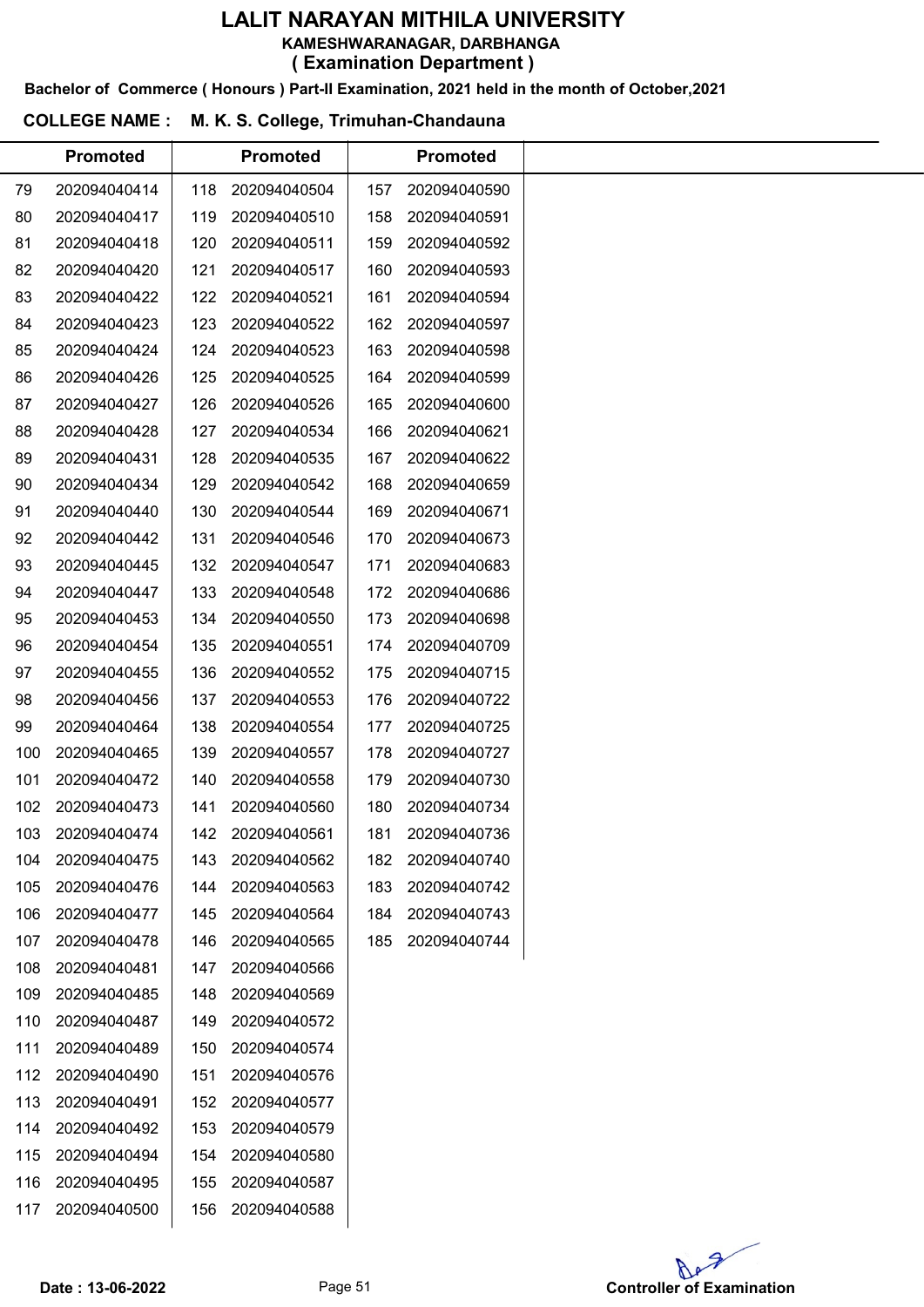#### Bachelor of Commerce ( Honours ) Part-II Examination, 2021 held in the month of October,2021

| <b>Pass</b>    |              | <b>Pass</b> |              |     | <b>Pass</b>  |     | <b>Pass</b>  |     |              |  |
|----------------|--------------|-------------|--------------|-----|--------------|-----|--------------|-----|--------------|--|
| 1              | 202104043400 | 40          | 202104043471 | 79  | 202104043527 | 118 | 202104043585 | 157 | 202104043715 |  |
| $\overline{2}$ | 202104043401 | 41          | 202104043472 | 80  | 202104043529 | 119 | 202104043587 | 158 | 202104043717 |  |
| 3              | 202104043404 | 42          | 202104043473 | 81  | 202104043531 | 120 | 202104043592 | 159 | 202104043718 |  |
| 4              | 202104043410 | 43          | 202104043474 | 82  | 202104043532 | 121 | 202104043650 | 160 | 202104043719 |  |
| 5              | 202104043413 | 44          | 202104043475 | 83  | 202104043533 | 122 | 202104043651 | 161 | 202104043720 |  |
| 6              | 202104043415 | 45          | 202104043476 | 84  | 202104043534 | 123 | 202104043654 | 162 | 202104043728 |  |
| 7              | 202104043417 | 46          | 202104043477 | 85  | 202104043535 | 124 | 202104043655 | 163 | 202104043729 |  |
| 8              | 202104043418 | 47          | 202104043478 | 86  | 202104043538 | 125 | 202104043656 | 164 | 202104043730 |  |
| 9              | 202104043419 | 48          | 202104043479 | 87  | 202104043539 | 126 | 202104043657 | 165 | 202104043731 |  |
| 10             | 202104043421 | 49          | 202104043480 | 88  | 202104043540 | 127 | 202104043659 | 166 | 202104043732 |  |
| 11             | 202104043422 | 50          | 202104043481 | 89  | 202104043542 | 128 | 202104043661 | 167 | 202104043734 |  |
| 12             | 202104043423 | 51          | 202104043483 | 90  | 202104043543 | 129 | 202104043663 | 168 | 202104043735 |  |
| 13             | 202104043424 | 52          | 202104043484 | 91  | 202104043544 | 130 | 202104043664 | 169 | 202104043737 |  |
| 14             | 202104043425 | 53          | 202104043485 | 92  | 202104043546 | 131 | 202104043665 | 170 | 202104043739 |  |
| 15             | 202104043426 | 54          | 202104043486 | 93  | 202104043548 | 132 | 202104043667 | 171 | 202104043740 |  |
| 16             | 202104043429 | 55          | 202104043488 | 94  | 202104043550 | 133 | 202104043668 | 172 | 202104043742 |  |
| 17             | 202104043430 | 56          | 202104043489 | 95  | 202104043551 | 134 | 202104043670 | 173 | 202104043743 |  |
| 18             | 202104043431 | 57          | 202104043491 | 96  | 202104043552 | 135 | 202104043674 | 174 | 202104043745 |  |
| 19             | 202104043432 | 58          | 202104043492 | 97  | 202104043555 | 136 | 202104043678 | 175 | 202104043746 |  |
| 20             | 202104043434 | 59          | 202104043493 | 98  | 202104043557 | 137 | 202104043680 | 176 | 202104043748 |  |
| 21             | 202104043435 | 60          | 202104043494 | 99  | 202104043558 | 138 | 202104043683 | 177 | 202104043750 |  |
| 22             | 202104043439 | 61          | 202104043495 | 100 | 202104043559 | 139 | 202104043685 | 178 | 202104043751 |  |
| 23             | 202104043440 | 62          | 202104043496 | 101 | 202104043560 | 140 | 202104043688 | 179 | 202104043755 |  |
| 24             | 202104043442 | 63          | 202104043497 | 102 | 202104043561 | 141 | 202104043691 | 180 | 202104043760 |  |
| 25             | 202104043444 | 64          | 202104043499 | 103 | 202104043562 | 142 | 202104043692 | 181 | 202104043765 |  |
| 26             | 202104043447 | 65          | 202104043500 | 104 | 202104043563 | 143 | 202104043693 | 182 | 202104043767 |  |
| 27             | 202104043449 | 66          | 202104043501 | 105 | 202104043564 | 144 | 202104043694 | 183 | 202104043770 |  |
| 28             | 202104043450 | 67          | 202104043502 | 106 | 202104043565 | 145 | 202104043695 | 184 | 202104043772 |  |
| 29             | 202104043452 | 68          | 202104043503 | 107 | 202104043566 | 146 | 202104043696 | 185 | 202104043773 |  |
| 30             | 202104043453 | 69          | 202104043504 | 108 | 202104043567 | 147 | 202104043697 | 186 | 202104043776 |  |
| 31             | 202104043457 | 70          | 202104043505 | 109 | 202104043568 | 148 | 202104043698 | 187 | 202104043777 |  |
| 32             | 202104043458 | 71          | 202104043509 | 110 | 202104043571 | 149 | 202104043699 | 188 | 202104043778 |  |
| 33             | 202104043460 | 72          | 202104043511 | 111 | 202104043572 | 150 | 202104043706 | 189 | 202104043779 |  |
| 34             | 202104043461 | 73          | 202104043512 | 112 | 202104043573 | 151 | 202104043707 | 190 | 202104043780 |  |
| 35             | 202104043464 | 74          | 202104043513 | 113 | 202104043576 | 152 | 202104043708 | 191 | 202104043781 |  |
| 36             | 202104043465 | 75          | 202104043514 | 114 | 202104043579 | 153 | 202104043709 | 192 | 202104043782 |  |
| 37             | 202104043467 | 76          | 202104043521 | 115 | 202104043581 | 154 | 202104043710 | 193 | 202104043785 |  |
| 38             | 202104043468 | 77          | 202104043525 | 116 | 202104043582 | 155 | 202104043711 | 194 | 202104043787 |  |
| 39             | 202104043469 | 78          | 202104043526 | 117 | 202104043583 | 156 | 202104043713 | 195 | 202104043788 |  |

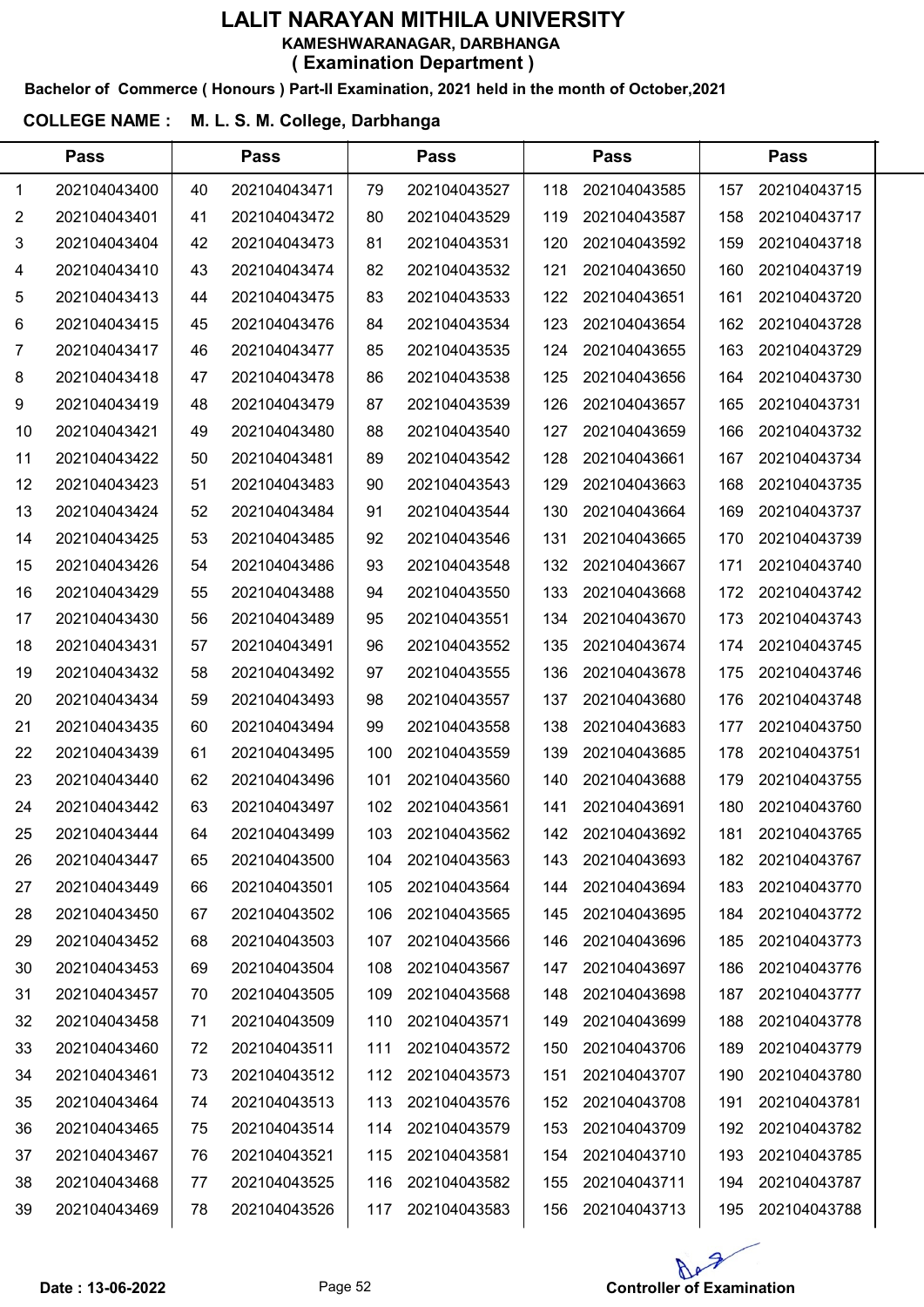#### Bachelor of Commerce ( Honours ) Part-II Examination, 2021 held in the month of October,2021

|     | <b>Pass</b>  |     | <b>Pass</b>  |     | <b>Pass</b>  |     | <b>Pass</b>  | <b>Promoted</b> |              |  |
|-----|--------------|-----|--------------|-----|--------------|-----|--------------|-----------------|--------------|--|
| 196 | 202104043789 | 235 | 202104043853 | 274 | 202104043908 | 313 | 202104044027 | $\mathbf 1$     | 202104043399 |  |
| 197 | 202104043790 | 236 | 202104043855 | 275 | 202104043911 | 314 | 202104044028 | 2               | 202104043405 |  |
| 198 | 202104043792 | 237 | 202104043856 | 276 | 202104043912 | 315 | 202104044033 | 3               | 202104043408 |  |
| 199 | 202104043793 | 238 | 202104043858 | 277 | 202104043917 | 316 | 202104044034 | 4               | 202104043409 |  |
| 200 | 202104043798 | 239 | 202104043862 | 278 | 202104043919 | 317 | 202104044035 | 5               | 202104043411 |  |
| 201 | 202104043801 | 240 | 202104043863 | 279 | 202104043920 | 318 | 202104044036 | 6               | 202104043412 |  |
| 202 | 202104043802 | 241 | 202104043864 | 280 | 202104043923 | 319 | 202104044040 | 7               | 202104043416 |  |
| 203 | 202104043804 | 242 | 202104043865 | 281 | 202104043925 | 320 | 202104044041 | 8               | 202104043420 |  |
| 204 | 202104043805 | 243 | 202104043866 | 282 | 202104043926 | 321 | 202104044043 | 9               | 202104043427 |  |
| 205 | 202104043806 | 244 | 202104043867 | 283 | 202104043927 | 322 | 202104044045 | 10              | 202104043433 |  |
| 206 | 202104043807 | 245 | 202104043868 | 284 | 202104043928 | 323 | 202104044046 | 11              | 202104043436 |  |
| 207 | 202104043810 | 246 | 202104043870 | 285 | 202104043929 | 324 | 202104044047 | 12              | 202104043437 |  |
| 208 | 202104043811 | 247 | 202104043871 | 286 | 202104043932 | 325 | 202104044048 | 13              | 202104043441 |  |
| 209 | 202104043813 | 248 | 202104043872 | 287 | 202104043933 | 326 | 202104044049 | 14              | 202104043443 |  |
| 210 | 202104043816 | 249 | 202104043875 | 288 | 202104043934 |     |              | 15              | 202104043445 |  |
| 211 | 202104043817 | 250 | 202104043876 | 289 | 202104043936 |     |              | 16              | 202104043448 |  |
| 212 | 202104043818 | 251 | 202104043877 | 290 | 202104043937 |     |              | 17              | 202104043454 |  |
| 213 | 202104043821 | 252 | 202104043878 | 291 | 202104043938 |     |              | 18              | 202104043459 |  |
| 214 | 202104043822 | 253 | 202104043879 | 292 | 202104043940 |     |              | 19              | 202104043462 |  |
| 215 | 202104043824 | 254 | 202104043880 | 293 | 202104043944 |     |              | 20              | 202104043463 |  |
| 216 | 202104043827 | 255 | 202104043882 | 294 | 202104043947 |     |              | 21              | 202104043482 |  |
| 217 | 202104043828 | 256 | 202104043883 | 295 | 202104043948 |     |              | 22              | 202104043487 |  |
| 218 | 202104043829 | 257 | 202104043885 | 296 | 202104043949 |     |              | 23              | 202104043490 |  |
| 219 | 202104043830 | 258 | 202104043886 | 297 | 202104043950 |     |              | 24              | 202104043498 |  |
| 220 | 202104043831 | 259 | 202104043889 | 298 | 202104043951 |     |              | 25              | 202104043506 |  |
| 221 | 202104043832 | 260 | 202104043890 | 299 | 202104043957 |     |              | 26              | 202104043507 |  |
| 222 | 202104043833 | 261 | 202104043891 | 300 | 202104043958 |     |              | 27              | 202104043508 |  |
| 223 | 202104043837 | 262 | 202104043893 | 301 | 202104043959 |     |              | 28              | 202104043510 |  |
| 224 | 202104043838 | 263 | 202104043895 | 302 | 202104044012 |     |              | 29              | 202104043515 |  |
| 225 | 202104043840 | 264 | 202104043896 | 303 | 202104044014 |     |              | 30              | 202104043516 |  |
| 226 | 202104043841 | 265 | 202104043897 | 304 | 202104044015 |     |              | 31              | 202104043517 |  |
| 227 | 202104043843 | 266 | 202104043898 | 305 | 202104044017 |     |              | 32              | 202104043518 |  |
| 228 | 202104043844 | 267 | 202104043899 | 306 | 202104044018 |     |              | 33              | 202104043519 |  |
| 229 | 202104043845 | 268 | 202104043900 | 307 | 202104044019 |     |              | 34              | 202104043520 |  |
| 230 | 202104043847 | 269 | 202104043901 | 308 | 202104044021 |     |              | 35              | 202104043524 |  |
| 231 | 202104043849 | 270 | 202104043904 | 309 | 202104044022 |     |              | 36              | 202104043528 |  |
| 232 | 202104043850 | 271 | 202104043905 | 310 | 202104044023 |     |              | 37              | 202104043530 |  |
| 233 | 202104043851 | 272 | 202104043906 | 311 | 202104044025 |     |              | 38              | 202104043536 |  |
| 234 | 202104043852 | 273 | 202104043907 | 312 | 202104044026 |     |              | 39              | 202104043537 |  |

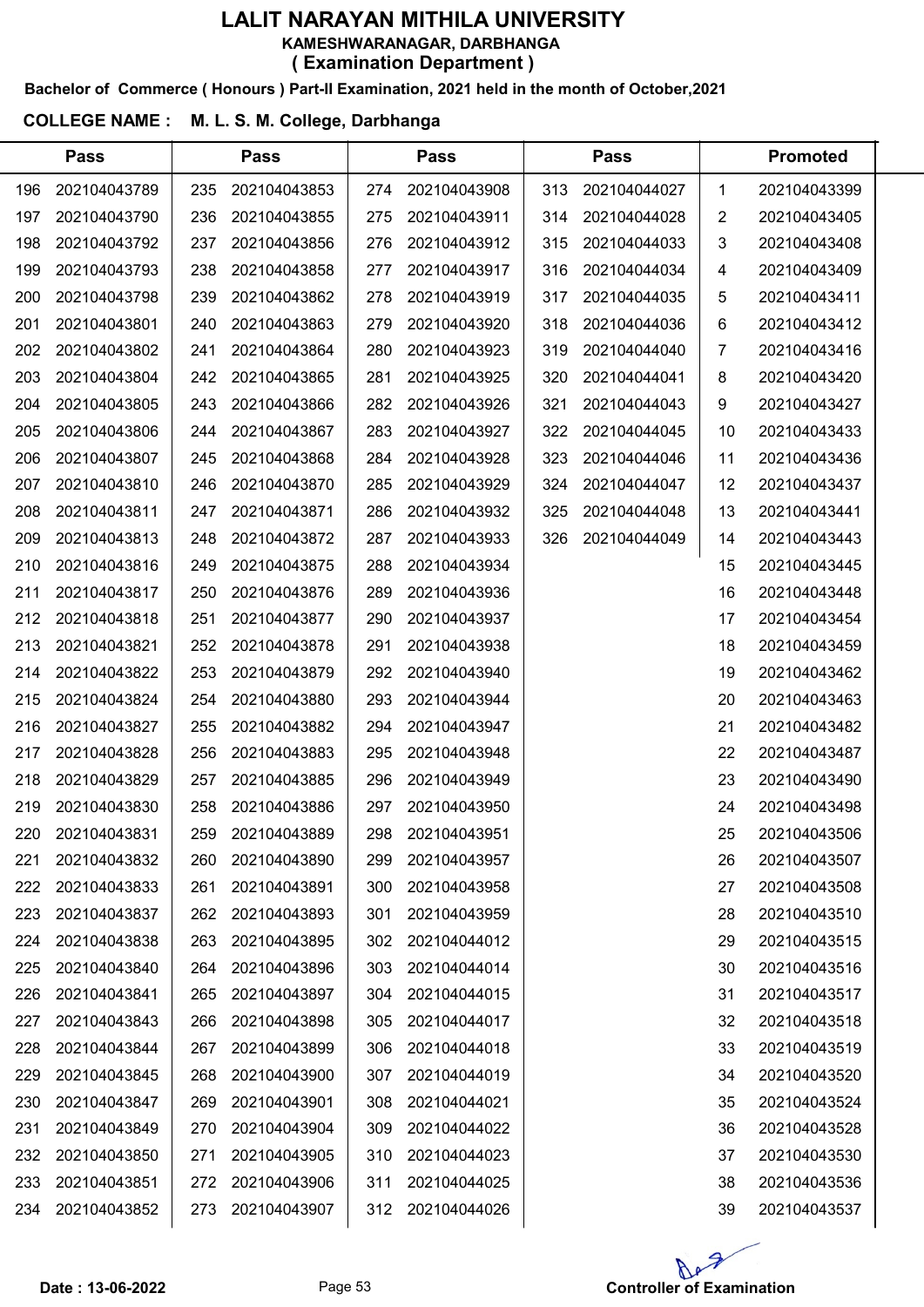Bachelor of Commerce ( Honours ) Part-II Examination, 2021 held in the month of October,2021

|    | <b>Promoted</b> |     | <b>Promoted</b> |     | <b>Promoted</b> |     | <b>Promoted</b> |     | <b>Promoted</b> |  |
|----|-----------------|-----|-----------------|-----|-----------------|-----|-----------------|-----|-----------------|--|
| 40 | 202104043541    | 79  | 202104043618    | 118 | 202104043682    | 157 | 202104043799    | 196 | 202104043935    |  |
| 41 | 202104043545    | 80  | 202104043619    | 119 | 202104043684    | 158 | 202104043800    | 197 | 202104043939    |  |
| 42 | 202104043547    | 81  | 202104043620    | 120 | 202104043686    | 159 | 202104043803    | 198 | 202104043941    |  |
| 43 | 202104043553    | 82  | 202104043621    | 121 | 202104043690    | 160 | 202104043808    | 199 | 202104043942    |  |
| 44 | 202104043554    | 83  | 202104043622    | 122 | 202104043701    | 161 | 202104043809    | 200 | 202104043945    |  |
| 45 | 202104043556    | 84  | 202104043623    | 123 | 202104043702    | 162 | 202104043812    | 201 | 202104043946    |  |
| 46 | 202104043569    | 85  | 202104043624    | 124 | 202104043703    | 163 | 202104043814    | 202 | 202104043952    |  |
| 47 | 202104043574    | 86  | 202104043625    | 125 | 202104043704    | 164 | 202104043819    | 203 | 202104043953    |  |
| 48 | 202104043575    | 87  | 202104043627    | 126 | 202104043705    | 165 | 202104043820    | 204 | 202104043954    |  |
| 49 | 202104043577    | 88  | 202104043629    | 127 | 202104043721    | 166 | 202104043823    | 205 | 202104043955    |  |
| 50 | 202104043578    | 89  | 202104043630    | 128 | 202104043722    | 167 | 202104043834    | 206 | 202104043956    |  |
| 51 | 202104043580    | 90  | 202104043631    | 129 | 202104043723    | 168 | 202104043835    | 207 | 202104043961    |  |
| 52 | 202104043586    | 91  | 202104043632    | 130 | 202104043725    | 169 | 202104043846    | 208 | 202104043963    |  |
| 53 | 202104043588    | 92  | 202104043633    | 131 | 202104043726    | 170 | 202104043848    | 209 | 202104043964    |  |
| 54 | 202104043589    | 93  | 202104043634    | 132 | 202104043727    | 171 | 202104043854    | 210 | 202104043965    |  |
| 55 | 202104043593    | 94  | 202104043635    | 133 | 202104043733    | 172 | 202104043857    | 211 | 202104043966    |  |
| 56 | 202104043594    | 95  | 202104043638    | 134 | 202104043736    | 173 | 202104043859    | 212 | 202104043967    |  |
| 57 | 202104043595    | 96  | 202104043639    | 135 | 202104043738    | 174 | 202104043860    | 213 | 202104043968    |  |
| 58 | 202104043596    | 97  | 202104043640    | 136 | 202104043744    | 175 | 202104043861    | 214 | 202104043969    |  |
| 59 | 202104043597    | 98  | 202104043641    | 137 | 202104043747    | 176 | 202104043869    | 215 | 202104043970    |  |
| 60 | 202104043598    | 99  | 202104043643    | 138 | 202104043749    | 177 | 202104043873    | 216 | 202104043971    |  |
| 61 | 202104043599    | 100 | 202104043644    | 139 | 202104043753    | 178 | 202104043881    | 217 | 202104043972    |  |
| 62 | 202104043600    | 101 | 202104043645    | 140 | 202104043756    | 179 | 202104043884    | 218 | 202104043973    |  |
| 63 | 202104043601    | 102 | 202104043646    | 141 | 202104043759    | 180 | 202104043888    | 219 | 202104043974    |  |
| 64 | 202104043602    | 103 | 202104043647    | 142 | 202104043761    | 181 | 202104043892    | 220 | 202104043975    |  |
| 65 | 202104043603    | 104 | 202104043648    | 143 | 202104043762    | 182 | 202104043894    | 221 | 202104043976    |  |
| 66 | 202104043604    | 105 | 202104043649    | 144 | 202104043763    | 183 | 202104043902    | 222 | 202104043977    |  |
| 67 | 202104043605    | 106 | 202104043653    | 145 | 202104043764    | 184 | 202104043903    | 223 | 202104043978    |  |
| 68 | 202104043607    | 107 | 202104043658    | 146 | 202104043766    | 185 | 202104043909    | 224 | 202104043979    |  |
| 69 | 202104043608    | 108 | 202104043660    | 147 | 202104043768    | 186 | 202104043910    | 225 | 202104043980    |  |
| 70 | 202104043609    | 109 | 202104043666    | 148 | 202104043771    | 187 | 202104043913    | 226 | 202104043982    |  |
| 71 | 202104043610    | 110 | 202104043669    | 149 | 202104043775    | 188 | 202104043914    | 227 | 202104043983    |  |
| 72 | 202104043611    | 111 | 202104043671    | 150 | 202104043783    | 189 | 202104043915    | 228 | 202104043984    |  |
| 73 | 202104043612    | 112 | 202104043672    | 151 | 202104043786    | 190 | 202104043916    | 229 | 202104043985    |  |
| 74 | 202104043613    | 113 | 202104043673    | 152 | 202104043791    | 191 | 202104043918    | 230 | 202104043987    |  |
| 75 | 202104043614    | 114 | 202104043675    | 153 | 202104043794    | 192 | 202104043921    | 231 | 202104043988    |  |
| 76 | 202104043615    | 115 | 202104043676    | 154 | 202104043795    | 193 | 202104043922    | 232 | 202104043989    |  |
| 77 | 202104043616    | 116 | 202104043679    | 155 | 202104043796    | 194 | 202104043924    | 233 | 202104043990    |  |
| 78 | 202104043617    | 117 | 202104043681    | 156 | 202104043797    | 195 | 202104043931    | 234 | 202104043991    |  |

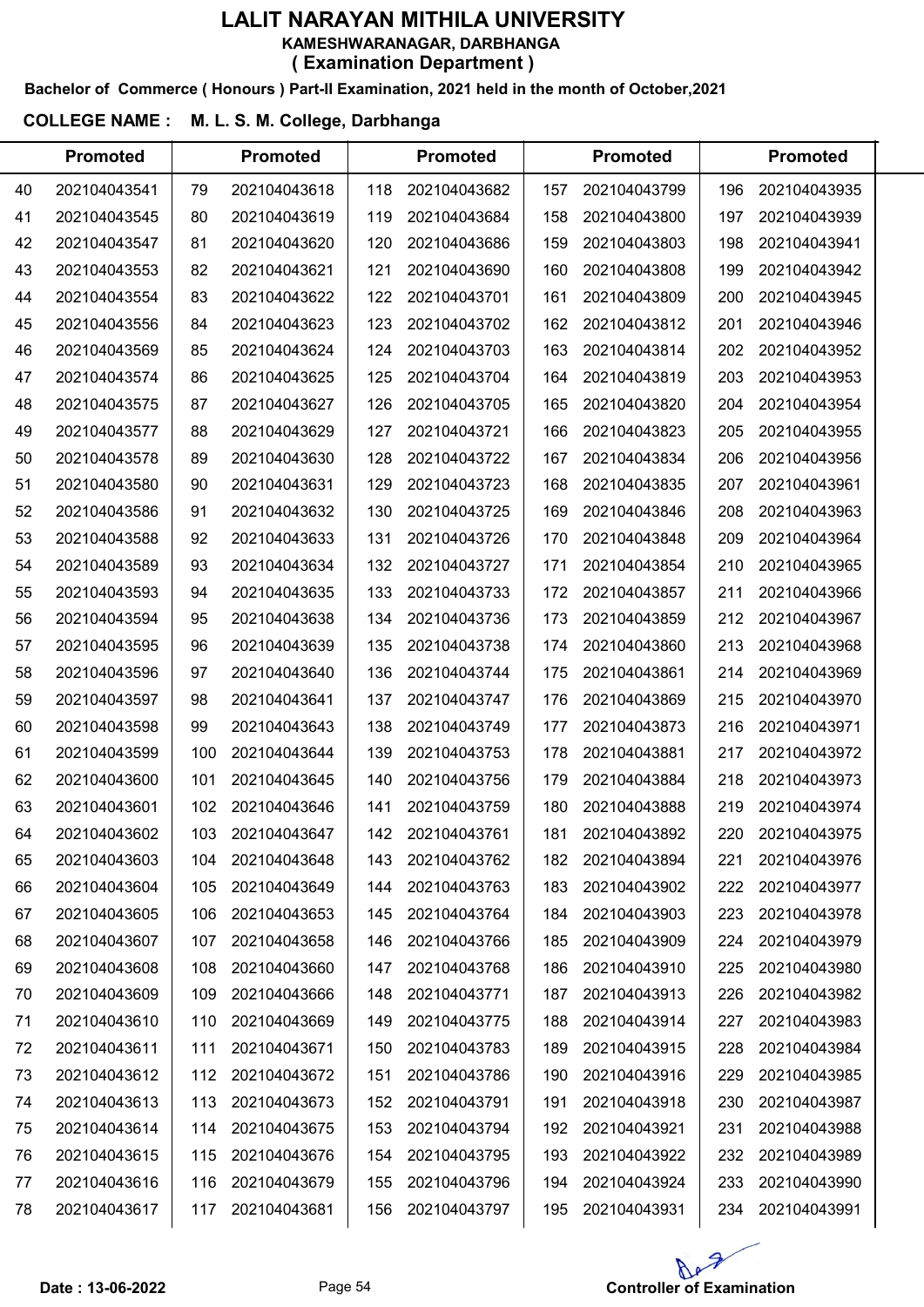KAMESHWARANAGAR, DARBHANGA

( Examination Department )

Bachelor of Commerce ( Honours ) Part-II Examination, 2021 held in the month of October,2021

|     | <b>Promoted</b> |
|-----|-----------------|
| 235 | 202104043992    |
| 236 | 202104043993    |
| 237 | 202104043994    |
| 238 | 202104043995    |
| 239 | 202104043996    |
| 240 | 202104043997    |
| 241 | 202104043999    |
| 242 | 202104044000    |
| 243 | 202104044001    |
| 244 | 202104044002    |
| 245 | 202104044003    |
| 246 | 202104044004    |
| 247 | 202104044005    |
| 248 | 202104044006    |
| 249 | 202104044007    |
| 250 | 202104044008    |
| 251 | 202104044009    |
| 252 | 202104044010    |
| 253 | 202104044011    |
| 254 | 202104044020    |
| 255 | 202104044029    |
| 256 | 202104044032    |
| 257 | 202104044038    |
| 258 | 202104044044    |
| 259 | 202104145458    |
|     |                 |

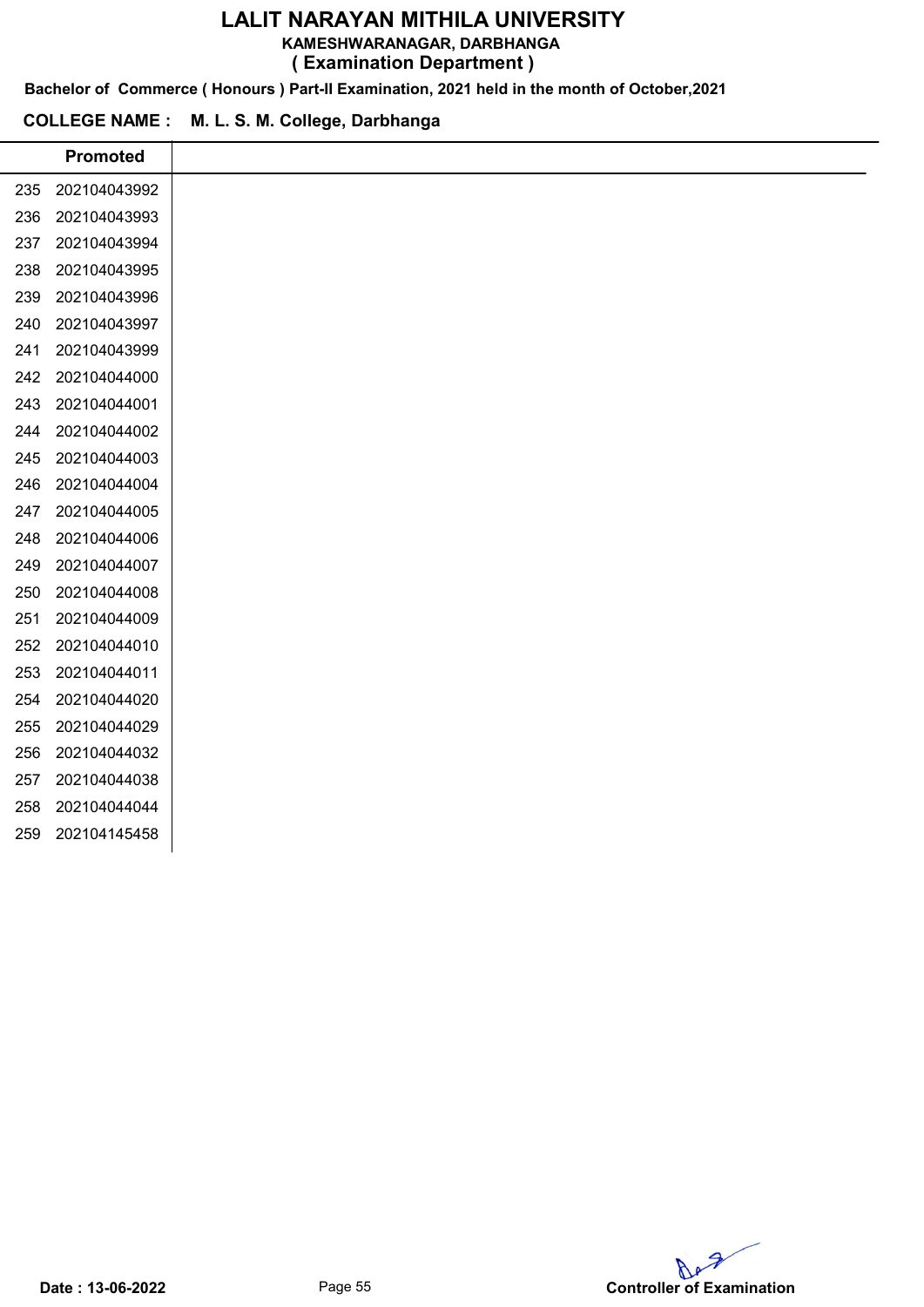Bachelor of Commerce ( Honours ) Part-II Examination, 2021 held in the month of October,2021

#### COLLEGE NAME : M. M. T. M. College, Darbhanga

 $\overline{a}$ 

|             | <b>Pass</b>  |    | <b>Pass</b>  |     | <b>Pass</b>  |     | <b>Pass</b>  |     | <b>Pass</b>  |  |
|-------------|--------------|----|--------------|-----|--------------|-----|--------------|-----|--------------|--|
| $\mathbf 1$ | 202244057417 | 40 | 202244057494 | 79  | 202244057573 | 118 | 202244057626 | 157 | 202244057686 |  |
| 2           | 202244057426 | 41 | 202244057495 | 80  | 202244057574 | 119 | 202244057628 | 158 | 202244057687 |  |
| 3           | 202244057428 | 42 | 202244057500 | 81  | 202244057575 | 120 | 202244057629 | 159 | 202244057691 |  |
| 4           | 202244057433 | 43 | 202244057501 | 82  | 202244057576 | 121 | 202244057630 | 160 | 202244057694 |  |
| 5           | 202244057434 | 44 | 202244057503 | 83  | 202244057577 | 122 | 202244057631 | 161 | 202244057696 |  |
| 6           | 202244057435 | 45 | 202244057504 | 84  | 202244057580 | 123 | 202244057632 |     |              |  |
| 7           | 202244057437 | 46 | 202244057508 | 85  | 202244057581 | 124 | 202244057633 |     |              |  |
| 8           | 202244057439 | 47 | 202244057509 | 86  | 202244057582 | 125 | 202244057634 |     |              |  |
| 9           | 202244057440 | 48 | 202244057511 | 87  | 202244057583 | 126 | 202244057635 |     |              |  |
| 10          | 202244057441 | 49 | 202244057512 | 88  | 202244057588 | 127 | 202244057637 |     |              |  |
| 11          | 202244057442 | 50 | 202244057513 | 89  | 202244057590 | 128 | 202244057639 |     |              |  |
| 12          | 202244057443 | 51 | 202244057516 | 90  | 202244057591 | 129 | 202244057640 |     |              |  |
| 13          | 202244057447 | 52 | 202244057517 | 91  | 202244057592 | 130 | 202244057641 |     |              |  |
| 14          | 202244057448 | 53 | 202244057518 | 92  | 202244057593 | 131 | 202244057642 |     |              |  |
| 15          | 202244057449 | 54 | 202244057520 | 93  | 202244057594 | 132 | 202244057645 |     |              |  |
| 16          | 202244057450 | 55 | 202244057521 | 94  | 202244057596 | 133 | 202244057648 |     |              |  |
| 17          | 202244057452 | 56 | 202244057522 | 95  | 202244057597 | 134 | 202244057649 |     |              |  |
| 18          | 202244057454 | 57 | 202244057524 | 96  | 202244057598 | 135 | 202244057651 |     |              |  |
| 19          | 202244057456 | 58 | 202244057527 | 97  | 202244057599 | 136 | 202244057652 |     |              |  |
| 20          | 202244057457 | 59 | 202244057529 | 98  | 202244057600 | 137 | 202244057654 |     |              |  |
| 21          | 202244057458 | 60 | 202244057533 | 99  | 202244057601 | 138 | 202244057655 |     |              |  |
| 22          | 202244057462 | 61 | 202244057534 | 100 | 202244057602 | 139 | 202244057658 |     |              |  |
| 23          | 202244057465 | 62 | 202244057535 | 101 | 202244057605 | 140 | 202244057662 |     |              |  |
| 24          | 202244057467 | 63 | 202244057537 | 102 | 202244057606 | 141 | 202244057663 |     |              |  |
| 25          | 202244057468 | 64 | 202244057539 | 103 | 202244057607 | 142 | 202244057664 |     |              |  |
| 26          | 202244057469 | 65 | 202244057541 | 104 | 202244057610 | 143 | 202244057665 |     |              |  |
| 27          | 202244057470 | 66 | 202244057544 | 105 | 202244057612 | 144 | 202244057666 |     |              |  |
| 28          | 202244057471 | 67 | 202244057546 | 106 | 202244057613 | 145 | 202244057667 |     |              |  |
| 29          | 202244057472 | 68 | 202244057547 | 107 | 202244057614 | 146 | 202244057669 |     |              |  |
| 30          | 202244057474 | 69 | 202244057548 | 108 | 202244057615 | 147 | 202244057670 |     |              |  |
| 31          | 202244057477 | 70 | 202244057553 | 109 | 202244057616 | 148 | 202244057671 |     |              |  |
| 32          | 202244057478 | 71 | 202244057562 | 110 | 202244057617 | 149 | 202244057672 |     |              |  |
| 33          | 202244057480 | 72 | 202244057563 | 111 | 202244057618 | 150 | 202244057673 |     |              |  |
| 34          | 202244057484 | 73 | 202244057565 | 112 | 202244057619 | 151 | 202244057674 |     |              |  |
| 35          | 202244057485 | 74 | 202244057566 | 113 | 202244057621 | 152 | 202244057679 |     |              |  |
| 36          | 202244057489 | 75 | 202244057568 | 114 | 202244057622 | 153 | 202244057680 |     |              |  |
| 37          | 202244057491 | 76 | 202244057569 | 115 | 202244057623 | 154 | 202244057681 |     |              |  |
| 38          | 202244057492 | 77 | 202244057571 | 116 | 202244057624 | 155 | 202244057683 |     |              |  |
| 39          | 202244057493 | 78 | 202244057572 | 117 | 202244057625 | 156 | 202244057684 |     |              |  |
|             |              |    |              |     |              |     |              |     |              |  |

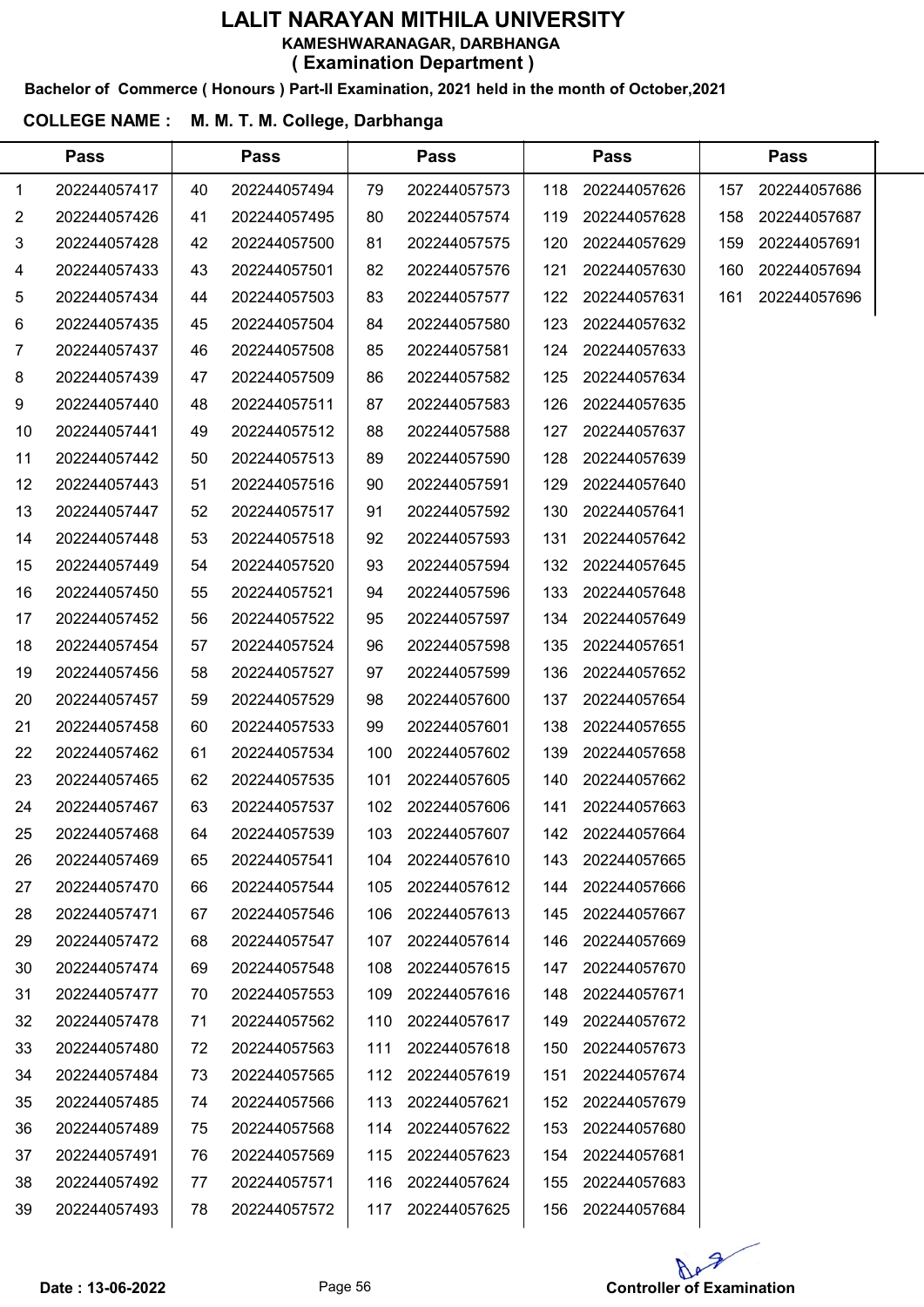KAMESHWARANAGAR, DARBHANGA

( Examination Department )

Bachelor of Commerce ( Honours ) Part-II Examination, 2021 held in the month of October,2021

|                | <b>Promoted</b> |    | <b>Promoted</b> |    | <b>Promoted</b> |  |
|----------------|-----------------|----|-----------------|----|-----------------|--|
| 1              | 202244057418    | 40 | 202244057560    | 79 | 202244145486    |  |
| $\overline{2}$ | 202244057423    | 41 | 202244057567    | 80 | 202245057714    |  |
| 3              | 202244057424    | 42 | 202244057578    | 81 | 202245057715    |  |
| 4              | 202244057425    | 43 | 202244057587    | 82 | 202245057716    |  |
| 5              | 202244057436    | 44 | 202244057589    | 83 | 202245057717    |  |
| 6              | 202244057438    | 45 | 202244057595    | 84 | 202245057718    |  |
| 7              | 202244057445    | 46 | 202244057608    | 85 | 202245057719    |  |
| 8              | 202244057446    | 47 | 202244057609    | 86 | 202245057720    |  |
| 9              | 202244057451    | 48 | 202244057611    | 87 | 202245057721    |  |
| 10             | 202244057455    | 49 | 202244057620    |    |                 |  |
| 11             | 202244057461    | 50 | 202244057627    |    |                 |  |
| 12             | 202244057466    | 51 | 202244057636    |    |                 |  |
| 13             | 202244057473    | 52 | 202244057638    |    |                 |  |
| 14             | 202244057475    | 53 | 202244057643    |    |                 |  |
| 15             | 202244057476    | 54 | 202244057644    |    |                 |  |
| 16             | 202244057479    | 55 | 202244057646    |    |                 |  |
| 17             | 202244057481    | 56 | 202244057656    |    |                 |  |
| 18             | 202244057483    | 57 | 202244057657    |    |                 |  |
| 19             | 202244057487    | 58 | 202244057660    |    |                 |  |
| 20             | 202244057496    | 59 | 202244057675    |    |                 |  |
| 21             | 202244057497    | 60 | 202244057677    |    |                 |  |
| 22             | 202244057498    | 61 | 202244057678    |    |                 |  |
| 23             | 202244057506    | 62 | 202244057682    |    |                 |  |
| 24             | 202244057507    | 63 | 202244057689    |    |                 |  |
| 25             | 202244057514    | 64 | 202244057693    |    |                 |  |
| 26             | 202244057515    | 65 | 202244057695    |    |                 |  |
| 27             | 202244057523    | 66 | 202244057697    |    |                 |  |
| 28             | 202244057526    | 67 | 202244057698    |    |                 |  |
| 29             | 202244057528    | 68 | 202244057700    |    |                 |  |
| 30             | 202244057530    | 69 | 202244057701    |    |                 |  |
| 31             | 202244057531    | 70 | 202244057702    |    |                 |  |
| 32             | 202244057536    | 71 | 202244057704    |    |                 |  |
| 33             | 202244057540    | 72 | 202244057707    |    |                 |  |
| 34             | 202244057543    | 73 | 202244057708    |    |                 |  |
| 35             | 202244057545    | 74 | 202244057709    |    |                 |  |
| 36             | 202244057550    | 75 | 202244057710    |    |                 |  |
| 37             | 202244057555    | 76 | 202244057711    |    |                 |  |
| 38             | 202244057556    | 77 | 202244057712    |    |                 |  |
| 39             | 202244057557    | 78 | 202244057713    |    |                 |  |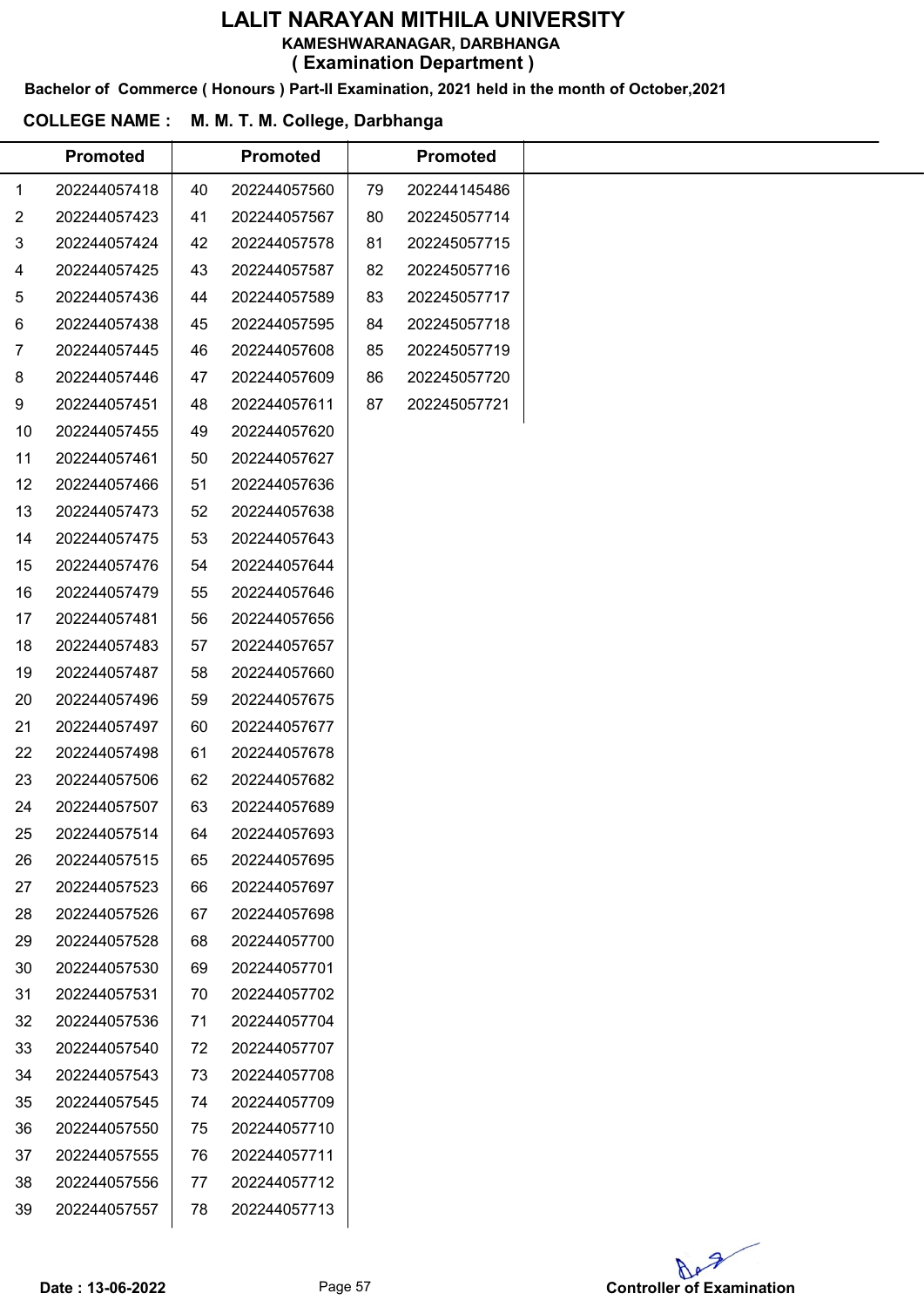#### Bachelor of Commerce ( Honours ) Part-II Examination, 2021 held in the month of October,2021

#### COLLEGE NAME : M. R. M. College, Darbhanga

 $\overline{a}$ 

| 202114046171<br>40<br>202114046225<br>202114046284<br>202114046328<br>1<br>79<br>118<br>157<br>202114046173<br>202114046226<br>202114046285<br>202114046329<br>158<br>2<br>41<br>80<br>119<br>202114046174<br>202114046227<br>202114046330<br>3<br>42<br>81<br>202114046286<br>120<br>159<br>202114046175<br>43<br>202114046228<br>82<br>202114046289<br>202114046332<br>121<br>160<br>4 | 202114046387<br>202114046388<br>202114046389<br>202114046390<br>202114046391<br>162 202114046395 |
|------------------------------------------------------------------------------------------------------------------------------------------------------------------------------------------------------------------------------------------------------------------------------------------------------------------------------------------------------------------------------------------|--------------------------------------------------------------------------------------------------|
|                                                                                                                                                                                                                                                                                                                                                                                          |                                                                                                  |
|                                                                                                                                                                                                                                                                                                                                                                                          |                                                                                                  |
|                                                                                                                                                                                                                                                                                                                                                                                          |                                                                                                  |
|                                                                                                                                                                                                                                                                                                                                                                                          |                                                                                                  |
| 202114046177<br>202114046230<br>83<br>202114046333<br>44<br>202114046290<br>122<br>161<br>5                                                                                                                                                                                                                                                                                              |                                                                                                  |
| 84<br>6<br>202114046178<br>45<br>202114046231<br>202114046291<br>123<br>202114046334                                                                                                                                                                                                                                                                                                     |                                                                                                  |
| 202114046179<br>202114046233<br>202114046338<br>7<br>46<br>85<br>202114046292<br>124                                                                                                                                                                                                                                                                                                     |                                                                                                  |
| 8<br>202114046180<br>47<br>202114046234<br>86<br>202114046293<br>125<br>202114046339                                                                                                                                                                                                                                                                                                     |                                                                                                  |
| 202114046181<br>202114046236<br>202114046294<br>202114046342<br>9<br>48<br>87<br>126                                                                                                                                                                                                                                                                                                     |                                                                                                  |
| 202114046183<br>202114046237<br>88<br>202114046295<br>202114046343<br>10<br>49<br>127                                                                                                                                                                                                                                                                                                    |                                                                                                  |
| 202114046184<br>202114046238<br>202114046347<br>11<br>50<br>89<br>202114046296<br>128                                                                                                                                                                                                                                                                                                    |                                                                                                  |
| 12<br>202114046185<br>202114046239<br>202114046298<br>202114046350<br>51<br>90<br>129                                                                                                                                                                                                                                                                                                    |                                                                                                  |
| 13<br>202114046186<br>202114046240<br>202114046351<br>52<br>91<br>202114046299<br>130                                                                                                                                                                                                                                                                                                    |                                                                                                  |
| 202114046187<br>53<br>202114046242<br>202114046300<br>202114046352<br>14<br>92<br>131                                                                                                                                                                                                                                                                                                    |                                                                                                  |
| 15<br>202114046189<br>54<br>202114046243<br>93<br>202114046301<br>132<br>202114046353                                                                                                                                                                                                                                                                                                    |                                                                                                  |
| 202114046190<br>202114046245<br>202114046303<br>202114046354<br>16<br>55<br>94<br>133                                                                                                                                                                                                                                                                                                    |                                                                                                  |
| 17<br>202114046191<br>56<br>202114046247<br>95<br>202114046304<br>134<br>202114046355                                                                                                                                                                                                                                                                                                    |                                                                                                  |
| 18<br>202114046356<br>202114046192<br>57<br>202114046249<br>96<br>202114046305<br>135                                                                                                                                                                                                                                                                                                    |                                                                                                  |
| 19<br>202114046193<br>202114046250<br>202114046307<br>202114046357<br>58<br>97<br>136                                                                                                                                                                                                                                                                                                    |                                                                                                  |
| 202114046195<br>202114046251<br>202114046358<br>20<br>59<br>98<br>202114046308<br>137                                                                                                                                                                                                                                                                                                    |                                                                                                  |
| 202114046199<br>202114046252<br>202114046309<br>202114046360<br>21<br>60<br>99<br>138                                                                                                                                                                                                                                                                                                    |                                                                                                  |
| 22<br>202114046200<br>61<br>202114046253<br>100<br>202114046310<br>139<br>202114046361                                                                                                                                                                                                                                                                                                   |                                                                                                  |
| 202114046203<br>202114046258<br>202114046363<br>23<br>62<br>101<br>202114046311<br>140                                                                                                                                                                                                                                                                                                   |                                                                                                  |
| 24<br>63<br>102<br>202114046204<br>202114046260<br>202114046312<br>141<br>202114046364                                                                                                                                                                                                                                                                                                   |                                                                                                  |
| 25<br>202114046205<br>64<br>202114046261<br>103<br>202114046313<br>202114046365<br>142                                                                                                                                                                                                                                                                                                   |                                                                                                  |
| 202114046368<br>202114046206<br>65<br>202114046262<br>202114046314<br>26<br>104<br>143                                                                                                                                                                                                                                                                                                   |                                                                                                  |
| 202114046208<br>202114046263<br>202114046315<br>202114046369<br>27<br>105<br>66<br>144                                                                                                                                                                                                                                                                                                   |                                                                                                  |
| 28<br>202114046209<br>202114046264<br>106<br>202114046316<br>202114046371<br>67<br>145                                                                                                                                                                                                                                                                                                   |                                                                                                  |
| 202114046211<br>202114046265<br>202114046317<br>202114046374<br>29<br>68<br>107<br>146                                                                                                                                                                                                                                                                                                   |                                                                                                  |
| 202114046212<br>202114046375<br>30<br>69<br>202114046266<br>108<br>202114046318<br>147                                                                                                                                                                                                                                                                                                   |                                                                                                  |
| 202114046213<br>202114046267<br>202114046319<br>202114046376<br>31<br>109<br>148<br>70                                                                                                                                                                                                                                                                                                   |                                                                                                  |
| 202114046215<br>32<br>202114046268<br>110<br>202114046320<br>149<br>202114046377<br>71                                                                                                                                                                                                                                                                                                   |                                                                                                  |
| 33<br>202114046216<br>202114046270<br>202114046321<br>202114046378<br>72<br>111<br>150                                                                                                                                                                                                                                                                                                   |                                                                                                  |
| 202114046217<br>202114046271<br>202114046322<br>202114046379<br>34<br>73<br>112<br>151                                                                                                                                                                                                                                                                                                   |                                                                                                  |
| 202114046218<br>202114046323<br>202114046380<br>35<br>202114046273<br>113<br>74<br>152                                                                                                                                                                                                                                                                                                   |                                                                                                  |
| 202114046220<br>202114046274<br>202114046324<br>202114046382<br>36<br>153<br>75<br>114                                                                                                                                                                                                                                                                                                   |                                                                                                  |
| 202114046222<br>202114046384<br>202114046275<br>202114046325<br>37<br>76<br>115<br>154                                                                                                                                                                                                                                                                                                   |                                                                                                  |
| 202114046223<br>38<br>202114046278<br>116<br>202114046326<br>202114046385<br>77<br>155                                                                                                                                                                                                                                                                                                   |                                                                                                  |
| 202114046386<br>202114046224<br>78<br>202114046280<br>202114046327<br>39<br>117<br>156                                                                                                                                                                                                                                                                                                   |                                                                                                  |

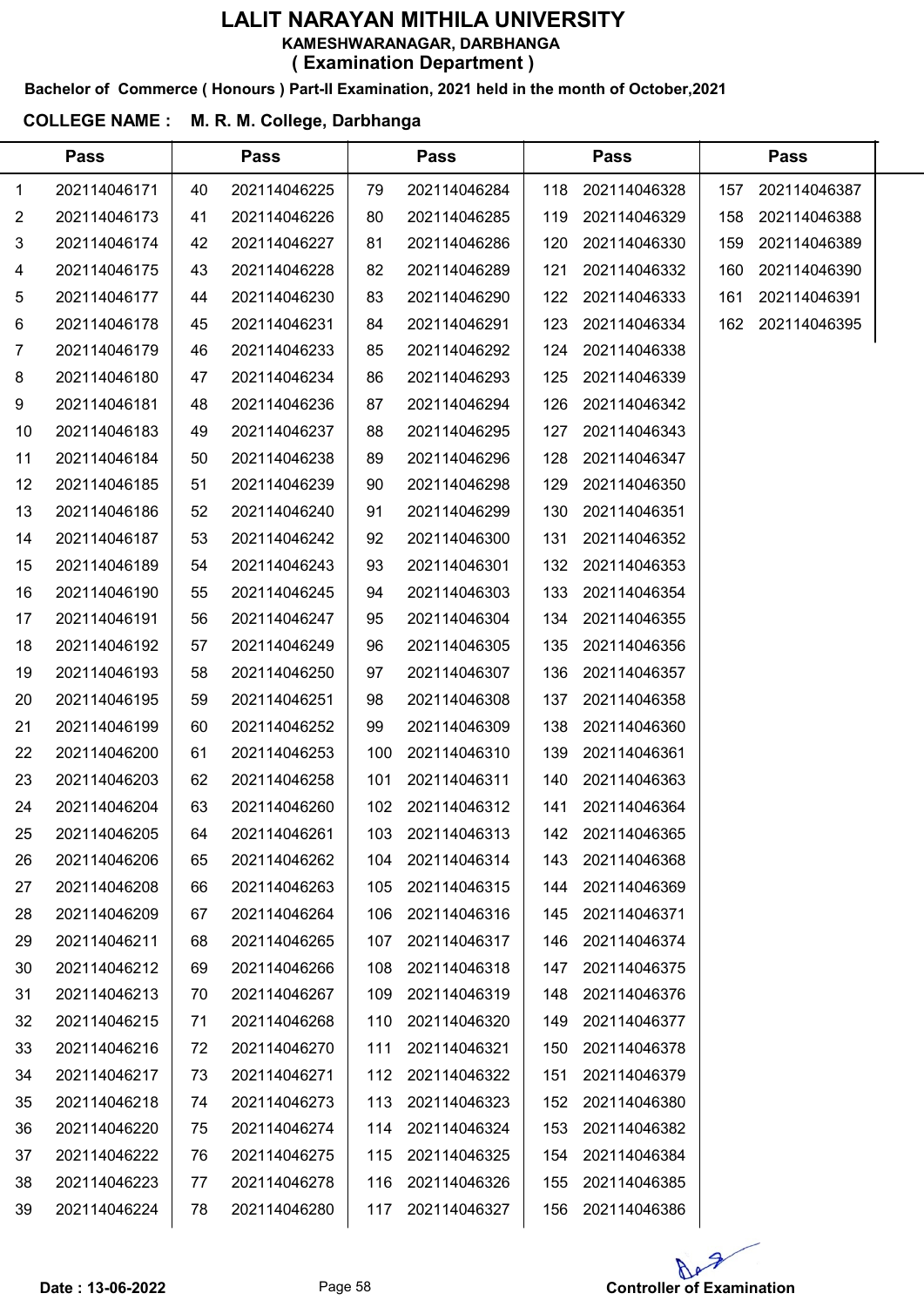KAMESHWARANAGAR, DARBHANGA

( Examination Department )

Bachelor of Commerce ( Honours ) Part-II Examination, 2021 held in the month of October,2021

|                | <b>Promoted</b> |    | <b>Promoted</b> |
|----------------|-----------------|----|-----------------|
| 1              | 202114046172    | 40 | 202114046348    |
| $\overline{2}$ | 202114046176    | 41 | 202114046349    |
| 3              | 202114046182    | 42 | 202114046359    |
| 4              | 202114046188    | 43 | 202114046362    |
| 5              | 202114046194    | 44 | 202114046370    |
| 6              | 202114046197    | 45 | 202114046372    |
| 7              | 202114046198    | 46 | 202114046373    |
| 8              | 202114046202    | 47 | 202114046381    |
| 9              | 202114046214    | 48 | 202114046383    |
| 10             | 202114046219    | 49 | 202114046392    |
| 11             | 202114046221    | 50 | 202114046393    |
| 12             | 202114046229    | 51 | 202114046396    |
| 13             | 202114046232    | 52 | 202114046397    |
| 14             | 202114046235    | 53 | 202114046398    |
| 15             | 202114046241    | 54 | 202114046399    |
| 16             | 202114046244    | 55 | 202114046400    |
| 17             | 202114046246    | 56 | 202114046401    |
| 18             | 202114046248    |    |                 |
| 19             | 202114046254    |    |                 |
| 20             | 202114046255    |    |                 |
| 21             | 202114046256    |    |                 |
| 22             | 202114046257    |    |                 |
| 23             | 202114046269    |    |                 |
| 24             | 202114046272    |    |                 |
| 25             | 202114046276    |    |                 |
| 26             | 202114046279    |    |                 |
| 27             | 202114046281    |    |                 |
| 28             | 202114046282    |    |                 |
| 29             | 202114046283    |    |                 |
| 30             | 202114046287    |    |                 |
| 31             | 202114046288    |    |                 |
| 32             | 202114046302    |    |                 |
| 33             | 202114046306    |    |                 |
| 34             | 202114046331    |    |                 |
| 35             | 202114046335    |    |                 |
| 36             | 202114046336    |    |                 |
| 37             | 202114046337    |    |                 |
| 38             | 202114046345    |    |                 |
| 39             | 202114046346    |    |                 |

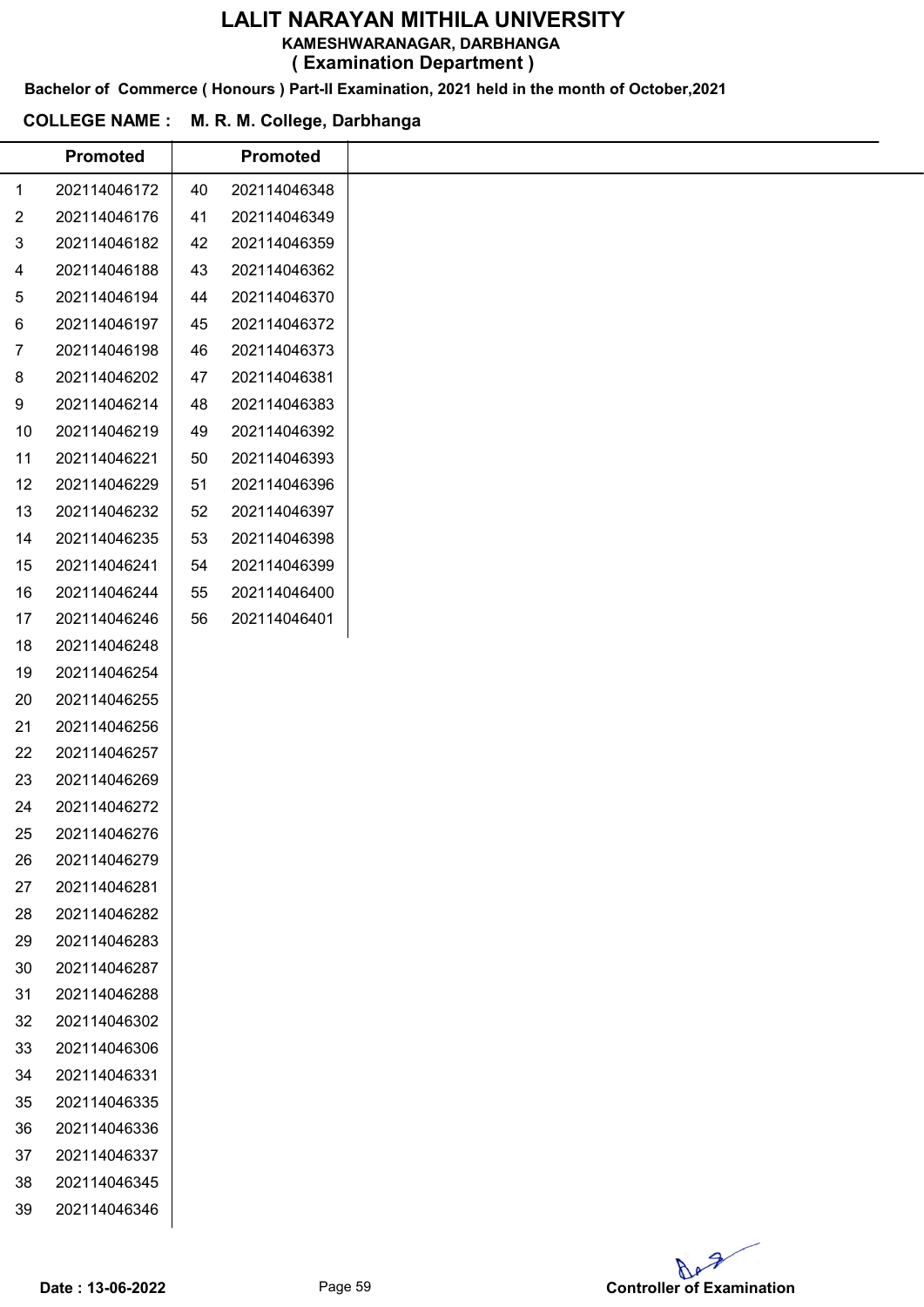#### Bachelor of Commerce ( Honours ) Part-II Examination, 2021 held in the month of October,2021

# COLLEGE NAME : M. R. S. M. College, Anandpur

| <b>Pass</b>    |              |    | <b>Pass</b><br><b>Pass</b> |     |              |    | <b>Promoted</b> |    |              |  |
|----------------|--------------|----|----------------------------|-----|--------------|----|-----------------|----|--------------|--|
| 1              | 202254059057 | 40 | 202254059125               | 79  | 202254059216 | 1  | 202254059058    | 40 | 202254059167 |  |
| $\overline{2}$ | 202254059061 | 41 | 202254059127               | 80  | 202254059217 | 2  | 202254059059    | 41 | 202254059171 |  |
| 3              | 202254059063 | 42 | 202254059131               | 81  | 202254059219 | 3  | 202254059069    | 42 | 202254059173 |  |
| 4              | 202254059064 | 43 | 202254059132               | 82  | 202254059220 | 4  | 202254059070    | 43 | 202254059178 |  |
| 5              | 202254059065 | 44 | 202254059135               | 83  | 202254059221 | 5  | 202254059074    | 44 | 202254059181 |  |
| 6              | 202254059066 | 45 | 202254059143               | 84  | 202254059222 | 6  | 202254059078    | 45 | 202254059183 |  |
| 7              | 202254059067 | 46 | 202254059144               | 85  | 202254059224 | 7  | 202254059083    | 46 | 202254059184 |  |
| 8              | 202254059068 | 47 | 202254059147               | 86  | 202254059226 | 8  | 202254059085    | 47 | 202254059188 |  |
| 9              | 202254059072 | 48 | 202254059148               | 87  | 202254059228 | 9  | 202254059091    | 48 | 202254059189 |  |
| 10             | 202254059073 | 49 | 202254059149               | 88  | 202254059229 | 10 | 202254059095    | 49 | 202254059194 |  |
| 11             | 202254059075 | 50 | 202254059150               | 89  | 202254059230 | 11 | 202254059101    | 50 | 202254059196 |  |
| 12             | 202254059076 | 51 | 202254059152               | 90  | 202254059232 | 12 | 202254059104    | 51 | 202254059201 |  |
| 13             | 202254059077 | 52 | 202254059153               | 91  | 202254059236 | 13 | 202254059106    | 52 | 202254059202 |  |
| 14             | 202254059079 | 53 | 202254059155               | 92  | 202254059237 | 14 | 202254059108    | 53 | 202254059203 |  |
| 15             | 202254059080 | 54 | 202254059162               | 93  | 202254059239 | 15 | 202254059110    | 54 | 202254059207 |  |
| 16             | 202254059081 | 55 | 202254059168               | 94  | 202254059241 | 16 | 202254059112    | 55 | 202254059211 |  |
| 17             | 202254059082 | 56 | 202254059169               | 95  | 202254059245 | 17 | 202254059113    | 56 | 202254059214 |  |
| 18             | 202254059084 | 57 | 202254059170               | 96  | 202254059247 | 18 | 202254059115    | 57 | 202254059218 |  |
| 19             | 202254059086 | 58 | 202254059172               | 97  | 202254059248 | 19 | 202254059116    | 58 | 202254059223 |  |
| 20             | 202254059087 | 59 | 202254059174               | 98  | 202254059250 | 20 | 202254059118    | 59 | 202254059227 |  |
| 21             | 202254059089 | 60 | 202254059176               | 99  | 202254059254 | 21 | 202254059126    | 60 | 202254059231 |  |
| 22             | 202254059090 | 61 | 202254059177               | 100 | 202254059255 | 22 | 202254059128    | 61 | 202254059233 |  |
| 23             | 202254059093 | 62 | 202254059179               | 101 | 202254059256 | 23 | 202254059129    | 62 | 202254059235 |  |
| 24             | 202254059094 | 63 | 202254059180               | 102 | 202254059257 | 24 | 202254059130    | 63 | 202254059238 |  |
| 25             | 202254059097 | 64 | 202254059185               | 103 | 202254059258 | 25 | 202254059134    | 64 | 202254059240 |  |
| 26             | 202254059098 | 65 | 202254059186               | 104 | 202254059261 | 26 | 202254059136    | 65 | 202254059242 |  |
| 27             | 202254059099 | 66 | 202254059190               | 105 | 202254059262 | 27 | 202254059137    | 66 | 202254059244 |  |
| 28             | 202254059100 | 67 | 202254059191               | 106 | 202254059263 | 28 | 202254059139    | 67 | 202254059246 |  |
| 29             | 202254059102 | 68 | 202254059192               | 107 | 202254059264 | 29 | 202254059145    | 68 | 202254059249 |  |
| 30             | 202254059103 | 69 | 202254059193               | 108 | 202254059265 | 30 | 202254059151    | 69 | 202254059251 |  |
| 31             | 202254059105 | 70 | 202254059195               | 109 | 202254059269 | 31 | 202254059154    | 70 | 202254059253 |  |
| 32             | 202254059107 | 71 | 202254059199               | 110 | 202254059272 | 32 | 202254059156    | 71 | 202254059259 |  |
| 33             | 202254059109 | 72 | 202254059200               | 111 | 202254059273 | 33 | 202254059157    | 72 | 202254059260 |  |
| 34             | 202254059111 | 73 | 202254059206               | 112 | 202254059274 | 34 | 202254059158    | 73 | 202254059266 |  |
| 35             | 202254059114 | 74 | 202254059208               | 113 | 202254059276 | 35 | 202254059160    | 74 | 202254059267 |  |
| 36             | 202254059119 | 75 | 202254059209               | 114 | 202254059277 | 36 | 202254059161    | 75 | 202254059270 |  |
| 37             | 202254059121 | 76 | 202254059212               | 115 | 202254059279 | 37 | 202254059163    | 76 | 202254059271 |  |
| 38             | 202254059122 | 77 | 202254059213               |     |              | 38 | 202254059165    | 77 | 202254059278 |  |
| 39             | 202254059123 | 78 | 202254059215               |     |              | 39 | 202254059166    | 78 | 202254059281 |  |

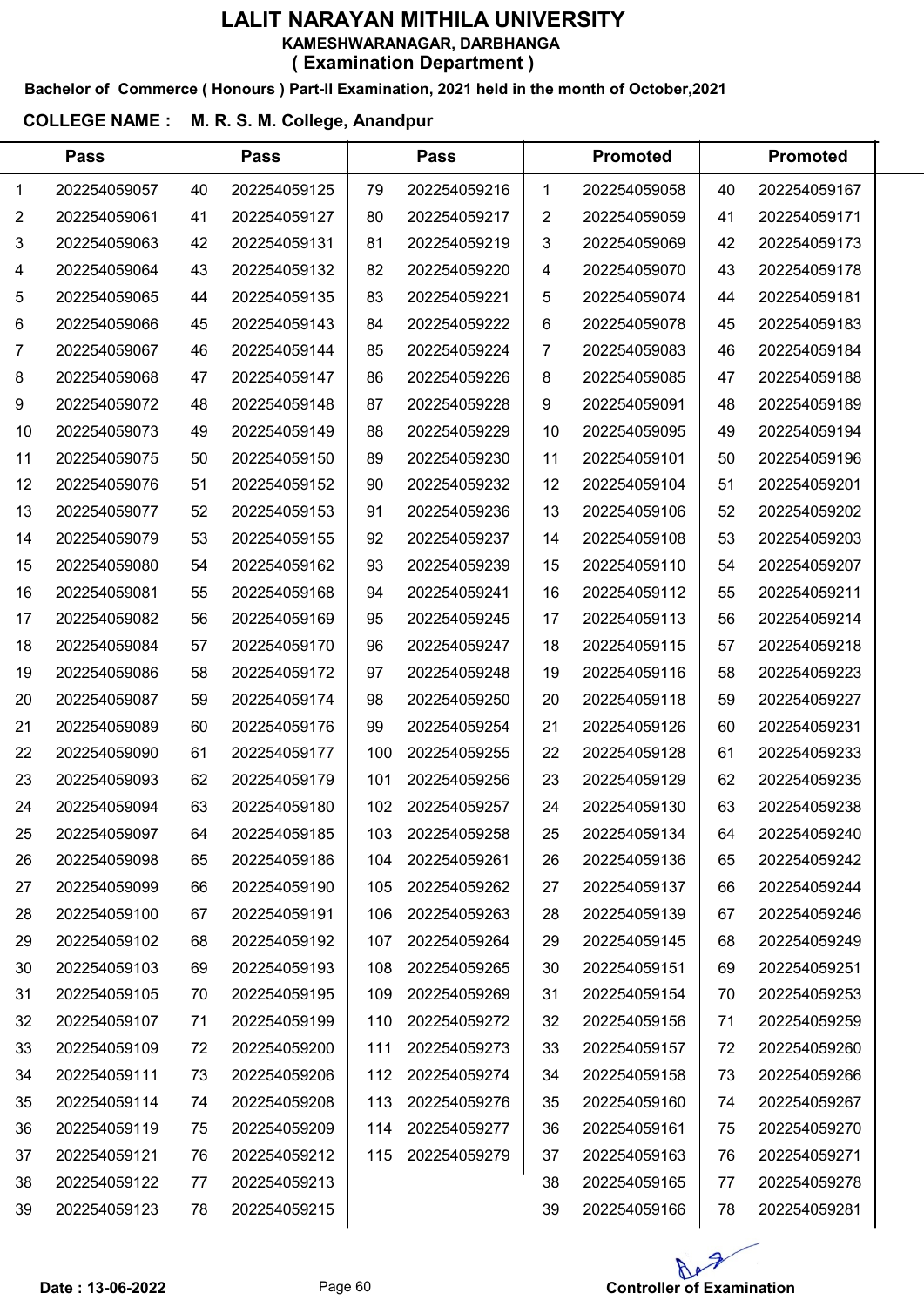KAMESHWARANAGAR, DARBHANGA

( Examination Department )

Bachelor of Commerce ( Honours ) Part-II Examination, 2021 held in the month of October,2021

# COLLEGE NAME : M. R. S. M. College, Anandpur

|    | <b>Promoted</b> |
|----|-----------------|
| 79 | 202254059284    |
| 80 | 202254059285    |
| 81 | 202255059290    |

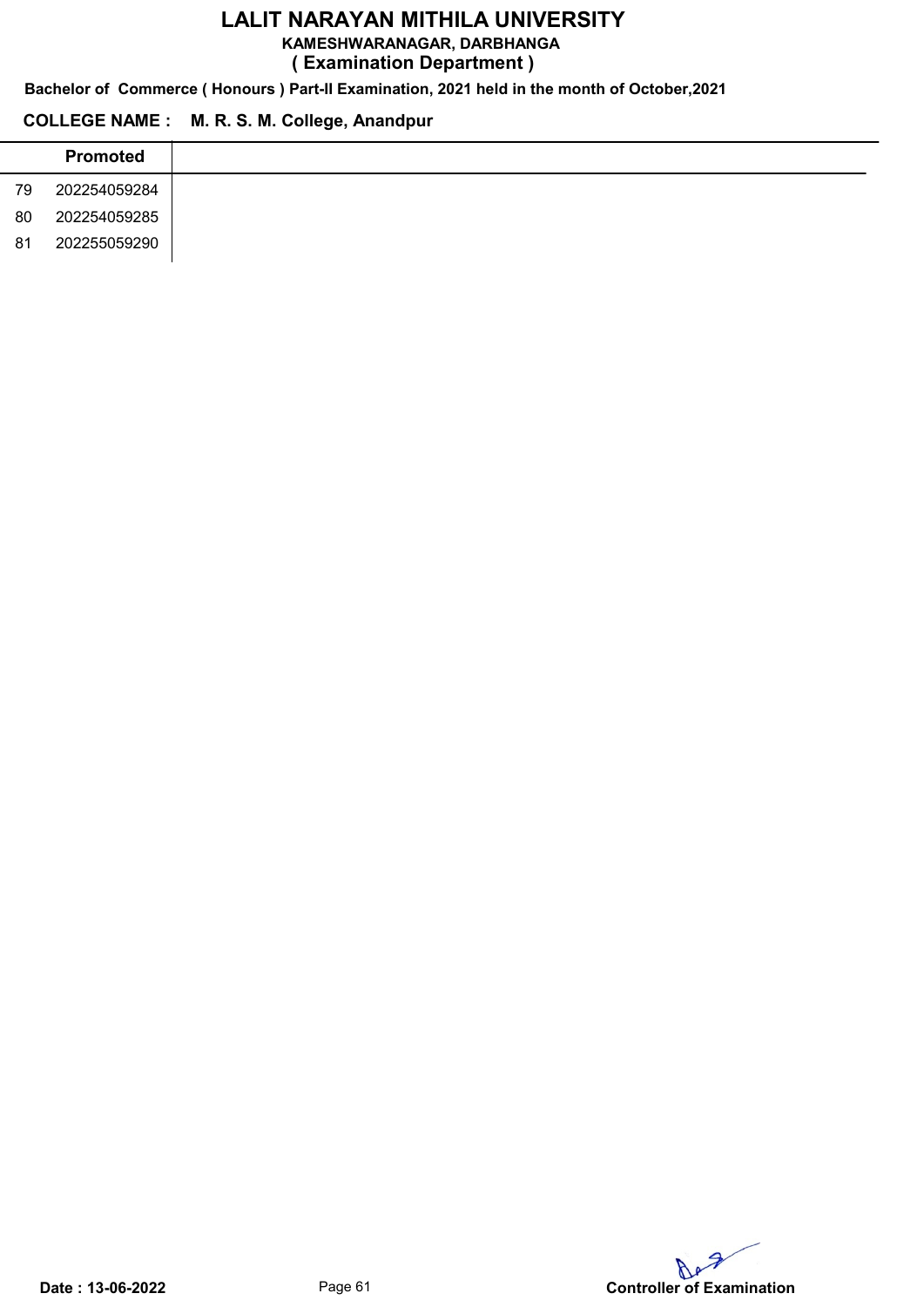KAMESHWARANAGAR, DARBHANGA

( Examination Department )

Bachelor of Commerce ( Honours ) Part-II Examination, 2021 held in the month of October,2021

#### COLLEGE NAME : M.N Das College, Chandauli, Samastipur

|                | <b>Pass</b>  |                | <b>Promoted</b> |
|----------------|--------------|----------------|-----------------|
| 1              | 204284145082 | 1              | 204284145090    |
| $\overline{2}$ | 204284145083 | $\overline{2}$ | 204284145093    |
| 3              | 204284145084 | 3              | 204284145094    |
| 4              | 204284145086 | 4              | 204284145095    |
| 5              | 204284145087 | 5              | 204284145097    |
| 6              | 204284145088 | 6              | 204284145098    |
| 7              | 204284145089 | 7              | 204284145099    |
| 8              | 204284145092 | 8              | 204284145102    |
| 9              | 204284145096 | 9              | 204284145103    |
| 10             | 204284145100 | 10             | 204284145104    |
| 11             | 204284145101 | 11             | 204284145105    |
|                |              | 12             | 204284145106    |
|                |              | 13             | 204284145107    |

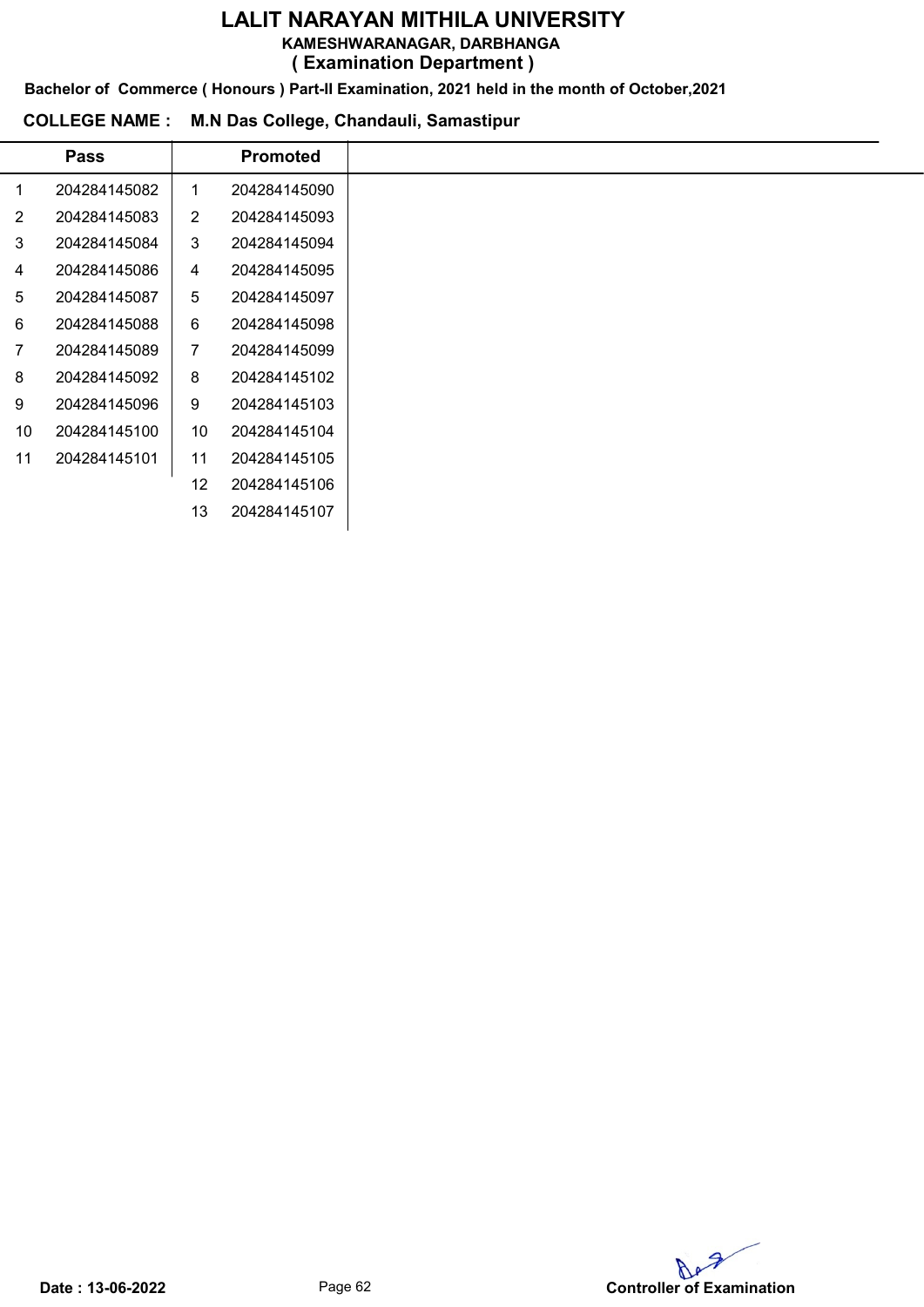KAMESHWARANAGAR, DARBHANGA

( Examination Department )

Bachelor of Commerce ( Honours ) Part-II Examination, 2021 held in the month of October,2021

# COLLEGE NAME : Mahant Ram Jivan Das College, Vishnupur, Begusarai

|                | <b>Pass</b>  |                | <b>Promoted</b> |
|----------------|--------------|----------------|-----------------|
| 1              | 201124025668 | $\mathbf{1}$   | 201124025672    |
| $\overline{2}$ | 201124025669 | $\overline{2}$ | 201124025676    |
| 3              | 201124025670 | $\mathfrak{S}$ | 201124025677    |
| $\overline{4}$ | 201124025671 | 4              | 201124025685    |
| 5              | 201124025673 | 5              | 201124025697    |
| 6              | 201124025674 | 6              | 201124025698    |
| $\overline{7}$ | 201124025675 | 7              | 201124025701    |
| 8              | 201124025678 | 8              | 201124025704    |
| 9              | 201124025679 | 9              | 201124025705    |
| 10             | 201124025680 | 10             | 201124025711    |
| 11             | 201124025683 | 11             | 201124025712    |
| 12             | 201124025684 | 12             | 201124025713    |
| 13             | 201124025686 | 13             | 201124025714    |
| 14             | 201124025687 | 14             | 201124025715    |
| 15             | 201124025689 | 15             | 201124025716    |
| 16             | 201124025690 | 16             | 201125025718    |
| 17             | 201124025692 | 17             | 201125025719    |
| 18             | 201124025693 | 18             | 201125025722    |
| 19             | 201124025694 |                |                 |
| 20             | 201124025695 |                |                 |
| 21             | 201124025696 |                |                 |
| 22             | 201124025699 |                |                 |
| 23             | 201124025700 |                |                 |
| 24             | 201124025702 |                |                 |
| 25             | 201124025703 |                |                 |
| 26             | 201124025709 |                |                 |
| 27             | 201124025710 |                |                 |
|                |              |                |                 |

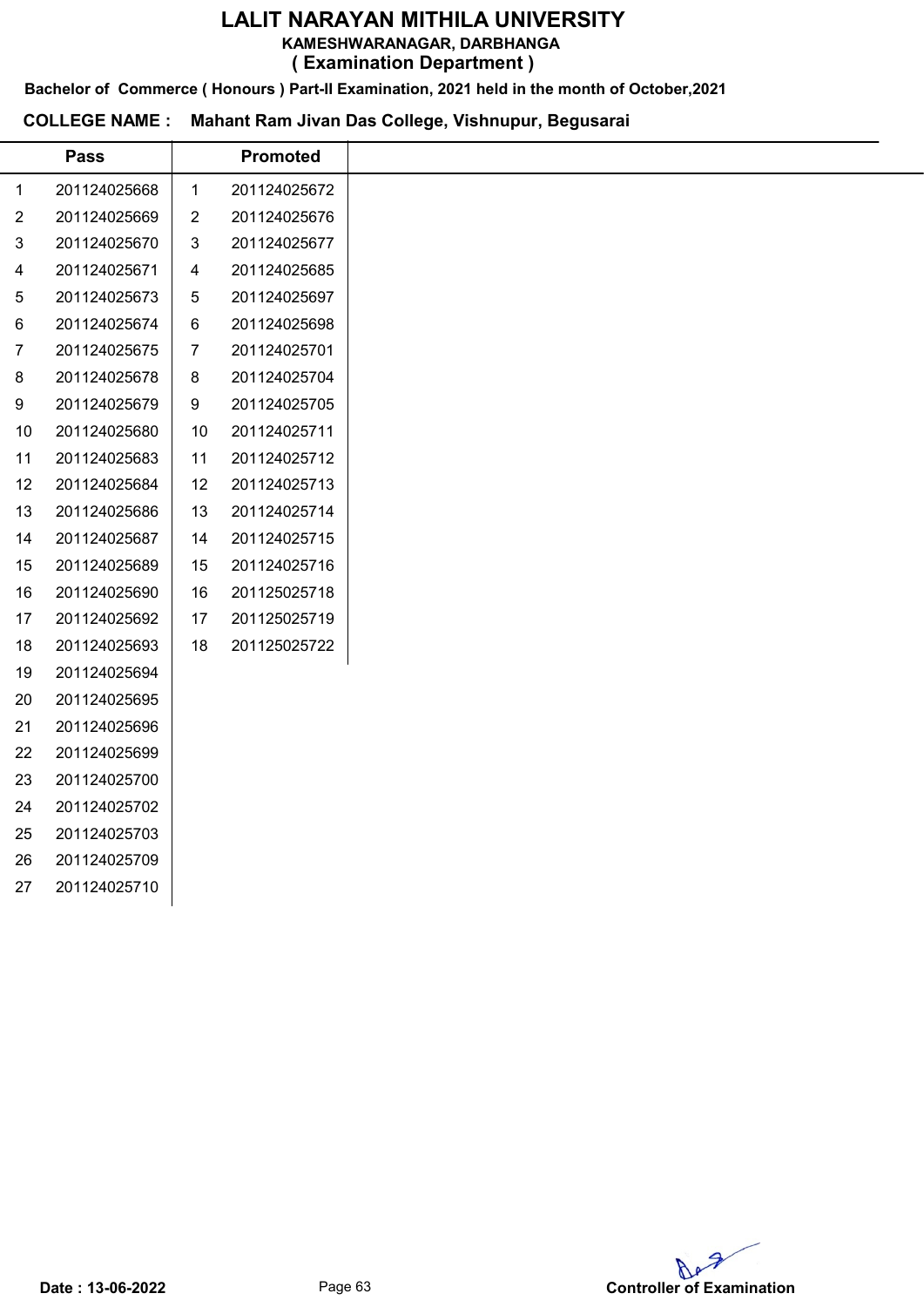#### Bachelor of Commerce ( Honours ) Part-II Examination, 2021 held in the month of October,2021

## COLLEGE NAME : Marwari College, Darbhanga

|    | <b>Pass</b>  |    | <b>Pass</b>  |    | <b>Pass</b>  |    | <b>Promoted</b> |    | <b>Promoted</b> |  |
|----|--------------|----|--------------|----|--------------|----|-----------------|----|-----------------|--|
| 1  | 202124047759 | 40 | 202124047848 | 79 | 202124047957 | 1  | 202124047757    | 40 | 202124047844    |  |
| 2  | 202124047764 | 41 | 202124047849 | 80 | 202124047958 | 2  | 202124047758    | 41 | 202124047846    |  |
| 3  | 202124047765 | 42 | 202124047851 | 81 | 202124047959 | 3  | 202124047760    | 42 | 202124047850    |  |
| 4  | 202124047768 | 43 | 202124047852 | 82 | 202124047962 | 4  | 202124047761    | 43 | 202124047855    |  |
| 5  | 202124047769 | 44 | 202124047853 | 83 | 202124047965 | 5  | 202124047762    | 44 | 202124047856    |  |
| 6  | 202124047772 | 45 | 202124047854 | 84 | 202124047969 | 6  | 202124047763    | 45 | 202124047861    |  |
| 7  | 202124047774 | 46 | 202124047858 | 85 | 202124047974 | 7  | 202124047766    | 46 | 202124047863    |  |
| 8  | 202124047784 | 47 | 202124047859 | 86 | 202124047979 | 8  | 202124047767    | 47 | 202124047864    |  |
| 9  | 202124047786 | 48 | 202124047868 | 87 | 202124047982 | 9  | 202124047770    | 48 | 202124047866    |  |
| 10 | 202124047788 | 49 | 202124047874 | 88 | 202124047984 | 10 | 202124047771    | 49 | 202124047867    |  |
| 11 | 202124047790 | 50 | 202124047875 | 89 | 202124047990 | 11 | 202124047775    | 50 | 202124047869    |  |
| 12 | 202124047793 | 51 | 202124047884 | 90 | 202124047991 | 12 | 202124047776    | 51 | 202124047870    |  |
| 13 | 202124047795 | 52 | 202124047885 | 91 | 202124047995 | 13 | 202124047777    | 52 | 202124047872    |  |
| 14 | 202124047799 | 53 | 202124047886 | 92 | 202124047996 | 14 | 202124047778    | 53 | 202124047873    |  |
| 15 | 202124047801 | 54 | 202124047888 |    |              | 15 | 202124047781    | 54 | 202124047876    |  |
| 16 | 202124047802 | 55 | 202124047889 |    |              | 16 | 202124047783    | 55 | 202124047877    |  |
| 17 | 202124047803 | 56 | 202124047896 |    |              | 17 | 202124047787    | 56 | 202124047878    |  |
| 18 | 202124047804 | 57 | 202124047900 |    |              | 18 | 202124047789    | 57 | 202124047879    |  |
| 19 | 202124047805 | 58 | 202124047901 |    |              | 19 | 202124047791    | 58 | 202124047880    |  |
| 20 | 202124047807 | 59 | 202124047902 |    |              | 20 | 202124047792    | 59 | 202124047881    |  |
| 21 | 202124047809 | 60 | 202124047907 |    |              | 21 | 202124047794    | 60 | 202124047882    |  |
| 22 | 202124047811 | 61 | 202124047909 |    |              | 22 | 202124047796    | 61 | 202124047890    |  |
| 23 | 202124047812 | 62 | 202124047914 |    |              | 23 | 202124047797    | 62 | 202124047891    |  |
| 24 | 202124047814 | 63 | 202124047916 |    |              | 24 | 202124047798    | 63 | 202124047892    |  |
| 25 | 202124047815 | 64 | 202124047925 |    |              | 25 | 202124047800    | 64 | 202124047894    |  |
| 26 | 202124047816 | 65 | 202124047927 |    |              | 26 | 202124047806    | 65 | 202124047895    |  |
| 27 | 202124047817 | 66 | 202124047928 |    |              | 27 | 202124047808    | 66 | 202124047897    |  |
| 28 | 202124047818 | 67 | 202124047931 |    |              | 28 | 202124047813    | 67 | 202124047898    |  |
| 29 | 202124047819 | 68 | 202124047933 |    |              | 29 | 202124047823    | 68 | 202124047899    |  |
| 30 | 202124047820 | 69 | 202124047937 |    |              | 30 | 202124047826    | 69 | 202124047903    |  |
| 31 | 202124047821 | 70 | 202124047938 |    |              | 31 | 202124047827    | 70 | 202124047904    |  |
| 32 | 202124047825 | 71 | 202124047942 |    |              | 32 | 202124047828    | 71 | 202124047906    |  |
| 33 | 202124047830 | 72 | 202124047944 |    |              | 33 | 202124047831    | 72 | 202124047910    |  |
| 34 | 202124047835 | 73 | 202124047946 |    |              | 34 | 202124047832    | 73 | 202124047911    |  |
| 35 | 202124047836 | 74 | 202124047947 |    |              | 35 | 202124047834    | 74 | 202124047913    |  |
| 36 | 202124047837 | 75 | 202124047948 |    |              | 36 | 202124047838    | 75 | 202124047915    |  |
| 37 | 202124047840 | 76 | 202124047949 |    |              | 37 | 202124047839    | 76 | 202124047919    |  |
| 38 | 202124047843 | 77 | 202124047951 |    |              | 38 | 202124047841    | 77 | 202124047921    |  |
| 39 | 202124047847 | 78 | 202124047952 |    |              | 39 | 202124047842    | 78 | 202124047924    |  |

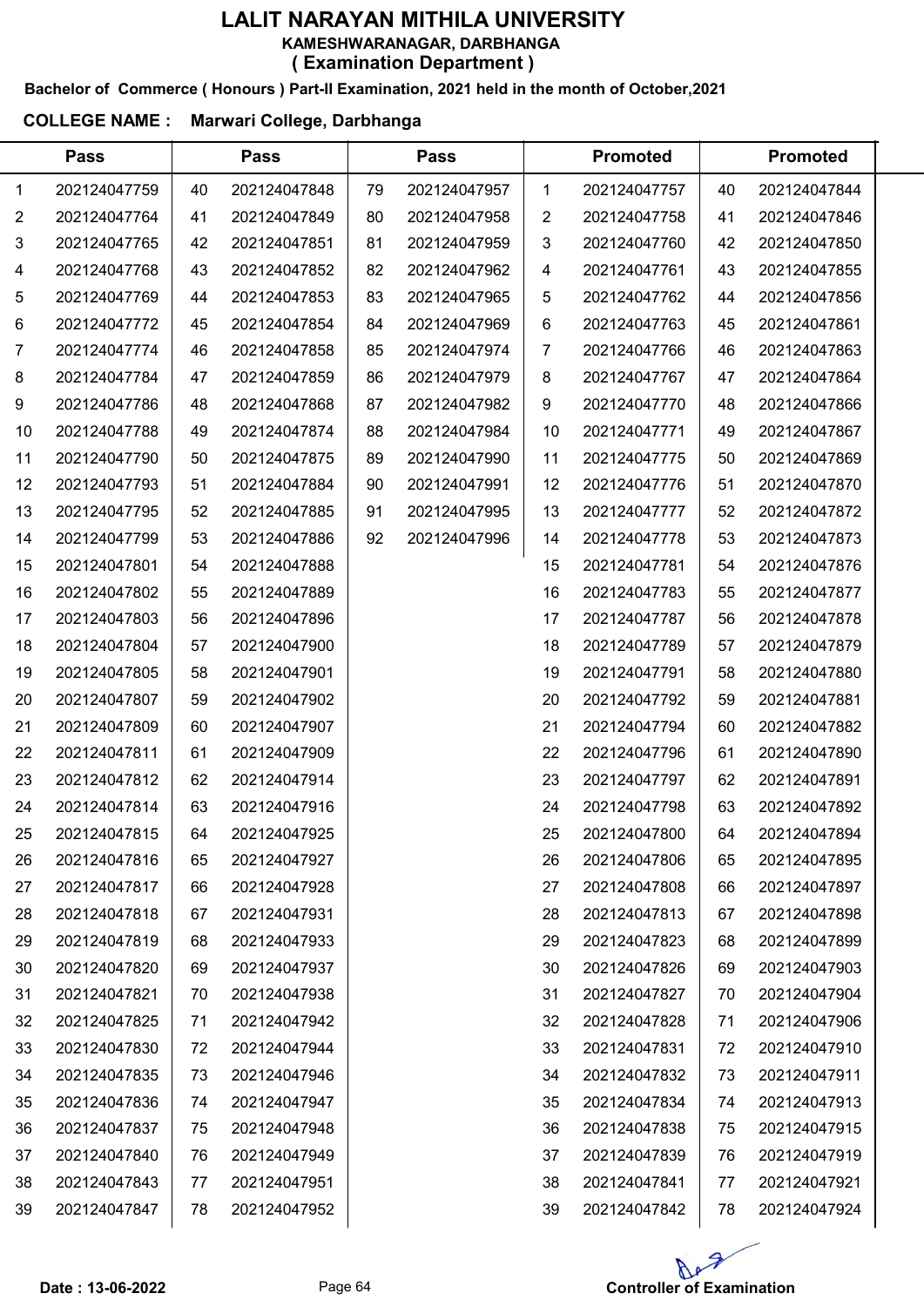KAMESHWARANAGAR, DARBHANGA

( Examination Department )

Bachelor of Commerce ( Honours ) Part-II Examination, 2021 held in the month of October,2021

# COLLEGE NAME : Marwari College, Darbhanga

L,

|     | <b>Promoted</b> |
|-----|-----------------|
| 79  | 202124047929    |
| 80  | 202124047930    |
| 81  | 202124047934    |
| 82  | 202124047935    |
| 83  | 202124047936    |
| 84  | 202124047939    |
| 85  | 202124047940    |
| 86  | 202124047941    |
| 87  | 202124047943    |
| 88  | 202124047945    |
| 89  | 202124047950    |
| 90  | 202124047953    |
| 91  | 202124047954    |
| 92  | 202124047955    |
| 93  | 202124047956    |
| 94  | 202124047963    |
| 95  | 202124047966    |
| 96  | 202124047967    |
| 97  | 202124047968    |
| 98  | 202124047971    |
| 99  | 202124047972    |
| 100 | 202124047973    |
| 101 | 202124047975    |
| 102 | 202124047977    |
| 103 | 202124047978    |
| 104 | 202124047980    |
| 105 | 202124047981    |
| 106 | 202124047983    |
| 107 | 202124047985    |
| 108 | 202124047987    |
| 109 | 202124047988    |
| 110 | 202124047989    |
| 111 | 202124047992    |
| 112 | 202124047993    |
| 113 | 202124047994    |
| 114 | 202124047997    |
|     |                 |

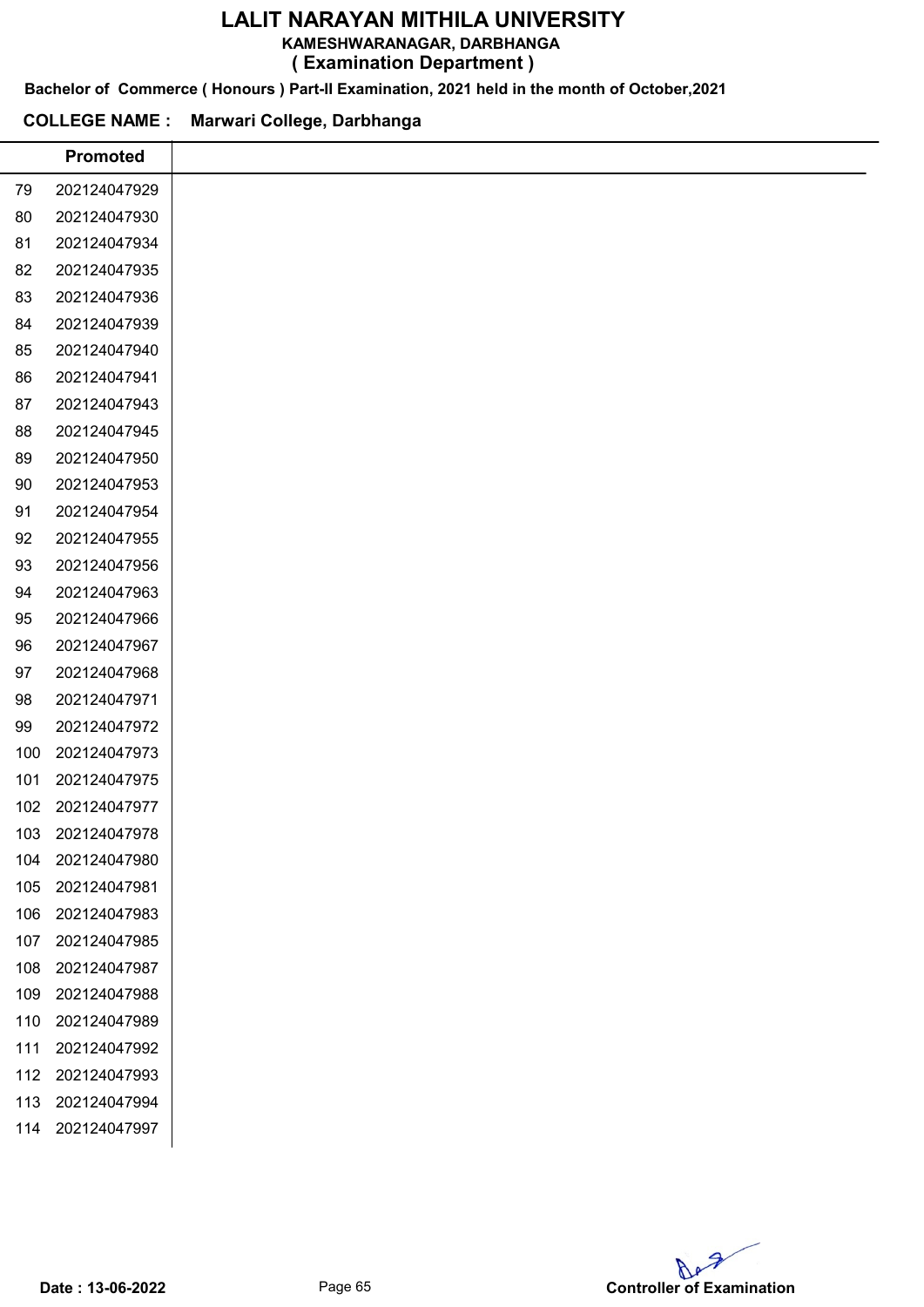#### Bachelor of Commerce ( Honours ) Part-II Examination, 2021 held in the month of October,2021

# COLLEGE NAME : Millat College, Darbhanga

|    | <b>Pass</b>  |    | <b>Pass</b>  |     | <b>Pass</b>  |     | <b>Pass</b>  |     | <b>Pass</b>  |  |
|----|--------------|----|--------------|-----|--------------|-----|--------------|-----|--------------|--|
| 1  | 202134050152 | 40 | 202134050222 | 79  | 202134050284 | 118 | 202134050362 | 157 | 202134050418 |  |
| 2  | 202134050155 | 41 | 202134050224 | 80  | 202134050286 | 119 | 202134050363 | 158 | 202134050423 |  |
| 3  | 202134050156 | 42 | 202134050226 | 81  | 202134050291 | 120 | 202134050364 | 159 | 202134050424 |  |
| 4  | 202134050157 | 43 | 202134050227 | 82  | 202134050292 | 121 | 202134050365 | 160 | 202134050425 |  |
| 5  | 202134050159 | 44 | 202134050229 | 83  | 202134050294 | 122 | 202134050367 | 161 | 202134050427 |  |
| 6  | 202134050161 | 45 | 202134050231 | 84  | 202134050295 | 123 | 202134050369 | 162 | 202134050431 |  |
| 7  | 202134050162 | 46 | 202134050232 | 85  | 202134050296 | 124 | 202134050371 | 163 | 202134050432 |  |
| 8  | 202134050163 | 47 | 202134050235 | 86  | 202134050299 | 125 | 202134050372 | 164 | 202134050433 |  |
| 9  | 202134050164 | 48 | 202134050236 | 87  | 202134050303 | 126 | 202134050373 | 165 | 202134050436 |  |
| 10 | 202134050165 | 49 | 202134050237 | 88  | 202134050304 | 127 | 202134050374 | 166 | 202134050437 |  |
| 11 | 202134050167 | 50 | 202134050240 | 89  | 202134050305 | 128 | 202134050375 | 167 | 202134050438 |  |
| 12 | 202134050169 | 51 | 202134050241 | 90  | 202134050307 | 129 | 202134050376 | 168 | 202134050439 |  |
| 13 | 202134050170 | 52 | 202134050243 | 91  | 202134050308 | 130 | 202134050377 | 169 | 202134050440 |  |
| 14 | 202134050173 | 53 | 202134050244 | 92  | 202134050309 | 131 | 202134050378 | 170 | 202134050441 |  |
| 15 | 202134050176 | 54 | 202134050245 | 93  | 202134050310 | 132 | 202134050379 | 171 | 202134050446 |  |
| 16 | 202134050177 | 55 | 202134050246 | 94  | 202134050312 | 133 | 202134050380 | 172 | 202134050447 |  |
| 17 | 202134050181 | 56 | 202134050247 | 95  | 202134050313 | 134 | 202134050383 | 173 | 202134050448 |  |
| 18 | 202134050184 | 57 | 202134050248 | 96  | 202134050314 | 135 | 202134050386 | 174 | 202134050449 |  |
| 19 | 202134050186 | 58 | 202134050250 | 97  | 202134050315 | 136 | 202134050389 | 175 | 202134050450 |  |
| 20 | 202134050187 | 59 | 202134050251 | 98  | 202134050322 | 137 | 202134050390 | 176 | 202134050454 |  |
| 21 | 202134050188 | 60 | 202134050252 | 99  | 202134050323 | 138 | 202134050393 | 177 | 202134050456 |  |
| 22 | 202134050193 | 61 | 202134050254 | 100 | 202134050324 | 139 | 202134050396 | 178 | 202134050457 |  |
| 23 | 202134050194 | 62 | 202134050255 | 101 | 202134050326 | 140 | 202134050397 | 179 | 202134050458 |  |
| 24 | 202134050196 | 63 | 202134050257 | 102 | 202134050331 | 141 | 202134050398 | 180 | 202134050461 |  |
| 25 | 202134050198 | 64 | 202134050258 | 103 | 202134050332 | 142 | 202134050399 | 181 | 202134050464 |  |
| 26 | 202134050200 | 65 | 202134050259 | 104 | 202134050333 | 143 | 202134050401 | 182 | 202134050465 |  |
| 27 | 202134050201 | 66 | 202134050260 | 105 | 202134050334 | 144 | 202134050402 | 183 | 202134050467 |  |
| 28 | 202134050203 | 67 | 202134050261 | 106 | 202134050335 | 145 | 202134050403 | 184 | 202134050468 |  |
| 29 | 202134050205 | 68 | 202134050263 | 107 | 202134050337 | 146 | 202134050404 | 185 | 202134050470 |  |
| 30 | 202134050206 | 69 | 202134050269 | 108 | 202134050338 | 147 | 202134050405 | 186 | 202134050471 |  |
| 31 | 202134050207 | 70 | 202134050271 | 109 | 202134050339 | 148 | 202134050406 | 187 | 202134050473 |  |
| 32 | 202134050208 | 71 | 202134050272 | 110 | 202134050340 | 149 | 202134050407 | 188 | 202134050474 |  |
| 33 | 202134050213 | 72 | 202134050274 | 111 | 202134050344 | 150 | 202134050409 | 189 | 202134050476 |  |
| 34 | 202134050215 | 73 | 202134050275 | 112 | 202134050350 | 151 | 202134050411 | 190 | 202134050479 |  |
| 35 | 202134050216 | 74 | 202134050276 | 113 | 202134050351 | 152 | 202134050412 | 191 | 202134050481 |  |
| 36 | 202134050217 | 75 | 202134050278 | 114 | 202134050354 | 153 | 202134050413 | 192 | 202134050483 |  |
| 37 | 202134050219 | 76 | 202134050279 | 115 | 202134050356 | 154 | 202134050415 | 193 | 202134050486 |  |
| 38 | 202134050220 | 77 | 202134050282 | 116 | 202134050357 | 155 | 202134050416 | 194 | 202134050487 |  |
| 39 | 202134050221 | 78 | 202134050283 | 117 | 202134050360 | 156 | 202134050417 | 195 | 202134050488 |  |

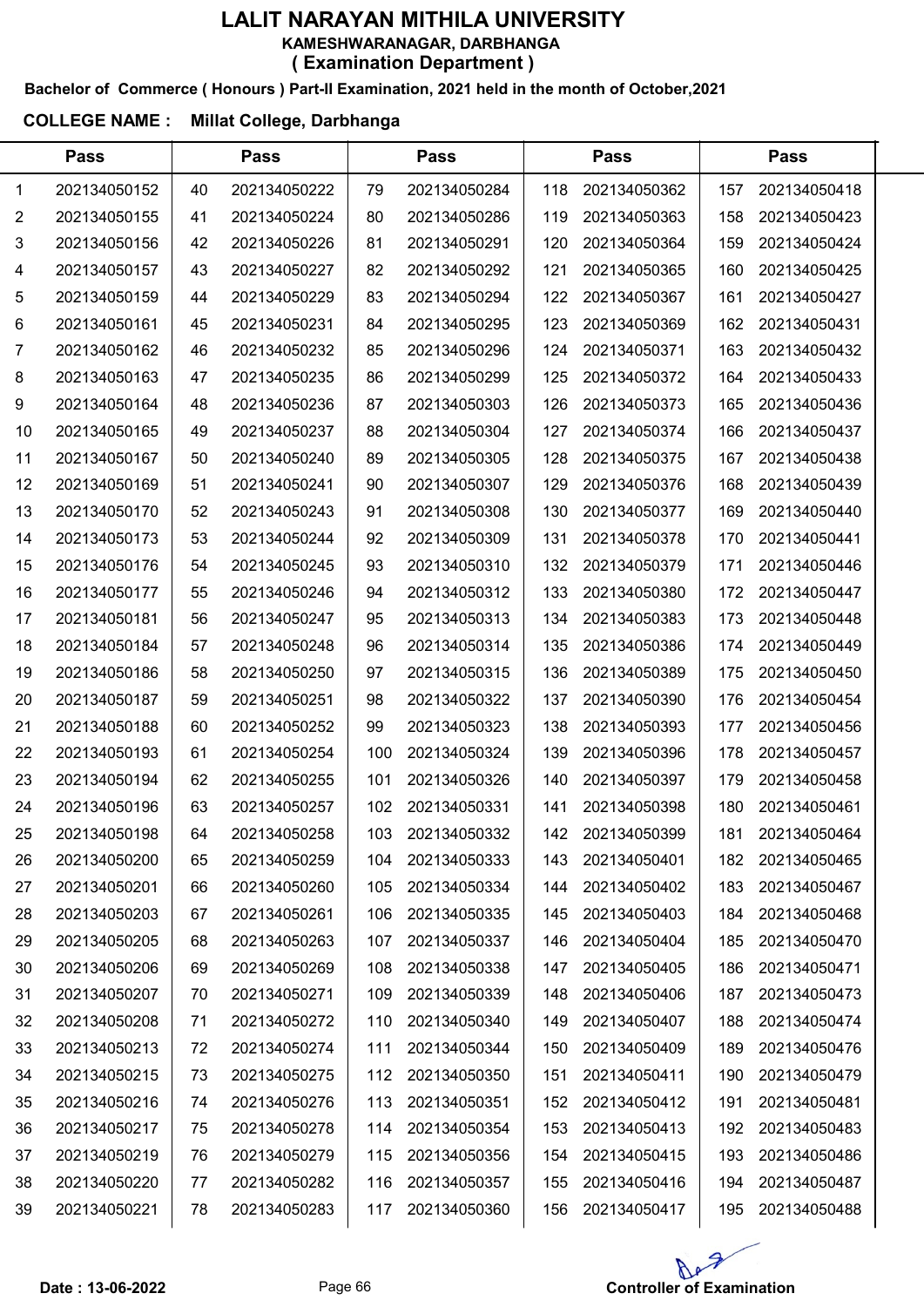#### LALIT NARAYAN MITHILA UNIVERSITY KAMESHWARANAGAR, DARBHANGA

( Examination Department )

Bachelor of Commerce ( Honours ) Part-II Examination, 2021 held in the month of October,2021

#### COLLEGE NAME : Millat College, Darbhanga

| 202134050150<br>202134050151<br>202134050153<br>202134050154<br>202134050158<br>202134050160<br>202134050174<br>202134050175<br>202134050180<br>202134050183<br>202134050185<br>202134050189<br>202134050190<br>202134050195<br>202134050197<br>202134050199<br>202134050204 | 40<br>41<br>42<br>43<br>44<br>45<br>46<br>47<br>48<br>49<br>50<br>51<br>52<br>53<br>54<br>55 | 202134050288<br>202134050289<br>202134050290<br>202134050293<br>202134050298<br>202134050300<br>202134050302<br>202134050306<br>202134050311<br>202134050316<br>202134050317<br>202134050318<br>202134050321<br>202134050328 | 79<br>80<br>81<br>82<br>83<br>84<br>85<br>86<br>87<br>88<br>89<br>90<br>91 | 202134050430<br>202134050434<br>202134050435<br>202134050442<br>202134050443<br>202134050444<br>202134050445<br>202134050451<br>202134050452<br>202134050455<br>202134050459<br>202134050460 |
|------------------------------------------------------------------------------------------------------------------------------------------------------------------------------------------------------------------------------------------------------------------------------|----------------------------------------------------------------------------------------------|------------------------------------------------------------------------------------------------------------------------------------------------------------------------------------------------------------------------------|----------------------------------------------------------------------------|----------------------------------------------------------------------------------------------------------------------------------------------------------------------------------------------|
|                                                                                                                                                                                                                                                                              |                                                                                              |                                                                                                                                                                                                                              |                                                                            |                                                                                                                                                                                              |
|                                                                                                                                                                                                                                                                              |                                                                                              |                                                                                                                                                                                                                              |                                                                            |                                                                                                                                                                                              |
|                                                                                                                                                                                                                                                                              |                                                                                              |                                                                                                                                                                                                                              |                                                                            |                                                                                                                                                                                              |
|                                                                                                                                                                                                                                                                              |                                                                                              |                                                                                                                                                                                                                              |                                                                            |                                                                                                                                                                                              |
|                                                                                                                                                                                                                                                                              |                                                                                              |                                                                                                                                                                                                                              |                                                                            |                                                                                                                                                                                              |
|                                                                                                                                                                                                                                                                              |                                                                                              |                                                                                                                                                                                                                              |                                                                            |                                                                                                                                                                                              |
|                                                                                                                                                                                                                                                                              |                                                                                              |                                                                                                                                                                                                                              |                                                                            |                                                                                                                                                                                              |
|                                                                                                                                                                                                                                                                              |                                                                                              |                                                                                                                                                                                                                              |                                                                            |                                                                                                                                                                                              |
|                                                                                                                                                                                                                                                                              |                                                                                              |                                                                                                                                                                                                                              |                                                                            |                                                                                                                                                                                              |
|                                                                                                                                                                                                                                                                              |                                                                                              |                                                                                                                                                                                                                              |                                                                            |                                                                                                                                                                                              |
|                                                                                                                                                                                                                                                                              |                                                                                              |                                                                                                                                                                                                                              |                                                                            |                                                                                                                                                                                              |
|                                                                                                                                                                                                                                                                              |                                                                                              |                                                                                                                                                                                                                              |                                                                            |                                                                                                                                                                                              |
|                                                                                                                                                                                                                                                                              |                                                                                              |                                                                                                                                                                                                                              |                                                                            | 202134050463                                                                                                                                                                                 |
|                                                                                                                                                                                                                                                                              |                                                                                              |                                                                                                                                                                                                                              | 92                                                                         | 202134050466                                                                                                                                                                                 |
|                                                                                                                                                                                                                                                                              |                                                                                              | 202134050329                                                                                                                                                                                                                 | 93                                                                         | 202134050469                                                                                                                                                                                 |
|                                                                                                                                                                                                                                                                              |                                                                                              | 202134050330                                                                                                                                                                                                                 | 94                                                                         | 202134050475                                                                                                                                                                                 |
|                                                                                                                                                                                                                                                                              | 56                                                                                           | 202134050336                                                                                                                                                                                                                 | 95                                                                         | 202134050477                                                                                                                                                                                 |
| 202134050209                                                                                                                                                                                                                                                                 | 57                                                                                           | 202134050346                                                                                                                                                                                                                 | 96                                                                         | 202134050478                                                                                                                                                                                 |
| 202134050210                                                                                                                                                                                                                                                                 | 58                                                                                           | 202134050348                                                                                                                                                                                                                 | 97                                                                         | 202134050480                                                                                                                                                                                 |
| 202134050214                                                                                                                                                                                                                                                                 | 59                                                                                           | 202134050349                                                                                                                                                                                                                 | 98                                                                         | 202134050484                                                                                                                                                                                 |
| 202134050218                                                                                                                                                                                                                                                                 | 60                                                                                           | 202134050352                                                                                                                                                                                                                 | 99                                                                         | 202134050485                                                                                                                                                                                 |
| 202134050223                                                                                                                                                                                                                                                                 | 61                                                                                           | 202134050353                                                                                                                                                                                                                 | 100                                                                        | 202134050489                                                                                                                                                                                 |
| 202134050230                                                                                                                                                                                                                                                                 | 62                                                                                           | 202134050358                                                                                                                                                                                                                 | 101                                                                        | 202134050490                                                                                                                                                                                 |
| 202134050234                                                                                                                                                                                                                                                                 | 63                                                                                           | 202134050359                                                                                                                                                                                                                 | 102                                                                        | 202134050491                                                                                                                                                                                 |
| 202134050238                                                                                                                                                                                                                                                                 | 64                                                                                           | 202134050361                                                                                                                                                                                                                 |                                                                            | 103 202134050493                                                                                                                                                                             |
| 202134050239                                                                                                                                                                                                                                                                 | 65                                                                                           | 202134050366                                                                                                                                                                                                                 |                                                                            |                                                                                                                                                                                              |
| 202134050249                                                                                                                                                                                                                                                                 | 66                                                                                           | 202134050368                                                                                                                                                                                                                 |                                                                            |                                                                                                                                                                                              |
| 202134050256                                                                                                                                                                                                                                                                 | 67                                                                                           | 202134050370                                                                                                                                                                                                                 |                                                                            |                                                                                                                                                                                              |
| 202134050262                                                                                                                                                                                                                                                                 | 68                                                                                           | 202134050384                                                                                                                                                                                                                 |                                                                            |                                                                                                                                                                                              |
| 202134050264                                                                                                                                                                                                                                                                 | 69                                                                                           | 202134050385                                                                                                                                                                                                                 |                                                                            |                                                                                                                                                                                              |
| 202134050265                                                                                                                                                                                                                                                                 | 70                                                                                           | 202134050387                                                                                                                                                                                                                 |                                                                            |                                                                                                                                                                                              |
| 202134050266                                                                                                                                                                                                                                                                 | 71                                                                                           | 202134050388                                                                                                                                                                                                                 |                                                                            |                                                                                                                                                                                              |
| 202134050267                                                                                                                                                                                                                                                                 | 72                                                                                           | 202134050391                                                                                                                                                                                                                 |                                                                            |                                                                                                                                                                                              |
| 202134050270                                                                                                                                                                                                                                                                 | 73                                                                                           | 202134050394                                                                                                                                                                                                                 |                                                                            |                                                                                                                                                                                              |
| 202134050273                                                                                                                                                                                                                                                                 | 74                                                                                           | 202134050400                                                                                                                                                                                                                 |                                                                            |                                                                                                                                                                                              |
| 202134050277                                                                                                                                                                                                                                                                 | 75                                                                                           | 202134050410                                                                                                                                                                                                                 |                                                                            |                                                                                                                                                                                              |
|                                                                                                                                                                                                                                                                              | 76                                                                                           | 202134050414                                                                                                                                                                                                                 |                                                                            |                                                                                                                                                                                              |
| 202134050280                                                                                                                                                                                                                                                                 | 77                                                                                           | 202134050420                                                                                                                                                                                                                 |                                                                            |                                                                                                                                                                                              |
| 202134050281                                                                                                                                                                                                                                                                 |                                                                                              | 202134050428                                                                                                                                                                                                                 |                                                                            |                                                                                                                                                                                              |
|                                                                                                                                                                                                                                                                              |                                                                                              | 202134050285<br>78                                                                                                                                                                                                           |                                                                            |                                                                                                                                                                                              |

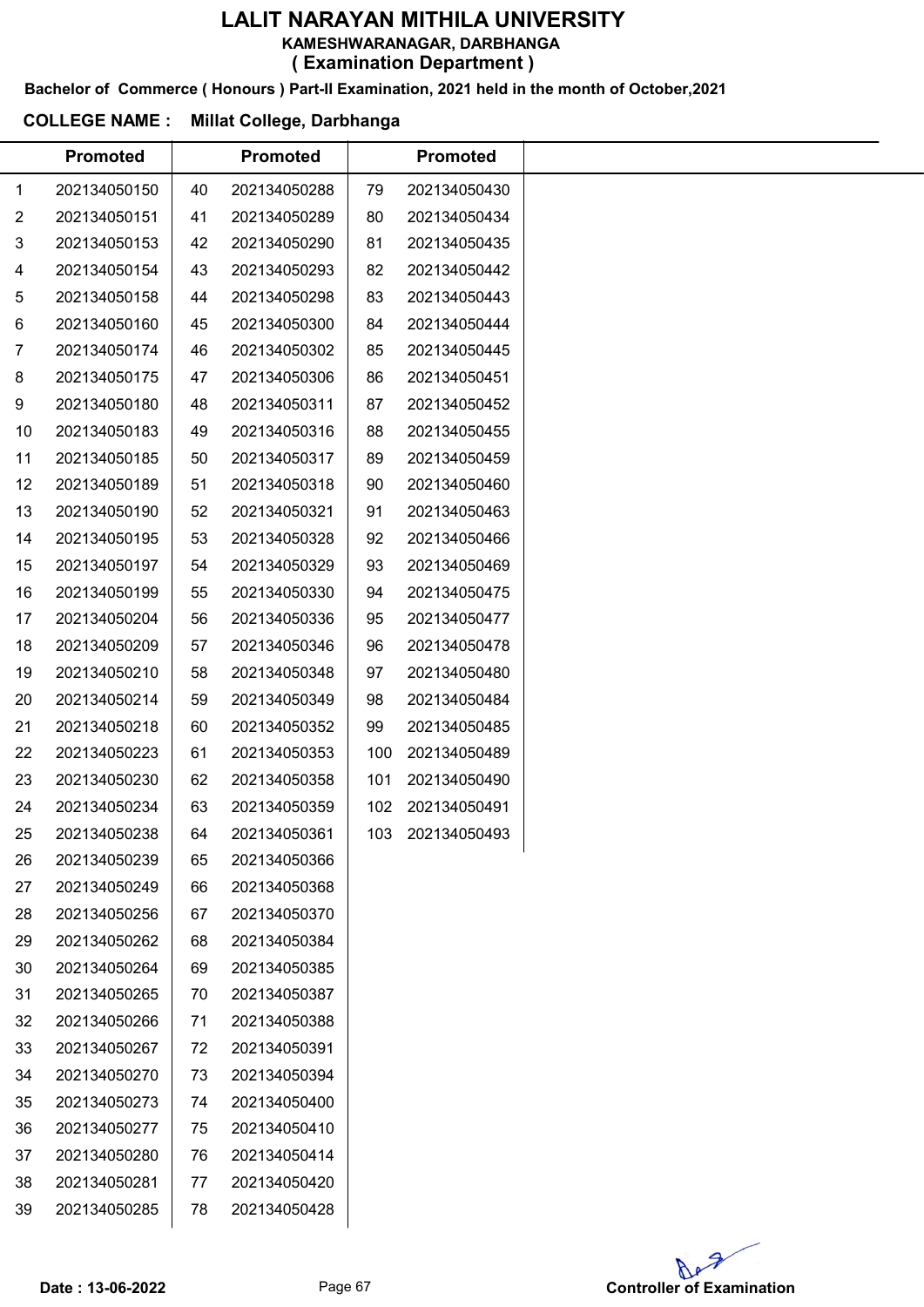#### LALIT NARAYAN MITHILA UNIVERSITY KAMESHWARANAGAR, DARBHANGA

( Examination Department )

## Bachelor of Commerce ( Honours ) Part-II Examination, 2021 held in the month of October,2021

# COLLEGE NAME : N.Jha Mahila College,Laheriasarai, Darbhanga

 $\overline{a}$ 

|    | <b>Pass</b>  |    | <b>Pass</b>  |    | <b>Pass</b>  |    | <b>Promoted</b> |    | <b>Promoted</b> |  |
|----|--------------|----|--------------|----|--------------|----|-----------------|----|-----------------|--|
| 1  | 202294061096 | 40 | 202294061158 | 79 | 202294061222 | 1  | 202294061097    | 40 | 202294061223    |  |
| 2  | 202294061101 | 41 | 202294061159 | 80 | 202294061224 | 2  | 202294061098    | 41 | 202294061229    |  |
| 3  | 202294061102 | 42 | 202294061161 | 81 | 202294061225 | 3  | 202294061099    | 42 | 202294061230    |  |
| 4  | 202294061103 | 43 | 202294061162 | 82 | 202294061226 | 4  | 202294061100    | 43 | 202294061232    |  |
| 5  | 202294061104 | 44 | 202294061163 | 83 | 202294061228 | 5  | 202294061106    | 44 | 202294061235    |  |
| 6  | 202294061105 | 45 | 202294061164 | 84 | 202294061233 | 6  | 202294061110    | 45 | 202294061237    |  |
| 7  | 202294061107 | 46 | 202294061165 | 85 | 202294061234 | 7  | 202294061113    |    |                 |  |
| 8  | 202294061108 | 47 | 202294061166 | 86 | 202294061236 | 8  | 202294061116    |    |                 |  |
| 9  | 202294061109 | 48 | 202294061167 |    |              | 9  | 202294061118    |    |                 |  |
| 10 | 202294061111 | 49 | 202294061168 |    |              | 10 | 202294061123    |    |                 |  |
| 11 | 202294061112 | 50 | 202294061169 |    |              | 11 | 202294061127    |    |                 |  |
| 12 | 202294061114 | 51 | 202294061173 |    |              | 12 | 202294061132    |    |                 |  |
| 13 | 202294061115 | 52 | 202294061174 |    |              | 13 | 202294061138    |    |                 |  |
| 14 | 202294061117 | 53 | 202294061175 |    |              | 14 | 202294061139    |    |                 |  |
| 15 | 202294061119 | 54 | 202294061176 |    |              | 15 | 202294061141    |    |                 |  |
| 16 | 202294061120 | 55 | 202294061178 |    |              | 16 | 202294061143    |    |                 |  |
| 17 | 202294061121 | 56 | 202294061179 |    |              | 17 | 202294061145    |    |                 |  |
| 18 | 202294061122 | 57 | 202294061180 |    |              | 18 | 202294061147    |    |                 |  |
| 19 | 202294061124 | 58 | 202294061182 |    |              | 19 | 202294061148    |    |                 |  |
| 20 | 202294061125 | 59 | 202294061189 |    |              | 20 | 202294061150    |    |                 |  |
| 21 | 202294061126 | 60 | 202294061191 |    |              | 21 | 202294061157    |    |                 |  |
| 22 | 202294061129 | 61 | 202294061192 |    |              | 22 | 202294061160    |    |                 |  |
| 23 | 202294061130 | 62 | 202294061195 |    |              | 23 | 202294061171    |    |                 |  |
| 24 | 202294061133 | 63 | 202294061196 |    |              | 24 | 202294061172    |    |                 |  |
| 25 | 202294061134 | 64 | 202294061197 |    |              | 25 | 202294061177    |    |                 |  |
| 26 | 202294061135 | 65 | 202294061198 |    |              | 26 | 202294061181    |    |                 |  |
| 27 | 202294061136 | 66 | 202294061201 |    |              | 27 | 202294061183    |    |                 |  |
| 28 | 202294061137 | 67 | 202294061203 |    |              | 28 | 202294061185    |    |                 |  |
| 29 | 202294061140 | 68 | 202294061204 |    |              | 29 | 202294061188    |    |                 |  |
| 30 | 202294061142 | 69 | 202294061206 |    |              | 30 | 202294061190    |    |                 |  |
| 31 | 202294061144 | 70 | 202294061207 |    |              | 31 | 202294061193    |    |                 |  |
| 32 | 202294061146 | 71 | 202294061208 |    |              | 32 | 202294061199    |    |                 |  |
| 33 | 202294061149 | 72 | 202294061209 |    |              | 33 | 202294061200    |    |                 |  |
| 34 | 202294061151 | 73 | 202294061210 |    |              | 34 | 202294061202    |    |                 |  |
| 35 | 202294061152 | 74 | 202294061211 |    |              | 35 | 202294061213    |    |                 |  |
| 36 | 202294061153 | 75 | 202294061216 |    |              | 36 | 202294061214    |    |                 |  |
| 37 | 202294061154 | 76 | 202294061217 |    |              | 37 | 202294061215    |    |                 |  |
| 38 | 202294061155 | 77 | 202294061219 |    |              | 38 | 202294061218    |    |                 |  |
| 39 | 202294061156 | 78 | 202294061221 |    |              | 39 | 202294061220    |    |                 |  |

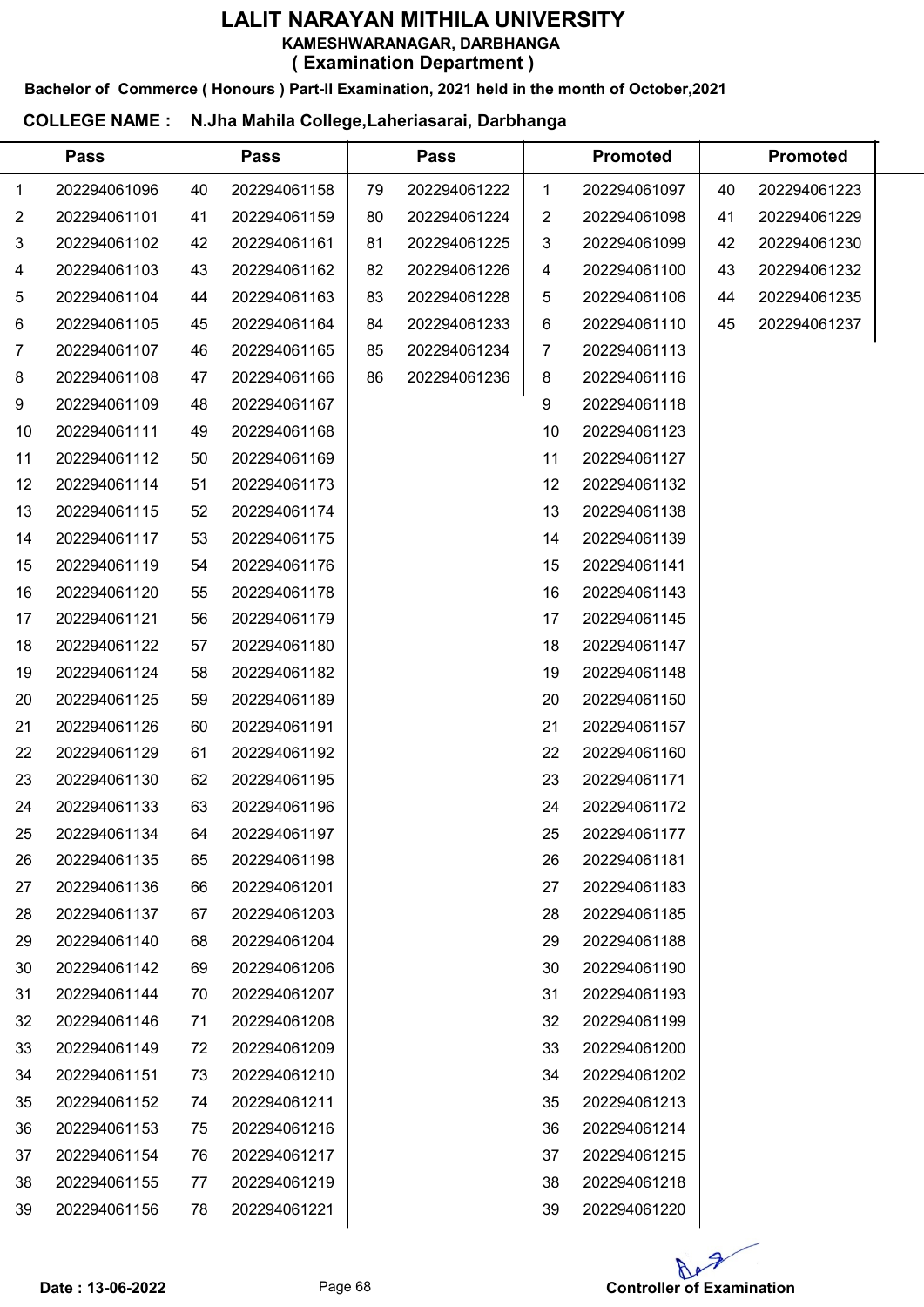Bachelor of Commerce ( Honours ) Part-II Examination, 2021 held in the month of October,2021

## COLLEGE NAME : P. D. K. J. College, Andharatharhi

|    | <b>Pass</b>  |    | <b>Pass</b>  |    | <b>Promoted</b> |    | <b>Promoted</b> |    | <b>Promoted</b> |  |
|----|--------------|----|--------------|----|-----------------|----|-----------------|----|-----------------|--|
| 1  | 203174093237 | 40 | 203174093383 | 1  | 203174093240    | 40 | 203174093328    | 79 | 203174093390    |  |
| 2  | 203174093249 | 41 | 203174093384 | 2  | 203174093242    | 41 | 203174093329    | 80 | 203174093394    |  |
| 3  | 203174093252 |    |              | 3  | 203174093245    | 42 | 203174093331    | 81 | 203174093395    |  |
| 4  | 203174093253 |    |              | 4  | 203174093248    | 43 | 203174093332    | 82 | 203174093396    |  |
| 5  | 203174093255 |    |              | 5  | 203174093250    | 44 | 203174093333    | 83 | 203175093397    |  |
| 6  | 203174093257 |    |              | 6  | 203174093256    | 45 | 203174093334    | 84 | 203175093398    |  |
| 7  | 203174093266 |    |              | 7  | 203174093258    | 46 | 203174093335    | 85 | 203175093401    |  |
| 8  | 203174093270 |    |              | 8  | 203174093261    | 47 | 203174093337    | 86 | 203175093402    |  |
| 9  | 203174093272 |    |              | 9  | 203174093262    | 48 | 203174093339    | 87 | 203175093403    |  |
| 10 | 203174093275 |    |              | 10 | 203174093267    | 49 | 203174093340    |    |                 |  |
| 11 | 203174093278 |    |              | 11 | 203174093268    | 50 | 203174093341    |    |                 |  |
| 12 | 203174093279 |    |              | 12 | 203174093269    | 51 | 203174093344    |    |                 |  |
| 13 | 203174093280 |    |              | 13 | 203174093271    | 52 | 203174093345    |    |                 |  |
| 14 | 203174093283 |    |              | 14 | 203174093273    | 53 | 203174093347    |    |                 |  |
| 15 | 203174093285 |    |              | 15 | 203174093277    | 54 | 203174093349    |    |                 |  |
| 16 | 203174093292 |    |              | 16 | 203174093281    | 55 | 203174093350    |    |                 |  |
| 17 | 203174093296 |    |              | 17 | 203174093286    | 56 | 203174093353    |    |                 |  |
| 18 | 203174093297 |    |              | 18 | 203174093287    | 57 | 203174093354    |    |                 |  |
| 19 | 203174093298 |    |              | 19 | 203174093288    | 58 | 203174093355    |    |                 |  |
| 20 | 203174093305 |    |              | 20 | 203174093290    | 59 | 203174093356    |    |                 |  |
| 21 | 203174093307 |    |              | 21 | 203174093293    | 60 | 203174093358    |    |                 |  |
| 22 | 203174093308 |    |              | 22 | 203174093294    | 61 | 203174093362    |    |                 |  |
| 23 | 203174093310 |    |              | 23 | 203174093295    | 62 | 203174093363    |    |                 |  |
| 24 | 203174093313 |    |              | 24 | 203174093299    | 63 | 203174093364    |    |                 |  |
| 25 | 203174093314 |    |              | 25 | 203174093300    | 64 | 203174093365    |    |                 |  |
| 26 | 203174093315 |    |              | 26 | 203174093301    | 65 | 203174093366    |    |                 |  |
| 27 | 203174093319 |    |              | 27 | 203174093303    | 66 | 203174093367    |    |                 |  |
| 28 | 203174093336 |    |              | 28 | 203174093304    | 67 | 203174093369    |    |                 |  |
| 29 | 203174093338 |    |              | 29 | 203174093309    | 68 | 203174093370    |    |                 |  |
| 30 | 203174093343 |    |              | 30 | 203174093311    | 69 | 203174093372    |    |                 |  |
| 31 | 203174093346 |    |              | 31 | 203174093316    | 70 | 203174093377    |    |                 |  |
| 32 | 203174093348 |    |              | 32 | 203174093317    | 71 | 203174093378    |    |                 |  |
| 33 | 203174093352 |    |              | 33 | 203174093318    | 72 | 203174093380    |    |                 |  |
| 34 | 203174093359 |    |              | 34 | 203174093320    | 73 | 203174093381    |    |                 |  |
| 35 | 203174093368 |    |              | 35 | 203174093321    | 74 | 203174093382    |    |                 |  |
| 36 | 203174093373 |    |              | 36 | 203174093322    | 75 | 203174093385    |    |                 |  |
| 37 | 203174093374 |    |              | 37 | 203174093323    | 76 | 203174093386    |    |                 |  |
| 38 | 203174093375 |    |              | 38 | 203174093324    | 77 | 203174093388    |    |                 |  |
| 39 | 203174093379 |    |              | 39 | 203174093325    | 78 | 203174093389    |    |                 |  |

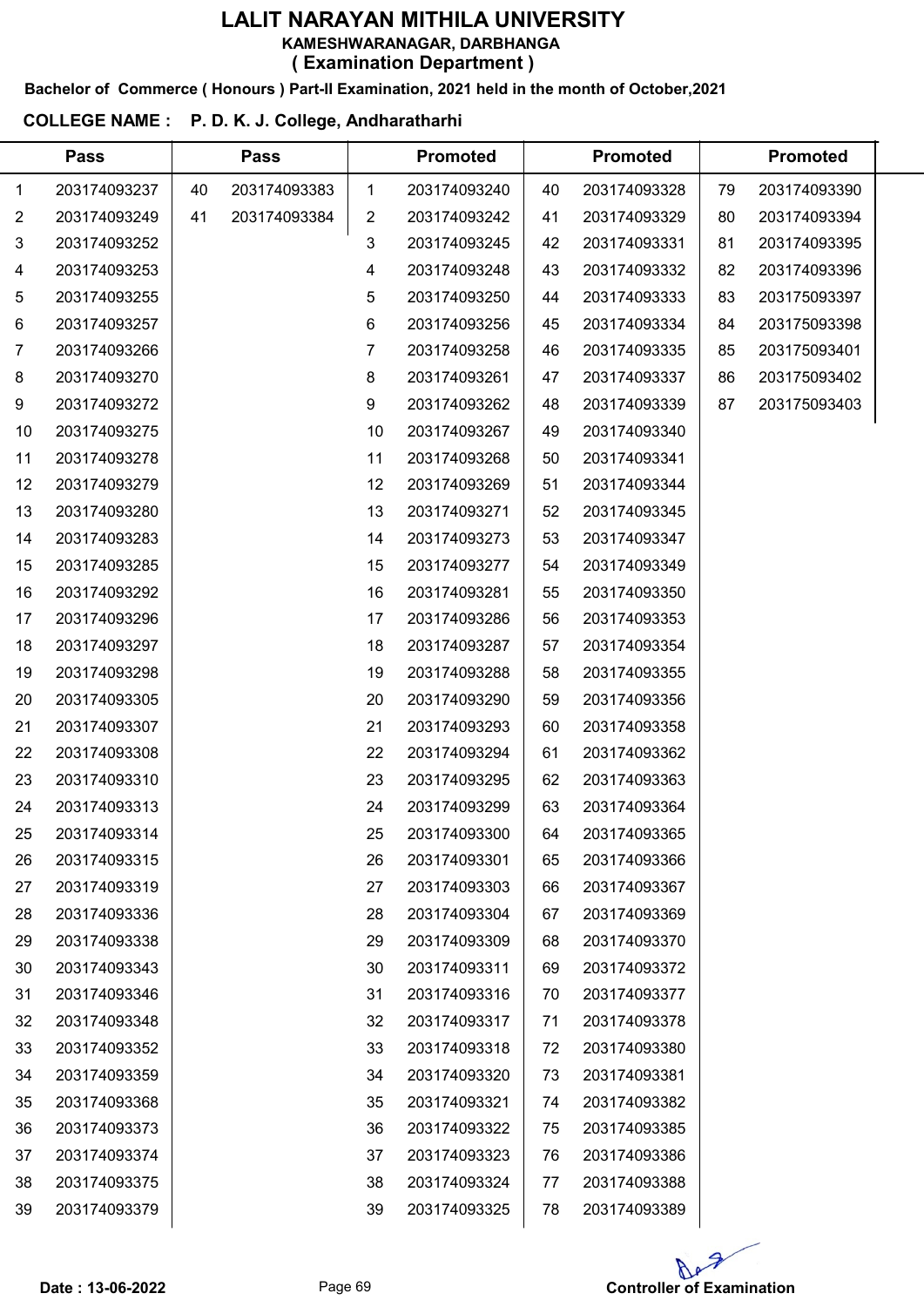KAMESHWARANAGAR, DARBHANGA

( Examination Department )

Bachelor of Commerce ( Honours ) Part-II Examination, 2021 held in the month of October,2021

# COLLEGE NAME : Q. A. Degree College, Jale,Darbhanga

|                | <b>Pass</b>  |    | <b>Pass</b>  |                | <b>Promoted</b> |
|----------------|--------------|----|--------------|----------------|-----------------|
| 1              | 202314062374 | 40 | 202314062438 | $\mathbf{1}$   | 202314062377    |
| $\overline{c}$ | 202314062375 | 41 | 202314062439 | $\overline{2}$ | 202314062389    |
| 3              | 202314062376 | 42 | 202314062440 | 3              | 202314062390    |
| 4              | 202314062378 | 43 | 202314062441 | 4              | 202314062392    |
| 5              | 202314062381 | 44 | 202314062443 | 5              | 202314062414    |
| 6              | 202314062382 | 45 | 202314062444 | 6              | 202314062417    |
| $\overline{7}$ | 202314062384 | 46 | 202314062446 | 7              | 202314062421    |
| 8              | 202314062385 | 47 | 202314062447 | 8              | 202314062430    |
| 9              | 202314062387 | 48 | 202314062450 | 9              | 202314062435    |
| 10             | 202314062388 | 49 | 202314062451 | 10             | 202314062442    |
| 11             | 202314062391 | 50 | 202314062452 | 11             | 202314062448    |
| 12             | 202314062393 | 51 | 202314062455 | 12             | 202314062449    |
| 13             | 202314062395 | 52 | 202314062456 | 13             | 202314062453    |
| 14             | 202314062396 | 53 | 202314062457 | 14             | 202314062462    |
| 15             | 202314062397 | 54 | 202314062459 | 15             | 202314062468    |
| 16             | 202314062400 | 55 | 202314062460 | 16             | 202314062476    |
| 17             | 202314062401 | 56 | 202314062461 | 17             | 202314062478    |
| 18             | 202314062402 | 57 | 202314062463 | 18             | 202314062487    |
| 19             | 202314062406 | 58 | 202314062464 | 19             | 202314062488    |
| 20             | 202314062407 | 59 | 202314062466 | 20             | 202314062493    |
| 21             | 202314062408 | 60 | 202314062467 |                |                 |
| 22             | 202314062411 | 61 | 202314062469 |                |                 |
| 23             | 202314062412 | 62 | 202314062471 |                |                 |
| 24             | 202314062413 | 63 | 202314062472 |                |                 |
| 25             | 202314062416 | 64 | 202314062475 |                |                 |
| 26             | 202314062418 | 65 | 202314062477 |                |                 |
| 27             | 202314062420 | 66 | 202314062480 |                |                 |
| 28             | 202314062422 | 67 | 202314062481 |                |                 |
| 29             | 202314062423 | 68 | 202314062484 |                |                 |
| 30             | 202314062424 | 69 | 202314062491 |                |                 |
| 31             | 202314062425 |    |              |                |                 |
| 32             | 202314062426 |    |              |                |                 |
| 33             | 202314062428 |    |              |                |                 |
| 34             | 202314062429 |    |              |                |                 |
| 35             | 202314062431 |    |              |                |                 |
| 36             | 202314062432 |    |              |                |                 |
| 37             | 202314062433 |    |              |                |                 |
| 38             | 202314062434 |    |              |                |                 |
| 39             | 202314062436 |    |              |                |                 |
|                |              |    |              |                |                 |

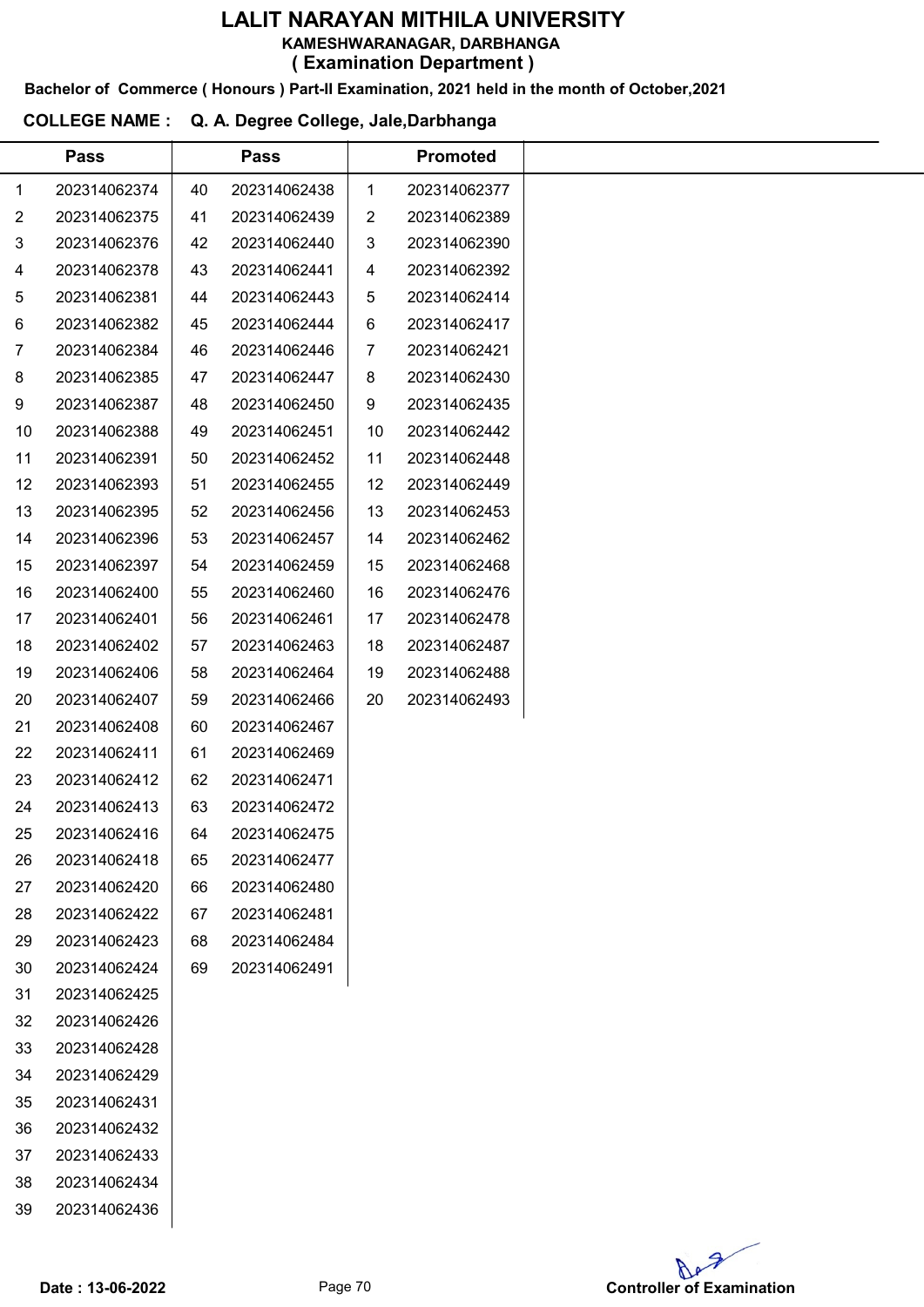# LALIT NARAYAN MITHILA UNIVERSITY KAMESHWARANAGAR, DARBHANGA

( Examination Department )

Bachelor of Commerce ( Honours ) Part-II Examination, 2021 held in the month of October,2021

# COLLEGE NAME : R. B. J. College, Bela, Darbhanga

 $\overline{a}$ 

|              | <b>Pass</b>  |    | <b>Promoted</b> |    | <b>Promoted</b> |     | <b>Promoted</b> |     | <b>Promoted</b> |  |
|--------------|--------------|----|-----------------|----|-----------------|-----|-----------------|-----|-----------------|--|
| $\mathbf{1}$ | 202324064523 | 1  | 202324064355    | 40 | 202324064404    | 79  | 202324064462    | 118 | 202324064510    |  |
| 2            | 202324064525 | 2  | 202324064356    | 41 | 202324064405    | 80  | 202324064463    | 119 | 202324064511    |  |
| 3            | 202324064541 | 3  | 202324064358    | 42 | 202324064406    | 81  | 202324064464    | 120 | 202324064512    |  |
| 4            | 202324064552 | 4  | 202324064359    | 43 | 202324064407    | 82  | 202324064465    | 121 | 202324064514    |  |
| 5            | 202324064564 | 5  | 202324064361    | 44 | 202324064408    | 83  | 202324064466    | 122 | 202324064516    |  |
| 6            | 202324064607 | 6  | 202324064362    | 45 | 202324064409    | 84  | 202324064467    | 123 | 202324064517    |  |
| 7            | 202324064618 | 7  | 202324064364    | 46 | 202324064410    | 85  | 202324064469    | 124 | 202324064518    |  |
|              |              | 8  | 202324064365    | 47 | 202324064413    | 86  | 202324064470    | 125 | 202324064519    |  |
|              |              | 9  | 202324064366    | 48 | 202324064414    | 87  | 202324064471    | 126 | 202324064520    |  |
|              |              | 10 | 202324064367    | 49 | 202324064417    | 88  | 202324064472    | 127 | 202324064521    |  |
|              |              | 11 | 202324064368    | 50 | 202324064419    | 89  | 202324064473    | 128 | 202324064522    |  |
|              |              | 12 | 202324064369    | 51 | 202324064420    | 90  | 202324064474    | 129 | 202324064524    |  |
|              |              | 13 | 202324064370    | 52 | 202324064421    | 91  | 202324064476    | 130 | 202324064526    |  |
|              |              | 14 | 202324064371    | 53 | 202324064426    | 92  | 202324064477    | 131 | 202324064527    |  |
|              |              | 15 | 202324064372    | 54 | 202324064427    | 93  | 202324064478    | 132 | 202324064528    |  |
|              |              | 16 | 202324064373    | 55 | 202324064429    | 94  | 202324064479    | 133 | 202324064530    |  |
|              |              | 17 | 202324064375    | 56 | 202324064430    | 95  | 202324064480    | 134 | 202324064531    |  |
|              |              | 18 | 202324064377    | 57 | 202324064431    | 96  | 202324064481    | 135 | 202324064532    |  |
|              |              | 19 | 202324064378    | 58 | 202324064432    | 97  | 202324064484    | 136 | 202324064534    |  |
|              |              | 20 | 202324064379    | 59 | 202324064433    | 98  | 202324064485    | 137 | 202324064535    |  |
|              |              | 21 | 202324064380    | 60 | 202324064434    | 99  | 202324064486    | 138 | 202324064536    |  |
|              |              | 22 | 202324064381    | 61 | 202324064435    | 100 | 202324064487    | 139 | 202324064537    |  |
|              |              | 23 | 202324064382    | 62 | 202324064436    | 101 | 202324064488    | 140 | 202324064538    |  |
|              |              | 24 | 202324064384    | 63 | 202324064438    | 102 | 202324064490    | 141 | 202324064539    |  |
|              |              | 25 | 202324064385    | 64 | 202324064439    | 103 | 202324064491    | 142 | 202324064542    |  |
|              |              | 26 | 202324064386    | 65 | 202324064440    | 104 | 202324064492    | 143 | 202324064543    |  |
|              |              | 27 | 202324064389    | 66 | 202324064441    | 105 | 202324064493    | 144 | 202324064544    |  |
|              |              | 28 | 202324064390    | 67 | 202324064443    | 106 | 202324064494    | 145 | 202324064545    |  |
|              |              | 29 | 202324064391    | 68 | 202324064444    | 107 | 202324064497    | 146 | 202324064546    |  |
|              |              | 30 | 202324064393    | 69 | 202324064445    | 108 | 202324064498    | 147 | 202324064547    |  |
|              |              | 31 | 202324064394    | 70 | 202324064446    | 109 | 202324064499    | 148 | 202324064548    |  |
|              |              | 32 | 202324064395    | 71 | 202324064447    | 110 | 202324064500    | 149 | 202324064549    |  |
|              |              | 33 | 202324064396    | 72 | 202324064450    | 111 | 202324064501    | 150 | 202324064553    |  |
|              |              | 34 | 202324064397    | 73 | 202324064452    | 112 | 202324064503    | 151 | 202324064554    |  |
|              |              | 35 | 202324064398    | 74 | 202324064453    | 113 | 202324064504    | 152 | 202324064555    |  |
|              |              | 36 | 202324064400    | 75 | 202324064454    | 114 | 202324064505    | 153 | 202324064557    |  |
|              |              | 37 | 202324064401    | 76 | 202324064457    | 115 | 202324064507    | 154 | 202324064558    |  |
|              |              | 38 | 202324064402    | 77 | 202324064458    | 116 | 202324064508    | 155 | 202324064559    |  |
|              |              | 39 | 202324064403    | 78 | 202324064461    | 117 | 202324064509    | 156 | 202324064560    |  |

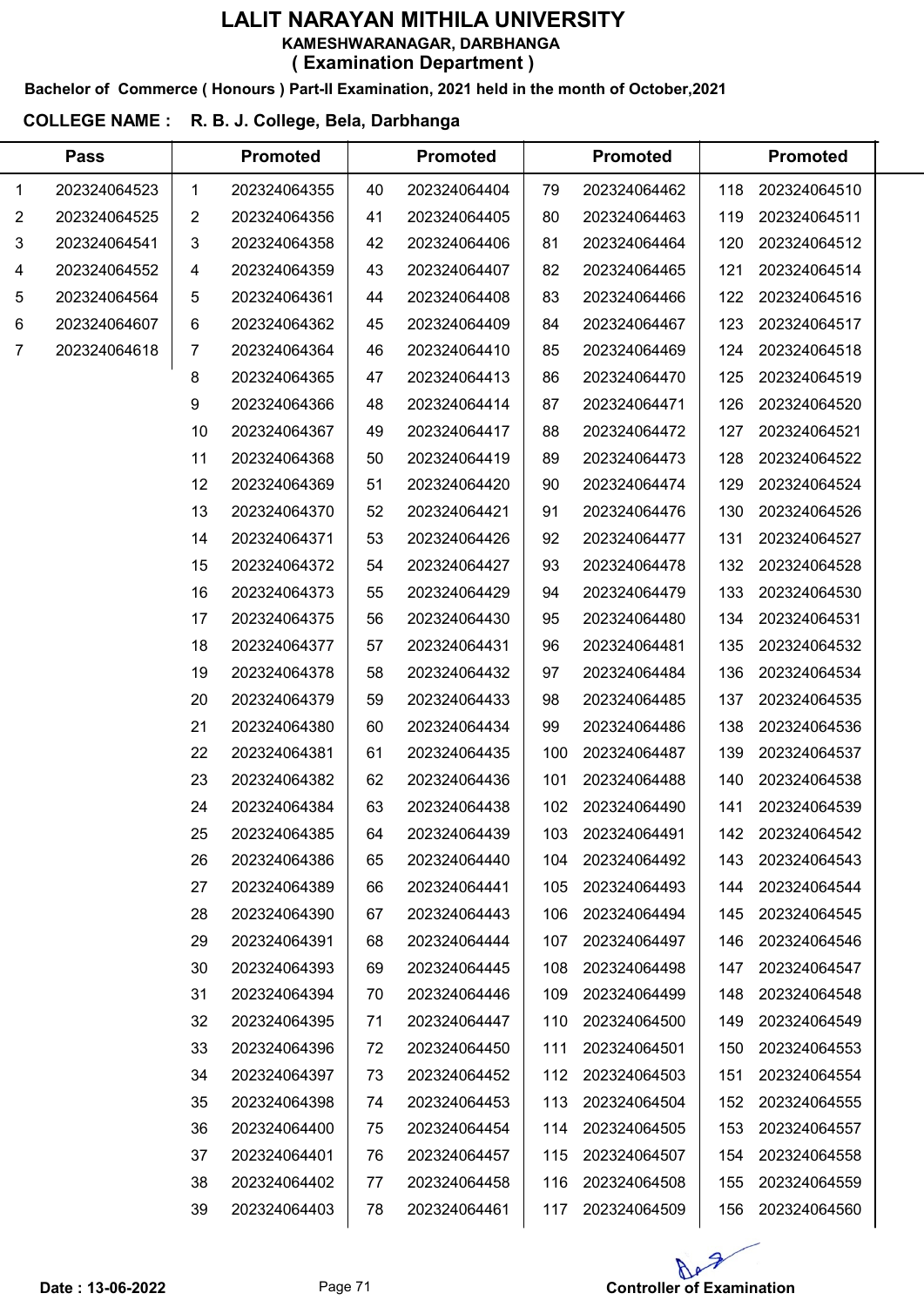KAMESHWARANAGAR, DARBHANGA

( Examination Department )

Bachelor of Commerce ( Honours ) Part-II Examination, 2021 held in the month of October,2021

# COLLEGE NAME : R. B. J. College, Bela, Darbhanga

|     | <b>Promoted</b> |     | <b>Promoted</b>  |
|-----|-----------------|-----|------------------|
| 157 | 202324064561    | 196 | 202324064613     |
| 158 | 202324064565    | 197 | 202324064614     |
| 159 | 202324064566    | 198 | 202324064616     |
| 160 | 202324064567    | 199 | 202324064617     |
| 161 | 202324064568    | 200 | 202324064619     |
| 162 | 202324064569    | 201 | 202324064620     |
| 163 | 202324064570    | 202 | 202324064621     |
| 164 | 202324064571    | 203 | 202324064622     |
| 165 | 202324064572    | 204 | 202324064624     |
| 166 | 202324064574    | 205 | 202324064625     |
| 167 | 202324064575    | 206 | 202324064626     |
| 168 | 202324064576    | 207 | 202324064627     |
| 169 | 202324064577    | 208 | 202324064628     |
| 170 | 202324064578    | 209 | 202324064629     |
| 171 | 202324064579    | 210 | 202324064631     |
| 172 | 202324064581    | 211 | 202324064633     |
| 173 | 202324064582    | 212 | 202324064634     |
| 174 | 202324064583    | 213 | 202324064636     |
| 175 | 202324064586    | 214 | 202324064637     |
| 176 | 202324064587    | 215 | 202324064638     |
| 177 | 202324064588    | 216 | 202324064639     |
| 178 | 202324064590    | 217 | 202324064641     |
| 179 | 202324064591    | 218 | 202324064642     |
| 180 | 202324064593    | 219 | 202324064643     |
| 181 | 202324064595    |     | 220 202324064644 |
| 182 | 202324064597    | 221 | 202324064645     |
| 183 | 202324064598    | 222 | 202324064647     |
| 184 | 202324064599    | 223 | 202324064649     |
| 185 | 202324064600    | 224 | 202324064651     |
| 186 | 202324064601    | 225 | 202324064653     |
| 187 | 202324064602    | 226 | 202324064654     |
| 188 | 202324064603    | 227 | 202324064655     |
| 189 | 202324064604    | 228 | 202324064657     |
| 190 | 202324064605    | 229 | 202324064658     |
| 191 | 202324064606    | 230 | 202325064659     |
| 192 | 202324064608    | 231 | 202325064660     |
| 193 | 202324064609    | 232 | 202325064661     |
| 194 | 202324064610    | 233 | 202325064662     |
| 195 | 202324064612    |     |                  |
|     |                 |     |                  |

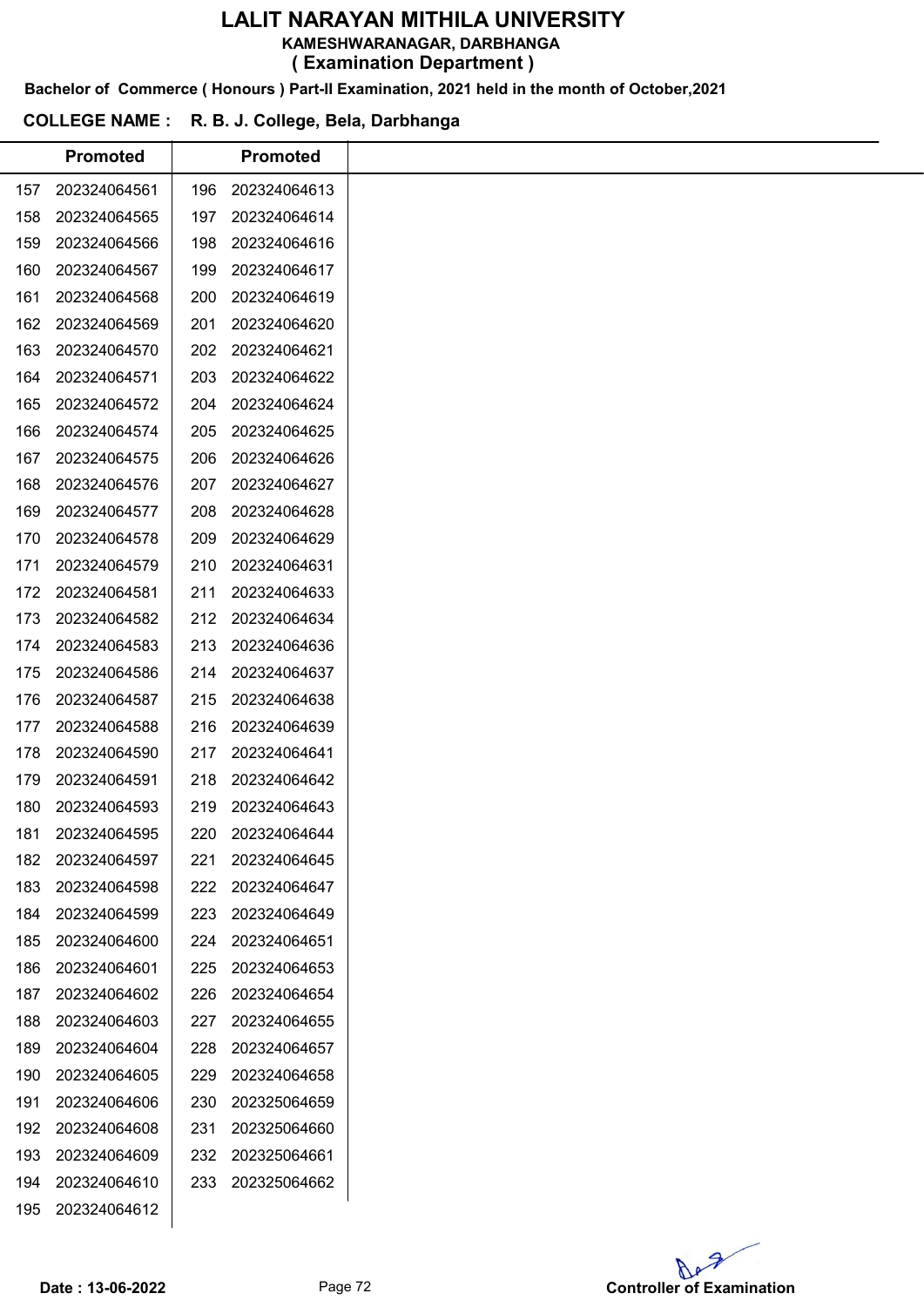Bachelor of Commerce ( Honours ) Part-II Examination, 2021 held in the month of October,2021

## COLLEGE NAME : R. B. S. College, Teyai

|    | <b>Pass</b>  |    | <b>Pass</b>  |     | <b>Pass</b>  |    | <b>Promoted</b> |  |
|----|--------------|----|--------------|-----|--------------|----|-----------------|--|
| 1  | 201064021654 | 40 | 201064021701 | 79  | 201064021764 | 1  | 201064021651    |  |
| 2  | 201064021655 | 41 | 201064021702 | 80  | 201064021767 | 2  | 201064021652    |  |
| 3  | 201064021656 | 42 | 201064021703 | 81  | 201064021769 | 3  | 201064021692    |  |
| 4  | 201064021657 | 43 | 201064021704 | 82  | 201064021772 | 4  | 201064021711    |  |
| 5  | 201064021658 | 44 | 201064021705 | 83  | 201064021773 | 5  | 201064021716    |  |
| 6  | 201064021659 | 45 | 201064021706 | 84  | 201064021774 | 6  | 201064021728    |  |
| 7  | 201064021660 | 46 | 201064021707 | 85  | 201064021775 | 7  | 201064021741    |  |
| 8  | 201064021661 | 47 | 201064021708 | 86  | 201064021776 | 8  | 201064021743    |  |
| 9  | 201064021662 | 48 | 201064021709 | 87  | 201064021777 | 9  | 201064021744    |  |
| 10 | 201064021663 | 49 | 201064021710 | 88  | 201064021778 | 10 | 201064021746    |  |
| 11 | 201064021665 | 50 | 201064021713 | 89  | 201064021779 | 11 | 201064021758    |  |
| 12 | 201064021666 | 51 | 201064021714 | 90  | 201064021782 | 12 | 201064021760    |  |
| 13 | 201064021667 | 52 | 201064021715 | 91  | 201064021786 | 13 | 201064021763    |  |
| 14 | 201064021668 | 53 | 201064021717 | 92  | 201064021787 | 14 | 201064021771    |  |
| 15 | 201064021669 | 54 | 201064021719 | 93  | 201064021788 | 15 | 201064021780    |  |
| 16 | 201064021670 | 55 | 201064021722 | 94  | 201064021789 | 16 | 201064021784    |  |
| 17 | 201064021671 | 56 | 201064021723 | 95  | 201064021792 | 17 | 201064021785    |  |
| 18 | 201064021673 | 57 | 201064021724 | 96  | 201064021793 | 18 | 201064021795    |  |
| 19 | 201064021674 | 58 | 201064021727 | 97  | 201064021794 | 19 | 201064021801    |  |
| 20 | 201064021675 | 59 | 201064021731 | 98  | 201064021796 | 20 | 201064021802    |  |
| 21 | 201064021677 | 60 | 201064021732 | 99  | 201064021797 | 21 | 201064021803    |  |
| 22 | 201064021678 | 61 | 201064021733 | 100 | 201064021799 | 22 | 201064021804    |  |
| 23 | 201064021679 | 62 | 201064021734 |     |              | 23 | 201064021805    |  |
| 24 | 201064021680 | 63 | 201064021736 |     |              | 24 | 201064021806    |  |
| 25 | 201064021681 | 64 | 201064021737 |     |              | 25 | 201064021807    |  |
| 26 | 201064021682 | 65 | 201064021738 |     |              | 26 | 201064021808    |  |
| 27 | 201064021683 | 66 | 201064021739 |     |              | 27 | 201064021809    |  |
| 28 | 201064021685 | 67 | 201064021740 |     |              | 28 | 201064021811    |  |
| 29 | 201064021686 | 68 | 201064021742 |     |              | 29 | 201064021813    |  |
| 30 | 201064021687 | 69 | 201064021747 |     |              | 30 | 201064021815    |  |
| 31 | 201064021688 | 70 | 201064021748 |     |              | 31 | 201064021816    |  |
| 32 | 201064021689 | 71 | 201064021749 |     |              | 32 | 201064021818    |  |
| 33 | 201064021691 | 72 | 201064021750 |     |              | 33 | 201064021820    |  |
| 34 | 201064021693 | 73 | 201064021751 |     |              | 34 | 201065021822    |  |
| 35 | 201064021694 | 74 | 201064021752 |     |              |    |                 |  |
| 36 | 201064021695 | 75 | 201064021753 |     |              |    |                 |  |
| 37 | 201064021696 | 76 | 201064021757 |     |              |    |                 |  |
| 38 | 201064021698 | 77 | 201064021759 |     |              |    |                 |  |
| 39 | 201064021699 | 78 | 201064021762 |     |              |    |                 |  |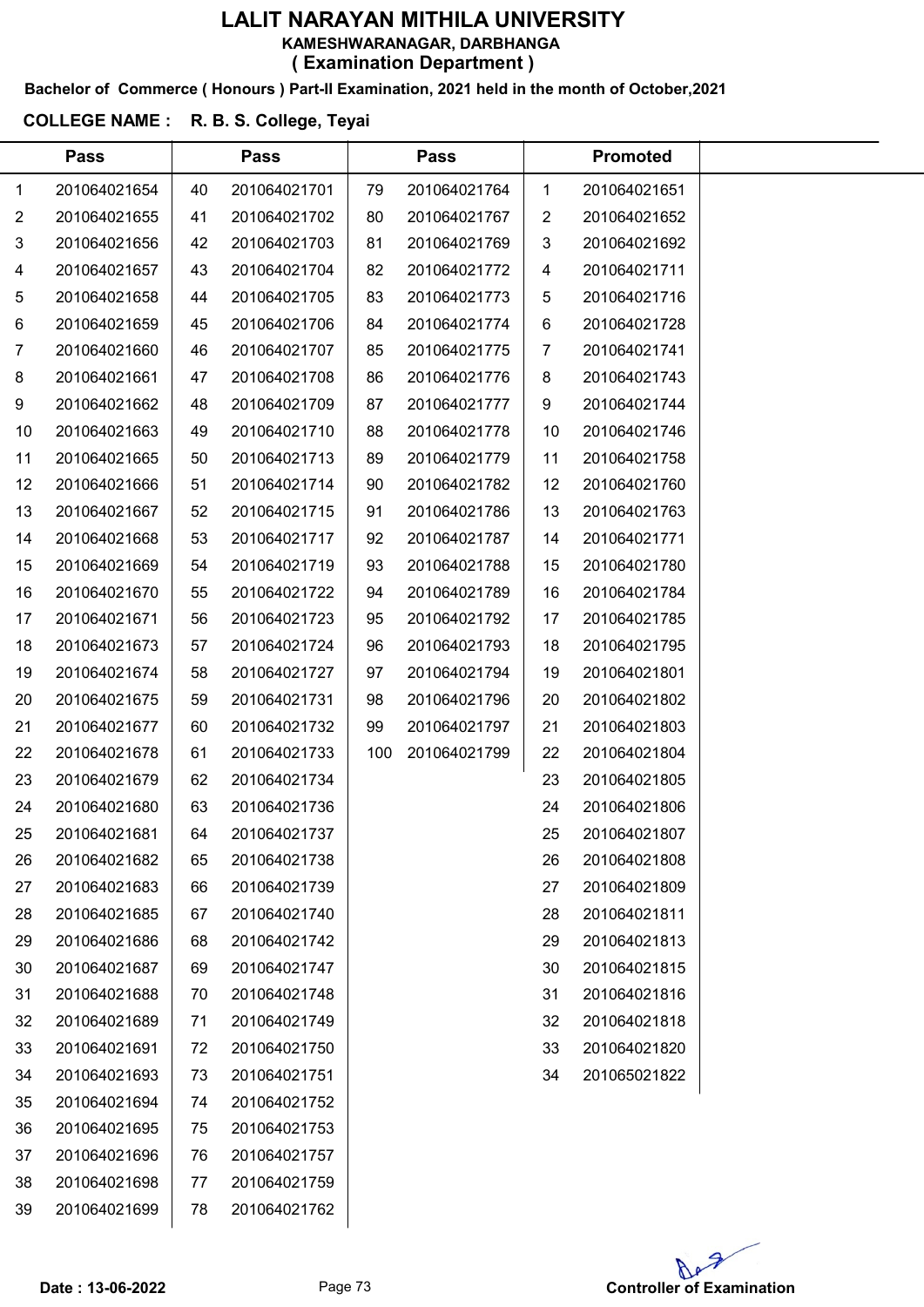KAMESHWARANAGAR, DARBHANGA

( Examination Department )

Bachelor of Commerce ( Honours ) Part-II Examination, 2021 held in the month of October,2021

#### COLLEGE NAME : R. C. S. Smarak College, Bihat

|                | <b>Pass</b>  |    | <b>Pass</b>  |    | <b>Promoted</b> |
|----------------|--------------|----|--------------|----|-----------------|
| 1              | 201074024052 | 40 | 201074024117 | 1  | 201074024055    |
| $\overline{c}$ | 201074024053 | 41 | 201074024119 | 2  | 201074024060    |
| 3              | 201074024057 | 42 | 201074024120 | 3  | 201074024061    |
| $\overline{4}$ | 201074024058 | 43 | 201074024122 | 4  | 201074024084    |
| 5              | 201074024059 | 44 | 201074024123 | 5  | 201074024085    |
| 6              | 201074024062 | 45 | 201074024128 | 6  | 201074024090    |
| $\overline{7}$ | 201074024064 | 46 | 201074024130 | 7  | 201074024103    |
| 8              | 201074024066 | 47 | 201074024132 | 8  | 201074024109    |
| 9              | 201074024068 | 48 | 201074024134 | 9  | 201074024111    |
| 10             | 201074024069 | 49 | 201074024135 | 10 | 201074024113    |
| 11             | 201074024070 | 50 | 201074024136 | 11 | 201074024118    |
| 12             | 201074024071 | 51 | 201074024137 | 12 | 201074024124    |
| 13             | 201074024072 | 52 | 201074024138 | 13 | 201074024125    |
| 14             | 201074024075 | 53 | 201074024139 | 14 | 201074024126    |
| 15             | 201074024076 | 54 | 201074024141 | 15 | 201074024127    |
| 16             | 201074024077 | 55 | 201074024142 | 16 | 201074024131    |
| 17             | 201074024078 | 56 | 201074024144 | 17 | 201074024133    |
| 18             | 201074024079 |    |              | 18 | 201074024145    |
| 19             | 201074024080 |    |              | 19 | 201074024148    |
| 20             | 201074024081 |    |              | 20 | 201074024151    |
| 21             | 201074024082 |    |              | 21 | 201074024152    |
| 22             | 201074024087 |    |              | 22 | 201074024153    |
| 23             | 201074024088 |    |              | 23 | 201075024154    |
| 24             | 201074024091 |    |              | 24 | 201075024156    |
| 25             | 201074024092 |    |              | 25 | 201075024158    |
| 26             | 201074024093 |    |              |    |                 |
| 27             | 201074024095 |    |              |    |                 |
| 28             | 201074024097 |    |              |    |                 |
| 29             | 201074024098 |    |              |    |                 |
| 30             | 201074024099 |    |              |    |                 |
| 31             | 201074024101 |    |              |    |                 |
| 32             | 201074024102 |    |              |    |                 |
| 33             | 201074024104 |    |              |    |                 |
| 34             | 201074024105 |    |              |    |                 |
| 35             | 201074024107 |    |              |    |                 |
| 36             | 201074024108 |    |              |    |                 |
| 37             | 201074024112 |    |              |    |                 |
| 38             | 201074024115 |    |              |    |                 |
| 39             | 201074024116 |    |              |    |                 |
|                |              |    |              |    |                 |

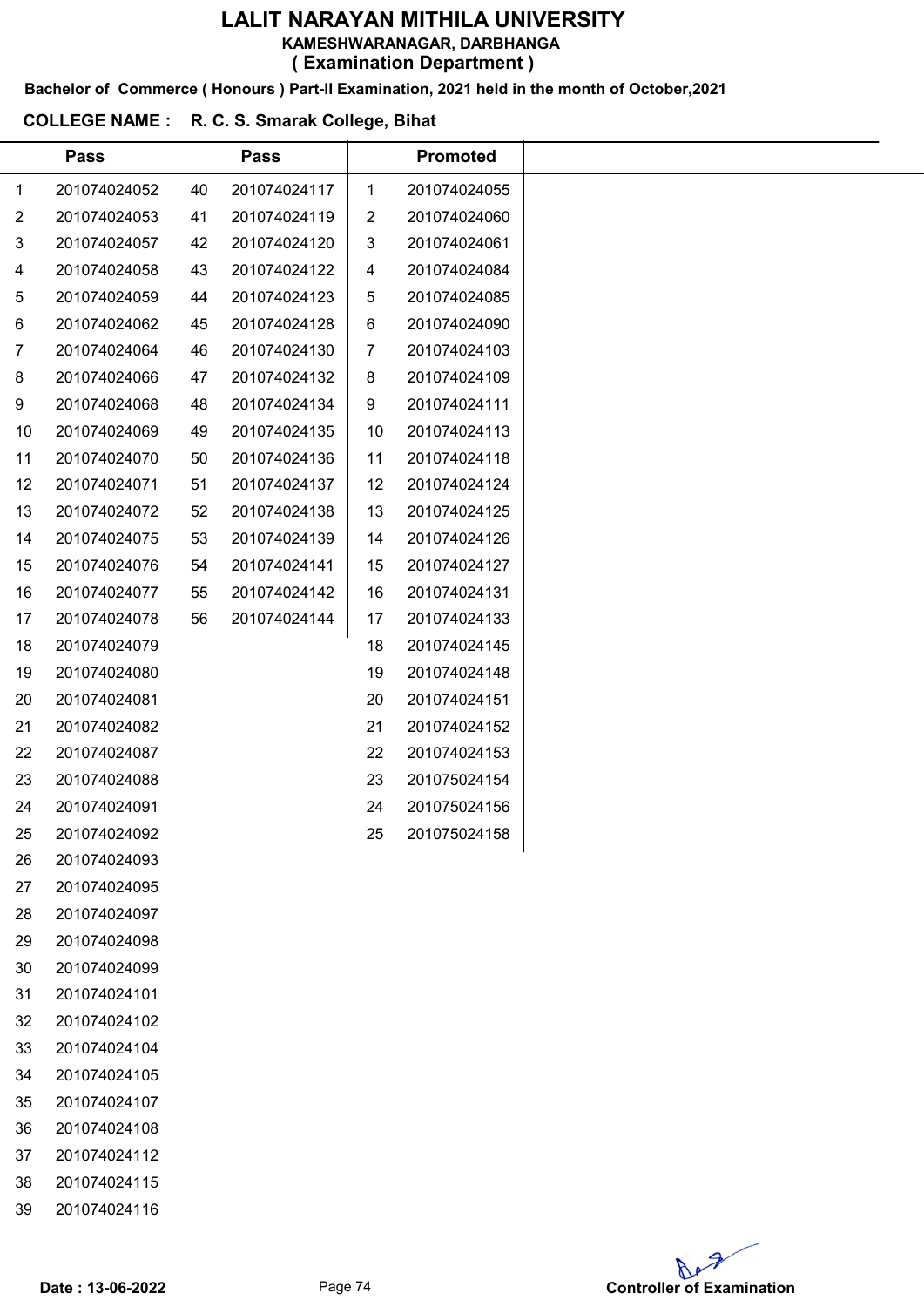#### Bachelor of Commerce ( Honours ) Part-II Examination, 2021 held in the month of October,2021

#### COLLEGE NAME : R. K. College, Madhubani

|    | <b>Pass</b>  |    | <b>Pass</b>  |     | <b>Pass</b>  |     | <b>Pass</b>  |     |              |  |
|----|--------------|----|--------------|-----|--------------|-----|--------------|-----|--------------|--|
| 1  | 203114085436 | 40 | 203114085490 | 79  | 203114085550 | 118 | 203114085610 | 157 | 203114085667 |  |
| 2  | 203114085439 | 41 | 203114085492 | 80  | 203114085551 | 119 | 203114085611 | 158 | 203114085668 |  |
| 3  | 203114085441 | 42 | 203114085493 | 81  | 203114085552 | 120 | 203114085613 | 159 | 203114085669 |  |
| 4  | 203114085447 | 43 | 203114085494 | 82  | 203114085553 | 121 | 203114085614 | 160 | 203114085670 |  |
| 5  | 203114085448 | 44 | 203114085496 | 83  | 203114085555 | 122 | 203114085615 | 161 | 203114085672 |  |
| 6  | 203114085449 | 45 | 203114085498 | 84  | 203114085558 | 123 | 203114085617 | 162 | 203114085673 |  |
| 7  | 203114085450 | 46 | 203114085499 | 85  | 203114085559 | 124 | 203114085618 | 163 | 203114085674 |  |
| 8  | 203114085451 | 47 | 203114085500 | 86  | 203114085562 | 125 | 203114085622 | 164 | 203114085675 |  |
| 9  | 203114085452 | 48 | 203114085503 | 87  | 203114085563 | 126 | 203114085623 | 165 | 203114085676 |  |
| 10 | 203114085453 | 49 | 203114085504 | 88  | 203114085564 | 127 | 203114085625 | 166 | 203114085677 |  |
| 11 | 203114085454 | 50 | 203114085505 | 89  | 203114085565 | 128 | 203114085626 | 167 | 203114085678 |  |
| 12 | 203114085455 | 51 | 203114085507 | 90  | 203114085566 | 129 | 203114085627 | 168 | 203114085679 |  |
| 13 | 203114085456 | 52 | 203114085510 | 91  | 203114085567 | 130 | 203114085628 | 169 | 203114085680 |  |
| 14 | 203114085457 | 53 | 203114085511 | 92  | 203114085568 | 131 | 203114085629 | 170 | 203114085681 |  |
| 15 | 203114085458 | 54 | 203114085512 | 93  | 203114085569 | 132 | 203114085630 | 171 | 203114085682 |  |
| 16 | 203114085459 | 55 | 203114085513 | 94  | 203114085571 | 133 | 203114085631 | 172 | 203114085683 |  |
| 17 | 203114085460 | 56 | 203114085514 | 95  | 203114085576 | 134 | 203114085633 | 173 | 203114085684 |  |
| 18 | 203114085461 | 57 | 203114085515 | 96  | 203114085579 | 135 | 203114085635 | 174 | 203114085685 |  |
| 19 | 203114085462 | 58 | 203114085516 | 97  | 203114085582 | 136 | 203114085636 | 175 | 203114085686 |  |
| 20 | 203114085463 | 59 | 203114085517 | 98  | 203114085584 | 137 | 203114085637 | 176 | 203114085687 |  |
| 21 | 203114085465 | 60 | 203114085519 | 99  | 203114085585 | 138 | 203114085639 | 177 | 203114085688 |  |
| 22 | 203114085466 | 61 | 203114085520 | 100 | 203114085586 | 139 | 203114085641 | 178 | 203114085690 |  |
| 23 | 203114085467 | 62 | 203114085521 | 101 | 203114085588 | 140 | 203114085642 | 179 | 203114085691 |  |
| 24 | 203114085468 | 63 | 203114085523 | 102 | 203114085590 | 141 | 203114085643 | 180 | 203114085693 |  |
| 25 | 203114085469 | 64 | 203114085524 | 103 | 203114085591 | 142 | 203114085645 | 181 | 203114085695 |  |
| 26 | 203114085470 | 65 | 203114085526 | 104 | 203114085593 | 143 | 203114085647 | 182 | 203114085696 |  |
| 27 | 203114085471 | 66 | 203114085527 | 105 | 203114085594 | 144 | 203114085648 | 183 | 203114085697 |  |
| 28 | 203114085473 | 67 | 203114085532 | 106 | 203114085595 | 145 | 203114085649 | 184 | 203114085698 |  |
| 29 | 203114085474 | 68 | 203114085533 | 107 | 203114085597 | 146 | 203114085652 | 185 | 203114085699 |  |
| 30 | 203114085475 | 69 | 203114085535 | 108 | 203114085598 | 147 | 203114085653 | 186 | 203114085700 |  |
| 31 | 203114085478 | 70 | 203114085537 | 109 | 203114085599 | 148 | 203114085655 | 187 | 203114085701 |  |
| 32 | 203114085479 | 71 | 203114085540 | 110 | 203114085600 | 149 | 203114085656 | 188 | 203114085702 |  |
| 33 | 203114085480 | 72 | 203114085541 | 111 | 203114085602 | 150 | 203114085657 | 189 | 203114085703 |  |
| 34 | 203114085481 | 73 | 203114085542 | 112 | 203114085603 | 151 | 203114085658 | 190 | 203114085704 |  |
| 35 | 203114085482 | 74 | 203114085544 | 113 | 203114085604 | 152 | 203114085659 | 191 | 203114085705 |  |
| 36 | 203114085483 | 75 | 203114085545 | 114 | 203114085605 | 153 | 203114085660 | 192 | 203114085707 |  |
| 37 | 203114085486 | 76 | 203114085546 | 115 | 203114085607 | 154 | 203114085662 | 193 | 203114085709 |  |
| 38 | 203114085488 | 77 | 203114085547 | 116 | 203114085608 | 155 | 203114085665 | 194 | 203114085710 |  |
| 39 | 203114085489 | 78 | 203114085548 | 117 | 203114085609 | 156 | 203114085666 | 195 | 203114085712 |  |

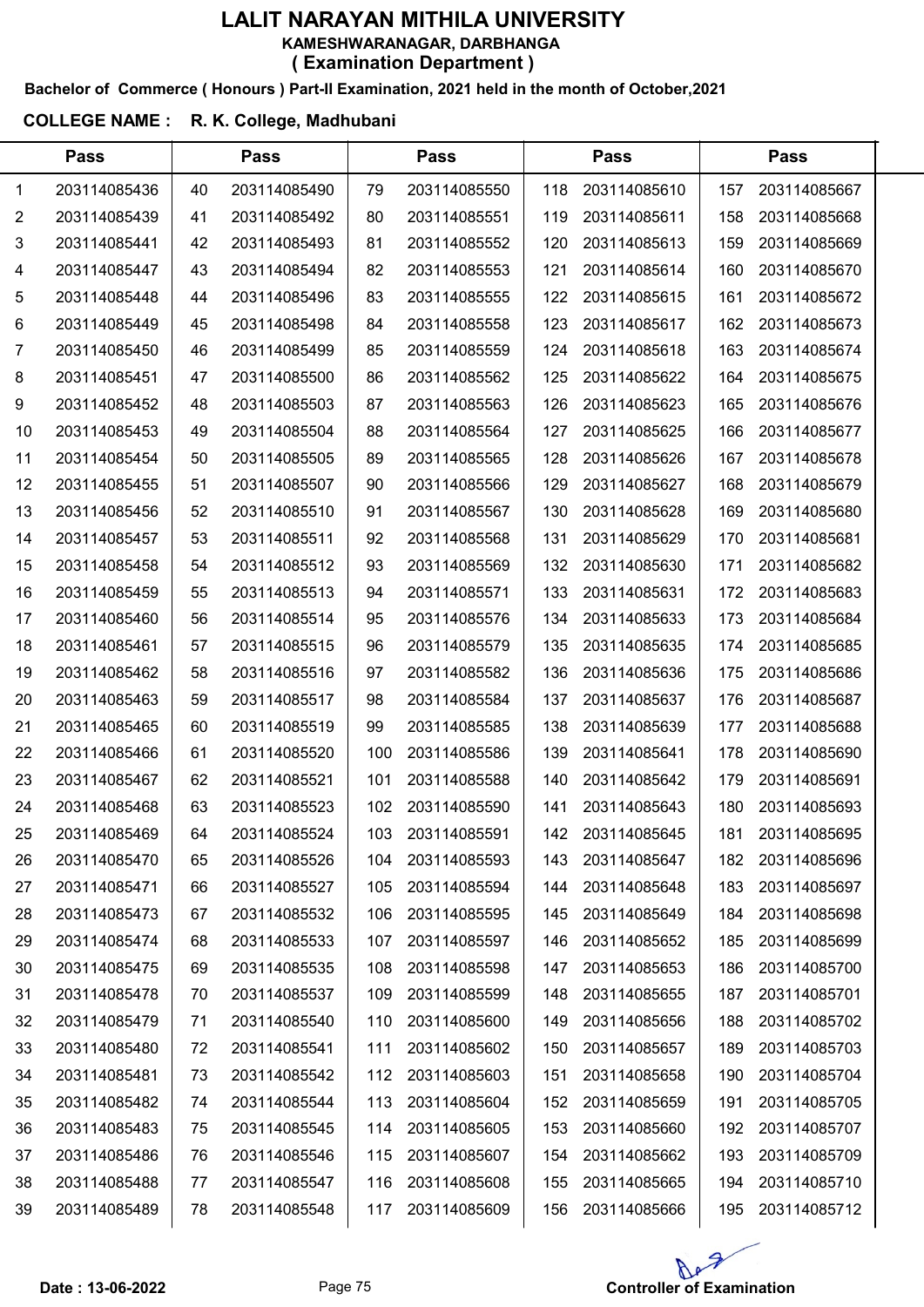#### Bachelor of Commerce ( Honours ) Part-II Examination, 2021 held in the month of October,2021

### COLLEGE NAME : R. K. College, Madhubani

|     | <b>Pass</b>  |     | <b>Pass</b>  |     | <b>Pass</b>  |     | <b>Pass</b>  |     | <b>Pass</b>  |  |
|-----|--------------|-----|--------------|-----|--------------|-----|--------------|-----|--------------|--|
| 196 | 203114085714 | 235 | 203114085774 | 274 | 203114085852 | 313 | 203114085919 | 352 | 203114085988 |  |
| 197 | 203114085716 | 236 | 203114085776 | 275 | 203114085853 | 314 | 203114085922 | 353 | 203114085989 |  |
| 198 | 203114085717 | 237 | 203114085777 | 276 | 203114085854 | 315 | 203114085923 | 354 | 203114085992 |  |
| 199 | 203114085719 | 238 | 203114085778 | 277 | 203114085855 | 316 | 203114085928 | 355 | 203114085994 |  |
| 200 | 203114085720 | 239 | 203114085780 | 278 | 203114085857 | 317 | 203114085930 | 356 | 203114085995 |  |
| 201 | 203114085721 | 240 | 203114085781 | 279 | 203114085861 | 318 | 203114085931 | 357 | 203114085996 |  |
| 202 | 203114085722 | 241 | 203114085783 | 280 | 203114085868 | 319 | 203114085932 | 358 | 203114085997 |  |
| 203 | 203114085723 | 242 | 203114085784 | 281 | 203114085869 | 320 | 203114085933 | 359 | 203114085999 |  |
| 204 | 203114085726 | 243 | 203114085785 | 282 | 203114085870 | 321 | 203114085934 | 360 | 203114086000 |  |
| 205 | 203114085727 | 244 | 203114085786 | 283 | 203114085871 | 322 | 203114085935 | 361 | 203114086002 |  |
| 206 | 203114085728 | 245 | 203114085787 | 284 | 203114085872 | 323 | 203114085936 | 362 | 203114086003 |  |
| 207 | 203114085730 | 246 | 203114085788 | 285 | 203114085873 | 324 | 203114085938 | 363 | 203114086005 |  |
| 208 | 203114085731 | 247 | 203114085789 | 286 | 203114085874 | 325 | 203114085939 | 364 | 203114086006 |  |
| 209 | 203114085733 | 248 | 203114085792 | 287 | 203114085875 | 326 | 203114085940 | 365 | 203114086007 |  |
| 210 | 203114085735 | 249 | 203114085793 | 288 | 203114085876 | 327 | 203114085943 | 366 | 203114086008 |  |
| 211 | 203114085736 | 250 | 203114085794 | 289 | 203114085877 | 328 | 203114085951 | 367 | 203114086011 |  |
| 212 | 203114085737 | 251 | 203114085795 | 290 | 203114085880 | 329 | 203114085952 | 368 | 203114086013 |  |
| 213 | 203114085738 | 252 | 203114085796 | 291 | 203114085881 | 330 | 203114085954 | 369 | 203114086014 |  |
| 214 | 203114085739 | 253 | 203114085798 | 292 | 203114085882 | 331 | 203114085955 | 370 | 203114086015 |  |
| 215 | 203114085741 | 254 | 203114085799 | 293 | 203114085883 | 332 | 203114085956 | 371 | 203114086018 |  |
| 216 | 203114085742 | 255 | 203114085800 | 294 | 203114085887 | 333 | 203114085958 | 372 | 203114086019 |  |
| 217 | 203114085743 | 256 | 203114085801 | 295 | 203114085889 | 334 | 203114085960 | 373 | 203114086021 |  |
| 218 | 203114085744 | 257 | 203114085803 | 296 | 203114085891 | 335 | 203114085961 | 374 | 203114086023 |  |
| 219 | 203114085747 | 258 | 203114085804 | 297 | 203114085892 | 336 | 203114085963 | 375 | 203114086024 |  |
| 220 | 203114085749 | 259 | 203114085806 | 298 | 203114085893 | 337 | 203114085964 | 376 | 203114086026 |  |
| 221 | 203114085751 | 260 | 203114085807 | 299 | 203114085894 | 338 | 203114085966 | 377 | 203114086027 |  |
| 222 | 203114085752 | 261 | 203114085808 | 300 | 203114085895 | 339 | 203114085967 | 378 | 203114086031 |  |
| 223 | 203114085753 | 262 | 203114085809 | 301 | 203114085898 | 340 | 203114085969 | 379 | 203114086035 |  |
| 224 | 203114085756 | 263 | 203114085812 | 302 | 203114085901 | 341 | 203114085970 | 380 | 203114086036 |  |
| 225 | 203114085757 | 264 | 203114085814 | 303 | 203114085906 | 342 | 203114085971 | 381 | 203114086037 |  |
| 226 | 203114085758 | 265 | 203114085816 | 304 | 203114085907 | 343 | 203114085974 | 382 | 203114086039 |  |
| 227 | 203114085760 | 266 | 203114085817 | 305 | 203114085908 | 344 | 203114085976 | 383 | 203114086040 |  |
| 228 | 203114085761 | 267 | 203114085820 | 306 | 203114085909 | 345 | 203114085977 | 384 | 203114086041 |  |
| 229 | 203114085763 | 268 | 203114085821 | 307 | 203114085911 | 346 | 203114085978 | 385 | 203114086042 |  |
| 230 | 203114085765 | 269 | 203114085823 | 308 | 203114085913 | 347 | 203114085979 | 386 | 203114086045 |  |
| 231 | 203114085767 | 270 | 203114085824 | 309 | 203114085914 | 348 | 203114085981 | 387 | 203114086053 |  |
| 232 | 203114085770 | 271 | 203114085826 | 310 | 203114085915 | 349 | 203114085982 | 388 | 203114086057 |  |
| 233 | 203114085771 | 272 | 203114085832 | 311 | 203114085916 | 350 | 203114085983 | 389 | 203114086059 |  |
| 234 | 203114085772 | 273 | 203114085833 | 312 | 203114085918 | 351 | 203114085987 | 390 | 203114086062 |  |

Ae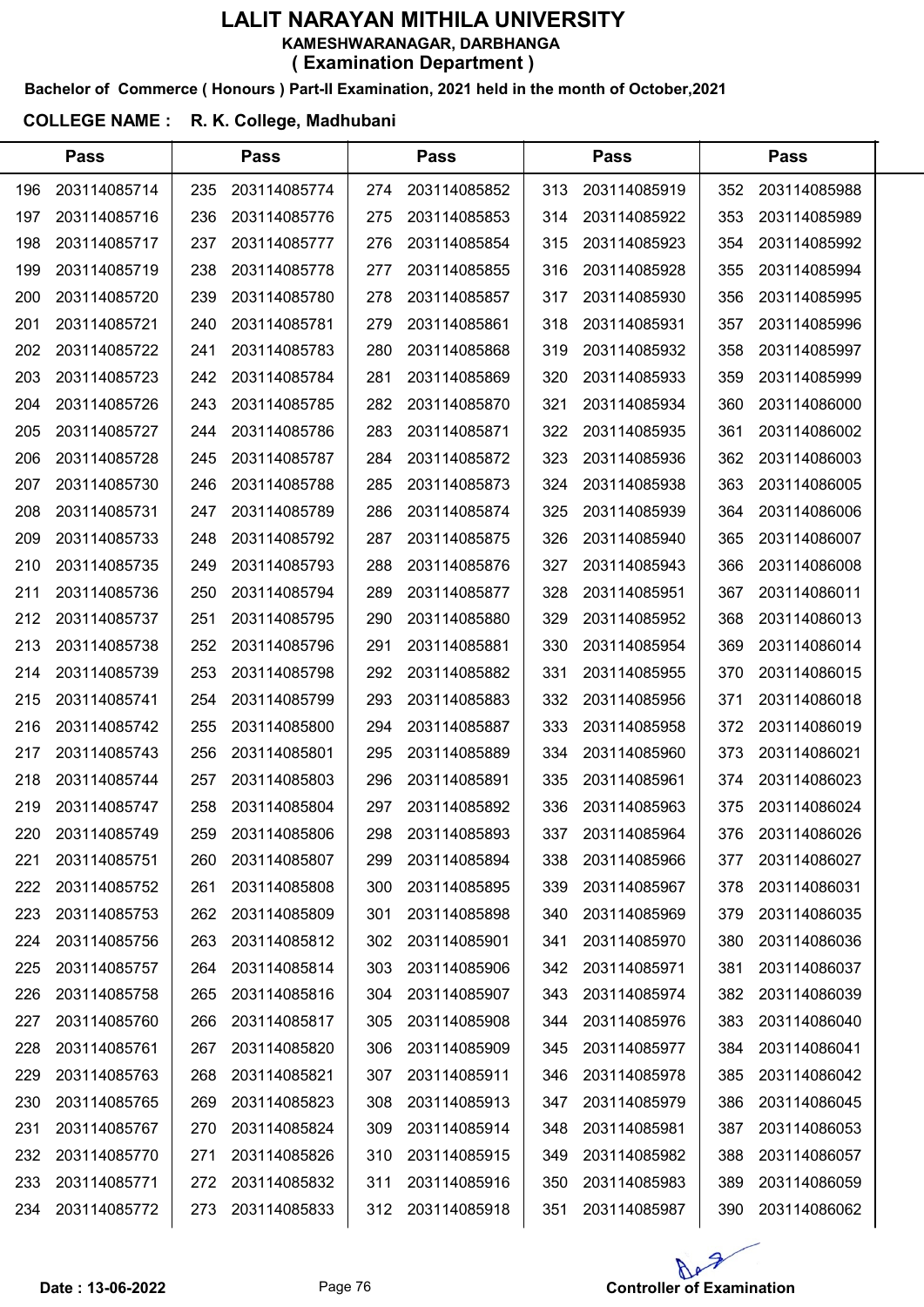#### Bachelor of Commerce ( Honours ) Part-II Examination, 2021 held in the month of October,2021

## COLLEGE NAME : R. K. College, Madhubani

|     | <b>Pass</b>  |              | <b>Promoted</b> |    | <b>Promoted</b> |     | <b>Promoted</b> |     | <b>Promoted</b> |  |
|-----|--------------|--------------|-----------------|----|-----------------|-----|-----------------|-----|-----------------|--|
| 391 | 203114086064 | $\mathbf{1}$ | 203114085435    | 40 | 203114085592    | 79  | 203114085782    | 118 | 203114085867    |  |
| 392 | 203114086065 | 2            | 203114085445    | 41 | 203114085596    | 80  | 203114085790    | 119 | 203114085878    |  |
| 393 | 203114086066 | 3            | 203114085464    | 42 | 203114085606    | 81  | 203114085802    | 120 | 203114085885    |  |
| 394 | 203114086068 | 4            | 203114085472    | 43 | 203114085612    | 82  | 203114085805    | 121 | 203114085886    |  |
| 395 | 203114086070 | 5            | 203114085476    | 44 | 203114085616    | 83  | 203114085810    | 122 | 203114085888    |  |
| 396 | 203114086071 | 6            | 203114085477    | 45 | 203114085620    | 84  | 203114085811    | 123 | 203114085896    |  |
| 397 | 203114086072 | 7            | 203114085484    | 46 | 203114085621    | 85  | 203114085813    | 124 | 203114085899    |  |
| 398 | 203114086073 | 8            | 203114085487    | 47 | 203114085624    | 86  | 203114085815    | 125 | 203114085902    |  |
| 399 | 203114086074 | 9            | 203114085491    | 48 | 203114085632    | 87  | 203114085819    | 126 | 203114085910    |  |
| 400 | 203114086075 | 10           | 203114085495    | 49 | 203114085634    | 88  | 203114085822    | 127 | 203114085912    |  |
| 401 | 203114086076 | 11           | 203114085497    | 50 | 203114085638    | 89  | 203114085825    | 128 | 203114085917    |  |
| 402 | 203114086077 | 12           | 203114085502    | 51 | 203114085640    | 90  | 203114085827    | 129 | 203114085920    |  |
| 403 | 203114086079 | 13           | 203114085506    | 52 | 203114085644    | 91  | 203114085828    | 130 | 203114085921    |  |
| 404 | 203114086081 | 14           | 203114085508    | 53 | 203114085646    | 92  | 203114085829    | 131 | 203114085924    |  |
| 405 | 203114086083 | 15           | 203114085509    | 54 | 203114085650    | 93  | 203114085830    | 132 | 203114085925    |  |
| 406 | 203114086086 | 16           | 203114085518    | 55 | 203114085651    | 94  | 203114085831    | 133 | 203114085926    |  |
| 407 | 203114086087 | 17           | 203114085522    | 56 | 203114085654    | 95  | 203114085834    | 134 | 203114085927    |  |
| 408 | 203114086090 | 18           | 203114085525    | 57 | 203114085661    | 96  | 203114085835    | 135 | 203114085929    |  |
| 409 | 203114086092 | 19           | 203114085529    | 58 | 203114085663    | 97  | 203114085836    | 136 | 203114085937    |  |
|     |              | 20           | 203114085530    | 59 | 203114085671    | 98  | 203114085837    | 137 | 203114085941    |  |
|     |              | 21           | 203114085531    | 60 | 203114085692    | 99  | 203114085838    | 138 | 203114085942    |  |
|     |              | 22           | 203114085538    | 61 | 203114085694    | 100 | 203114085839    | 139 | 203114085944    |  |
|     |              | 23           | 203114085539    | 62 | 203114085706    | 101 | 203114085840    | 140 | 203114085947    |  |
|     |              | 24           | 203114085554    | 63 | 203114085708    | 102 | 203114085841    | 141 | 203114085948    |  |
|     |              | 25           | 203114085556    | 64 | 203114085718    | 103 | 203114085842    | 142 | 203114085949    |  |
|     |              | 26           | 203114085557    | 65 | 203114085725    | 104 | 203114085845    | 143 | 203114085950    |  |
|     |              | 27           | 203114085560    | 66 | 203114085729    | 105 | 203114085846    | 144 | 203114085957    |  |
|     |              | 28           | 203114085561    | 67 | 203114085732    | 106 | 203114085848    | 145 | 203114085959    |  |
|     |              | 29           | 203114085570    | 68 | 203114085740    | 107 | 203114085849    | 146 | 203114085965    |  |
|     |              | 30           | 203114085572    | 69 | 203114085745    | 108 | 203114085850    | 147 | 203114085972    |  |
|     |              | 31           | 203114085573    | 70 | 203114085746    | 109 | 203114085851    | 148 | 203114085973    |  |
|     |              | 32           | 203114085574    | 71 | 203114085748    | 110 | 203114085856    | 149 | 203114085975    |  |
|     |              | 33           | 203114085577    | 72 | 203114085754    | 111 | 203114085858    | 150 | 203114085980    |  |
|     |              | 34           | 203114085578    | 73 | 203114085755    | 112 | 203114085859    | 151 | 203114085984    |  |
|     |              | 35           | 203114085580    | 74 | 203114085764    | 113 | 203114085860    | 152 | 203114085985    |  |
|     |              | 36           | 203114085581    | 75 | 203114085769    | 114 | 203114085862    | 153 | 203114085986    |  |
|     |              | 37           | 203114085583    | 76 | 203114085773    | 115 | 203114085863    | 154 | 203114085991    |  |
|     |              | 38           | 203114085587    | 77 | 203114085775    | 116 | 203114085864    | 155 | 203114085993    |  |
|     |              | 39           | 203114085589    | 78 | 203114085779    | 117 | 203114085866    | 156 | 203114085998    |  |

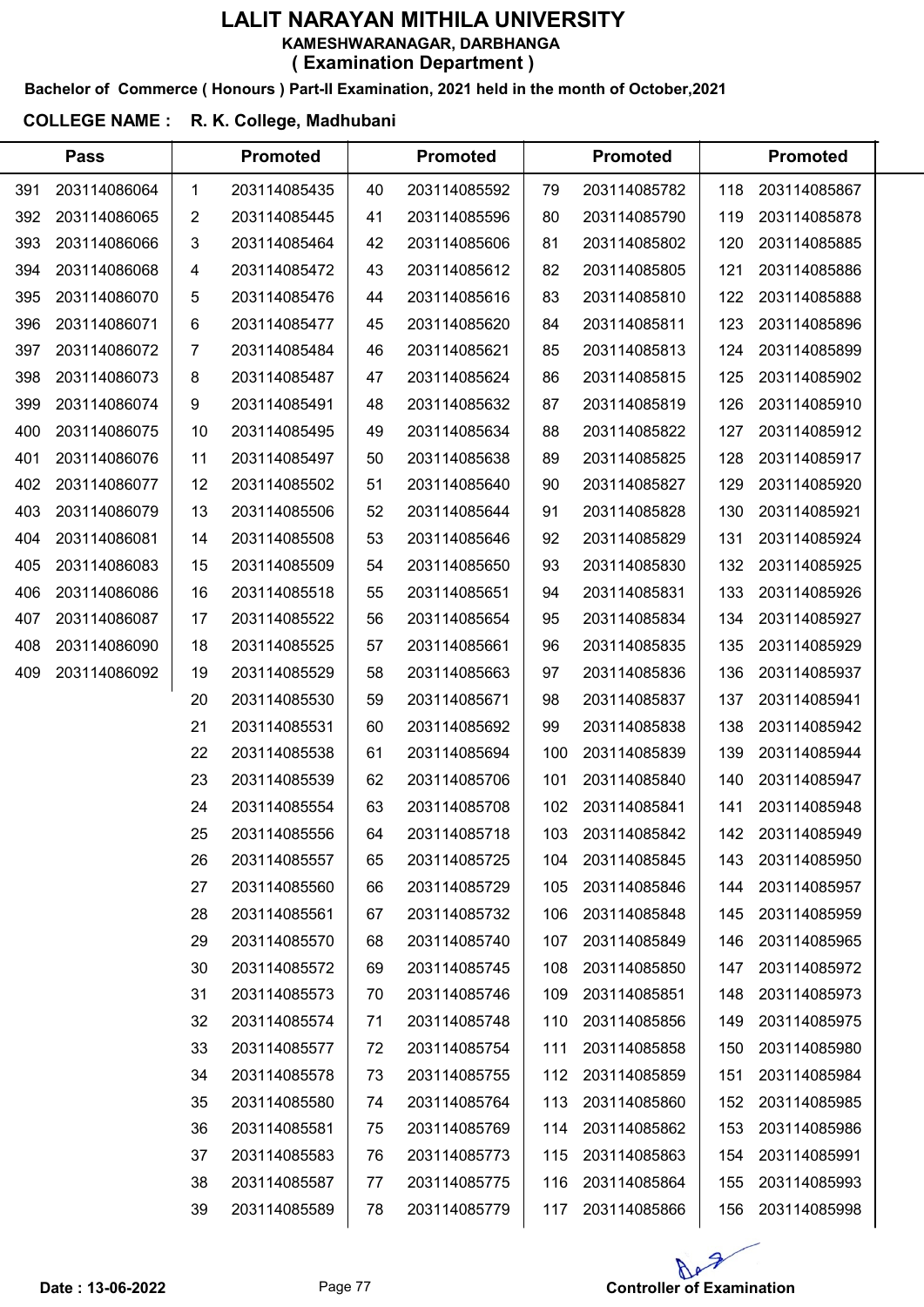Bachelor of Commerce ( Honours ) Part-II Examination, 2021 held in the month of October,2021

#### COLLEGE NAME : R. K. College, Madhubani

|     | <b>Promoted</b> |     | <b>Promoted</b> |     | <b>Promoted</b> |
|-----|-----------------|-----|-----------------|-----|-----------------|
| 157 | 203114086001    | 196 | 203114086097    | 235 | 203114086154    |
| 158 | 203114086009    | 197 | 203114086098    | 236 | 203114086155    |
| 159 | 203114086010    | 198 | 203114086099    | 237 | 203114086156    |
| 160 | 203114086012    | 199 | 203114086100    | 238 | 203114086158    |
| 161 | 203114086016    | 200 | 203114086101    | 239 | 203114086159    |
| 162 | 203114086020    | 201 | 203114086104    | 240 | 203114086160    |
| 163 | 203114086028    | 202 | 203114086106    | 241 | 203114086161    |
| 164 | 203114086029    | 203 | 203114086107    | 242 | 203114086162    |
| 165 | 203114086032    | 204 | 203114086108    | 243 | 203114086163    |
| 166 | 203114086034    | 205 | 203114086109    | 244 | 203114086164    |
| 167 | 203114086038    | 206 | 203114086110    | 245 | 203114086165    |
| 168 | 203114086043    | 207 | 203114086112    | 246 | 203114086167    |
| 169 | 203114086044    | 208 | 203114086116    | 247 | 203114086170    |
| 170 | 203114086046    | 209 | 203114086117    | 248 | 203114086171    |
| 171 | 203114086047    | 210 | 203114086118    | 249 | 203114086173    |
| 172 | 203114086048    | 211 | 203114086119    | 250 | 203114086176    |
| 173 | 203114086049    | 212 | 203114086122    | 251 | 203114086177    |
| 174 | 203114086050    | 213 | 203114086125    | 252 | 203114086178    |
| 175 | 203114086051    | 214 | 203114086126    | 253 | 203114086179    |
| 176 | 203114086052    | 215 | 203114086127    | 254 | 203114086180    |
| 177 | 203114086054    | 216 | 203114086128    | 255 | 203114086181    |
| 178 | 203114086055    | 217 | 203114086129    | 256 | 203114086182    |
| 179 | 203114086056    | 218 | 203114086131    | 257 | 203114086183    |
| 180 | 203114086058    | 219 | 203114086132    | 258 | 203114086184    |
| 181 | 203114086060    | 220 | 203114086133    | 259 | 203114086185    |
| 182 | 203114086061    | 221 | 203114086134    | 260 | 203114086186    |
| 183 | 203114086063    | 222 | 203114086135    | 261 | 203114086187    |
| 184 | 203114086067    | 223 | 203114086136    | 262 | 203114086189    |
| 185 | 203114086069    | 224 | 203114086139    | 263 | 203114086190    |
| 186 | 203114086078    | 225 | 203114086140    | 264 | 203114086191    |
| 187 | 203114086080    | 226 | 203114086141    | 265 | 203114086192    |
| 188 | 203114086082    | 227 | 203114086143    | 266 | 203114086193    |
| 189 | 203114086085    | 228 | 203114086144    | 267 | 203114086196    |
| 190 | 203114086089    | 229 | 203114086145    | 268 | 203114086197    |
| 191 | 203114086091    | 230 | 203114086146    | 269 | 203114086198    |
| 192 | 203114086093    | 231 | 203114086149    |     |                 |
| 193 | 203114086094    | 232 | 203114086151    |     |                 |
| 194 | 203114086095    | 233 | 203114086152    |     |                 |
| 195 | 203114086096    | 234 | 203114086153    |     |                 |
|     |                 |     |                 |     |                 |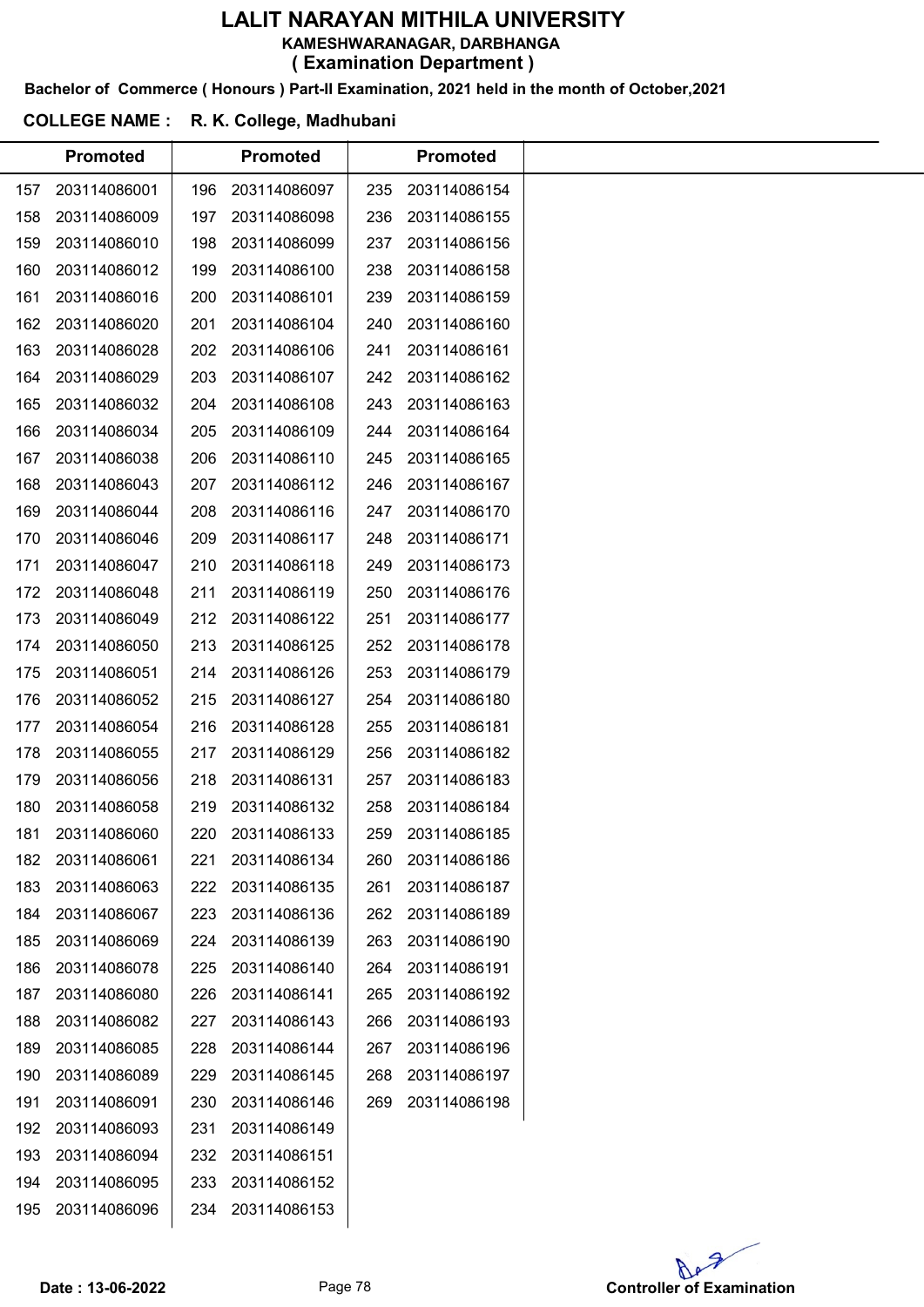KAMESHWARANAGAR, DARBHANGA

( Examination Department )

Bachelor of Commerce ( Honours ) Part-II Examination, 2021 held in the month of October,2021

## COLLEGE NAME : R. L. S. R. Degree College,Shivajinagar, Samastipur

| <b>Pass</b>  | <b>Promoted</b> |
|--------------|-----------------|
| 204174136314 | 204174136315    |
| 204174136316 |                 |
| 204174136318 |                 |

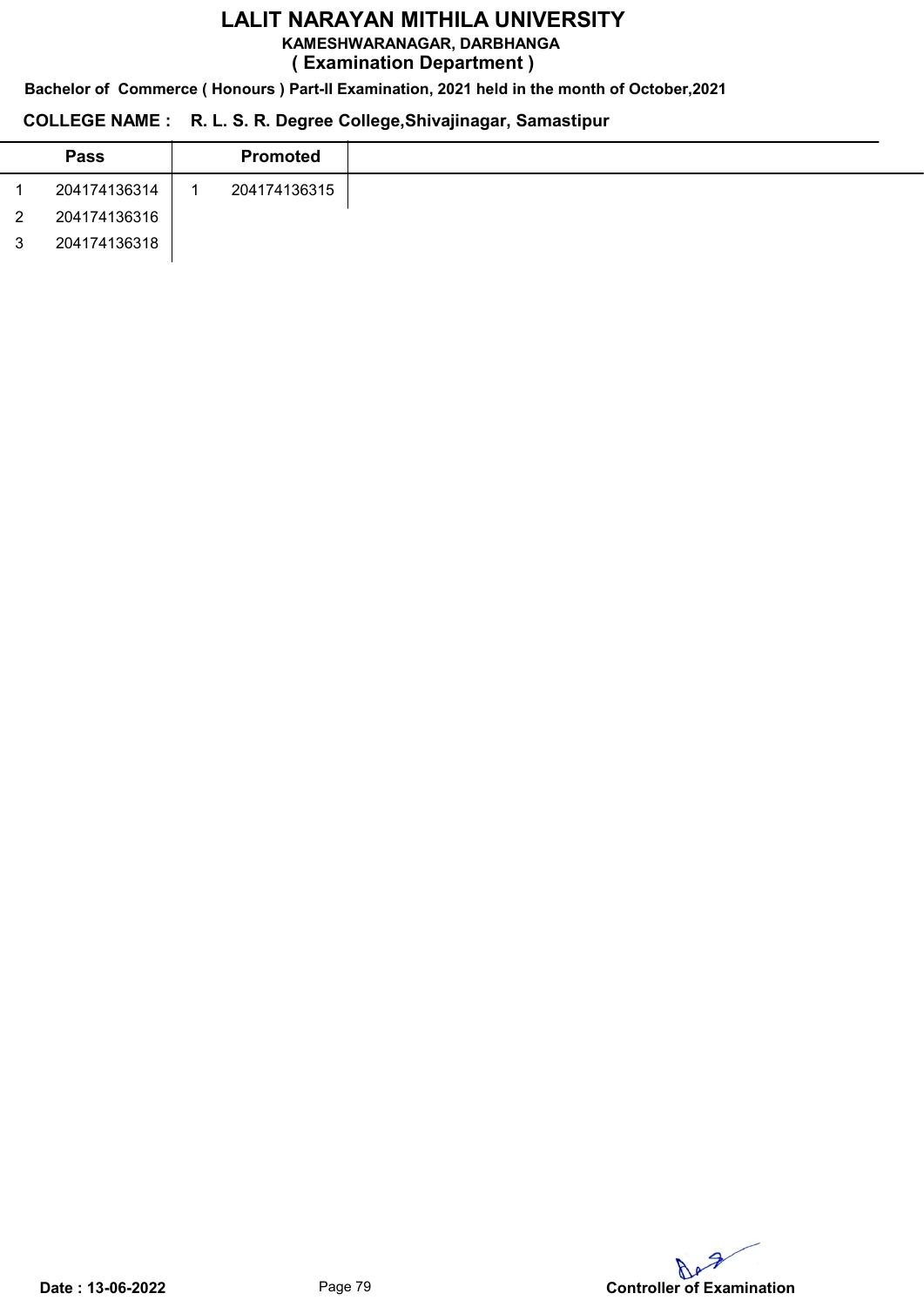#### Bachelor of Commerce ( Honours ) Part-II Examination, 2021 held in the month of October,2021

## COLLEGE NAME : R. N. College, Pandaul

|    | <b>Pass</b>  |    | <b>Pass</b>  |     | <b>Pass</b>  |     | <b>Pass</b>  |     | <b>Pass</b>  |  |  |
|----|--------------|----|--------------|-----|--------------|-----|--------------|-----|--------------|--|--|
| 1  | 203124087812 | 40 | 203124087864 | 79  | 203124087919 | 118 | 203124087978 | 157 | 203124088024 |  |  |
| 2  | 203124087814 | 41 | 203124087865 | 80  | 203124087920 | 119 | 203124087980 | 158 | 203124088025 |  |  |
| 3  | 203124087815 | 42 | 203124087866 | 81  | 203124087921 | 120 | 203124087981 | 159 | 203124088027 |  |  |
| 4  | 203124087816 | 43 | 203124087868 | 82  | 203124087922 | 121 | 203124087982 | 160 | 203124088028 |  |  |
| 5  | 203124087817 | 44 | 203124087869 | 83  | 203124087923 | 122 | 203124087983 | 161 | 203124088029 |  |  |
| 6  | 203124087819 | 45 | 203124087870 | 84  | 203124087926 | 123 | 203124087984 | 162 | 203124088030 |  |  |
| 7  | 203124087820 | 46 | 203124087871 | 85  | 203124087930 | 124 | 203124087986 | 163 | 203124088032 |  |  |
| 8  | 203124087821 | 47 | 203124087873 | 86  | 203124087931 | 125 | 203124087987 | 164 | 203124088033 |  |  |
| 9  | 203124087823 | 48 | 203124087875 | 87  | 203124087933 | 126 | 203124087989 | 165 | 203124088034 |  |  |
| 10 | 203124087824 | 49 | 203124087877 | 88  | 203124087934 | 127 | 203124087990 | 166 | 203124088035 |  |  |
| 11 | 203124087825 | 50 | 203124087879 | 89  | 203124087935 | 128 | 203124087991 | 167 | 203124088036 |  |  |
| 12 | 203124087826 | 51 | 203124087881 | 90  | 203124087937 | 129 | 203124087992 | 168 | 203124088037 |  |  |
| 13 | 203124087827 | 52 | 203124087882 | 91  | 203124087938 | 130 | 203124087993 | 169 | 203124088038 |  |  |
| 14 | 203124087829 | 53 | 203124087884 | 92  | 203124087939 | 131 | 203124087994 | 170 | 203124088040 |  |  |
| 15 | 203124087830 | 54 | 203124087885 | 93  | 203124087940 | 132 | 203124087995 | 171 | 203124088041 |  |  |
| 16 | 203124087831 | 55 | 203124087886 | 94  | 203124087941 | 133 | 203124087996 | 172 | 203124088042 |  |  |
| 17 | 203124087832 | 56 | 203124087887 | 95  | 203124087942 | 134 | 203124087998 | 173 | 203124088044 |  |  |
| 18 | 203124087833 | 57 | 203124087888 | 96  | 203124087943 | 135 | 203124087999 | 174 | 203124088045 |  |  |
| 19 | 203124087834 | 58 | 203124087889 | 97  | 203124087944 | 136 | 203124088000 | 175 | 203124088046 |  |  |
| 20 | 203124087835 | 59 | 203124087890 | 98  | 203124087945 | 137 | 203124088001 | 176 | 203124088047 |  |  |
| 21 | 203124087836 | 60 | 203124087893 | 99  | 203124087946 | 138 | 203124088002 | 177 | 203124088049 |  |  |
| 22 | 203124087837 | 61 | 203124087894 | 100 | 203124087947 | 139 | 203124088003 | 178 | 203124088050 |  |  |
| 23 | 203124087839 | 62 | 203124087896 | 101 | 203124087948 | 140 | 203124088004 | 179 | 203124088051 |  |  |
| 24 | 203124087842 | 63 | 203124087897 | 102 | 203124087949 | 141 | 203124088005 | 180 | 203124088052 |  |  |
| 25 | 203124087843 | 64 | 203124087898 | 103 | 203124087950 | 142 | 203124088006 | 181 | 203124088053 |  |  |
| 26 | 203124087844 | 65 | 203124087901 | 104 | 203124087951 | 143 | 203124088007 | 182 | 203124088054 |  |  |
| 27 | 203124087845 | 66 | 203124087903 | 105 | 203124087955 | 144 | 203124088008 | 183 | 203124088056 |  |  |
| 28 | 203124087846 | 67 | 203124087904 | 106 | 203124087958 | 145 | 203124088009 | 184 | 203124088057 |  |  |
| 29 | 203124087847 | 68 | 203124087906 | 107 | 203124087959 | 146 | 203124088011 | 185 | 203124088058 |  |  |
| 30 | 203124087848 | 69 | 203124087907 | 108 | 203124087960 | 147 | 203124088012 | 186 | 203124088059 |  |  |
| 31 | 203124087849 | 70 | 203124087909 | 109 | 203124087961 | 148 | 203124088013 | 187 | 203124088060 |  |  |
| 32 | 203124087851 | 71 | 203124087910 | 110 | 203124087962 | 149 | 203124088014 | 188 | 203124088064 |  |  |
| 33 | 203124087852 | 72 | 203124087911 | 111 | 203124087963 | 150 | 203124088015 | 189 | 203124088067 |  |  |
| 34 | 203124087853 | 73 | 203124087913 | 112 | 203124087964 | 151 | 203124088016 | 190 | 203124088068 |  |  |
| 35 | 203124087854 | 74 | 203124087914 | 113 | 203124087969 | 152 | 203124088017 | 191 | 203124088069 |  |  |
| 36 | 203124087855 | 75 | 203124087915 | 114 | 203124087971 | 153 | 203124088019 | 192 | 203124088070 |  |  |
| 37 | 203124087857 | 76 | 203124087916 | 115 | 203124087972 | 154 | 203124088020 | 193 | 203124088071 |  |  |
| 38 | 203124087858 | 77 | 203124087917 | 116 | 203124087975 | 155 | 203124088021 | 194 | 203124088072 |  |  |
| 39 | 203124087860 | 78 | 203124087918 | 117 | 203124087976 | 156 | 203124088023 | 195 | 203124088075 |  |  |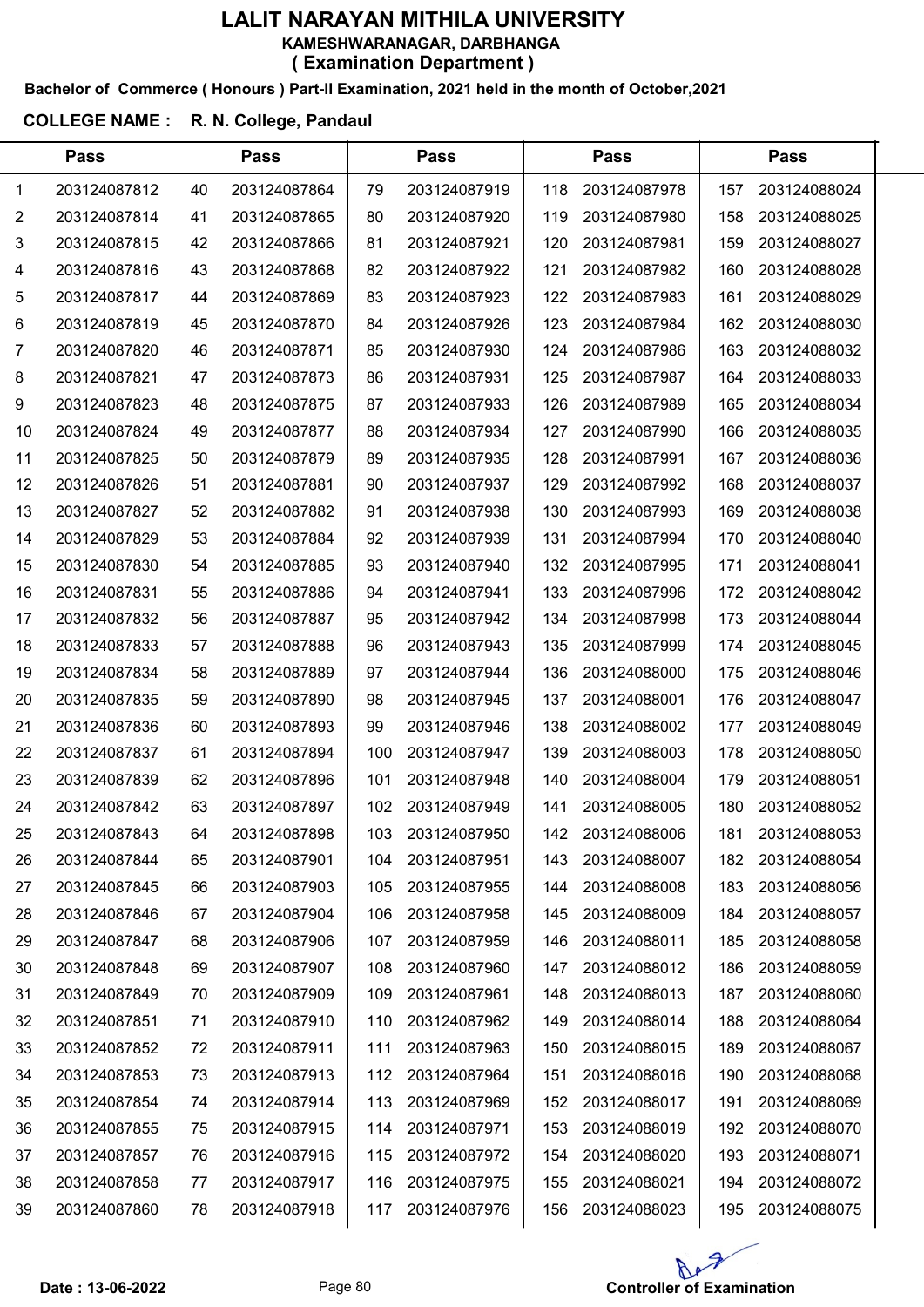#### Bachelor of Commerce ( Honours ) Part-II Examination, 2021 held in the month of October,2021

#### COLLEGE NAME : R. N. College, Pandaul

 $\overline{a}$ 

|     | <b>Pass</b>  |     | <b>Pass</b>  |     | <b>Pass</b>  |    | <b>Promoted</b> |    | <b>Promoted</b> |  |
|-----|--------------|-----|--------------|-----|--------------|----|-----------------|----|-----------------|--|
| 196 | 203124088076 | 235 | 203124088131 | 274 | 203124088183 | 1  | 203124087818    | 40 | 203124088062    |  |
| 197 | 203124088078 | 236 | 203124088132 | 275 | 203124088184 | 2  | 203124087822    | 41 | 203124088063    |  |
| 198 | 203124088079 | 237 | 203124088133 | 276 | 203124088186 | 3  | 203124087828    | 42 | 203124088065    |  |
| 199 | 203124088082 | 238 | 203124088134 | 277 | 203124088188 | 4  | 203124087838    | 43 | 203124088066    |  |
| 200 | 203124088084 | 239 | 203124088135 | 278 | 203124088190 | 5  | 203124087841    | 44 | 203124088073    |  |
| 201 | 203124088085 | 240 | 203124088137 | 279 | 203124088193 | 6  | 203124087859    | 45 | 203124088077    |  |
| 202 | 203124088087 | 241 | 203124088138 | 280 | 203124088195 | 7  | 203124087863    | 46 | 203124088083    |  |
| 203 | 203124088088 | 242 | 203124088139 | 281 | 203124088196 | 8  | 203124087867    | 47 | 203124088089    |  |
| 204 | 203124088090 | 243 | 203124088141 | 282 | 203124088198 | 9  | 203124087874    | 48 | 203124088097    |  |
| 205 | 203124088091 | 244 | 203124088142 | 283 | 203124088199 | 10 | 203124087876    | 49 | 203124088098    |  |
| 206 | 203124088092 | 245 | 203124088143 | 284 | 203124088200 | 11 | 203124087878    | 50 | 203124088099    |  |
| 207 | 203124088093 | 246 | 203124088146 | 285 | 203124088201 | 12 | 203124087883    | 51 | 203124088104    |  |
| 208 | 203124088094 | 247 | 203124088147 |     |              | 13 | 203124087895    | 52 | 203124088108    |  |
| 209 | 203124088095 | 248 | 203124088148 |     |              | 14 | 203124087899    | 53 | 203124088112    |  |
| 210 | 203124088096 | 249 | 203124088149 |     |              | 15 | 203124087900    | 54 | 203124088123    |  |
| 211 | 203124088100 | 250 | 203124088150 |     |              | 16 | 203124087905    | 55 | 203124088127    |  |
| 212 | 203124088101 | 251 | 203124088152 |     |              | 17 | 203124087908    | 56 | 203124088128    |  |
| 213 | 203124088102 | 252 | 203124088153 |     |              | 18 | 203124087912    | 57 | 203124088140    |  |
| 214 | 203124088103 | 253 | 203124088154 |     |              | 19 | 203124087924    | 58 | 203124088162    |  |
| 215 | 203124088105 | 254 | 203124088155 |     |              | 20 | 203124087925    | 59 | 203124088165    |  |
| 216 | 203124088106 | 255 | 203124088156 |     |              | 21 | 203124087927    | 60 | 203124088166    |  |
| 217 | 203124088107 | 256 | 203124088157 |     |              | 22 | 203124087928    | 61 | 203124088171    |  |
| 218 | 203124088109 | 257 | 203124088158 |     |              | 23 | 203124087932    | 62 | 203124088172    |  |
| 219 | 203124088110 | 258 | 203124088159 |     |              | 24 | 203124087952    | 63 | 203124088181    |  |
| 220 | 203124088111 | 259 | 203124088160 |     |              | 25 | 203124087954    | 64 | 203124088185    |  |
| 221 | 203124088113 | 260 | 203124088161 |     |              | 26 | 203124087956    | 65 | 203124088189    |  |
| 222 | 203124088114 | 261 | 203124088163 |     |              | 27 | 203124087966    | 66 | 203124088194    |  |
| 223 | 203124088115 | 262 | 203124088164 |     |              | 28 | 203124087968    | 67 | 203124088197    |  |
| 224 | 203124088117 | 263 | 203124088167 |     |              | 29 | 203124087970    | 68 | 203124088202    |  |
| 225 | 203124088118 | 264 | 203124088169 |     |              | 30 | 203124087979    | 69 | 203124088203    |  |
| 226 | 203124088119 | 265 | 203124088170 |     |              | 31 | 203124087985    | 70 | 203124088204    |  |
| 227 | 203124088120 | 266 | 203124088173 |     |              | 32 | 203124087988    | 71 | 203124088205    |  |
| 228 | 203124088121 | 267 | 203124088174 |     |              | 33 | 203124088010    | 72 | 203124088206    |  |
| 229 | 203124088122 | 268 | 203124088175 |     |              | 34 | 203124088018    | 73 | 203124088207    |  |
| 230 | 203124088124 | 269 | 203124088176 |     |              | 35 | 203124088022    | 74 | 203124088208    |  |
| 231 | 203124088125 | 270 | 203124088178 |     |              | 36 | 203124088026    | 75 | 203124088209    |  |
| 232 | 203124088126 | 271 | 203124088179 |     |              | 37 | 203124088039    | 76 | 203124088211    |  |
| 233 | 203124088129 | 272 | 203124088180 |     |              | 38 | 203124088055    | 77 | 203124088212    |  |
| 234 | 203124088130 | 273 | 203124088182 |     |              | 39 | 203124088061    | 78 | 203124088214    |  |
|     |              |     |              |     |              |    |                 |    |                 |  |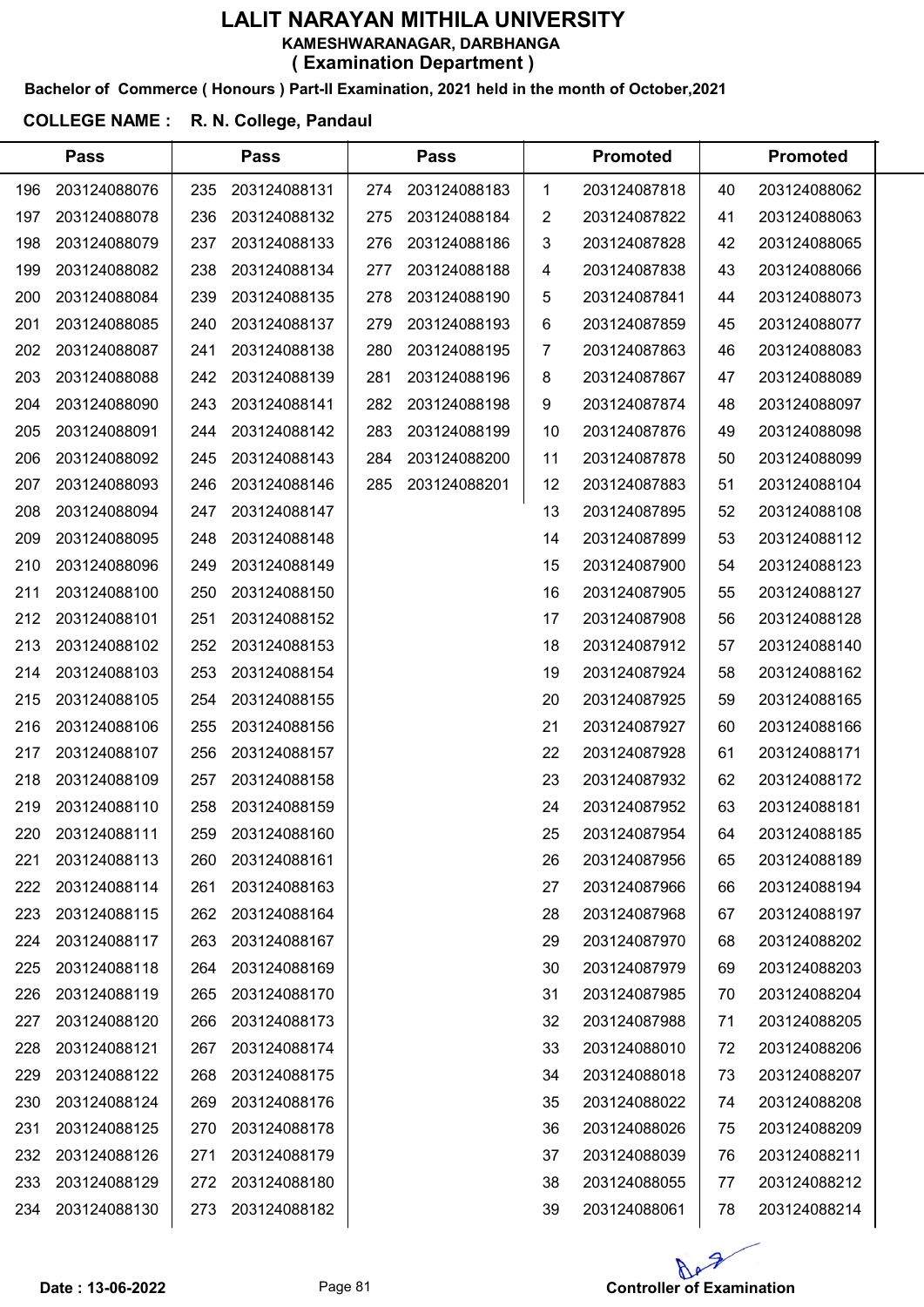#### KAMESHWARANAGAR, DARBHANGA

( Examination Department )

Bachelor of Commerce ( Honours ) Part-II Examination, 2021 held in the month of October,2021

#### COLLEGE NAME : R. N. College, Pandaul

 $\overline{a}$ 

|    | <b>Promoted</b> |
|----|-----------------|
| 79 | 203124088215    |
| 80 | 203124088216    |
| 81 | 203124088217    |
| 82 | 203124088218    |
| 83 | 203124088219    |
| 84 | 203124088221    |
| 85 | 203124088223    |
| 86 | 203125088225    |
| 87 | 203125088226    |

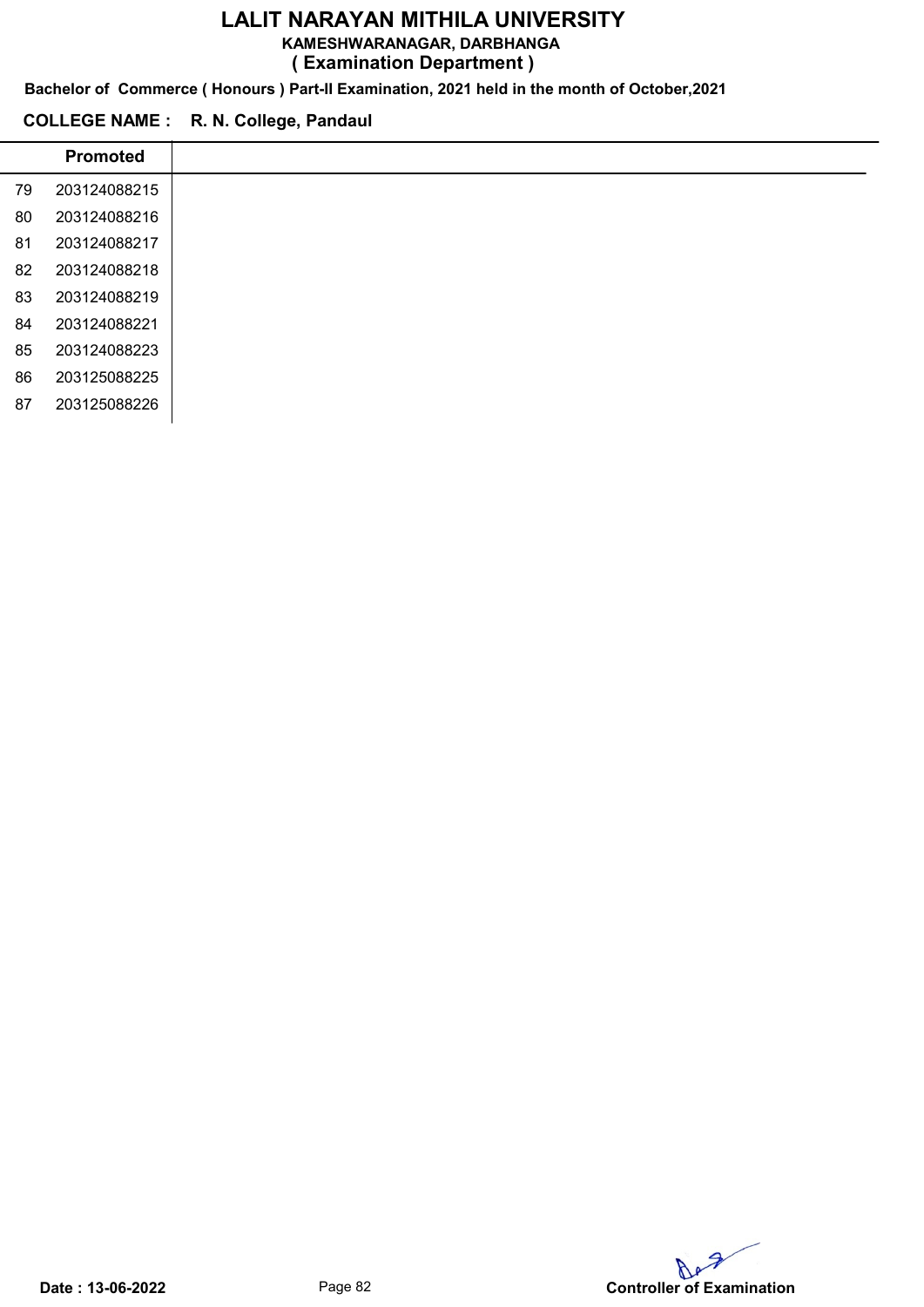KAMESHWARANAGAR, DARBHANGA

( Examination Department )

Bachelor of Commerce ( Honours ) Part-II Examination, 2021 held in the month of October,2021

#### COLLEGE NAME : R. N. J. D College,Rampur,Madhwapur,Madhubani

|                | <b>Pass</b>  |                | <b>Promoted</b> |
|----------------|--------------|----------------|-----------------|
| 1              | 203274097970 | $\mathbf{1}$   | 203274097971    |
| $\overline{c}$ | 203274097973 | $\overline{2}$ | 203274097975    |
| 3              | 203274097974 | 3              | 203274097976    |
| 4              | 203274097977 | $\overline{4}$ | 203274097979    |
| 5              | 203274097978 | 5              | 203274097983    |
| 6              | 203274097980 | 6              | 203274097987    |
| 7              | 203274097981 | 7              | 203274097991    |
| 8              | 203274097982 | 8              | 203274097995    |
| 9              | 203274097984 | 9              | 203274098001    |
| 10             | 203274097985 | 10             | 203274098002    |
| 11             | 203274097986 | 11             | 203274098003    |
| 12             | 203274097989 | 12             | 203274098009    |
| 13             | 203274097992 | 13             | 203274098017    |
| 14             | 203274097993 | 14             | 203274098024    |
| 15             | 203274097994 |                |                 |
| 16             | 203274097996 |                |                 |
| 17             | 203274097997 |                |                 |
| 18             | 203274097998 |                |                 |
| 19             | 203274097999 |                |                 |
| 20             | 203274098000 |                |                 |
| 21             | 203274098004 |                |                 |
| 22             | 203274098005 |                |                 |
| 23             | 203274098007 |                |                 |
| 24             | 203274098010 |                |                 |
| 25             | 203274098011 |                |                 |
| 26             | 203274098012 |                |                 |
| 27             | 203274098014 |                |                 |
|                |              |                |                 |

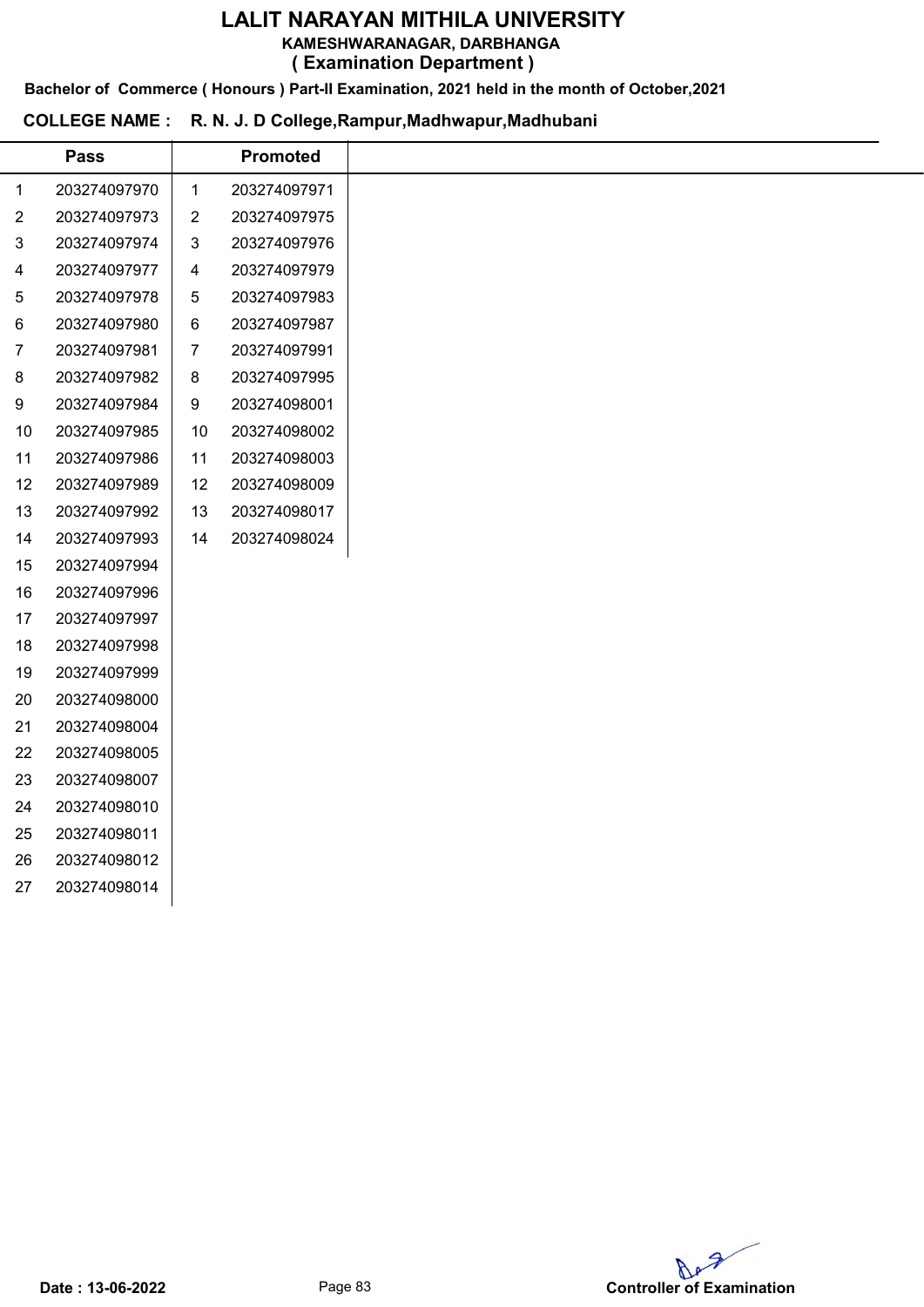#### Bachelor of Commerce ( Honours ) Part-II Examination, 2021 held in the month of October,2021

#### COLLEGE NAME : S. B. S. S. College, Begusarai

|                | <b>Pass</b>  |    | <b>Pass</b>  |     | <b>Pass</b>  |     | <b>Pass</b>  | <b>Promoted</b> |              |  |
|----------------|--------------|----|--------------|-----|--------------|-----|--------------|-----------------|--------------|--|
| 1              | 201024006305 | 40 | 201024006362 | 79  | 201024006416 | 118 | 201024006468 | 1               | 201024006221 |  |
| $\overline{2}$ | 201024006306 | 41 | 201024006364 | 80  | 201024006417 | 119 | 201024006469 | 2               | 201024006222 |  |
| 3              | 201024006307 | 42 | 201024006365 | 81  | 201024006418 | 120 | 201024006470 | 3               | 201024006223 |  |
| 4              | 201024006308 | 43 | 201024006367 | 82  | 201024006419 | 121 | 201024006471 | 4               | 201024006224 |  |
| 5              | 201024006312 | 44 | 201024006369 | 83  | 201024006420 | 122 | 201024006472 | 5               | 201024006225 |  |
| 6              | 201024006313 | 45 | 201024006370 | 84  | 201024006421 | 123 | 201024006473 | 6               | 201024006226 |  |
| 7              | 201024006314 | 46 | 201024006372 | 85  | 201024006422 | 124 | 201024006474 | 7               | 201024006227 |  |
| 8              | 201024006315 | 47 | 201024006373 | 86  | 201024006423 | 125 | 201024006475 | 8               | 201024006228 |  |
| 9              | 201024006316 | 48 | 201024006374 | 87  | 201024006424 | 126 | 201024006476 | 9               | 201024006229 |  |
| 10             | 201024006317 | 49 | 201024006375 | 88  | 201024006425 | 127 | 201024006477 | 10              | 201024006230 |  |
| 11             | 201024006318 | 50 | 201024006376 | 89  | 201024006427 | 128 | 201024006479 | 11              | 201024006231 |  |
| 12             | 201024006319 | 51 | 201024006377 | 90  | 201024006428 | 129 | 201024006480 | 12              | 201024006232 |  |
| 13             | 201024006320 | 52 | 201024006378 | 91  | 201024006429 | 130 | 201024006481 | 13              | 201024006233 |  |
| 14             | 201024006321 | 53 | 201024006379 | 92  | 201024006430 | 131 | 201024006482 | 14              | 201024006234 |  |
| 15             | 201024006322 | 54 | 201024006380 | 93  | 201024006431 | 132 | 201024006483 | 15              | 201024006235 |  |
| 16             | 201024006323 | 55 | 201024006381 | 94  | 201024006432 | 133 | 201024006485 | 16              | 201024006237 |  |
| 17             | 201024006324 | 56 | 201024006382 | 95  | 201024006434 | 134 | 201024006487 | 17              | 201024006238 |  |
| 18             | 201024006326 | 57 | 201024006386 | 96  | 201024006436 | 135 | 201024006488 | 18              | 201024006239 |  |
| 19             | 201024006327 | 58 | 201024006387 | 97  | 201024006437 | 136 | 201024006489 | 19              | 201024006240 |  |
| 20             | 201024006329 | 59 | 201024006388 | 98  | 201024006438 | 137 | 201024006490 | 20              | 201024006241 |  |
| 21             | 201024006330 | 60 | 201024006390 | 99  | 201024006439 | 138 | 201024006492 | 21              | 201024006242 |  |
| 22             | 201024006331 | 61 | 201024006391 | 100 | 201024006440 |     |              | 22              | 201024006243 |  |
| 23             | 201024006334 | 62 | 201024006392 | 101 | 201024006441 |     |              | 23              | 201024006245 |  |
| 24             | 201024006336 | 63 | 201024006393 | 102 | 201024006442 |     |              | 24              | 201024006246 |  |
| 25             | 201024006338 | 64 | 201024006394 | 103 | 201024006443 |     |              | 25              | 201024006247 |  |
| 26             | 201024006339 | 65 | 201024006395 | 104 | 201024006445 |     |              | 26              | 201024006248 |  |
| 27             | 201024006340 | 66 | 201024006396 | 105 | 201024006448 |     |              | 27              | 201024006249 |  |
| 28             | 201024006346 | 67 | 201024006398 | 106 | 201024006450 |     |              | 28              | 201024006250 |  |
| 29             | 201024006347 | 68 | 201024006399 | 107 | 201024006454 |     |              | 29              | 201024006251 |  |
| 30             | 201024006348 | 69 | 201024006400 | 108 | 201024006455 |     |              | 30              | 201024006252 |  |
| 31             | 201024006349 | 70 | 201024006401 | 109 | 201024006456 |     |              | 31              | 201024006253 |  |
| 32             | 201024006350 | 71 | 201024006402 | 110 | 201024006457 |     |              | 32              | 201024006254 |  |
| 33             | 201024006351 | 72 | 201024006403 | 111 | 201024006458 |     |              | 33              | 201024006255 |  |
| 34             | 201024006352 | 73 | 201024006405 | 112 | 201024006459 |     |              | 34              | 201024006256 |  |
| 35             | 201024006353 | 74 | 201024006410 | 113 | 201024006460 |     |              | 35              | 201024006257 |  |
| 36             | 201024006355 | 75 | 201024006411 | 114 | 201024006461 |     |              | 36              | 201024006258 |  |
| 37             | 201024006357 | 76 | 201024006412 | 115 | 201024006462 |     |              | 37              | 201024006259 |  |
| 38             | 201024006359 | 77 | 201024006414 | 116 | 201024006463 |     |              | 38              | 201024006261 |  |
| 39             | 201024006361 | 78 | 201024006415 | 117 | 201024006465 |     |              | 39              | 201024006262 |  |

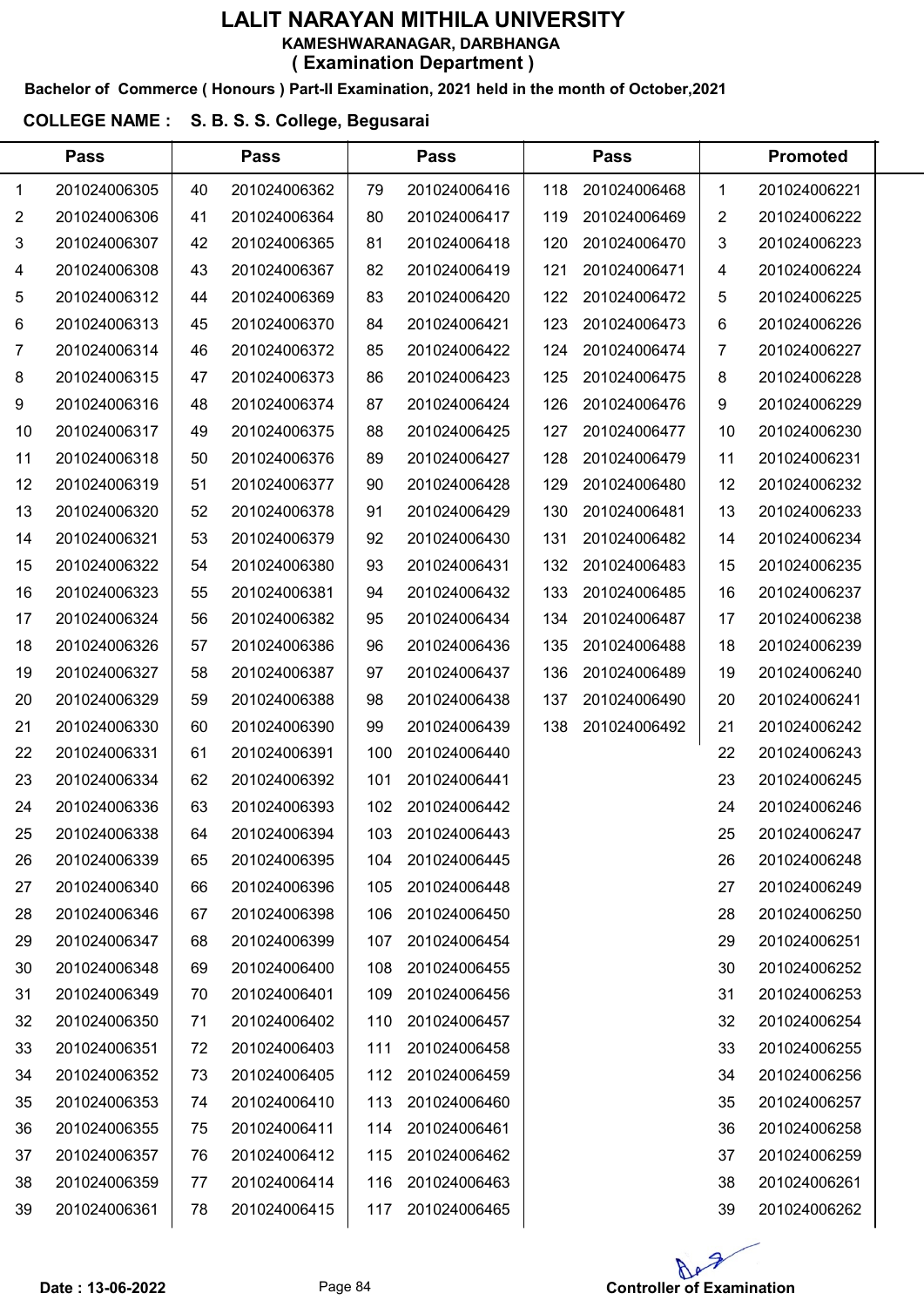#### LALIT NARAYAN MITHILA UNIVERSITY KAMESHWARANAGAR, DARBHANGA

( Examination Department )

Bachelor of Commerce ( Honours ) Part-II Examination, 2021 held in the month of October,2021

#### COLLEGE NAME : S. B. S. S. College, Begusarai

|    | <b>Promoted</b> |     | <b>Promoted</b>  |     | <b>Promoted</b> |
|----|-----------------|-----|------------------|-----|-----------------|
| 40 | 201024006263    | 79  | 201024006328     | 118 | 201024006507    |
| 41 | 201024006264    | 80  | 201024006335     | 119 | 201024006508    |
| 42 | 201024006265    | 81  | 201024006337     | 120 | 201024006509    |
| 43 | 201024006266    | 82  | 201024006341     | 121 | 201024006510    |
| 44 | 201024006267    | 83  | 201024006343     | 122 | 201024006511    |
| 45 | 201024006269    | 84  | 201024006354     | 123 | 201024006512    |
| 46 | 201024006270    | 85  | 201024006358     | 124 | 201024006513    |
| 47 | 201024006271    | 86  | 201024006363     | 125 | 201024006514    |
| 48 | 201024006272    | 87  | 201024006371     | 126 | 201024006515    |
| 49 | 201024006274    | 88  | 201024006383     | 127 | 201024006516    |
| 50 | 201024006275    | 89  | 201024006384     | 128 | 201024006517    |
| 51 | 201024006276    | 90  | 201024006385     | 129 | 201024006518    |
| 52 | 201024006277    | 91  | 201024006389     | 130 | 201024006519    |
| 53 | 201024006278    | 92  | 201024006397     | 131 | 201024006521    |
| 54 | 201024006280    | 93  | 201024006404     | 132 | 201024006523    |
| 55 | 201024006281    | 94  | 201024006407     | 133 | 201024006524    |
| 56 | 201024006282    | 95  | 201024006408     | 134 | 201024006526    |
| 57 | 201024006283    | 96  | 201024006413     | 135 | 201024006527    |
| 58 | 201024006284    | 97  | 201024006426     | 136 | 201024006528    |
| 59 | 201024006285    | 98  | 201024006444     | 137 | 201024006529    |
| 60 | 201024006286    | 99  | 201024006449     | 138 | 201024006531    |
| 61 | 201024006287    | 100 | 201024006453     |     |                 |
| 62 | 201024006288    | 101 | 201024006464     |     |                 |
| 63 | 201024006289    | 102 | 201024006466     |     |                 |
| 64 | 201024006291    |     | 103 201024006478 |     |                 |
| 65 | 201024006292    | 104 | 201024006484     |     |                 |
| 66 | 201024006293    | 105 | 201024006486     |     |                 |
| 67 | 201024006295    | 106 | 201024006491     |     |                 |
| 68 | 201024006296    | 107 | 201024006493     |     |                 |
| 69 | 201024006297    | 108 | 201024006494     |     |                 |
| 70 | 201024006298    | 109 | 201024006495     |     |                 |
| 71 | 201024006299    | 110 | 201024006497     |     |                 |
| 72 | 201024006300    | 111 | 201024006498     |     |                 |
| 73 | 201024006301    | 112 | 201024006499     |     |                 |
| 74 | 201024006302    | 113 | 201024006501     |     |                 |
| 75 | 201024006303    | 114 | 201024006502     |     |                 |
| 76 | 201024006304    | 115 | 201024006503     |     |                 |
| 77 | 201024006309    | 116 | 201024006505     |     |                 |
| 78 | 201024006325    | 117 | 201024006506     |     |                 |
|    |                 |     |                  |     |                 |

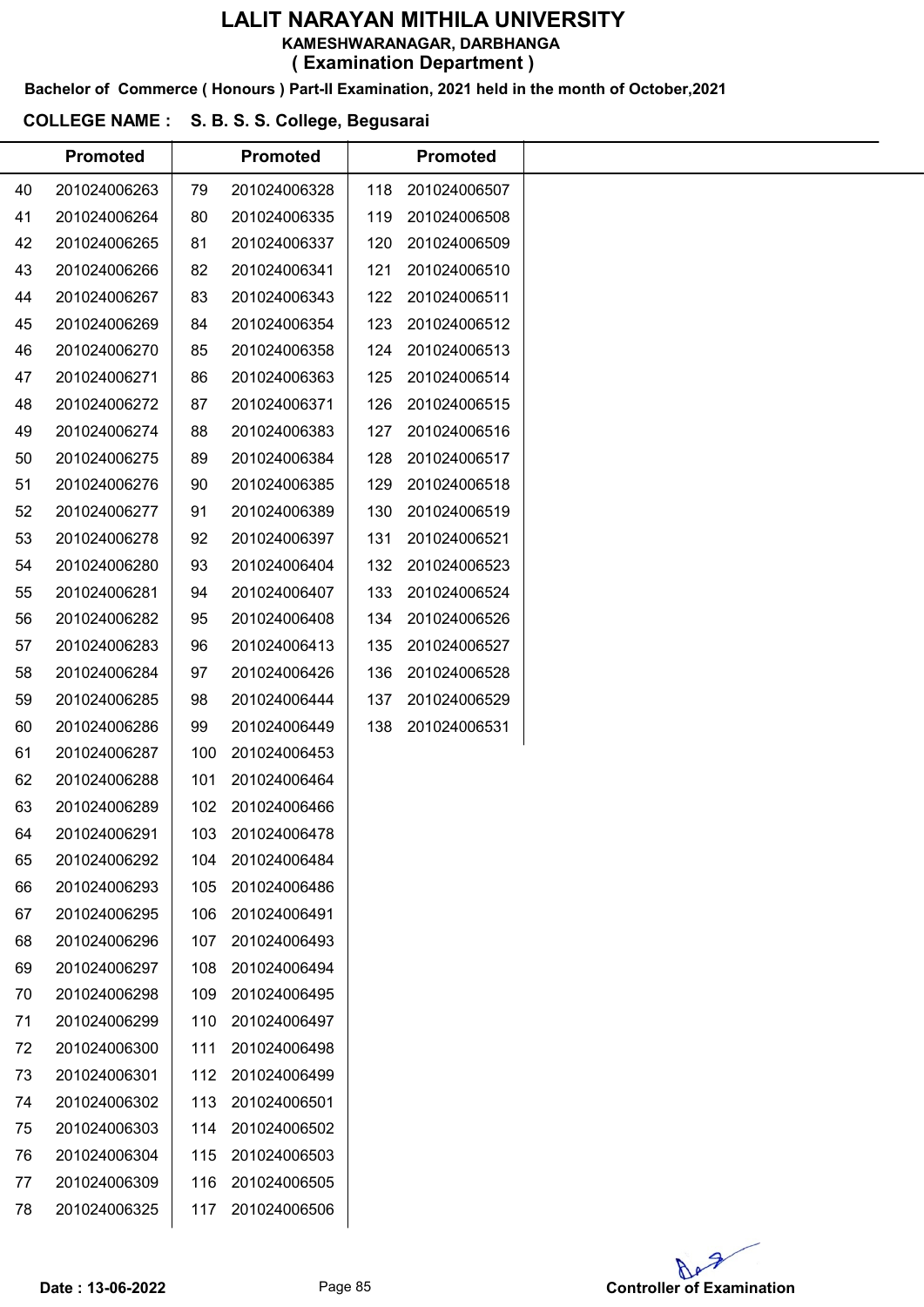KAMESHWARANAGAR, DARBHANGA

( Examination Department )

Bachelor of Commerce ( Honours ) Part-II Examination, 2021 held in the month of October,2021

## COLLEGE NAME : S. K. College, Thatiya

|                | <b>Pass</b>  |    | <b>Pass</b>  |    | <b>Promoted</b> |  |  |  |  |  |  |  |  |
|----------------|--------------|----|--------------|----|-----------------|--|--|--|--|--|--|--|--|
| 1              | 204194138571 | 40 | 204194138634 | 1  | 204194138573    |  |  |  |  |  |  |  |  |
| $\overline{c}$ | 204194138574 | 41 | 204194138636 | 2  | 204194138582    |  |  |  |  |  |  |  |  |
| 3              | 204194138575 |    |              | 3  | 204194138586    |  |  |  |  |  |  |  |  |
| 4              | 204194138576 |    |              | 4  | 204194138589    |  |  |  |  |  |  |  |  |
| 5              | 204194138577 |    |              | 5  | 204194138591    |  |  |  |  |  |  |  |  |
| 6              | 204194138578 |    |              | 6  | 204194138593    |  |  |  |  |  |  |  |  |
| 7              | 204194138580 |    |              | 7  | 204194138595    |  |  |  |  |  |  |  |  |
| 8              | 204194138581 |    |              | 8  | 204194138597    |  |  |  |  |  |  |  |  |
| 9              | 204194138583 |    |              | 9  | 204194138599    |  |  |  |  |  |  |  |  |
| 10             | 204194138584 |    |              | 10 | 204194138604    |  |  |  |  |  |  |  |  |
| 11             | 204194138585 |    |              | 11 | 204194138605    |  |  |  |  |  |  |  |  |
| 12             | 204194138587 |    |              | 12 | 204194138606    |  |  |  |  |  |  |  |  |
| 13             | 204194138588 |    |              | 13 | 204194138608    |  |  |  |  |  |  |  |  |
| 14             | 204194138590 |    |              | 14 | 204194138615    |  |  |  |  |  |  |  |  |
| 15             | 204194138594 |    |              | 15 | 204194138617    |  |  |  |  |  |  |  |  |
| 16             | 204194138596 |    |              | 16 | 204194138623    |  |  |  |  |  |  |  |  |
| 17             | 204194138598 |    |              | 17 | 204194138629    |  |  |  |  |  |  |  |  |
| 18             | 204194138600 |    |              | 18 | 204194138632    |  |  |  |  |  |  |  |  |
| 19             | 204194138601 |    |              | 19 | 204194138635    |  |  |  |  |  |  |  |  |
| 20             | 204194138602 |    |              | 20 | 204194138637    |  |  |  |  |  |  |  |  |
| 21             | 204194138603 |    |              | 21 | 204194138639    |  |  |  |  |  |  |  |  |
| 22             | 204194138607 |    |              | 22 | 204194138643    |  |  |  |  |  |  |  |  |
| 23             | 204194138609 |    |              | 23 | 204194138644    |  |  |  |  |  |  |  |  |
| 24             | 204194138610 |    |              | 24 | 204194138645    |  |  |  |  |  |  |  |  |
| 25             | 204194138611 |    |              |    |                 |  |  |  |  |  |  |  |  |
| 26             | 204194138612 |    |              |    |                 |  |  |  |  |  |  |  |  |
| 27             | 204194138613 |    |              |    |                 |  |  |  |  |  |  |  |  |
| 28             | 204194138614 |    |              |    |                 |  |  |  |  |  |  |  |  |
| 29             | 204194138618 |    |              |    |                 |  |  |  |  |  |  |  |  |
| 30             | 204194138619 |    |              |    |                 |  |  |  |  |  |  |  |  |
| 31             | 204194138620 |    |              |    |                 |  |  |  |  |  |  |  |  |
| 32             | 204194138621 |    |              |    |                 |  |  |  |  |  |  |  |  |
| 33             | 204194138624 |    |              |    |                 |  |  |  |  |  |  |  |  |
| 34             | 204194138625 |    |              |    |                 |  |  |  |  |  |  |  |  |
| 35             | 204194138626 |    |              |    |                 |  |  |  |  |  |  |  |  |
| 36             | 204194138627 |    |              |    |                 |  |  |  |  |  |  |  |  |
| 37             | 204194138630 |    |              |    |                 |  |  |  |  |  |  |  |  |
| 38             | 204194138631 |    |              |    |                 |  |  |  |  |  |  |  |  |
| 39             | 204194138633 |    |              |    |                 |  |  |  |  |  |  |  |  |

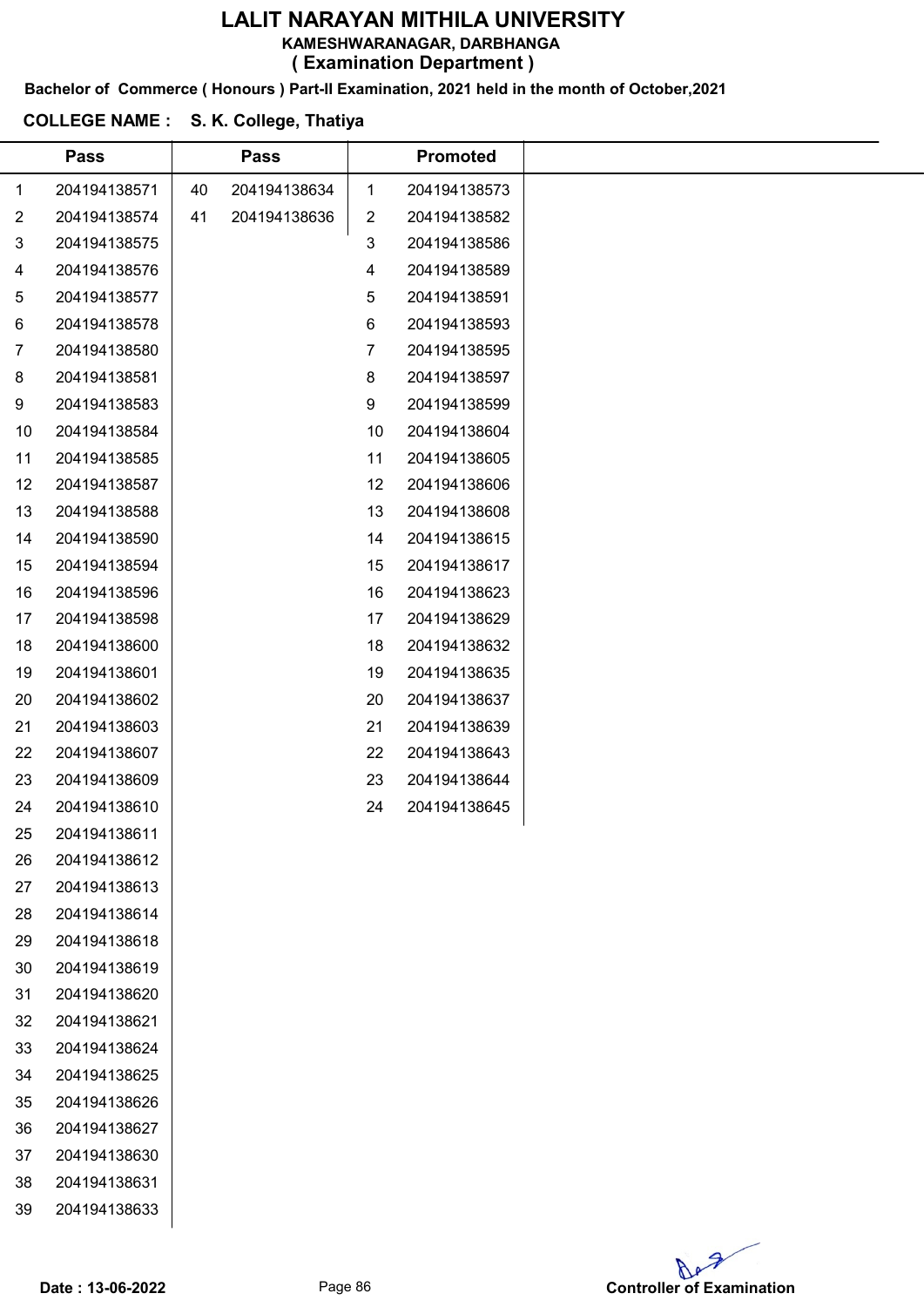Bachelor of Commerce ( Honours ) Part-II Examination, 2021 held in the month of October,2021

#### COLLEGE NAME : S. M. J. College, Khajedih

|                | <b>Pass</b>  |    | <b>Pass</b>  |    | <b>Promoted</b> |    | <b>Promoted</b> |  |
|----------------|--------------|----|--------------|----|-----------------|----|-----------------|--|
| 1              | 203194095781 | 40 | 203194095868 | 1  | 203194095786    | 40 | 203194095908    |  |
| $\overline{2}$ | 203194095782 | 41 | 203194095872 | 2  | 203194095791    | 41 | 203194095910    |  |
| 3              | 203194095783 | 42 | 203194095873 | 3  | 203194095795    | 42 | 203194095916    |  |
| 4              | 203194095785 | 43 | 203194095877 | 4  | 203194095796    | 43 | 203194095920    |  |
| 5              | 203194095787 | 44 | 203194095879 | 5  | 203194095797    | 44 | 203194095921    |  |
| 6              | 203194095788 | 45 | 203194095880 | 6  | 203194095799    | 45 | 203195095923    |  |
| 7              | 203194095789 | 46 | 203194095883 | 7  | 203194095801    |    |                 |  |
| 8              | 203194095790 | 47 | 203194095884 | 8  | 203194095804    |    |                 |  |
| 9              | 203194095794 | 48 | 203194095888 | 9  | 203194095807    |    |                 |  |
| 10             | 203194095802 | 49 | 203194095889 | 10 | 203194095808    |    |                 |  |
| 11             | 203194095803 | 50 | 203194095891 | 11 | 203194095817    |    |                 |  |
| 12             | 203194095805 | 51 | 203194095894 | 12 | 203194095825    |    |                 |  |
| 13             | 203194095809 | 52 | 203194095896 | 13 | 203194095828    |    |                 |  |
| 14             | 203194095810 | 53 | 203194095898 | 14 | 203194095829    |    |                 |  |
| 15             | 203194095811 | 54 | 203194095902 | 15 | 203194095832    |    |                 |  |
| 16             | 203194095814 | 55 | 203194095903 | 16 | 203194095843    |    |                 |  |
| 17             | 203194095820 | 56 | 203194095906 | 17 | 203194095850    |    |                 |  |
| 18             | 203194095822 | 57 | 203194095907 | 18 | 203194095853    |    |                 |  |
| 19             | 203194095824 | 58 | 203194095915 | 19 | 203194095855    |    |                 |  |
| 20             | 203194095826 | 59 | 203194095917 | 20 | 203194095859    |    |                 |  |
| 21             | 203194095831 | 60 | 203194095918 | 21 | 203194095860    |    |                 |  |
| 22             | 203194095833 | 61 | 203194095919 | 22 | 203194095862    |    |                 |  |
| 23             | 203194095834 |    |              | 23 | 203194095864    |    |                 |  |
| 24             | 203194095835 |    |              | 24 | 203194095865    |    |                 |  |
| 25             | 203194095836 |    |              | 25 | 203194095869    |    |                 |  |
| 26             | 203194095837 |    |              | 26 | 203194095870    |    |                 |  |
| 27             | 203194095839 |    |              | 27 | 203194095874    |    |                 |  |
| 28             | 203194095841 |    |              | 28 | 203194095876    |    |                 |  |
| 29             | 203194095842 |    |              | 29 | 203194095878    |    |                 |  |
| 30             | 203194095846 |    |              | 30 | 203194095886    |    |                 |  |
| 31             | 203194095847 |    |              | 31 | 203194095887    |    |                 |  |
| 32             | 203194095849 |    |              | 32 | 203194095892    |    |                 |  |
| 33             | 203194095851 |    |              | 33 | 203194095893    |    |                 |  |
| 34             | 203194095856 |    |              | 34 | 203194095895    |    |                 |  |
| 35             | 203194095858 |    |              | 35 | 203194095897    |    |                 |  |
| 36             | 203194095861 |    |              | 36 | 203194095899    |    |                 |  |
| 37             | 203194095863 |    |              | 37 | 203194095900    |    |                 |  |
| 38             | 203194095866 |    |              | 38 | 203194095901    |    |                 |  |
| 39             | 203194095867 |    |              | 39 | 203194095905    |    |                 |  |

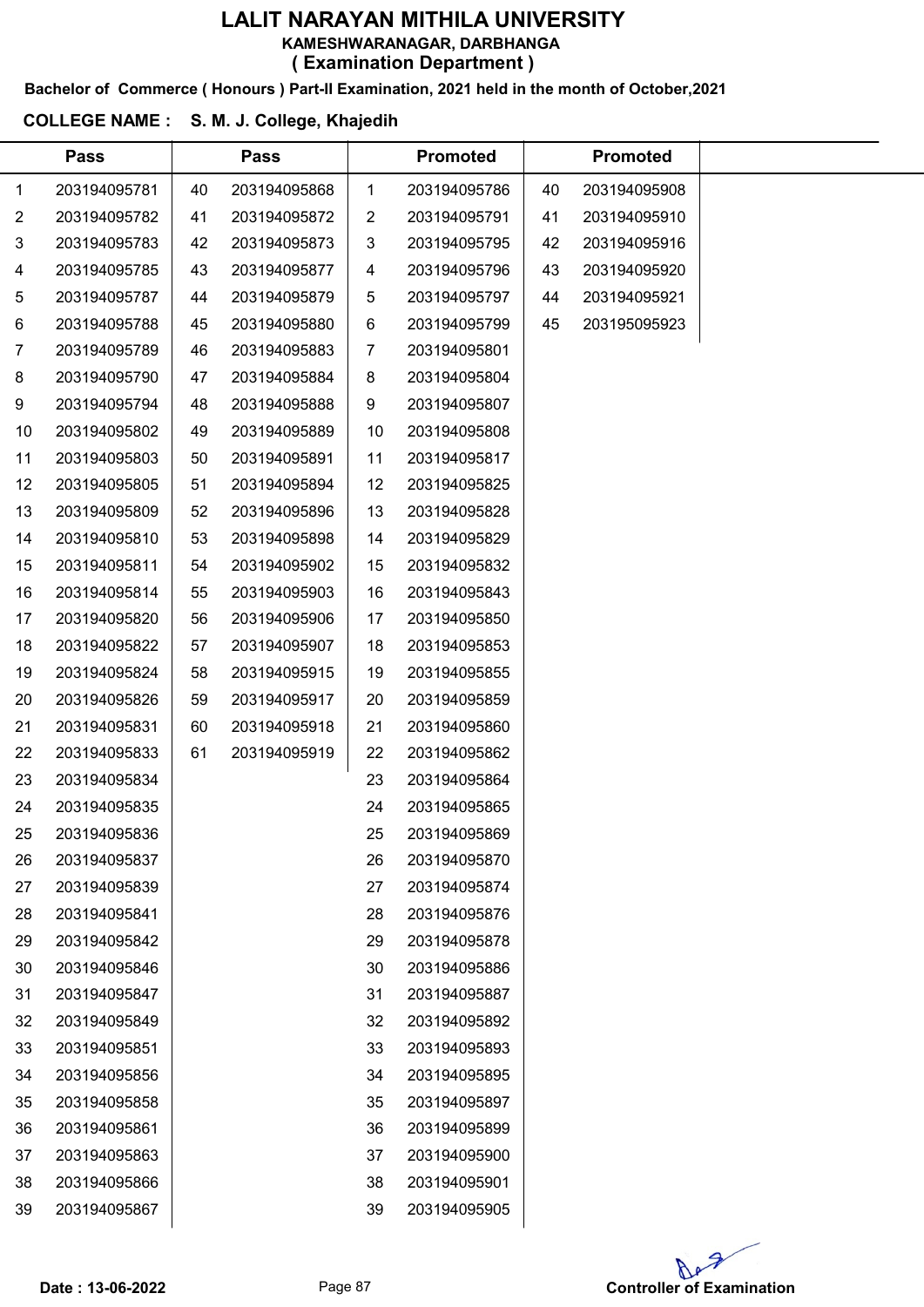Bachelor of Commerce ( Honours ) Part-II Examination, 2021 held in the month of October,2021

#### COLLEGE NAME : S. M. R. C. K. College, Samastipur

|                | <b>Pass</b>  |    | <b>Pass</b>  |    | <b>Pass</b>  |    | <b>Promoted</b> |  |
|----------------|--------------|----|--------------|----|--------------|----|-----------------|--|
| 1              | 204204140399 | 40 | 204204140454 | 79 | 204204140516 | 1  | 204204140405    |  |
| 2              | 204204140400 | 41 | 204204140456 | 80 | 204204140517 | 2  | 204204140408    |  |
| 3              | 204204140401 | 42 | 204204140457 | 81 | 204204140519 | 3  | 204204140413    |  |
| 4              | 204204140402 | 43 | 204204140458 | 82 | 204204140522 | 4  | 204204140420    |  |
| 5              | 204204140403 | 44 | 204204140459 | 83 | 204204145511 | 5  | 204204140432    |  |
| 6              | 204204140404 | 45 | 204204140460 |    |              | 6  | 204204140437    |  |
| $\overline{7}$ | 204204140406 | 46 | 204204140463 |    |              | 7. | 204204140452    |  |
| 8              | 204204140409 | 47 | 204204140464 |    |              | 8  | 204204140462    |  |
| 9              | 204204140411 | 48 | 204204140465 |    |              | 9  | 204204140469    |  |
| 10             | 204204140412 | 49 | 204204140466 |    |              | 10 | 204204140471    |  |
| 11             | 204204140414 | 50 | 204204140467 |    |              | 11 | 204204140472    |  |
| 12             | 204204140415 | 51 | 204204140470 |    |              | 12 | 204204140482    |  |
| 13             | 204204140416 | 52 | 204204140473 |    |              | 13 | 204204140485    |  |
| 14             | 204204140417 | 53 | 204204140474 |    |              | 14 | 204204140496    |  |
| 15             | 204204140418 | 54 | 204204140475 |    |              | 15 | 204204140497    |  |
| 16             | 204204140419 | 55 | 204204140476 |    |              | 16 | 204204140503    |  |
| 17             | 204204140421 | 56 | 204204140477 |    |              | 17 | 204204140505    |  |
| 18             | 204204140422 | 57 | 204204140478 |    |              | 18 | 204204140508    |  |
| 19             | 204204140423 | 58 | 204204140479 |    |              | 19 | 204204140509    |  |
| 20             | 204204140425 | 59 | 204204140480 |    |              | 20 | 204204140511    |  |
| 21             | 204204140426 | 60 | 204204140481 |    |              | 21 | 204204140514    |  |
| 22             | 204204140427 | 61 | 204204140483 |    |              | 22 | 204204140521    |  |
| 23             | 204204140429 | 62 | 204204140484 |    |              | 23 | 204204140523    |  |
| 24             | 204204140430 | 63 | 204204140489 |    |              | 24 | 204204140525    |  |
| 25             | 204204140431 | 64 | 204204140492 |    |              | 25 | 204204140527    |  |
| 26             | 204204140433 | 65 | 204204140493 |    |              | 26 | 204204140528    |  |
| 27             | 204204140435 | 66 | 204204140494 |    |              | 27 | 204204140531    |  |
| 28             | 204204140436 | 67 | 204204140495 |    |              |    |                 |  |
| 29             | 204204140439 | 68 | 204204140498 |    |              |    |                 |  |
| 30             | 204204140442 | 69 | 204204140499 |    |              |    |                 |  |
| 31             | 204204140443 | 70 | 204204140500 |    |              |    |                 |  |
| 32             | 204204140444 | 71 | 204204140501 |    |              |    |                 |  |
| 33             | 204204140446 | 72 | 204204140502 |    |              |    |                 |  |
| 34             | 204204140447 | 73 | 204204140504 |    |              |    |                 |  |
| 35             | 204204140448 | 74 | 204204140506 |    |              |    |                 |  |
| 36             | 204204140449 | 75 | 204204140507 |    |              |    |                 |  |
| 37             | 204204140450 | 76 | 204204140510 |    |              |    |                 |  |
| 38             | 204204140451 | 77 | 204204140512 |    |              |    |                 |  |
| 39             | 204204140453 | 78 | 204204140513 |    |              |    |                 |  |
|                |              |    |              |    |              |    |                 |  |

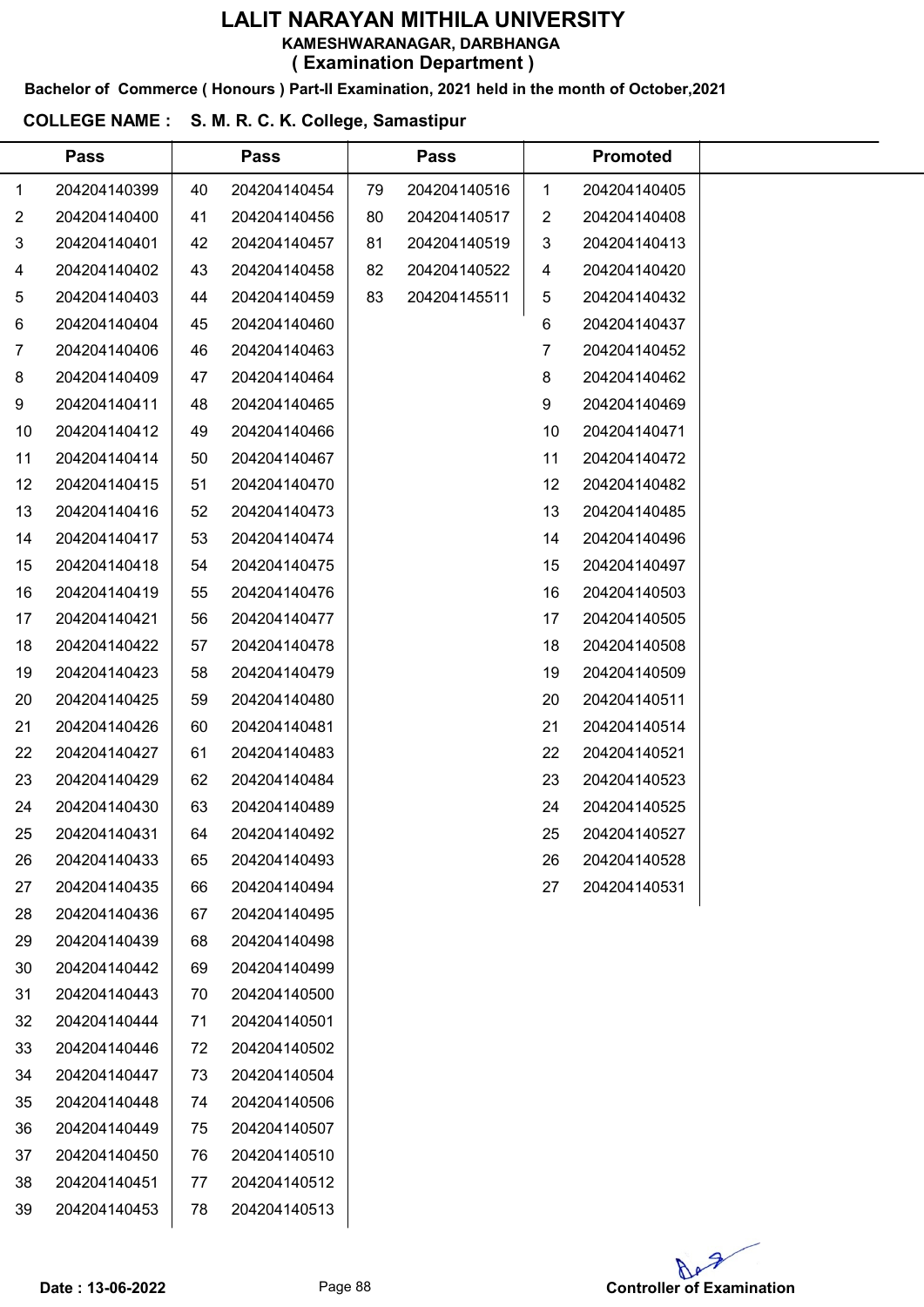#### Bachelor of Commerce ( Honours ) Part-II Examination, 2021 held in the month of October,2021

#### COLLEGE NAME : S. N. K. M. College, Bhairavasthan

|    | <b>Pass</b>  |    | <b>Pass</b>  |     | <b>Pass</b>  |     | <b>Pass</b>  | <b>Promoted</b> |              |  |
|----|--------------|----|--------------|-----|--------------|-----|--------------|-----------------|--------------|--|
| 1  | 203204096560 | 40 | 203204096616 | 79  | 203204096670 | 118 | 203204096724 | 1               | 203204096570 |  |
| 2  | 203204096561 | 41 | 203204096617 | 80  | 203204096671 | 119 | 203204096726 | 2               | 203204096576 |  |
| 3  | 203204096562 | 42 | 203204096619 | 81  | 203204096672 | 120 | 203204096727 | 3               | 203204096592 |  |
| 4  | 203204096563 | 43 | 203204096620 | 82  | 203204096673 | 121 | 203204096728 | 4               | 203204096595 |  |
| 5  | 203204096564 | 44 | 203204096621 | 83  | 203204096675 | 122 | 203204096729 | 5               | 203204096609 |  |
| 6  | 203204096565 | 45 | 203204096622 | 84  | 203204096676 | 123 | 203204096730 | 6               | 203204096610 |  |
| 7  | 203204096567 | 46 | 203204096623 | 85  | 203204096677 | 124 | 203204096731 | 7               | 203204096615 |  |
| 8  | 203204096569 | 47 | 203204096626 | 86  | 203204096678 | 125 | 203204096732 | 8               | 203204096618 |  |
| 9  | 203204096571 | 48 | 203204096628 | 87  | 203204096680 | 126 | 203204096733 | 9               | 203204096624 |  |
| 10 | 203204096572 | 49 | 203204096629 | 88  | 203204096682 | 127 | 203204096734 | 10              | 203204096625 |  |
| 11 | 203204096573 | 50 | 203204096630 | 89  | 203204096683 | 128 | 203204096737 | 11              | 203204096635 |  |
| 12 | 203204096574 | 51 | 203204096631 | 90  | 203204096685 | 129 | 203204096738 | 12              | 203204096637 |  |
| 13 | 203204096575 | 52 | 203204096632 | 91  | 203204096686 | 130 | 203204096739 | 13              | 203204096646 |  |
| 14 | 203204096577 | 53 | 203204096634 | 92  | 203204096689 |     |              | 14              | 203204096654 |  |
| 15 | 203204096578 | 54 | 203204096636 | 93  | 203204096690 |     |              | 15              | 203204096657 |  |
| 16 | 203204096579 | 55 | 203204096638 | 94  | 203204096691 |     |              | 16              | 203204096674 |  |
| 17 | 203204096580 | 56 | 203204096639 | 95  | 203204096692 |     |              | 17              | 203204096684 |  |
| 18 | 203204096581 | 57 | 203204096641 | 96  | 203204096696 |     |              | 18              | 203204096688 |  |
| 19 | 203204096582 | 58 | 203204096642 | 97  | 203204096697 |     |              | 19              | 203204096694 |  |
| 20 | 203204096583 | 59 | 203204096644 | 98  | 203204096698 |     |              | 20              | 203204096695 |  |
| 21 | 203204096584 | 60 | 203204096647 | 99  | 203204096699 |     |              | 21              | 203204096703 |  |
| 22 | 203204096585 | 61 | 203204096648 | 100 | 203204096700 |     |              | 22              | 203204096708 |  |
| 23 | 203204096586 | 62 | 203204096649 | 101 | 203204096701 |     |              | 23              | 203204096709 |  |
| 24 | 203204096587 | 63 | 203204096651 | 102 | 203204096702 |     |              | 24              | 203204096715 |  |
| 25 | 203204096588 | 64 | 203204096652 | 103 | 203204096704 |     |              | 25              | 203204096742 |  |
| 26 | 203204096590 | 65 | 203204096655 | 104 | 203204096705 |     |              | 26              | 203204096743 |  |
| 27 | 203204096593 | 66 | 203204096656 | 105 | 203204096706 |     |              | 27              | 203204096745 |  |
| 28 | 203204096594 | 67 | 203204096658 | 106 | 203204096707 |     |              | 28              | 203204096747 |  |
| 29 | 203204096598 | 68 | 203204096659 | 107 | 203204096710 |     |              | 29              | 203205096749 |  |
| 30 | 203204096599 | 69 | 203204096660 | 108 | 203204096711 |     |              | 30              | 203205096750 |  |
| 31 | 203204096601 | 70 | 203204096661 | 109 | 203204096712 |     |              | 31              | 203205096751 |  |
| 32 | 203204096602 | 71 | 203204096662 | 110 | 203204096714 |     |              | 32              | 203205096753 |  |
| 33 | 203204096604 | 72 | 203204096663 | 111 | 203204096717 |     |              | 33              | 203205096755 |  |
| 34 | 203204096605 | 73 | 203204096664 | 112 | 203204096718 |     |              | 34              | 203205096756 |  |
| 35 | 203204096606 | 74 | 203204096665 | 113 | 203204096719 |     |              |                 |              |  |
| 36 | 203204096607 | 75 | 203204096666 | 114 | 203204096720 |     |              |                 |              |  |
| 37 | 203204096611 | 76 | 203204096667 | 115 | 203204096721 |     |              |                 |              |  |
| 38 | 203204096612 | 77 | 203204096668 | 116 | 203204096722 |     |              |                 |              |  |



203204096614

203204096723

203204096669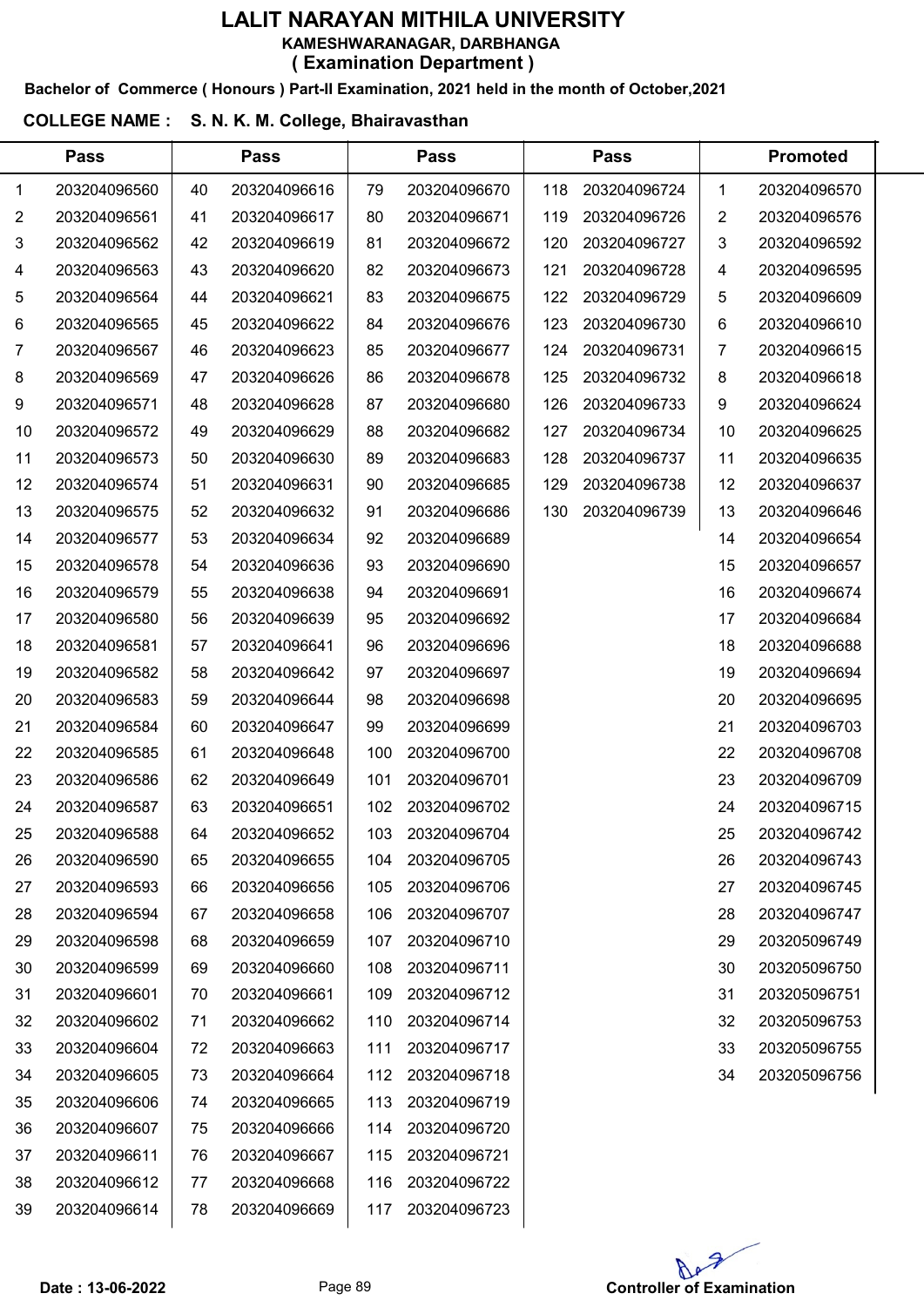KAMESHWARANAGAR, DARBHANGA

( Examination Department )

Bachelor of Commerce ( Honours ) Part-II Examination, 2021 held in the month of October,2021

#### COLLEGE NAME : Sant Kabir College, Samastipur

|                | <b>Pass</b>  |    | <b>Pass</b>  |                | <b>Promoted</b> |  |
|----------------|--------------|----|--------------|----------------|-----------------|--|
| $\mathbf{1}$   | 204214142401 | 40 | 204214142462 | $\mathbf{1}$   | 204214142405    |  |
| $\overline{2}$ | 204214142404 | 41 | 204214142464 | $\overline{2}$ | 204214142408    |  |
| 3              | 204214142406 | 42 | 204214142466 | 3              | 204214142415    |  |
| 4              | 204214142407 | 43 | 204214142469 | 4              | 204214142417    |  |
| 5              | 204214142410 | 44 | 204214142470 | 5              | 204214142418    |  |
| 6              | 204214142411 | 45 | 204214142471 | 6              | 204214142420    |  |
| $\overline{7}$ | 204214142412 | 46 | 204214142472 | 7              | 204214142421    |  |
| 8              | 204214142413 | 47 | 204214142473 | 8              | 204214142430    |  |
| 9              | 204214142414 | 48 | 204214142474 | 9              | 204214142435    |  |
| 10             | 204214142419 | 49 | 204214142475 | 10             | 204214142438    |  |
| 11             | 204214142422 | 50 | 204214142476 | 11             | 204214142451    |  |
| 12             | 204214142423 | 51 | 204214142478 | 12             | 204214142453    |  |
| 13             | 204214142424 | 52 | 204214142482 | 13             | 204214142454    |  |
| 14             | 204214142426 | 53 | 204214142484 | 14             | 204214142467    |  |
| 15             | 204214142427 |    |              | 15             | 204214142477    |  |
| 16             | 204214142429 |    |              | 16             | 204214142479    |  |
| 17             | 204214142431 |    |              | 17             | 204214142481    |  |
| 18             | 204214142432 |    |              | 18             | 204215142485    |  |
| 19             | 204214142433 |    |              | 19             | 204215142486    |  |
| 20             | 204214142434 |    |              |                |                 |  |
| 21             | 204214142436 |    |              |                |                 |  |
| 22             | 204214142439 |    |              |                |                 |  |
| 23             | 204214142440 |    |              |                |                 |  |
| 24             | 204214142441 |    |              |                |                 |  |
| 25             | 204214142442 |    |              |                |                 |  |
| 26             | 204214142443 |    |              |                |                 |  |
| 27             | 204214142446 |    |              |                |                 |  |
| 28             | 204214142447 |    |              |                |                 |  |
| 29             | 204214142448 |    |              |                |                 |  |
| 30             | 204214142449 |    |              |                |                 |  |
| 31             | 204214142450 |    |              |                |                 |  |
| 32             | 204214142452 |    |              |                |                 |  |
| 33             | 204214142455 |    |              |                |                 |  |
| 34             | 204214142456 |    |              |                |                 |  |
| 35             | 204214142457 |    |              |                |                 |  |
| 36             | 204214142458 |    |              |                |                 |  |
| 37             | 204214142459 |    |              |                |                 |  |
| 38             | 204214142460 |    |              |                |                 |  |
| 39             | 204214142461 |    |              |                |                 |  |

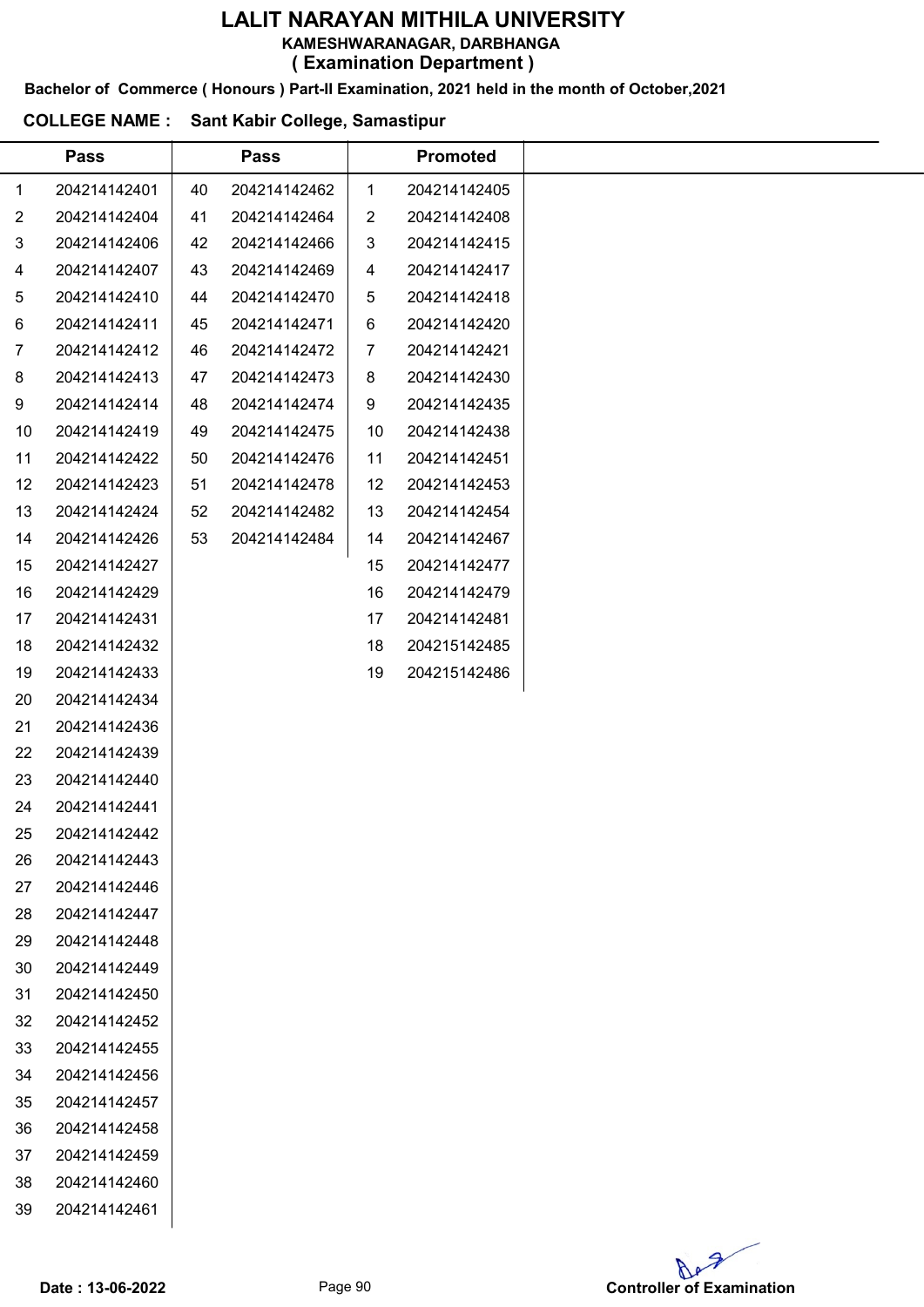KAMESHWARANAGAR, DARBHANGA

( Examination Department )

Bachelor of Commerce ( Honours ) Part-II Examination, 2021 held in the month of October,2021

## COLLEGE NAME : Sati Bharat Collage, Padari, Darbhanga

|                | <b>Promoted</b> |
|----------------|-----------------|
| 1              | 202364065334    |
| $\overline{2}$ | 202364065335    |
| 3              | 202364065336    |
| 4              | 202364065337    |
| 5              | 202364065338    |
| 6              | 202364065341    |
| 7              | 202364065344    |
| 8              | 202364065347    |
| 9              | 202364065348    |
| 10             | 202364065349    |
| 11             | 202364065351    |
| 12             | 202364065352    |
| 13             | 202364065353    |
|                |                 |

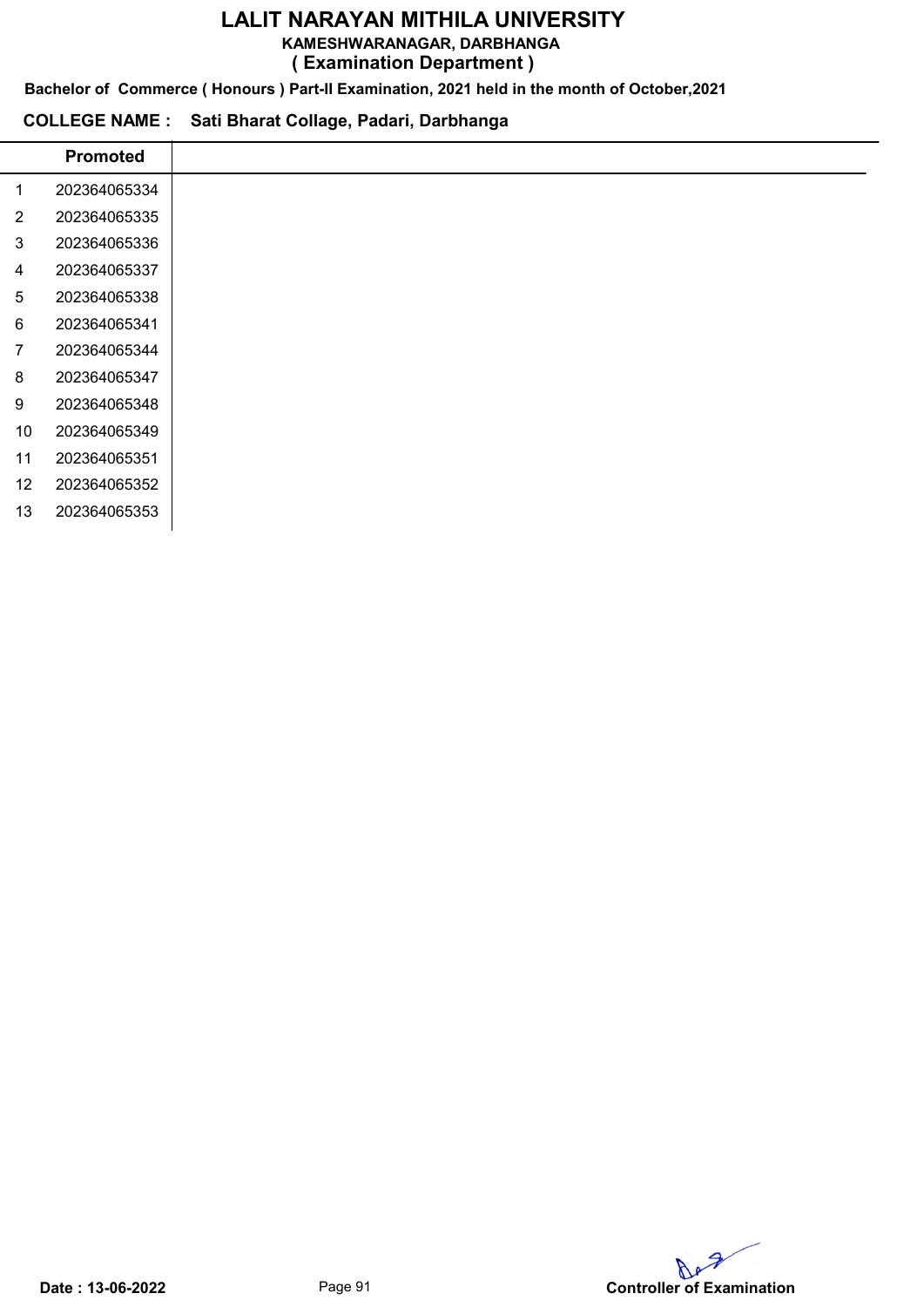KAMESHWARANAGAR, DARBHANGA

( Examination Department )

Bachelor of Commerce ( Honours ) Part-II Examination, 2021 held in the month of October,2021

## COLLEGE NAME : Sub Divisional Govt.Degree

## College,Benipur,Darbhanga

|                | <b>Pass</b>  |   | <b>Promoted</b> |
|----------------|--------------|---|-----------------|
|                | 202454066018 |   | 202454066026    |
| $\overline{2}$ | 202454066019 | 2 | 202454066027    |
| 3              | 202454066022 |   |                 |
| 4              | 202454066024 |   |                 |